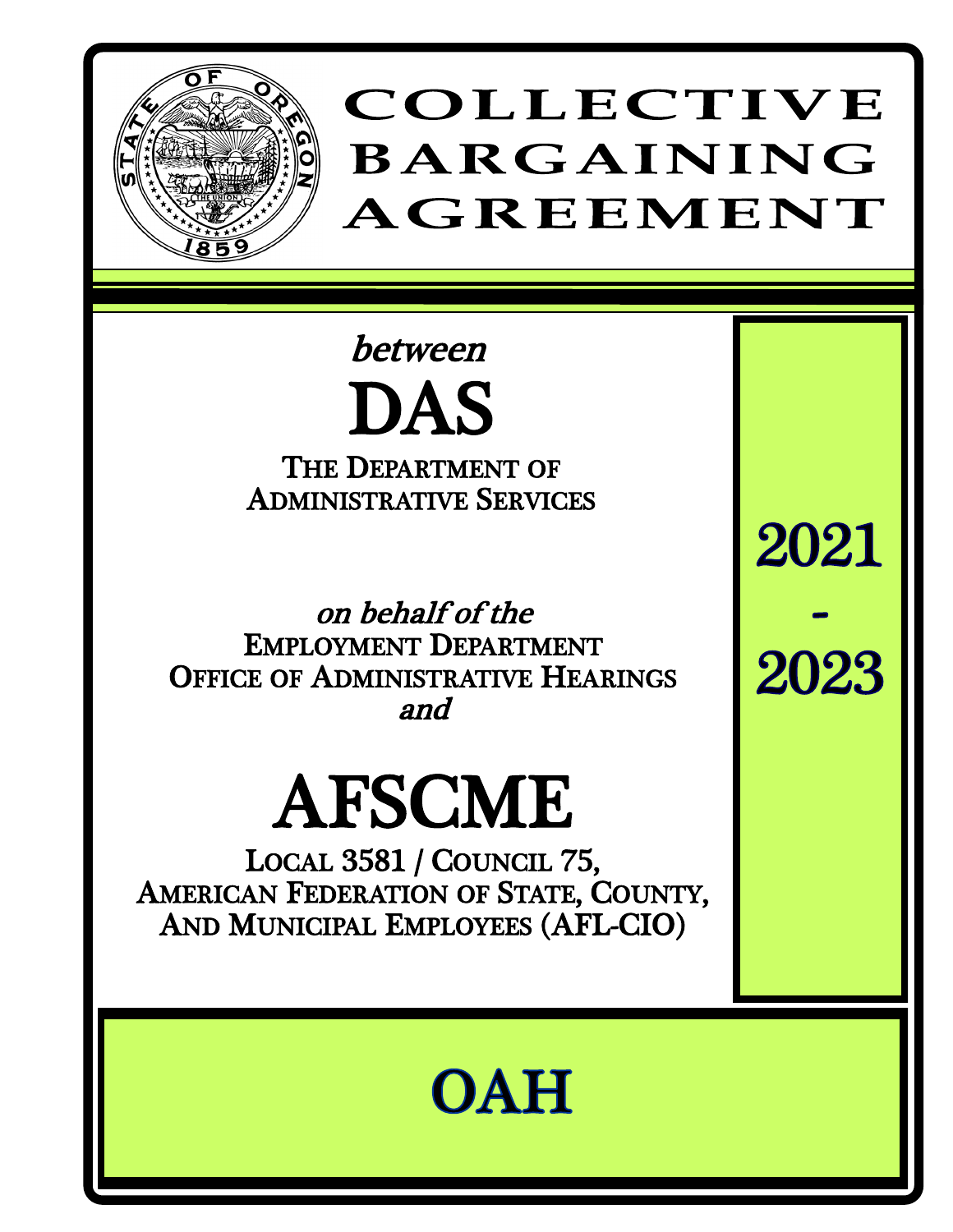#### **TABLE OF CONTENTS**

| PREAMBLE 1                                                    |  |
|---------------------------------------------------------------|--|
|                                                               |  |
|                                                               |  |
|                                                               |  |
|                                                               |  |
|                                                               |  |
|                                                               |  |
|                                                               |  |
|                                                               |  |
|                                                               |  |
|                                                               |  |
|                                                               |  |
|                                                               |  |
|                                                               |  |
|                                                               |  |
|                                                               |  |
|                                                               |  |
|                                                               |  |
|                                                               |  |
|                                                               |  |
|                                                               |  |
|                                                               |  |
|                                                               |  |
|                                                               |  |
|                                                               |  |
|                                                               |  |
|                                                               |  |
|                                                               |  |
|                                                               |  |
|                                                               |  |
|                                                               |  |
|                                                               |  |
|                                                               |  |
|                                                               |  |
|                                                               |  |
|                                                               |  |
|                                                               |  |
|                                                               |  |
|                                                               |  |
|                                                               |  |
|                                                               |  |
|                                                               |  |
|                                                               |  |
| ARTICLE 41 - INCLEMENT WEATHER/HAZARDOUS CONDITIONS LEAVE  43 |  |
|                                                               |  |
|                                                               |  |
|                                                               |  |
|                                                               |  |
|                                                               |  |
|                                                               |  |
|                                                               |  |
|                                                               |  |
|                                                               |  |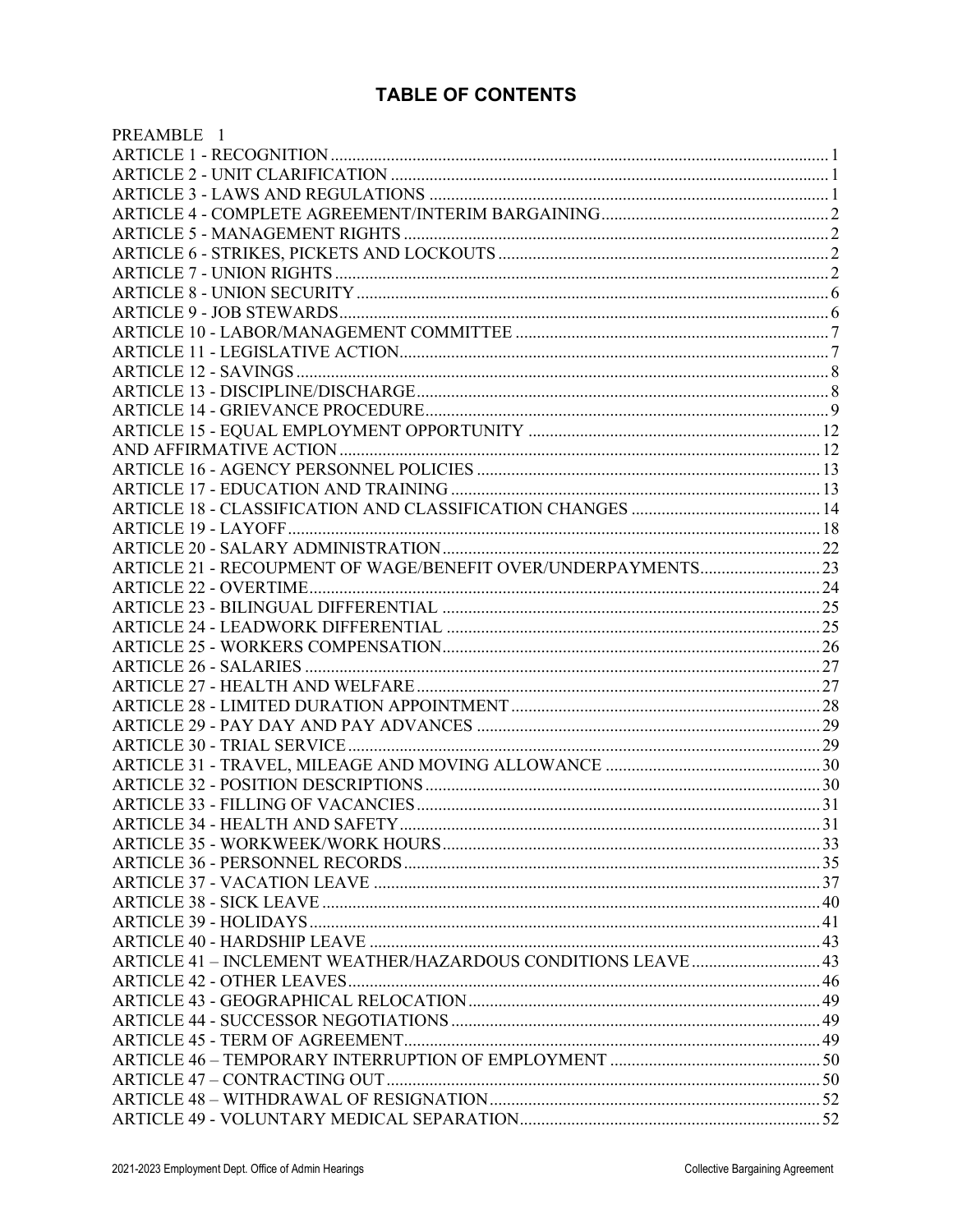| LETTER OF AGREEMENT - ARTICLE 27 - PART TIME MEDICAL INSURANCE COMPUTATION |  |
|----------------------------------------------------------------------------|--|
|                                                                            |  |
| LETTER OF AGREEMENT - ARTICLE 27, PEBB MEMBER ADVISORY COMMITTEE 58        |  |
|                                                                            |  |
|                                                                            |  |
|                                                                            |  |
|                                                                            |  |
| LETTER OF AGREEMENT – ESSENTIAL WORKER INCLEMENT WEATHER/HAZARDOUS         |  |
|                                                                            |  |
|                                                                            |  |
|                                                                            |  |
|                                                                            |  |
| LETTER OF AGREEMENT – STATE POLICY 50.050.01 WORKING REMOTELY UPDATES  70  |  |
| LETTER OF AGREEMENT – CHILDCARE AND ELDERCARE EXPLORATORY COMMITTEE71      |  |
|                                                                            |  |
|                                                                            |  |
|                                                                            |  |
|                                                                            |  |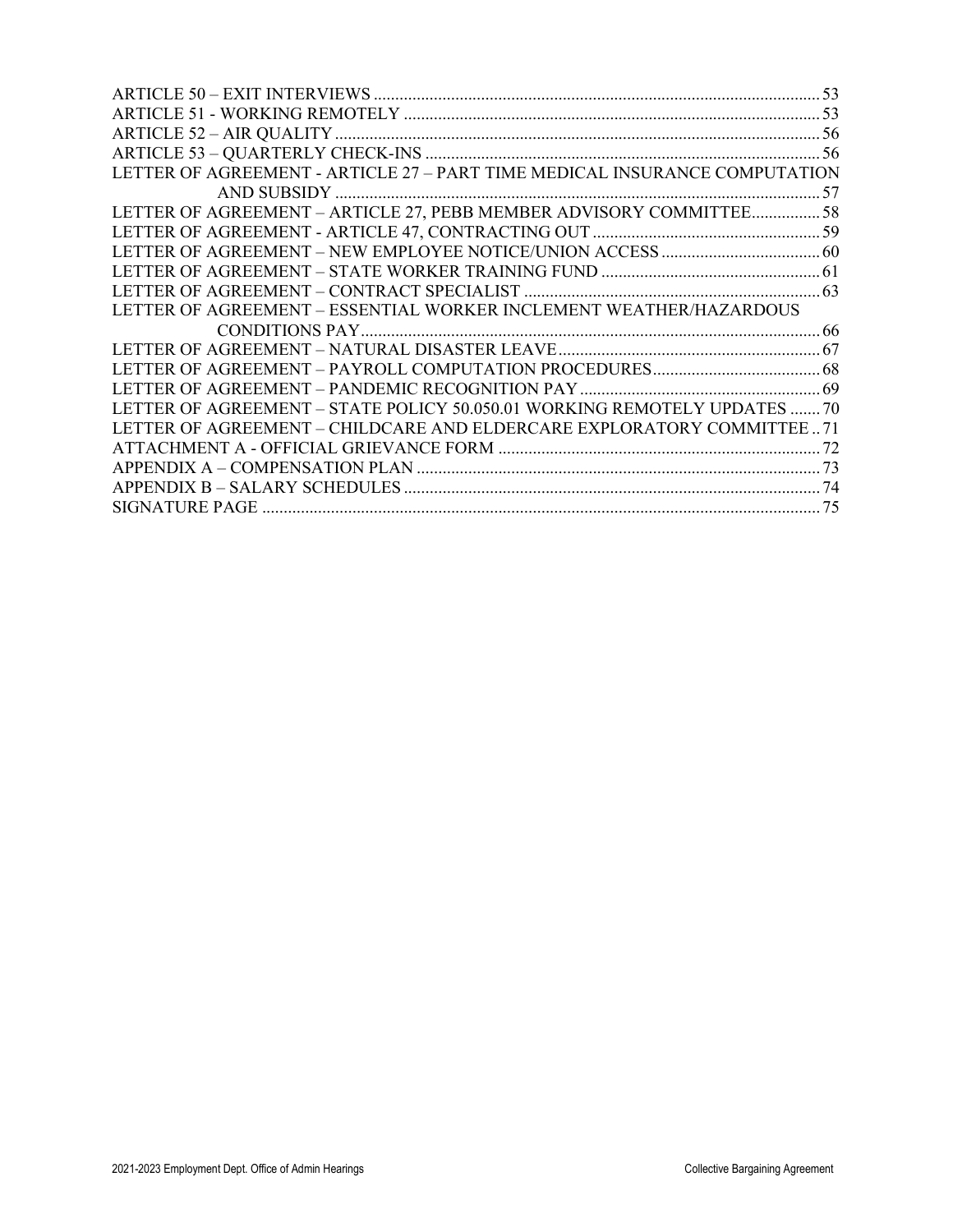#### **PREAMBLE**

<span id="page-3-0"></span>This Agreement is by and between the State of Oregon, acting through its Department of Administrative Services (Employer) on behalf of the Employment Department (Agency) and AFSCME Council 75 (Union) for the purpose of fixing wages, hours, benefits, conditions of employment and other matters affecting members of the bargaining unit as recognized by the Employer or certified by the Employment Relations Board.

#### **ARTICLE 1 - RECOGNITION**

#### <span id="page-3-1"></span>**Section 1.**

- (a) Pursuant to HB 2525, the Employer and the Agency recognize the Union as the sole and exclusive bargaining agent for all classified employees classified as Liquor Control Commission Hearing Officer, Construction Contractors Board Hearing Officer, Office Specialist 2 and Administrative Specialist 1 or their successor classifications.
- (b) The bargaining unit excludes temporary employees, supervisors, managerial and confidential employees as defined by law or determined by the Employment Relations Board and employees represented by other Unions.

#### **Section 2.**

This Agreement binds the Union and any person designated by it to act on behalf of the Union. Likewise, this Agreement binds the Employer and the Agency and any person designated by it to act on their behalf.

#### **ARTICLE 2 - UNIT CLARIFICATION**

#### <span id="page-3-2"></span>**Section 1.**

Any dispute concerning bargaining unit composition shall be resolved by the Employment Relations Board.

#### **Section 2.**

Before excluding from the bargaining unit any position filled by an AFSCMErepresented employee, the Employer shall send a list of exclusions to the Union along with position descriptions. Those positions questioned by the Union shall be discussed with the Employer within ten (10) days from the date of notification.

#### **ARTICLE 3 - LAWS AND REGULATIONS**

<span id="page-3-4"></span><span id="page-3-3"></span>This Agreement is subject to all applicable existing and future laws of the State of Oregon and the United States. In the event of a conflict between a provision of this Agreement and a rule or regulation of the Department of Administrative Services or any of its Divisions, the terms of this Agreement shall prevail.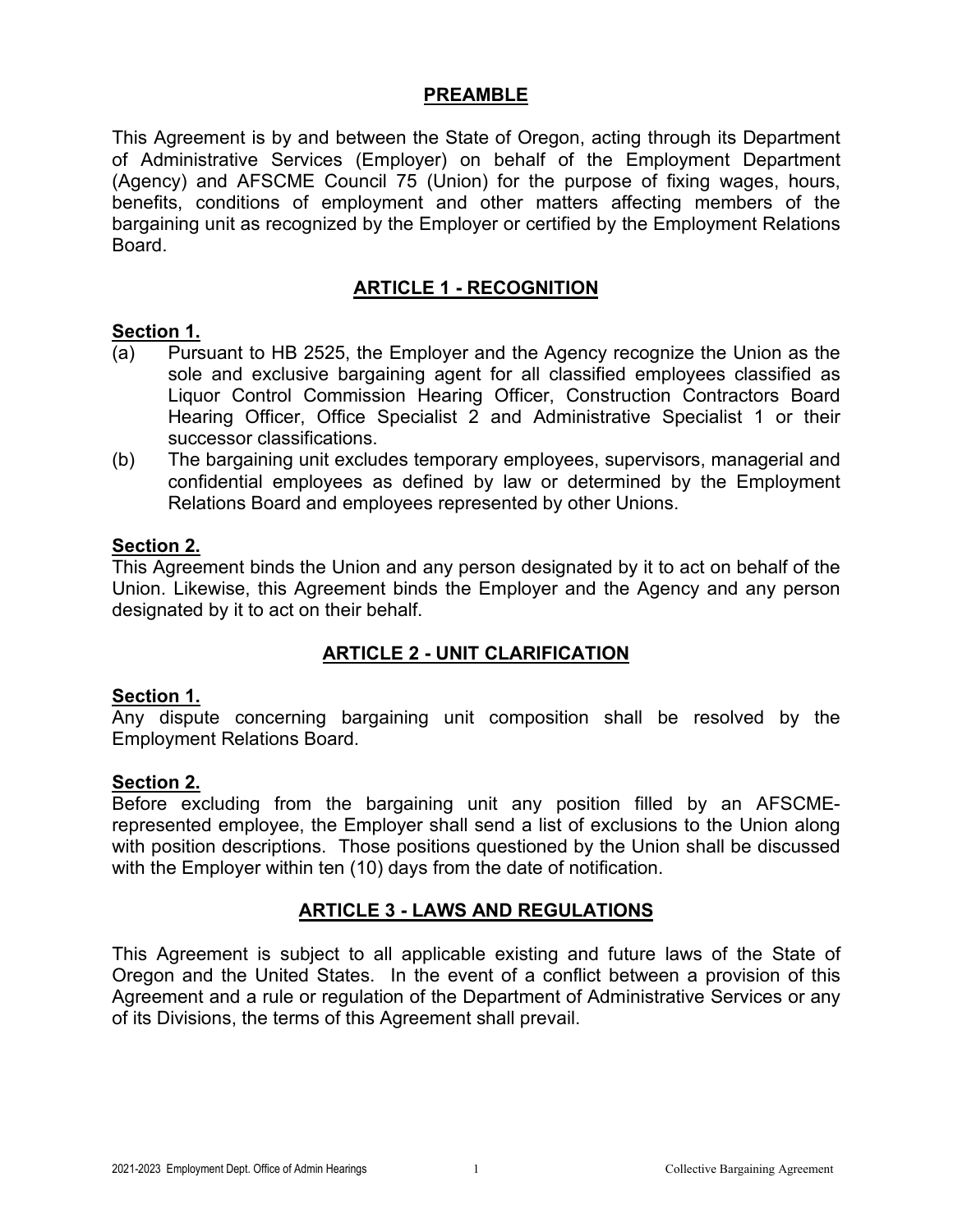#### **ARTICLE 4 - COMPLETE AGREEMENT/INTERIM BARGAINING**

#### <span id="page-4-0"></span>**Section 1.**

This Agreement contains the full and complete Agreement on all subjects upon which the parties did bargain or could have bargained pursuant to ORS 243 et seq. Neither party shall be required, during the term of this Agreement, to negotiate upon any other issue. All matters not included in this Agreement shall be deemed to have been raised and disposed of as if covered herein.

#### **Section 2.**

Nothing in this Article is intended to inhibit the Agency from issuing directives and/or statements that interpret or effectuate a contractual obligation. However, a copy of such statements or directives shall be sent to the Union as soon as possible before implementation. Upon request of the Union, the Agency agrees to meet and discuss the directive or statement.

#### **ARTICLE 5 - MANAGEMENT RIGHTS**

<span id="page-4-1"></span>The parties agree that the Employer and the Agency have the right to operate and manage the Agency, including, but not limited to, the right to maintain order and efficiency; to direct employees and to determine job assignments and working schedules; to determine the methods, means and standards and personnel to be used; to implement improved operational methods and procedures; to determine staffing requirements; to determine whether the whole or part of the operation shall continue to operate; to recruit, examine, select and hire employees; to promote, transfer, assign and reassign employees; to suspend, discharge or take other proper disciplinary action against employees; to lay off employees; to recall employees; to require reasonable overtime work of employees; and to promulgate rules, regulations and personnel policies, provided that such rights shall not be exercised so as to violate any of the specific provisions of this Agreement.

#### **ARTICLE 6 - STRIKES, PICKETS AND LOCKOUTS**

<span id="page-4-2"></span>The Union agrees that during the life of this Agreement, the Union or its bargaining unit employees will not authorize, instigate, aid or engage in any work stoppage, slowdown, sickout, refusal to work, picketing or strike against the Employer or Agency, its goods or on its property.

<span id="page-4-3"></span>The Agency agrees that during the life of the Agreement there will be no lockout.

#### **ARTICLE 7 - UNION RIGHTS**

#### **Section 1.**

The Union will select certain of its agents who are not Agency employees as "Union Representatives" and certify in writing their names to the Agency's Appointing Authority. The Union will update the list of authorized Union Representatives as needed or requested by the Agency.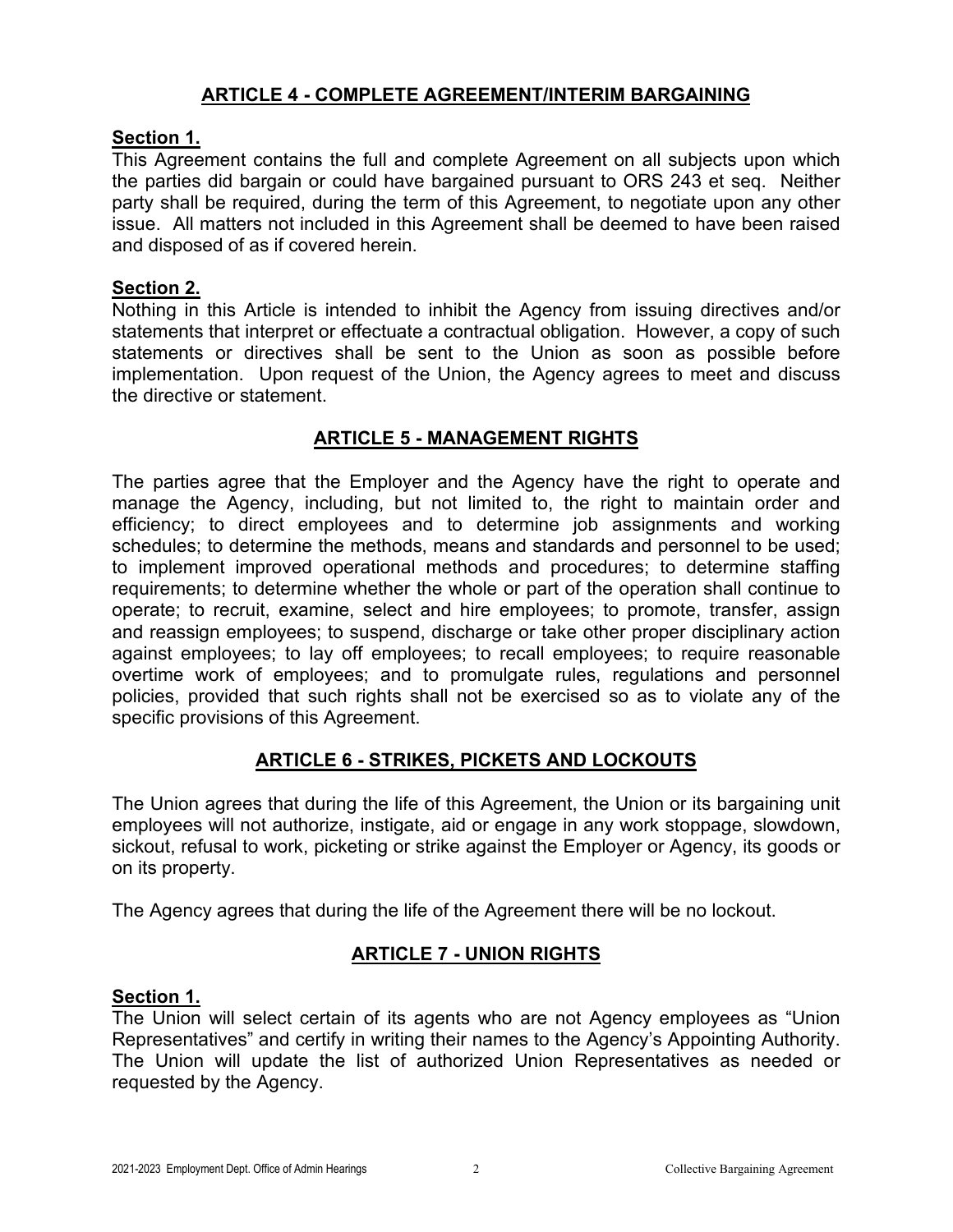#### **Section 2.**

Union Representatives will be allowed to visit the work areas of bargaining unit employees during work hours, after advising the work section manager or designee of their presence for the purpose of meeting with employees regarding matters affecting their employment. Such visits are not to interfere with the normal flow of work.

#### **Section 3.**

The internal business of the Union shall be conducted by the employees during their non-duty hours.

#### **Section 4.**

Upon request and approval of the local office or section manager for the facility, the Union shall be allowed the use of the Agency facilities for meetings when such facilities are available and the meeting would not interfere with the business of the Agency.

#### **Section 5.**

The Agency shall furnish each new employee with notice provided by the Union that the Union is the exclusive bargaining agent.

#### **Section 6.**

Not more than fifteen (15) minutes shall be granted for the Union to make a presentation at the orientation of a new employee or group of new employees or at such other time agreeable to the Agency. The purpose of the Union's presentation shall be the purpose of identifying the Union's status, organizational benefits, facilities, related information and distributing and collecting membership applications. This time is not be used for discussion of labor/management disputes. The Agency shall provide the Union advance notice of the time and place of new employee orientation meetings.

#### **Section 7.**

- (a) The Agency shall provide a 36" X 24" bulletin board in all office locations owned or leased by the Agency for the Hearing Panel for the use of the Union in communications dealing with Union functions, meetings, elections, Union appointments and such other information as may be approved by the Agency's Appointing Authority or designee.
- (b) Union Officers and Stewards shall have the authorization to post e-mail messages for internal Union business, as stated in subsection (a) above, where the Agency currently uses such a system, provided all of the following conditions are met:
	- (1) Such messages shall be limited to short meeting announcements, meeting minutes or internal Union officer elections.
	- (2) The electronic e-mail system shall not be used for interactive communications. All Union e-mail messages shall be labeled, "One-way communication, DO NOT RESPOND".
	- (3) Usage shall comply with Agency policies applicable to all users such as protection of confidential information and security of equipment.
	- (4) There shall be no additional cost to the Agency for use of the Agency's email system; and
	- (5) Authorized Union-represented employees who post messages to the system shall do so on their own time.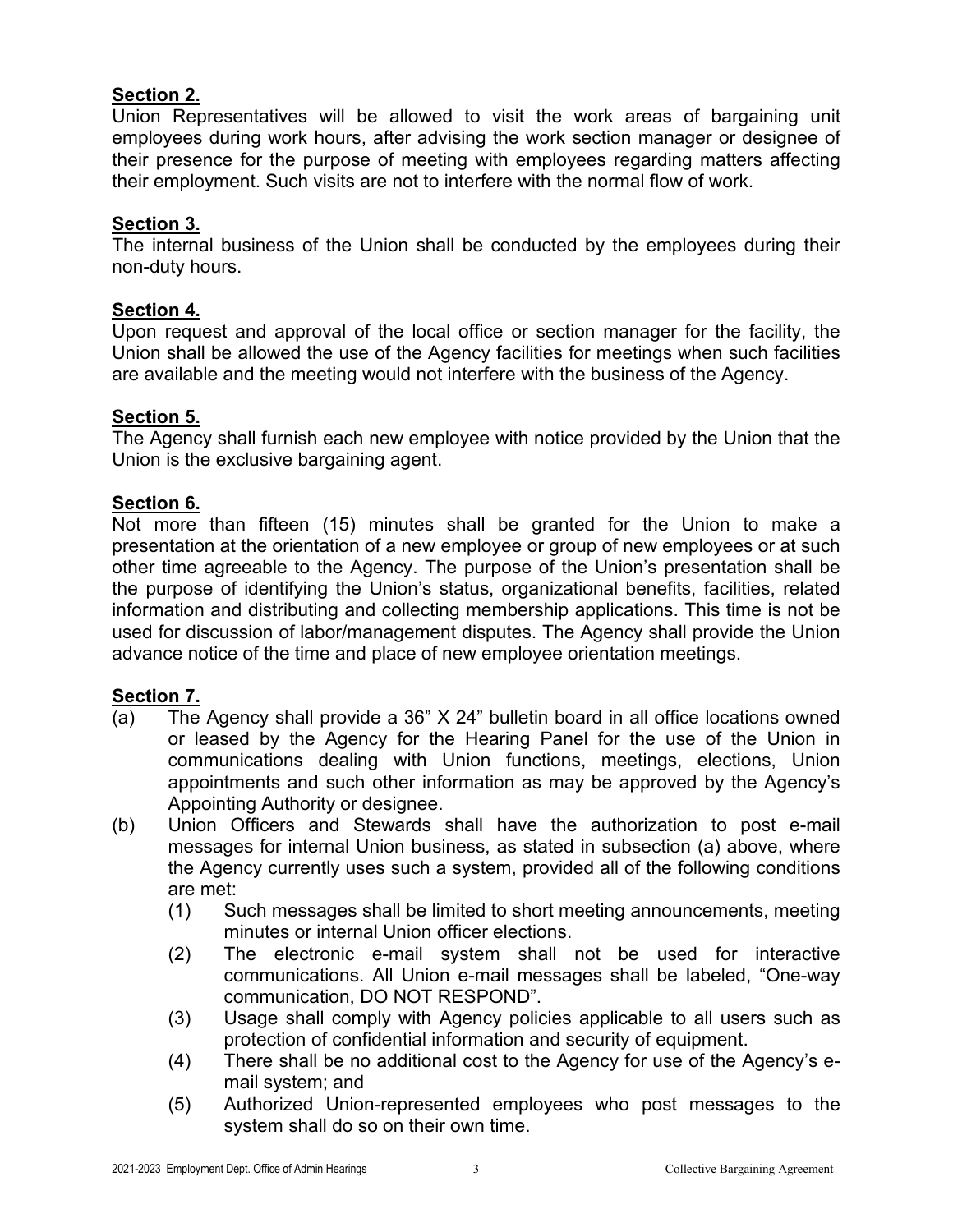- (6) E-mail usage shall be consistent with Agency Policy 03-21 (Acceptable Uses of State Electronics Information Systems).
- (7) The Officers and Stewards of the Local may e-mail Agency bargaining unit employees consistent with the requirements outlined in this Article.
- (8) The Agency reserves the right to trace, review, audit, access, intercept, recover or monitor use of its e-mail system without notice.
- (9) Nothing in this Article shall be construed to abridge any rights of an Agency to control its e-mail system, its uses or information.
- (10) E-mail usage shall not adversely affect the use of an Agency's computer system for Agency business.

This provision no longer applies when an Agency changes or discontinues a computer system and thereby loses the ability to maintain an electronic e-mail system.

#### **Section 8***.* **AFSCME President Leave***.*

- (a) Long Term. Upon written request from the Executive Director of AFSCME Council 75 to DAS Labor Relations Unit, one (1) President/designee from an AFSCME Council 75 Central Table participating Agency shall be given release time from their position for a period of time up to one (1) year for the performance of Union duties related to the collective bargaining relationship. However, if the Union President/designee or Executive Director requests release time for less than their full regular schedule, such release time shall be subject to the Employer's approval based on the operating needs of the employee's work unit. AFSCME shall, within thirty (30) days of payment to the employee, reimburse the State for payment of appropriate salary, benefits, paid leave time, pension, and all other employer-related costs. Where this reimbursement is expressly prohibited by law or funding source, the employee shall be granted a leave of absence but the Employer will not be responsible for continuing to pay the employee's salary and benefits. AFSCME shall indemnify and hold the State harmless against any and all claims, damages, suits, or other forms of liability which may arise out of any action taken or not taken by the State for the purpose of complying with this provision.
- (b) Short Term. Upon written request from the Executive Director of AFSCME Council 75 to DAS Labor Relations Unit and the Agency's Human Resource Manager, up to four (4) Presidents/designees from AFSCME Council 75 Central Table participating Agencies shall be given release time from their position for a period of time up to three (3) months for the performance of Union duties related to the collective bargaining relationship. Only one (1) employee from a bargaining unit and a total of four (4) employees from all Central Table participating bargaining units may be on such leave at any one (1) period in time. Such requests will be granted unless the affected Agency can demonstrate that the employee's absence would adversely impact the operating needs of the employee's work unit. If granted, such time may also be taken on an intermittent basis. AFSCME shall, within thirty (30) days of payment to the employee, reimburse the State for payment of appropriate salary, benefits, paid leave time, pension, and all other employer-related costs. Where this reimbursement is expressly prohibited by law or funding source, the employee shall be granted a leave of absence but the Employer will not be responsible for continuing to pay the employee's salary and benefits.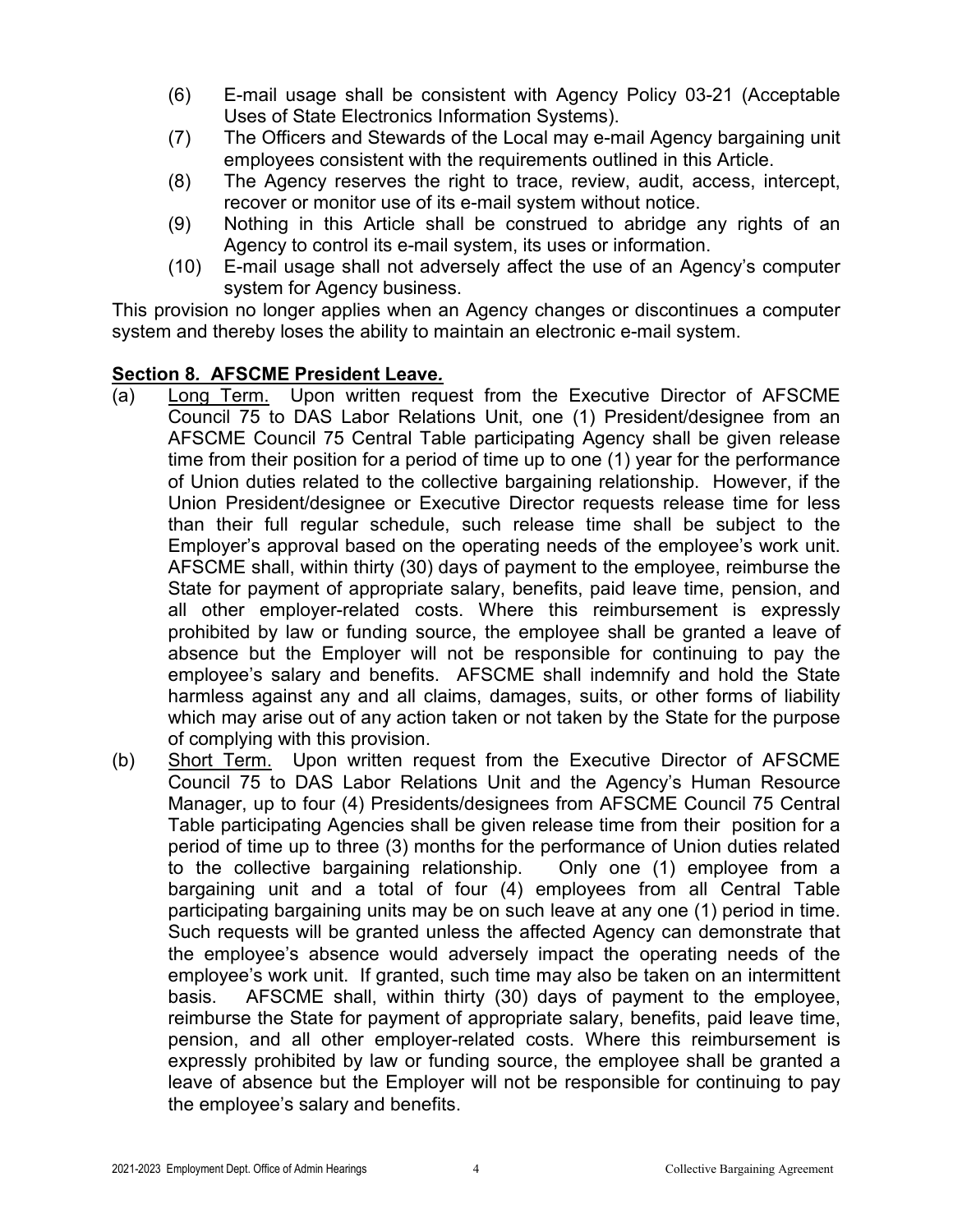#### **Section 9. Intermittent Union Leave.**

When Union officials (officers and stewards) are designated in writing by the Executive Director of Oregon AFSCME to attend AFSCME Council 75 Biennial or AFSCME International Conventions, the following provisions apply:

- (a) The Executive Director of Oregon AFSCME shall notify affected agencies in writing of the name of the employee(s) at least thirty (30) days in advance of the date of the AFSCME Convention. For agencies of 100 or fewer bargaining unit members, no more than one (1) bargaining unit member per agency may be designated to attend AFSCME conventions. For agencies of greater than 100 bargaining unit members, no more than two (2) bargaining unit members may be designated to attend AFSCME conventions under this provision.
- (b) Subject to agency head or designee approval based on the operating needs of the employee's work unit, including staff availability, the employee will be authorized release time with pay.
- (c) The paid release time is limited to attendance at the conference and travel time to the conference if such time occurs during the employee's regularly scheduled working hours up to forty (40) hours per calendar year.
- (d) The release time shall be coded as Union business leave or other identified payroll code as determined by the State.
- (e) The release time shall not be included in the calculation of overtime nor considered as work related for purposes of workers' compensation.
- (f) The employee will continue to accrue leaves and appropriate benefits under the applicable collective bargaining agreement except as limited herein.
- (g) The Union shall, within thirty (30) days of payment to the employee, reimburse the State's affected agency for all Employer related costs associated with the release time, regular base wage and benefits, for attendance at the applicable conference.
- (h) The Unions shall indemnify and the Union and employee shall hold the State harmless against any and all claims, damages, suits, or other forms of liability which may arise out of any action taken or not taken by the State for the purpose of complying with these provisions.

#### **Section 10. Names of Retirees.**

Effective September 1, 2009, the Employer will send a monthly report to the Union of the names of individuals that have retired the previous month. For purposes of this Agreement, a retiree shall be defined as a person who has given the Agency written notice that they are separating from State service by retirement and that person has actually separated from State service.

#### **Section 11. Reports**

Upon request and no more than once a quarter the Agency shall provide to the Union the names of any temporary / Limited duration employees (management / unrepresented / bargaining unit) hired, reason for the hire and expected duration of the appointment.

Upon request and no more than once a quarter, the Agency shall provide to the Union the names of all employees in double fill positions, the reason for the double fill and the expected duration of the appointment if available.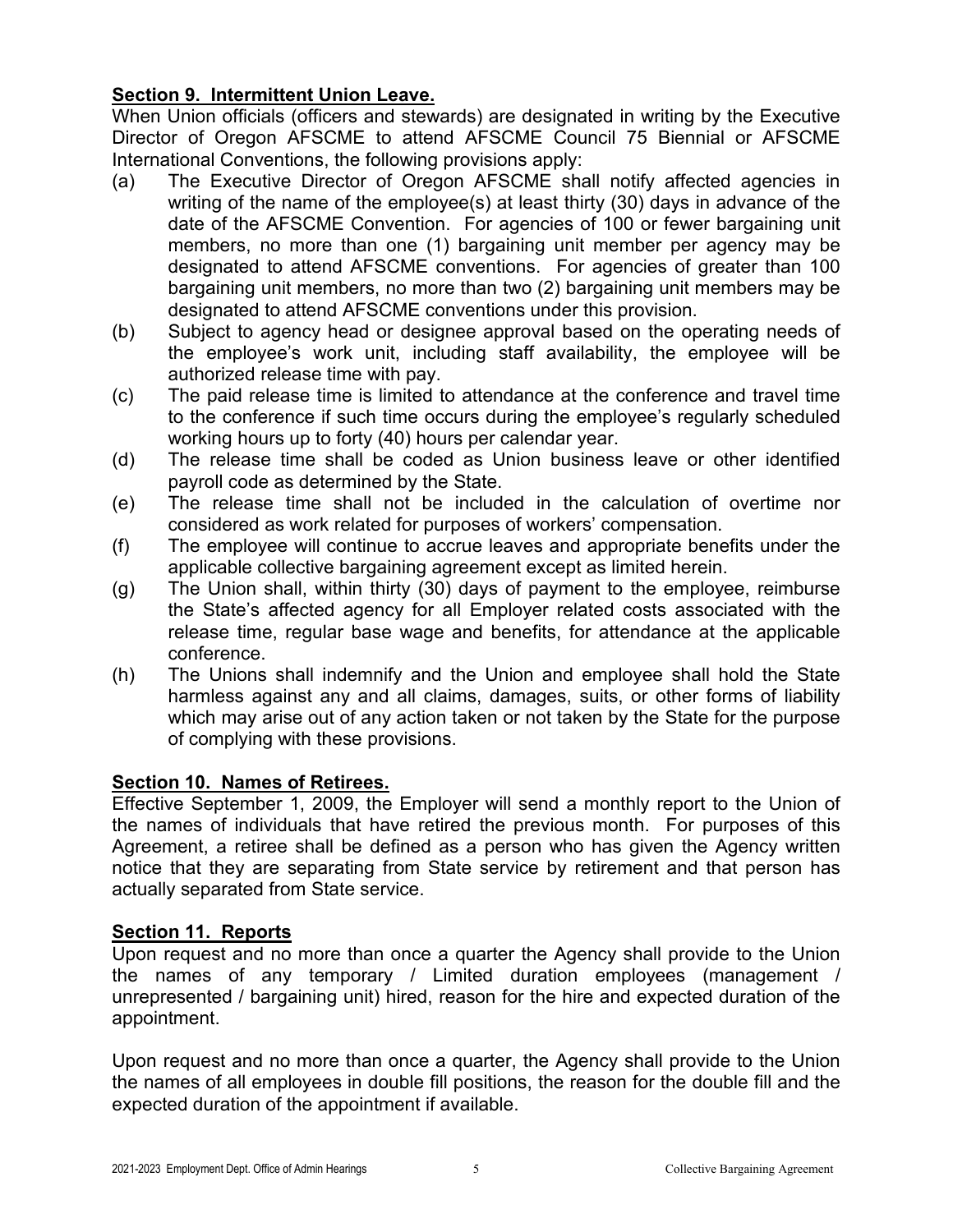Upon request, the Agency shall provide to the Union on an annual basis the Agency organization charts showing management positions and the positions they supervise.

#### **ARTICLE 8 - UNION SECURITY**

#### <span id="page-8-0"></span>**Section 1. Dues Deduction.**

- The Employer agrees to deduct the monthly fees from the pay of those employees the Union has certified in writing to the Employer as having authorized in writing such deductions be made from their paychecks. This deduction shall begin on the first (1<sup>st</sup>) payroll period following the Union's written notice to the Employer that such authorization start and shall continue from month to month until notified by the Union, pursuant to the membership card.
- 2. The Union agrees that it will indemnify, defend and save the Employer and Department/Agency harmless from all suits, actions, proceedings and claims against the Employer and the Department/Agency or person(s) acting on their behalf of the Employer and the Department/Agency whether for damage, compensation, reinstatement, or combination thereof arising out of the Department/Agency implementation of this Article. This provision does not limit, waive, or in any way impact the State's liability to AFSCME if the State fails to withhold and remit lawful dues to AFSCME as obligated under the Agreement.

*REV: 2019*

#### **ARTICLE 9 - JOB STEWARDS**

#### <span id="page-8-1"></span>**Section 1.**

The Agency shall recognize two (2) Job Stewards selected from Agency employees to represent Agency employees. The Union shall immediately notify the Agency of the names of Job Stewards and their successors upon their selection.

#### **Section 2.**

Stewards may receive but not solicit, and may discuss complaints and grievances of employees on the premises and time of the Agency, but only to such extent as does not neglect, retard or interfere with the work and duties of the Job Stewards or with the work or duties of employees. Upon notice to their immediate supervisor, Job Stewards shall be granted reasonable time off during regularly scheduled working hours without loss of pay or other benefits to investigate grievances.

If the permitted activities would interfere with either the Job Steward or the grievant's duties, the direct supervisor(s) shall, within the next working day, arrange a mutually satisfactory time for the requested activities. Time spent in grievance activities without the proper notification and release by the supervisor(s) involved will be considered unauthorized leave without pay for both the Job Steward and the grieving employee. Each Job Steward shall maintain and furnish to their immediate supervisor, on a monthly basis, a record of dates and times spent on the functions described in this Article.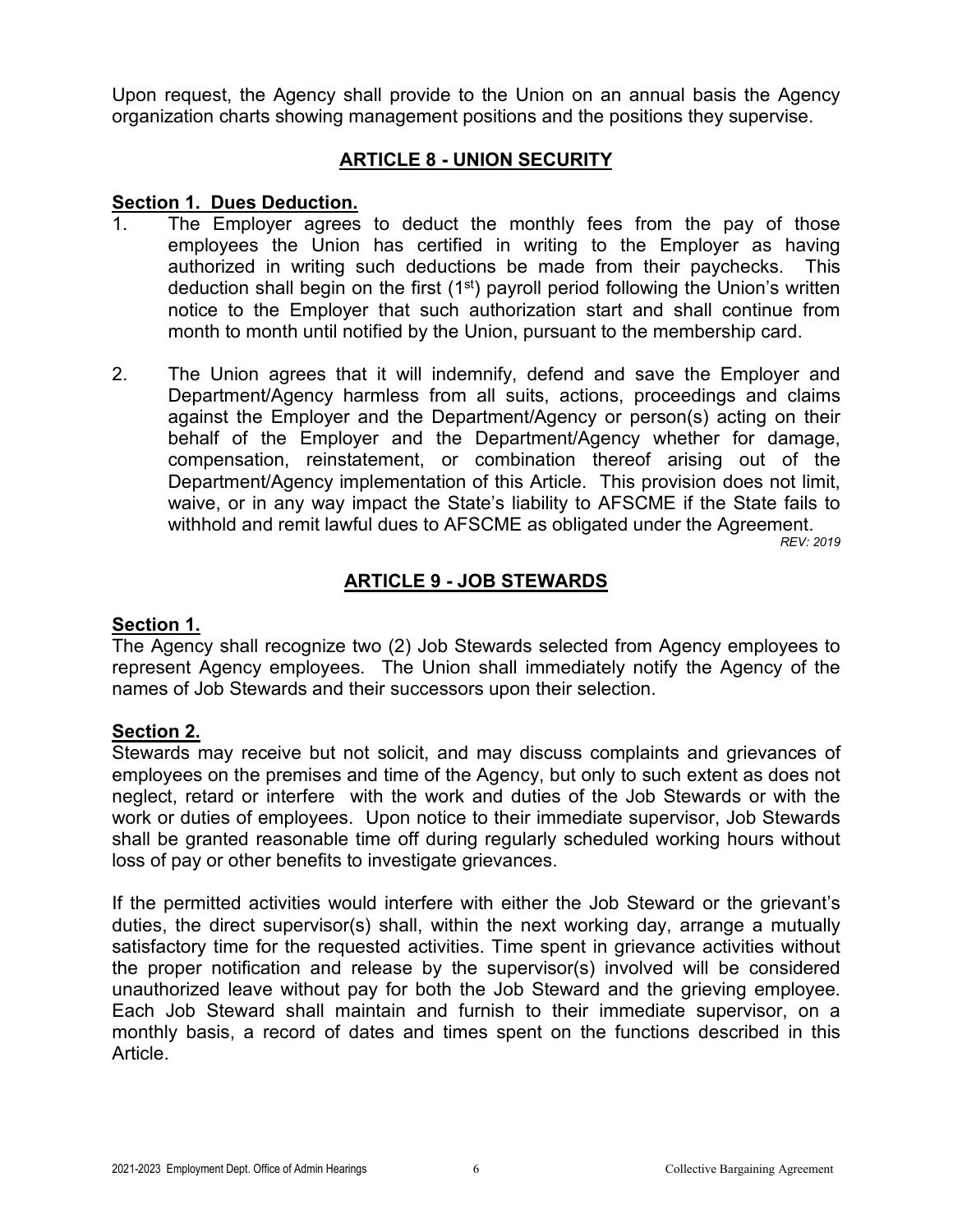#### **Section 3.**

The Agency agrees there shall be no reprisal, coercion, intimidation or discrimination against any Job Steward for the conduct of the functions described in this Article.

#### **Section 4.**

At the Union's request and subject to the operating requirements of the Agency, Job Stewards for the Union shall be granted personal leave, accrued vacation leave, accrued compensatory time, or leave of absence without pay to attend the Union's Job Steward Training Session.

#### **ARTICLE 10 - LABOR/MANAGEMENT COMMITTEE**

#### <span id="page-9-0"></span>**Section 1.**

The parties hereby establish a labor/management committee for the Office of Administrative Hearings. The committee will have two (2) employees from this bargaining unit appointed by the Union and two (2) Agency management employees unless the committee mutually agrees otherwise. The committee will meet at least quarterly. If a meeting is cancelled, the canceling party will initiate rescheduling of the meeting within two (2) weeks of the cancellation.

#### **Section 2.**

Committee members will be on pay status during the time spent in committee meetings. Approved time spent in meetings will not be charged to accrued leave or considered overtime worked.

#### **Section 3.**

The committee shall not have the authority to negotiate changes to employee working conditions, violate the terms and conditions of this Agreement or resolve issues or disputes concerning the implementation of this Agreement including but not limited to grievances or unfair labor practices.

#### **Section 4.**

<span id="page-9-1"></span>The committee shall develop a charter consistent with Agency policy.

#### **ARTICLE 11 - LEGISLATIVE ACTION**

#### **Section 1.**

Provisions of this Agreement not requiring legislative funding, or statutory changes, before such provisions can be put into effect, shall be implemented on the effective date of this Agreement or as otherwise specified herein.

#### **Section 2.**

Upon signing this Agreement, both parties shall promptly submit, and jointly recommend to the Legislative Assembly or to the Emergency Board, the passage of the funding necessary to implement this Agreement.

#### **Section 3.**

Should the Legislative Assembly or the Emergency Board fail to enact or adopt matters submitted to them under the preceding Sections, then the Employer and Union shall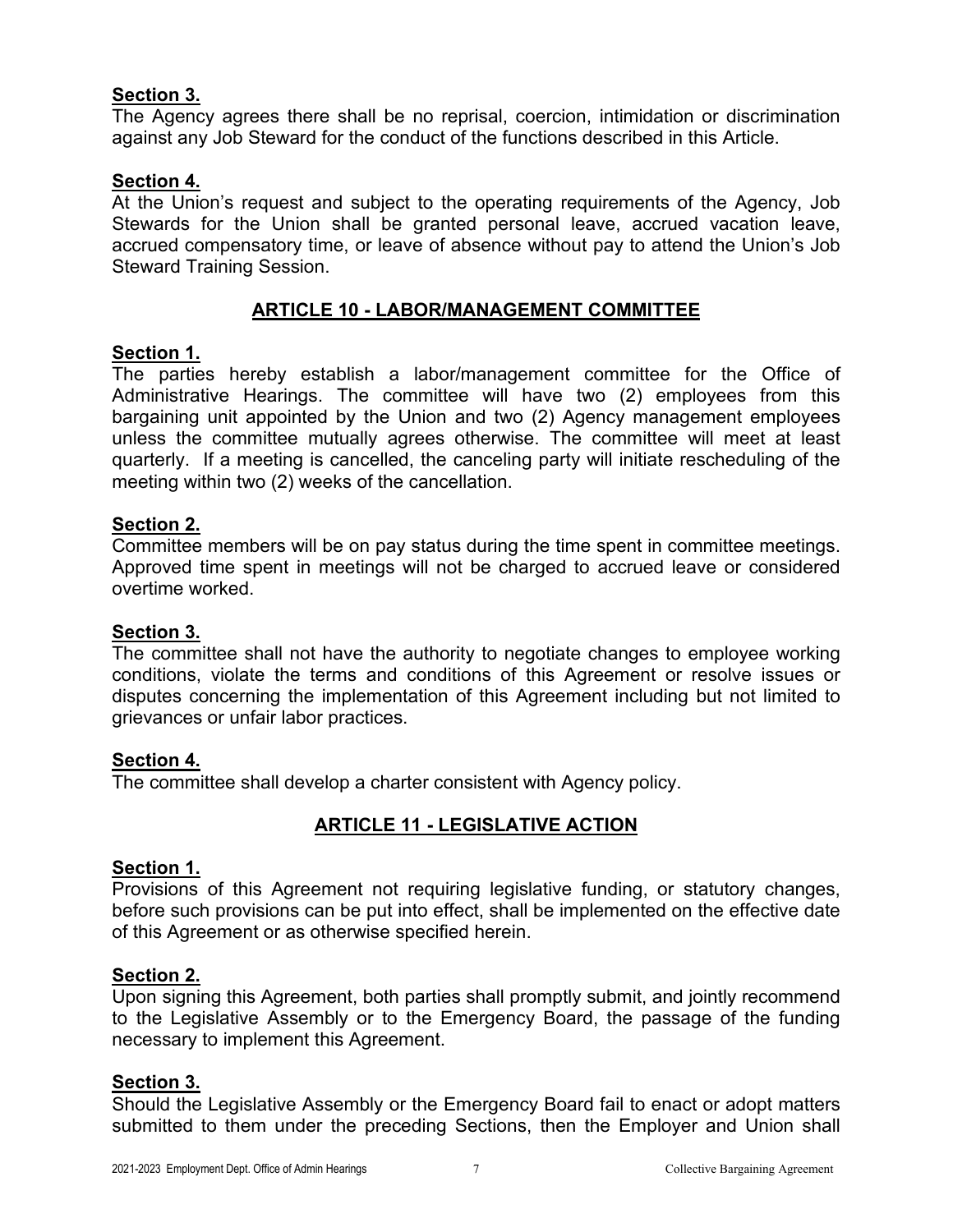immediately meet, negotiate and agree on modifications or substitutions for the affected portion or portions of this Agreement pursuant to the procedures provided in [Article 12](#page-10-0)  [\(Savings\).](#page-10-0)

#### **ARTICLE 12 - SAVINGS**

<span id="page-10-0"></span>In the event any provision of this Agreement is declared invalid by any court of competent jurisdiction or by ruling of the Employment Relations Board, then only such portion or portions shall become null and void and the balance of the Agreement shall remain in effect. The Employer and the Union agree to immediately meet, negotiate and agree upon a substitute for the portion or portions of the Agreement so affected and bring the provisions into conformance.

#### **ARTICLE 13 - DISCIPLINE/DISCHARGE**

#### <span id="page-10-1"></span>**Section 1.**

The principles of progressive discipline shall be used when appropriate. Discipline shall include but not be limited to written reprimands, pay reduction, demotion, suspension and dismissal. Discipline shall be imposed only for just cause.

#### **Section 2.**

- (a) Discharge of a regular status employee may be appealed by the employee or Union to Step 3 of the grievance procedure. The employee or Union may appeal the discharge by completing the Official Grievance Form and sending it to the Department of Administrative Services, Chief Human Resource Office, Labor Relations Unit within thirty (30) calendar days from the effective date of the discharge.
- (b) Written reprimands, reductions in pay, demotions or suspensions without pay may be appealed by the employee or Union to Step 2 of the grievance procedure. The employee or Union may appeal the action by completing the Official Grievance Form and sending it to the Agency Appointing Authority within thirty (30) calendar days from the effective date of the action.

#### **Section 3.**

- (a) A written notice shall be given to a regular status employee against whom a charge, which may be cause for discharge, is presented. Such notice shall include the known complaints, facts and charges, and a statement that the employee may be discharged. The employee shall be afforded an opportunity to refute such charges or present mitigating circumstances to the Agency at a time and date set forth in the notice, which date shall not be more than seven (7) calendar days from the date the notice is received. The employee shall be permitted to have an official representative present. At the discretion of the Agency Appointing Authority the employee may be suspended with pay or be allowed to continue work as specified in the predismissal notice.
- (b) An employee reduced in pay, suspended or demoted shall receive written notice of the discipline with the specific charges and facts supporting the discipline.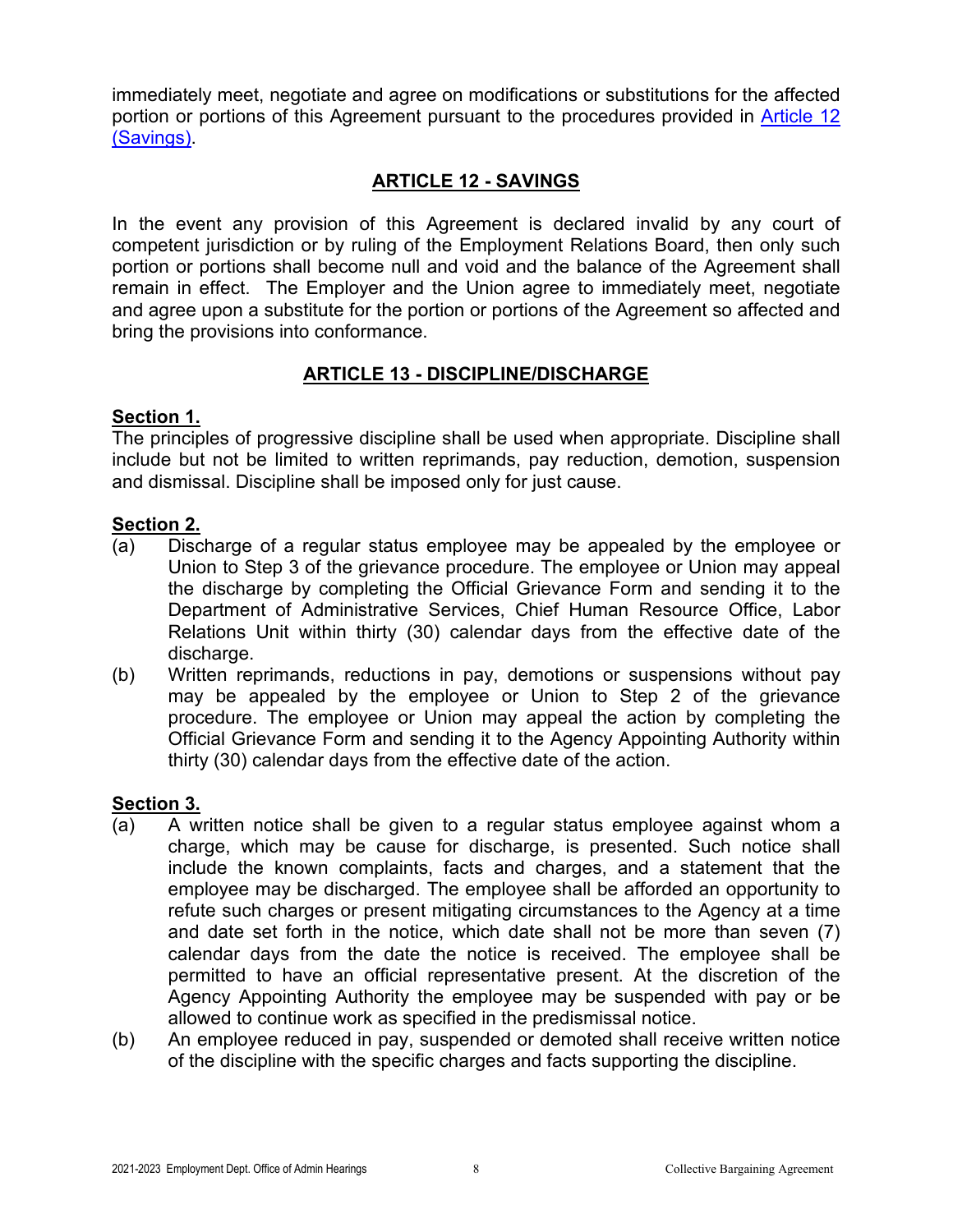#### **Section 4.**

The Agency will not formally discipline an employee in front of other employees or the public.

#### **Section 5.**

The Agency will forward all written reprimands, pay reductions, suspensions, demotions and discharges to the Union the same day the Agency notifies the employee.

#### **Section 6.**

Unauthorized absence of the employee from duty shall be deemed to be absence without pay and may be grounds for disciplinary action by the Agency. Employees may be allowed to cover such absences with accrued vacation or compensatory time if the Agency agrees extenuating circumstances existed. Any employee who is absent for five (5) consecutive work days without authorized leave shall be deemed to have resigned.

#### **Section 7.**

- (a) If the Agency conducts an investigation on an employee that involves an issue of merit, the employee will be notified of the investigation except in instances involving criminal, undercover or confidential investigations or any situation where the investigation might be jeopardized by such notice.
- (b) Upon request, an employee shall have the right to Union representation during an investigatory interview that an employee reasonably believes will result in disciplinary action.

#### **ARTICLE 14 - GRIEVANCE PROCEDURE**

#### <span id="page-11-0"></span>**Section 1.**

A grievance shall be defined as a dispute which arises concerning the application, meaning or interpretation of this Agreement and shall be processed in the following manner.

#### **Section 2.**

Grievances involving disciplinary action shall be filed pursuant to [Article 13, Section 2](#page-10-1)  [\(Discipline and Discharge\).](#page-10-1) 

#### **Section 3.**

All grievances shall be processed in accordance with this Article and it shall be the sole and exclusive method for resolving grievances, except for the following articles:

[Articles 1 an](#page-3-1)d [2 \(Recognition and Unit Clarification\)](#page-3-2) [Article 4 \(Complete Agreement/Interim Bargaining\)](#page-3-4) [Article 15 \(Equal Employment/Affirmative Action\)](#page-14-0) [Article 18 \(Classification and Classification Changes\)](#page-16-0)

The following steps shall be used to process grievances:

Step 1. The employee, with or without Union representation, shall, within thirty (30) calendar days, file a grievance with the Chief Hearing Officer. The Chief Hearing Officer or designee, shall respond to the grievance within fifteen (15)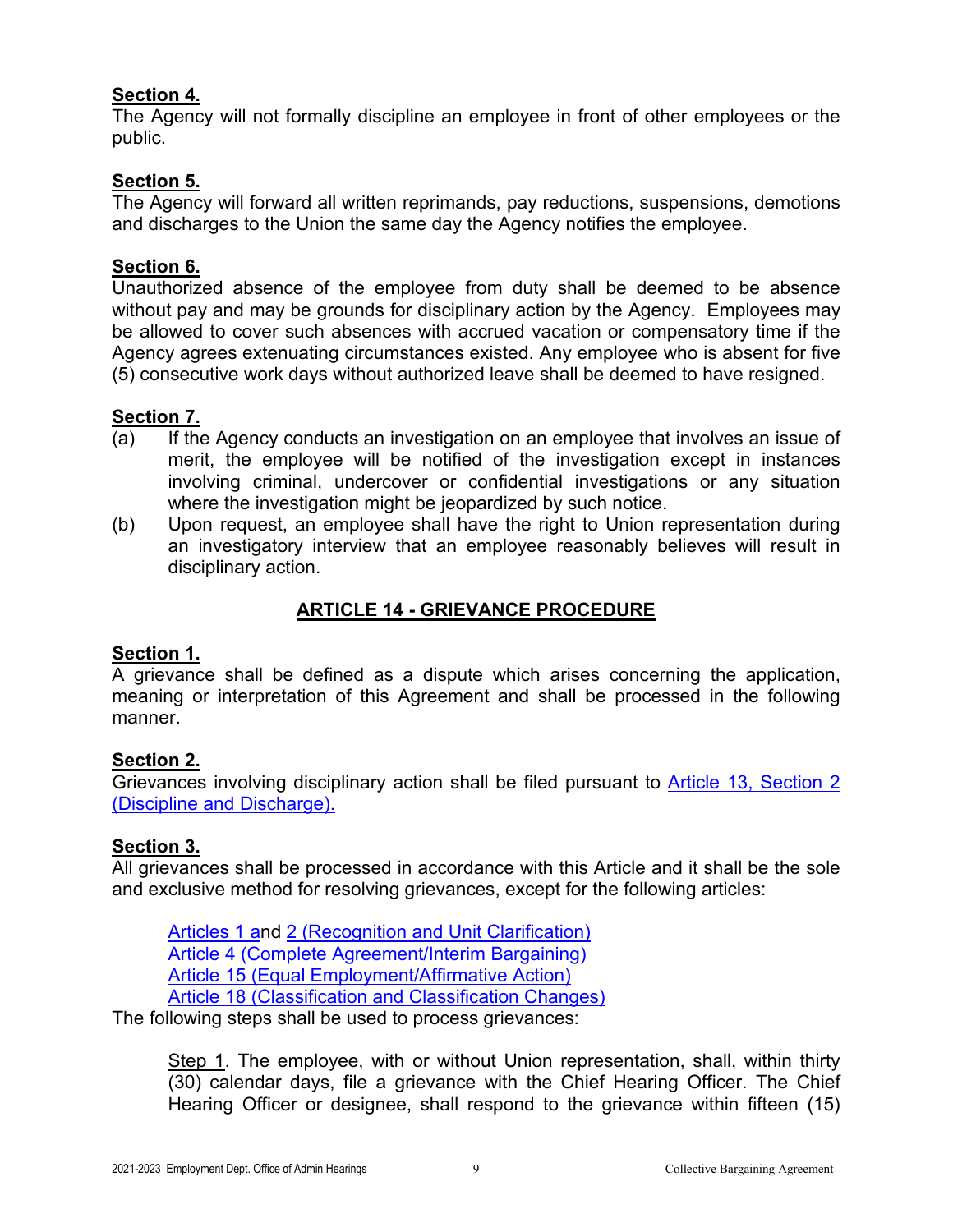calendar days from the receipt of the grievance. Grievances shall be submitted using the Official Grievance Form (Attachment A).

Step 2. If the grievance is not resolved at Step 1, the employee or Union may appeal the grievance in writing to the Agency Head within fifteen (15) calendar days after the response is required from Step 1. The Agency Head or designee shall respond within fifteen (15) calendar days from the date of receipt of the grievance.

Step 3. If the grievance is not resolved at Step 2, the employee or Union may appeal the grievance in writing to the Department of Administrative Services, Chief Human Resource Office, Labor Relations Unit. The Unit's representative shall respond within fifteen (15) calendar days from the date of receipt of the grievance.

In the event the response from the Department of Administrative Services is acceptable to the Union, such response shall have the same force and effect as a decision or award of an arbitrator and shall be final and binding on all parties and they will abide thereby. For purposes of this Article, an appeal in writing can be delivered by first class registered or certified mail, postage paid, by fax or by electronic mail to the Labor Relations Unit email address [LRU@das.oregon.gov.](mailto:LRU@das.oregon.gov)

Step 4. Grievances which are not resolved at Step 3 may be appealed by the Union to arbitration. To be valid, an arbitration request must be made within thirty (30) calendar days from the date response from the Labor Relations Unit was received or due, whichever occurs first. Failure to file for arbitration within the specified thirty (30)-calendar day period shall constitute forfeiture of claim and the case shall be considered closed by all the parties.

#### **Section 4.**

Neither the employee nor the Union shall expand upon the original elements and substance of the written grievance.

#### **Section 5.**

Time limits may be extended by agreement of the parties confirmed in writing.

#### **Section 6.**

Failure of the employee, or the Union on behalf of the employee, to comply with the time limits outlined above shall constitute abandonment of the grievance.

#### **Section 7.**

Once a bargaining unit employee files a grievance, the employee shall not be required to discuss the subject matter of the grievance without the presence of the Union.

#### **Section 8.**

The Union request for arbitration will be made through the process established by the Employment Relations Board, or successor Agency. The Union will provide [State-Arb-Notice@omls.oregon.gov](mailto:State-Arb-Notice@omls.oregon.gov) as the Employer contact email, and will request from the Employment Relations Board the names of five (5) Oregon or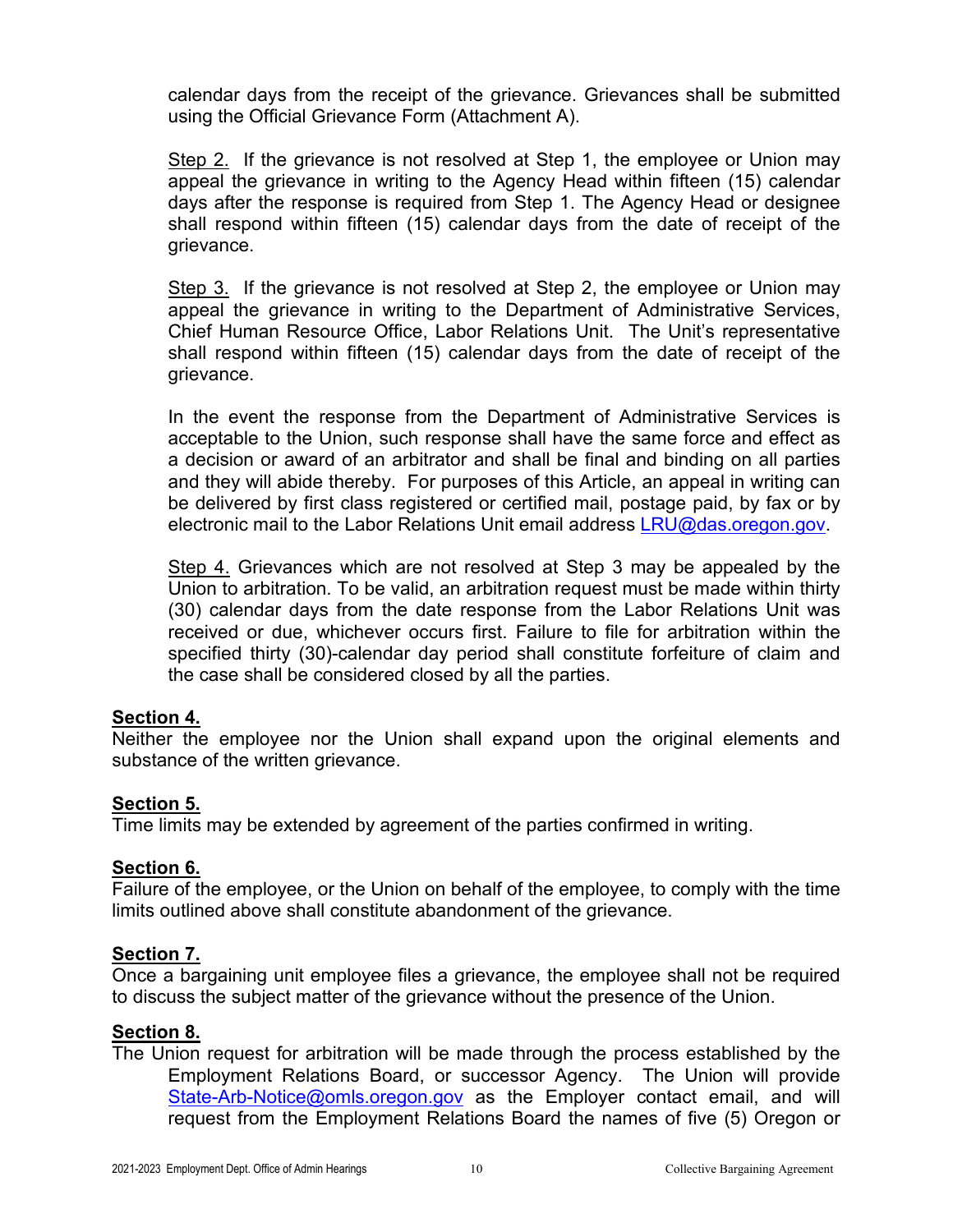Washington arbitrators.. The Parties will select an arbitrator by alternately striking names, with the moving party striking first one (1) name at a time until one (1) name remains on the list. The name remaining on the list shall be accepted as the arbitrator.

#### **Section 9.**

The parties agree that the arbitrator's decision or award shall be final and binding on the parties and that they will abide thereby. The arbitrator shall have no authority to add to, subtract from, or change any of the terms of the Agreement, to change an existing wage rate or establish a new wage rate. The arbitrator shall have the power to return a grievant to employee status, with or without back pay, or to mitigate the penalty as equity suggests under the facts.

#### **Section 10.**

The arbitrator's fee and expenses shall be paid by the losing party. If, in the opinion of the arbitrator, neither party can be considered the losing party, then such expenses shall be apportioned as in the arbitrator's judgment is equitable. All other expenses shall be borne exclusively by the party requiring the service or item for which payment is to be made.

#### **Section 11.**

An employee may choose to proceed without Union representation as outlined in ORS 243.666(2) through Step 3 of the grievance procedure. However, only the Union may submit a grievance to arbitration.

#### **Section 12.**

If at any step of the grievance procedure the Employer or Agency fails to issue a response within the specified time limits set forth in the Agreement, the grievance shall be automatically advanced to the next step of the grievance procedure unless withdrawn by the employee or the Union. In no case, however, will a grievance automatically advance to arbitration. If the employee or Union fails to meet the time limits specified herein, the grievance will be considered withdrawn and cannot be resubmitted.

#### **Section 13.**

All group grievances, which are defined as two (2) or more employees which involve two (2) or more immediate supervisors and grievances involving subject matter which is beyond the authority of the immediate supervisor to resolve, shall be filed at Step 2. All group grievances must be specific at the initial step of the grievance procedure and must detail the articles violated, all employees affected, and the reason for both.

#### **Section 14. Expedited Grievance Arbitration.**

- (a) Upon mutual agreement, the Employer and Union may agree to use the expedited arbitration process contained in this subsection for grievances that are timely and properly filed and subject to arbitration as provided for in this agreement. The parties will use language from this section of the article in the selection of the arbitrator, payment and all other conditions that apply to the hiring of an arbitrator as stated below.
- (b) The parties shall select an arbitrator by requesting the Employment Relations Board for a list of seven (7) qualified arbitrators who have offices in Oregon and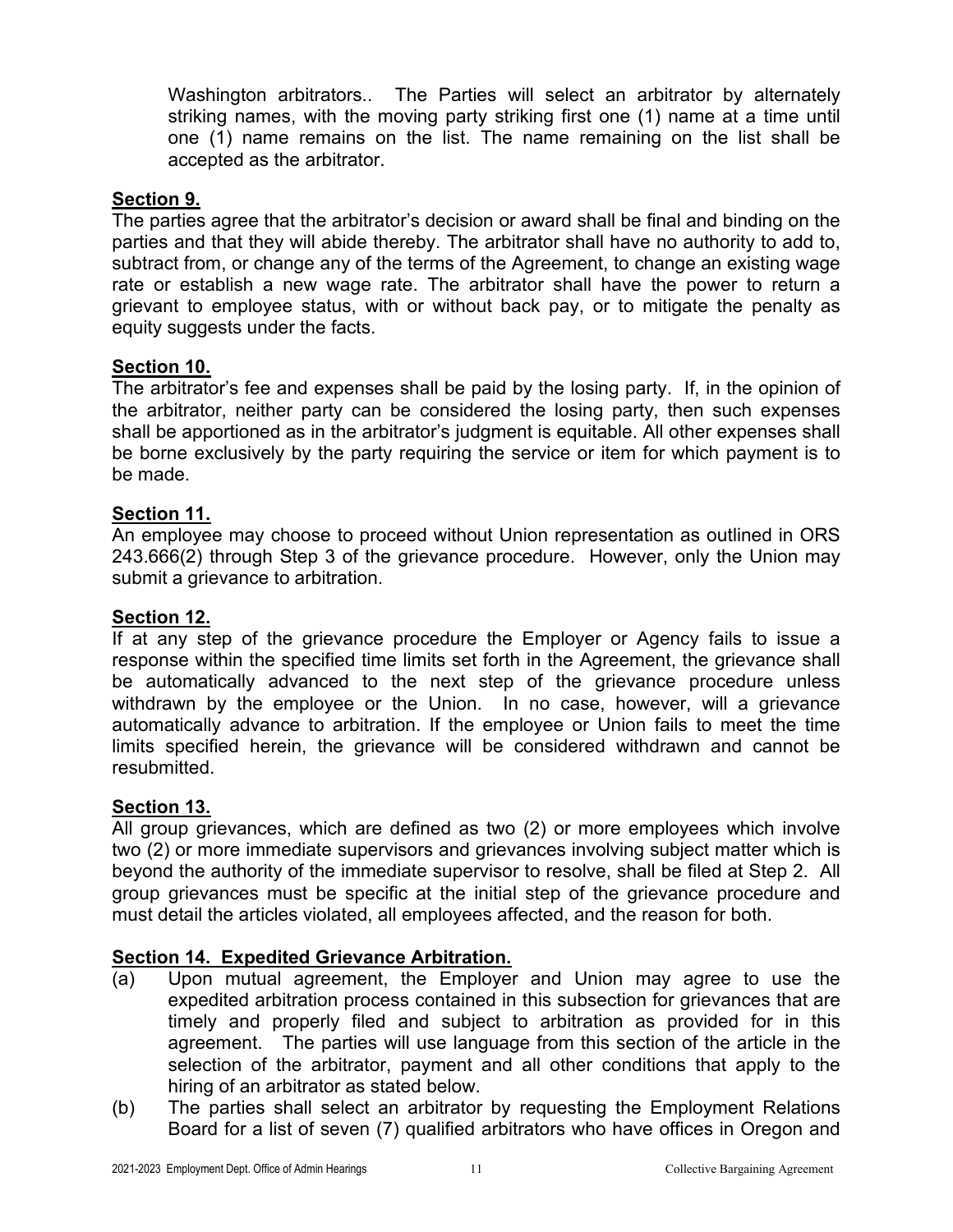Washington and agree to work under the rules set forth in this subsection. The order of striking shall be determined by a coin flip. Each party shall have the right to alternately strike a total of three (3) names from the list with the remaining name on the list being the selected arbitrator.

- (c) The cost of the arbitration shall be borne by the losing party as stipulated by the arbitrator.
- (d) The use of the expedited arbitration process shall be determined at the time the parties schedule dates with the arbitrator.
- (e) The parties shall develop a stipulation of facts and affidavits and other time saving methods whenever possible and when mutually agreed upon.
- (f) Case presentation will be limited to opening statements, brief recitation of facts, witness presentation and closing oral arguments. No post hearing briefs shall be filed and no court reporter transcripts shall be made. However, nothing prevents either party from keeping their own notes. The hearing will be completed within one (1) business day unless otherwise agreed upon by the parties.
- (g) The hearing shall be conducted by the arbitrator in whatever manner will most expeditiously permit full presentation of the evidence and arguments of the parties.
- (h) At their discretion, the arbitrator may issue a bench decision at the conclusion of the hearing or may issue a written award no later than seven (7) calendar days from the close of hearing excluding weekends and holidays. The arbitrator's award shall be based on the record and shall include a brief explanation of the basis for the award.
- (i) The award shall be in writing and signed by the arbitrator. If the arbitrator determines a formal opinion is necessary, the award will be in summary fashion.
- (j) The arbitration award shall not establish a precedent for any current or future cases on the same or related subject unless the parties agree otherwise prior to the hearing.

*REV: 2015, 2019, 2021*

#### **ARTICLE 15 - EQUAL EMPLOYMENT OPPORTUNITY AND AFFIRMATIVE ACTION**

#### <span id="page-14-1"></span><span id="page-14-0"></span>**Section 1.**

The provisions of this Agreement shall apply equally to all employees in the bargaining unit without regard to age, race, religion, sex, color, physical or mental disability, national origin, political affiliation, sexual orientation or marital status. The Union further agrees that it will cooperate with the Agency's implementation of applicable federal and state laws and regulations, including but not limited to Presidential Executive Order 11246 as amended by Presidential Executive Order 11375, pertaining to affirmative action.

#### **Section 2.**

Any and all complaints alleging any form of unlawful discrimination which are brought to the Union for processing will be submitted directly to the Agency administrator. If the complaint is not satisfactorily resolved within thirty (30) calendar days of its submission at the Agency administrator level, the employee shall, if they choose to proceed with the complaint, file the complaint with the Bureau of Labor and Industries or the Equal Employment Opportunity Commission (EEOC) for final resolution.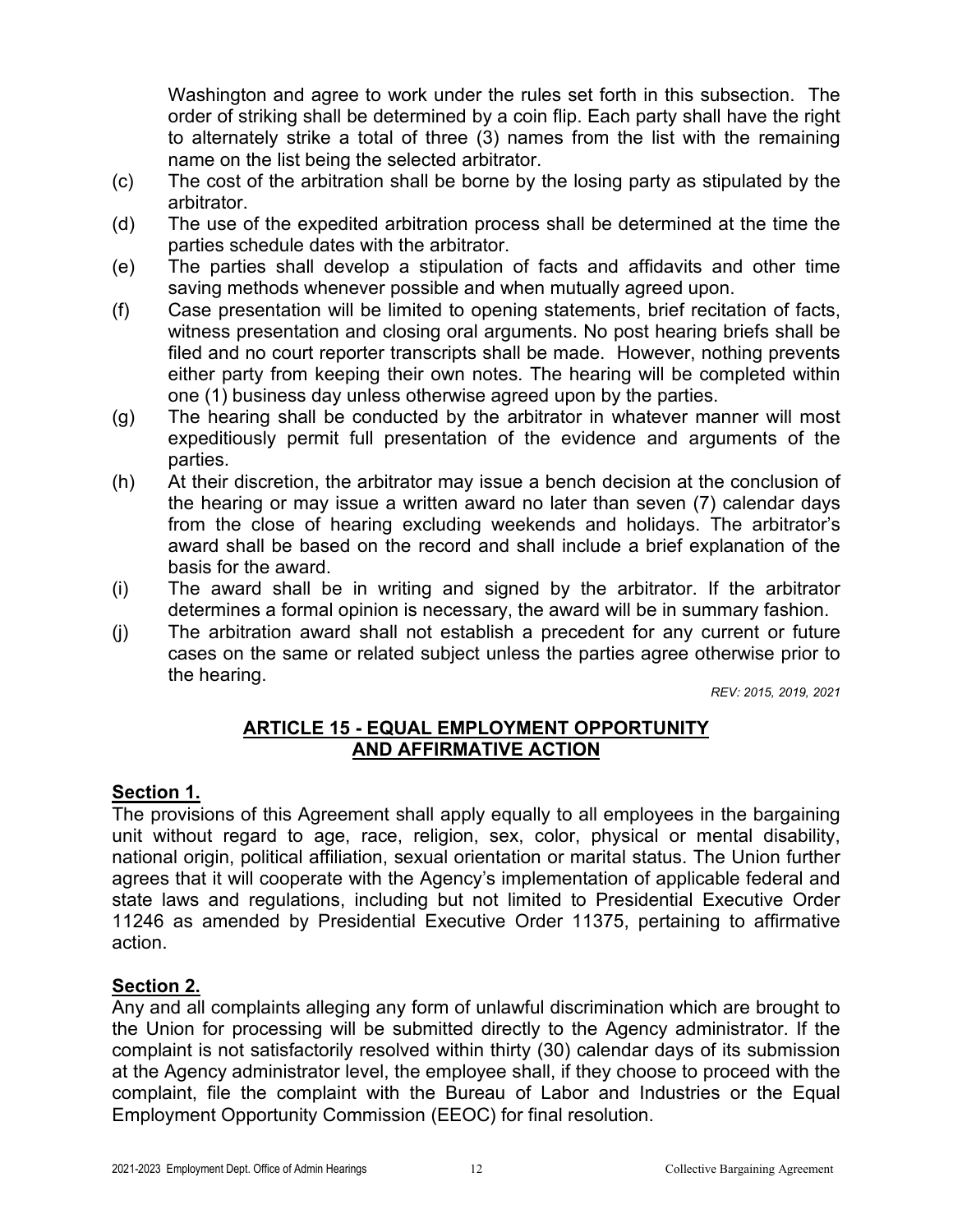Discrimination complaints will not be subject to the grievance procedure contained in this Agreement.

#### **ARTICLE 16 - AGENCY PERSONNEL POLICIES**

#### <span id="page-15-0"></span>**Section 1.**

When a change in a written Agency personnel policy occurs, or when the Agency implements a new written personnel policy, the Agency shall send employees an e-mail message of the change(s).

#### **Section 2.**

- (a) Should the Agency change a current written Agency personnel policy or establish a new written Agency personnel policy that involves a mandatory subject of bargaining, the Employer will notify the Union in writing. If the Union desires to bargain on the proposed change or new personnel policy, the Union shall demand to bargain within seven (7) calendar days of the date upon which the Union receives written notice of the proposed change or new personnel policy. The Employer and Union shall start bargaining on a date mutually agreed upon. Any agreement reached shall be reduced to writing.
- (b) Alleged violations of Section 2(a) of this Article shall not be grievable but shall be addressed exclusively by unfair labor practice complaints under ORS 243.672(1)(e) or (2)(b). The Union agrees that any unfair labor practice complaint will be filed no later than ninety (90) calendar days after the receipt of written notice of the alleged unilateral change. Any Union demand to bargain on any Agency personnel policy changes that involves mandatory subjects of bargaining will be sent directly to the Employer.
- (c) Notwithstanding [Article 6 \(No strike/No Lockout\),](#page-4-2) if the Parties do not reach agreement, the Union may exercise its right to strike and the Employer may implement all or part of its last offer consistent with the dispute resolution procedures outlined in ORS 243 et seq.
- (d) Time limits specified in this procedure must be observed unless either party requests and is granted a specific time extension. Such extension must be stipulated in writing and shall become part of the record.

#### **Section 3.**

Nothing in this Article is intended to inhibit the Agency from issuing directives and/or statements that interpret or effectuate a contractual obligation. However, a copy of such statements or directives shall be sent to the Union as soon as possible before implementation. Upon request of the Union, the Agency agrees to meet and discuss the directive or statement.

#### **ARTICLE 17 - EDUCATION AND TRAINING**

#### <span id="page-15-1"></span>**Section 1.**

The Agency will determine training needs, programs, procedures and the selection of employees for training or educational opportunities.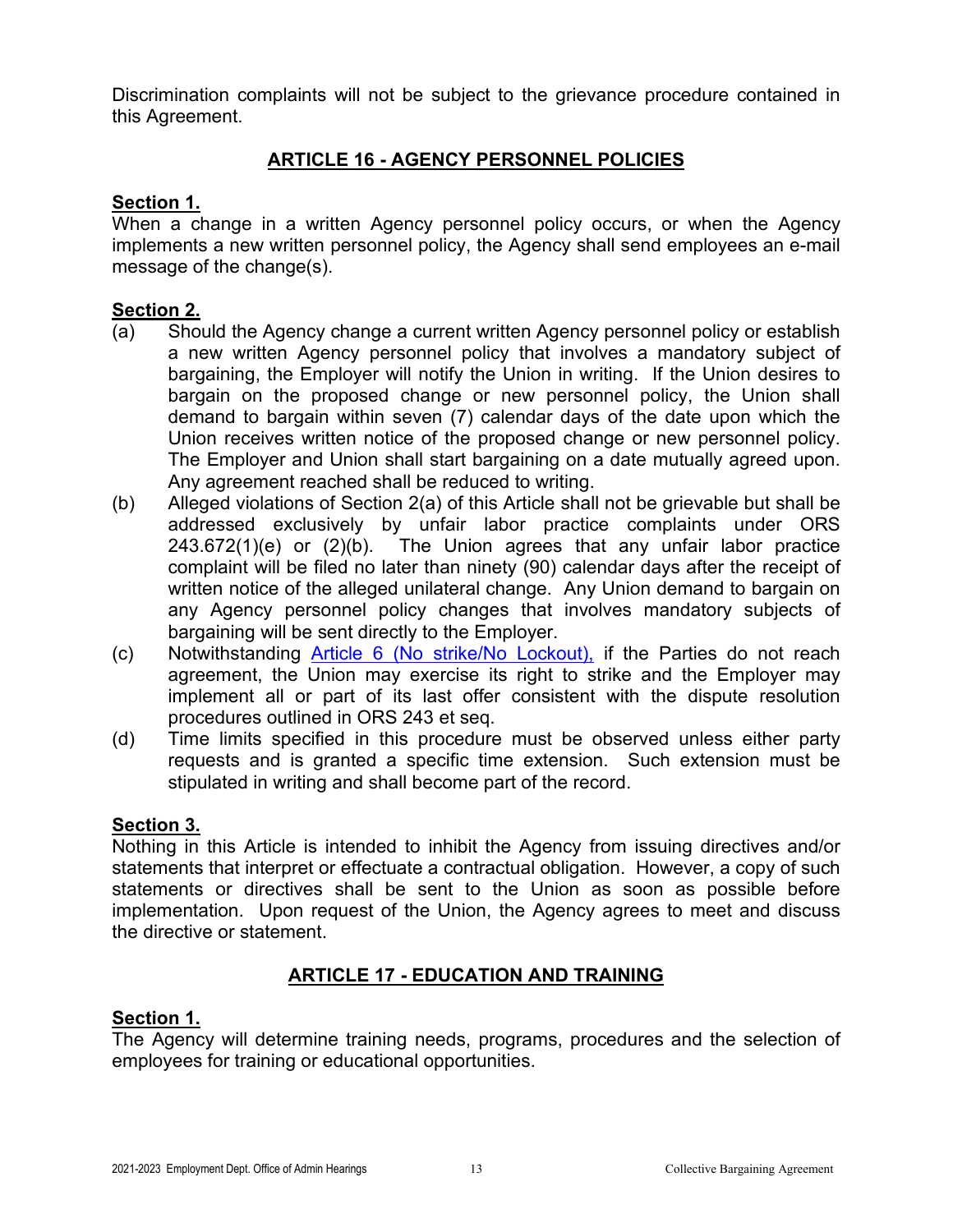#### **Section 2.**

- (a) The Agency will pay incurred tuition/registration, allowable travel expenses and salary when the Agency directs employees to attend training.
- (b) Employees may request Agency approval of job-related training and/or educational opportunities, and such requests will be considered based on job requirements, workload needs and funding.
- (c) Training and educational opportunities will be timely posted on the Agency's electronic bulletin board, and may be posted in hard copy on Agency work site bulletin boards.

#### **Section 3.**

The Agency and the Union acknowledge that training and continuing legal education opportunities for professional employees who are FSLA-exempt are frequently available from sources outside the Agency and outside of state government, and that employee participation in such programs may be of significant benefit to both the employee and the Agency.

#### **Section 4.**

The Agency will offer approved First Aid and CPR training at least once each year. The Agency shall approve attendance by any employee who submits a written request to participate, in the form and within the time frames designated by the Agency.

#### **Section 5.**

The Agency shall report in writing to the Union, at least quarterly, regarding training and education for all Office of Administrative Hearings employees. Each report will include a complete listing of all Agency-directed training and the names of any employee directed to attend. Each report will also include a complete listing of all Office of Administrative Hearings employee requests for approval of job-related training and/or educational opportunities, including the name of the requesting employee, the training or educational opportunity requested, whether the Agency approved the request, and, if so, those expenses approved for payment by the Agency.

#### **ARTICLE 18 - CLASSIFICATION AND CLASSIFICATION CHANGES**

#### <span id="page-16-0"></span>**Section 1. Work Out of Classification**

- (a) When the Agency assigns an employee, in writing, for a limited time period to perform the major distinguishing duties of a position at a higher level classification for ten (10) consecutive calendar days, that employee shall be paid at the first step in the assigned classification or five percent (5%) more than their current rate of pay, whichever is greater.
- (b) When such assignments are made to work out of classification for more than ten (10) consecutive calendar days, the employee shall be compensated for all hours worked beginning from the first day of the assignment and for the full period of that particular assignment.
- (c) An employee who is underfilling a position shall be informed in writing that they are an underfill, the reasons for the underfill, and the requirements necessary for the employee to qualify for reclassification to the allocated level. Upon gaining regular status and meeting the requirements for the allocated level to the position, the employee shall be reclassified.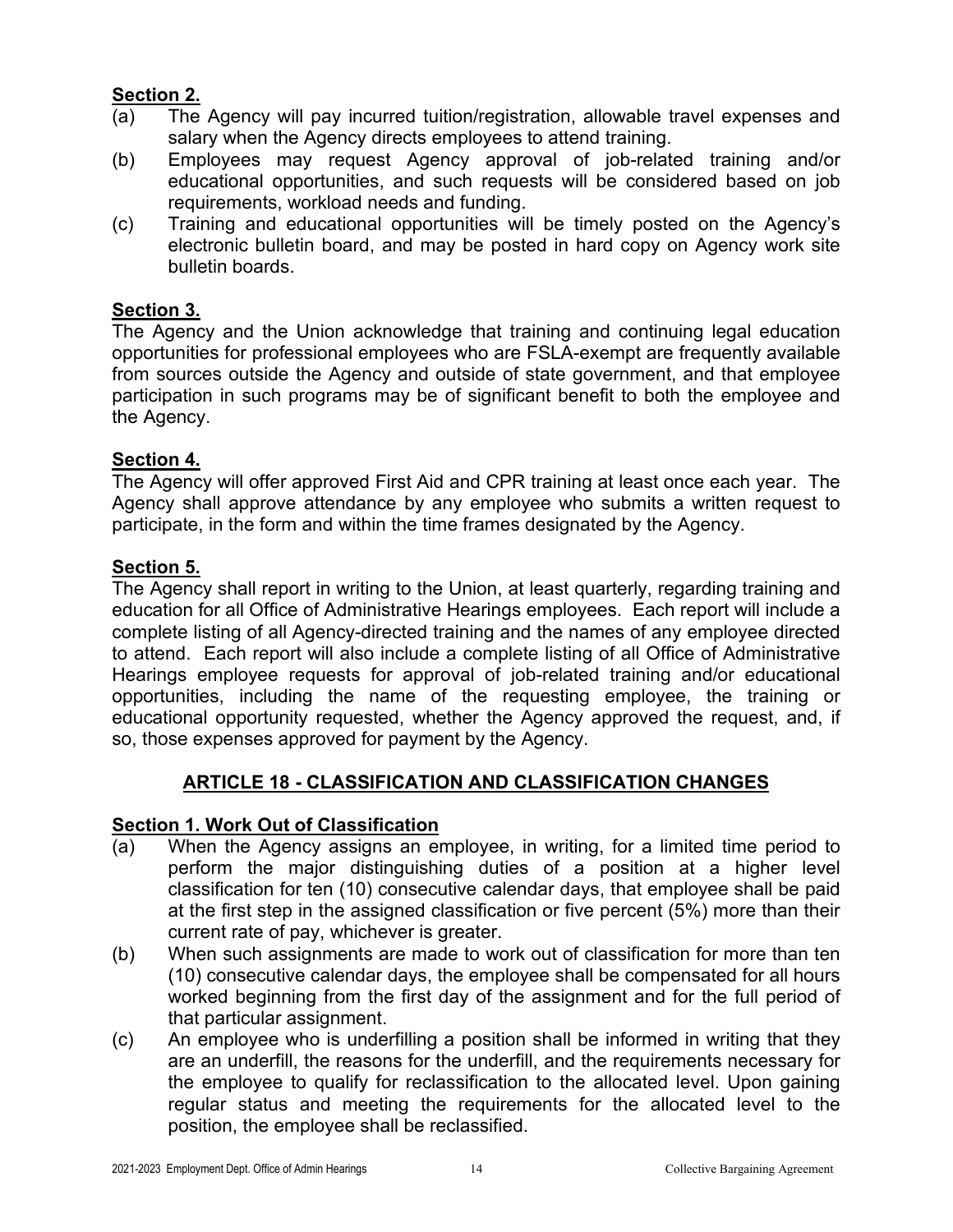- (d) An employee who agrees to perform duties out of class for training or developmental purposes shall be informed in writing of the purpose and length of the assignment during which there shall be no extra pay for the work. Such assignment shall not exceed six (6) months. A copy of the notice shall be placed in the employee's file.
- (e) The Employer and/or the Agency will not circumvent the work out of classification provisions of this Article through serial assignments of the major distinguishing duties of higher level classifications.

#### **Section 2. Review of Classification Series.**

- (a) The Agency shall notify the Union of any intended classification review or classification studies.
- (b) Before implementing a new classification or a major revision to an existing classification the Parties, upon demand from the Union, will negotiate the pay rate, effective date and method of implementation.

#### **Section 3. Reclassification Procedure.**

- (a) Employees request reclassification by submitting a Chief Human Resource Office Position Description Form and a written explanation with all relevant evidence for the proposed reclassification to the Agency Appointing Authority with a copy to the employee's immediate supervisor.
- (b) The Agency shall review and verify the duties assigned to the position. Within sixty (60) days after receipt of the request, the Agency shall notify the employee of its findings. If the findings indicate reclassification, the Agency shall decide to seek approval if necessary or remove the duties.

#### **Section 4. Upward Reclassification.**

When a position is reclassified upward, a regular status employee shall be continued in the position. They shall be advanced to the next higher class with the same status held in the lower classification if they meet the minimum qualifications and training requirements. When a position is reclassed upward and the incumbent does not have regular status, the position will be filled competitively at the higher level.

#### **Section 5. Downward Reclassification**

- (a) When a position is reclassified to another class at the same pay level or to a class that carries a lower salary range, the incumbent trial service or regular status employee shall be accorded corresponding status in the new class.
- (b) The Agency shall notify an employee in writing of a downward reclassification of the employee's position, and the specific reasons for doing so, at least thirty (30) days prior to the effective date.
- (c) When an employee is reclassified downward, the employee's pay rate shall be the last salary rate earned in the salary range of the previous classification. It shall remain at that rate until a rate in the salary range of the new classification exceeds it, at which time the employee's salary shall be adjusted to that step and the salary review and eligibility date shall be established one (1) year from that date, provided the employee is not at the maximum of the salary range to which the employee was reclassified.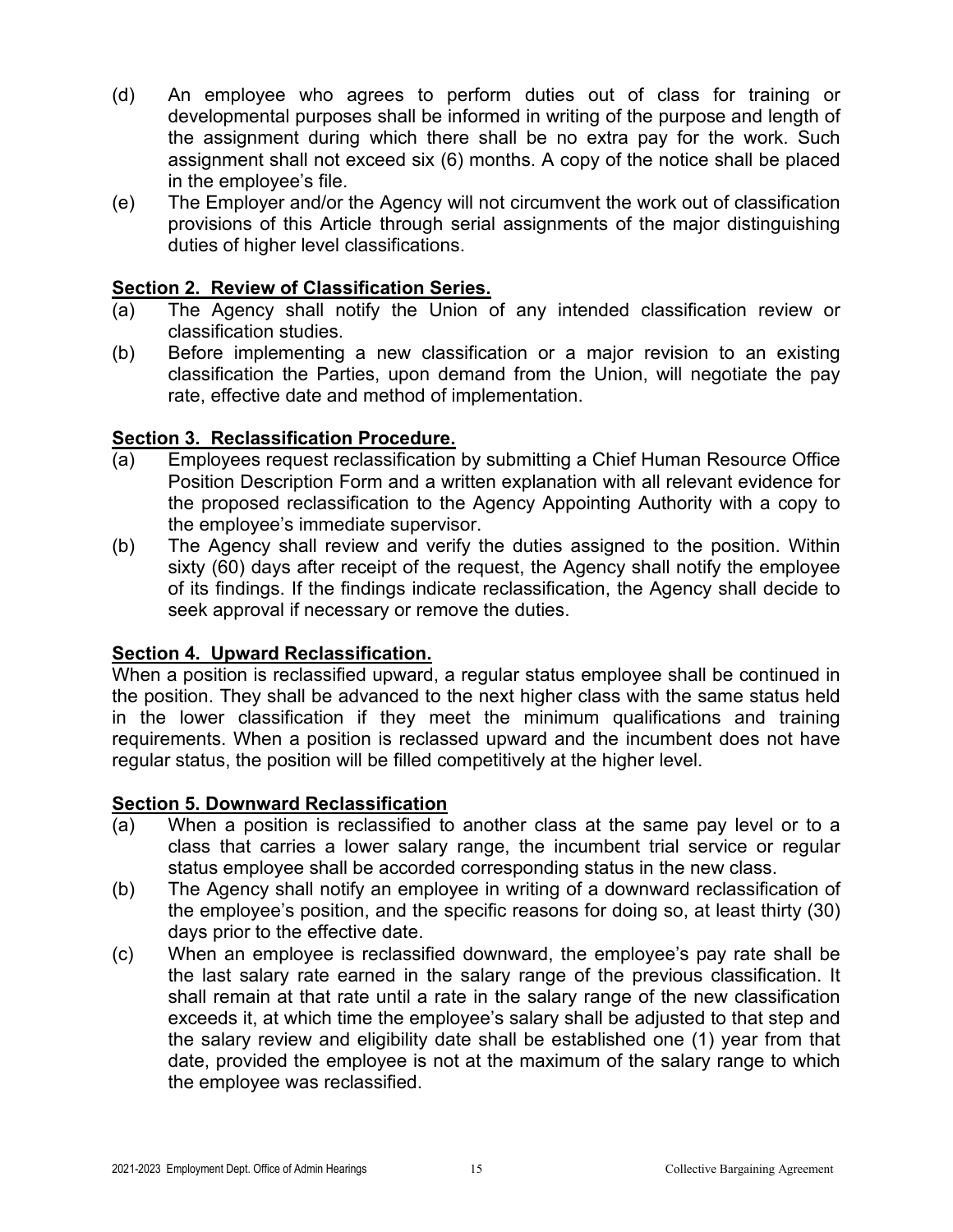(d) A regular status employee who is reclassed downward for non-disciplinary reasons shall be placed on the Agency layoff list and shall have recall rights pursuant to [Article 19 \(Layoff\).](#page-20-0)

#### **Section 6. Equal Reclassification Rate.**

When an employee is reclassified to a position having the same salary range, their rate of pay will not be changed.

#### **Section 7. Pay for Upward Reclassification.**

Rate of pay upon upward reclassification shall be the first step of the new salary range, unless the old salary rate was higher than the first step of the new salary range, then whatever step of a new salary range constitutes a pay increase.

#### **Section 8. Pay Date of Upward Reclassification.**

- (a) Effective date of reclassification payment shall be the first of the month following the month in which the reclass request was received by the Agency Appointing Authority or designee.
- (b) The employee does not retain their old eligibility date and will be eligible for salary increase the first of the month following twelve (12) months in the new class.

#### **Section 9. Pay for Upward Reclassification Denial.**

If the Legislature or Emergency Board does not approve the reclassification request, the employee shall be paid the rate of pay of the higher level classification from the first of the month following the month in which the reclass request was received by the Agency Appointing Authority or designee to the date the duties were removed.

#### **Section 10. Denied Reclassification/Involuntary Reclassification Appeal Process** Agency Appeal:

If an employee's requested reclassification is denied or the Agency reclassifies an employee's position, the Union may appeal the decision in writing to the Agency Head or designee within fifteen (15) calendar days after receipt of the Agency's decision. The appeal must identify the reason(s) the Agency's decision is incorrect. The Agency shall respond to the appeal in writing within fifteen (15) calendar days from receipt of the Union's appeal.

#### Committee Appeal:

If the Agency denies an employee's reclassification request or if the Agency reclassifies an employee's position, the Union may appeal the decision to the Employer/Union Classification Appeal Committee. The appeal must be in writing and submitted within fifteen (15) calendar days from the date the Agency's final decision. All appeals must be supported with copies of documents originally provided to the Agency for the reclassification request, including written explanation of the request and all relevant documentation. No new documentation or information will be considered by the Committee unless mutually agreed upon. Upon request, the Union and employee shall have one (1) opportunity to address the committee.

#### Employer/Union Classification Appeal Committee: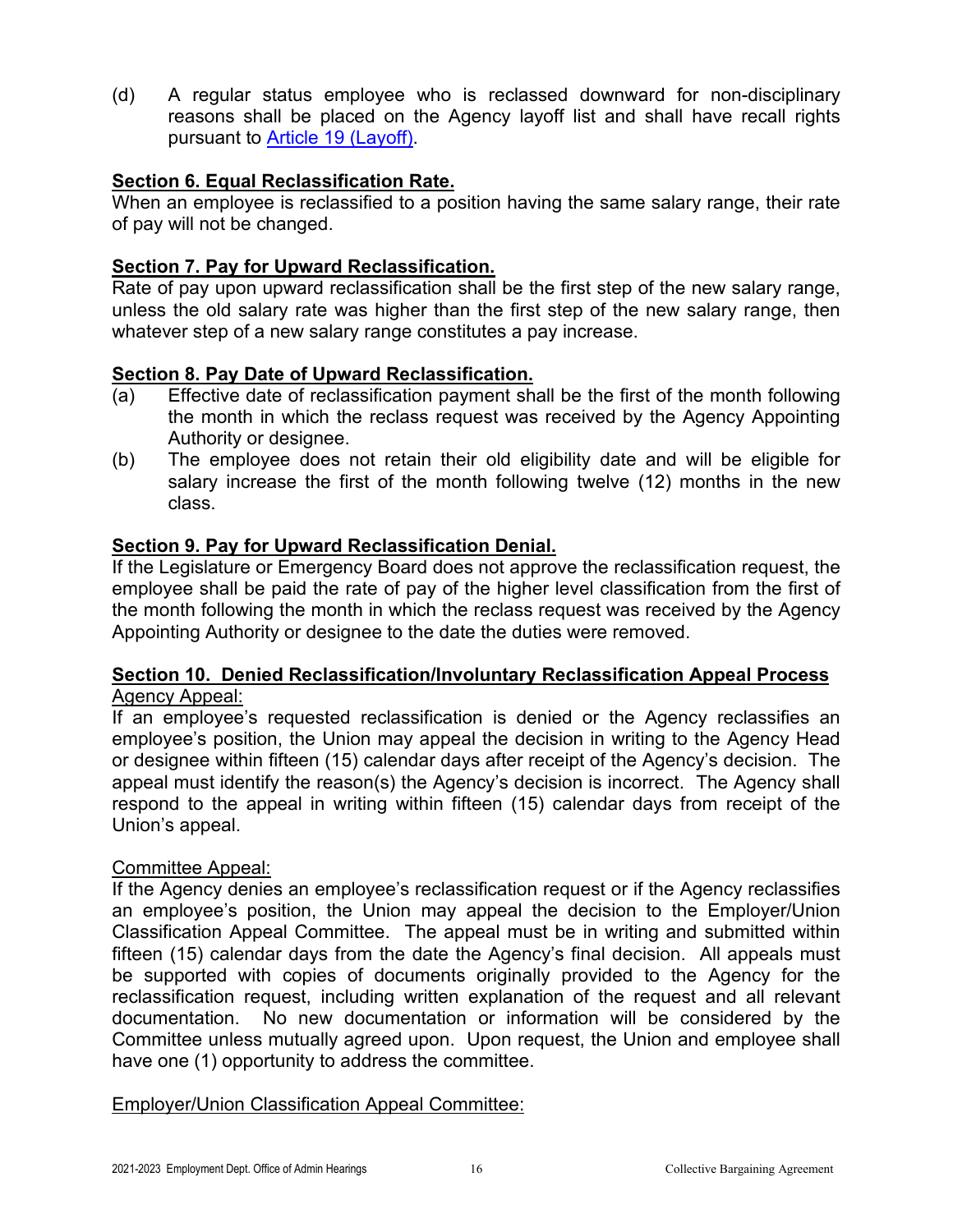The committee shall be composed of one (1) Employer representative and one (1) Union staff representative. The Committee's sole mission will be to consider appeals pursuant to this Section of the Article and make decisions which maintain the integrity of the classification system by correctly applying the classification specifications. Each representative shall have experience making classification decisions.

#### Appeal Decision Process:

The Committee will attempt to resolve the appeal by jointly determining whether the current or another classification more accurately depicts the overall assigned duties, authorities and responsibilities of the position. IN this process each of the designees may identify one (1) alternate class that they determine most accurately depicts the purpose of the job and overall assigned duties. The Committee will prepare an initial written decision to the Agency and Union within thirty (30) calendar days of receipt which will include the reasons for the decision. Agency management retains the right to modify duties to ensure consistency with the Agency's work, goals and objectives. If the finding of the committee determines the assigned duties are appropriately classified at a higher salary range and the Agency subsequently removes the higher level duties, the employee will receive a lump sum payment for the difference between the current salary rate including work out of classification pay already paid if any, and the appropriate salary rate for the classification as determined by the committee. This payment shall be for the time period beginning the date in which the request was received by the Agency to the date the duties are removed.

#### Arbitration:

If there is no resolution, the Union may request arbitration in writing within fifteen (15) calendar days from the date of receipt of the Committee's final written decision. The Union's request must be sent to the Department of Administrative Services Labor Relations Unit and shall include the reasons why the Agency's decision is incorrect.

The Parties agree to the appointment of a panel of three (3) arbitrators to hear all appeals under this Article. Arbitrators shall be assigned on a rotational basis. The arbitrators shall have experience resolving classification issues. An arbitrator may be removed from the panel by mutual agreement of the Parties. However, each party retains the right to initiate a change in that arbitrator's appointment upon notice to the other party. If this occurs, the Parties agree to select another qualified arbitrator. The change in assigned arbitrator shall be effective for any case not yet scheduled for arbitration. The arbitrator's fee and expenses shall be paid by the losing party. If, in the opinion of the arbitrator, neither party can be considered the losing party, then such expenses shall apportioned as in the arbitrators' judgment is equitable. All other expenses shall be borne by the Party requiring the service or item for which payment is to be made.

The arbitrator shall allow the Agency's decision to stand unless they conclude that the proposed classification more accurately depicts the overall assigned duties, authority, and responsibilities using the criteria specified below. In the event the arbitrator finds in favor of the proposed or alternate classification, Agency management may elect to remove/modify duties at any point during the process. However, if the agency removes the higher level duties, the employee will receive a lump sum payment for the difference between the current salary rate including work out of classification pay already paid if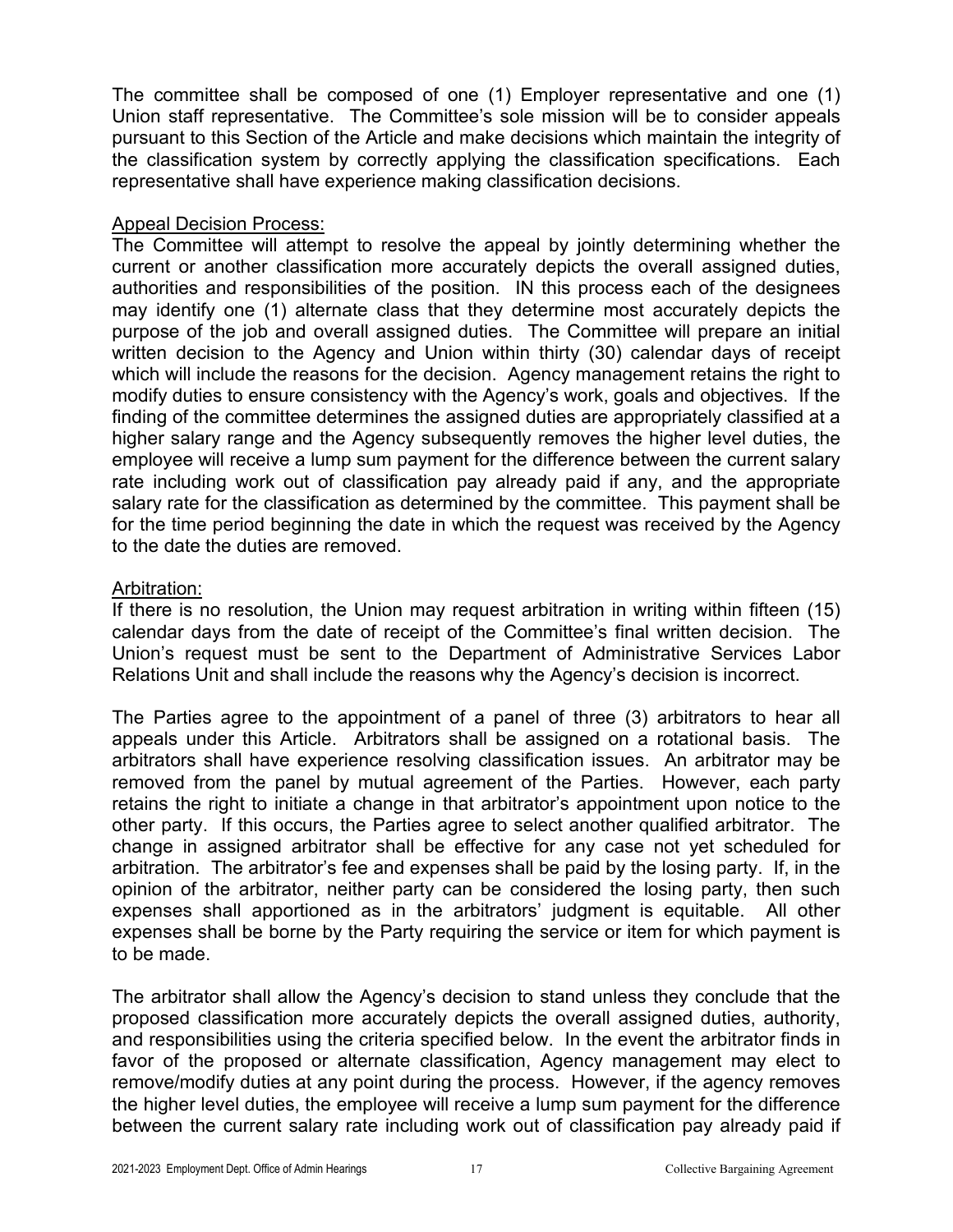any, and the appropriate salary rate for the classification as determined by the committee. This payment shall be for the time period beginning the date in which the request was received by the Agency to the date the duties are removed.

#### Classification Criteria.

For purposes of this section, a reclassification must be based on findings that the purpose of the position is consistent with the concept of the proposed classification and that the class specifications for the proposed classification and that the class specifications for the proposed classification more accurately depicts the overall assigned duties, authority and responsibilities of the position.

Terms used above shall be defined as follows: a) the purpose of the position shall be determined by the statement of purpose and assigned duties of the position description and other relevant evidence of duties assigned by the Agency; b) the concept of the proposed classification shall be determined by the general description and distinguishing features of its class specifications, and, c) the overall duties, authority and responsibilities of the position shall be determined by the position description and other relevant evidence of duties assigned by the Agency.

This Section supersedes any provisions contained in the Agencies grievance procedure.

#### **ARTICLE 19 - LAYOFF**

#### <span id="page-20-0"></span>**Section 1. Alternative to Layoff**

- (1) When the Agency believes that a lack of funds requires a layoff, the Agency will notify the Union no fewer than fifteen (15) calendar days before the Agency issues initial layoff notices. The parties will meet, if requested by either the Agency or Union, to consider alternatives to layoffs such as voluntary reductions in hours or workdays, temporary interruptions of employment or other voluntary employment options. Alternatives to the layoffs shall require mutual agreement between the Agency and Union. In the absence of any mutual agreement, the Agency will implement layoff procedures consistent with the current applicable agreement.
- (2) Agency and Union discussions under this agreement shall not constitute interim bargaining under the Public Employees Collective Bargaining Act. The parties shall not be required to use the dispute resolution procedures contained in the Public Employees Collective Bargaining Act.

#### **Section 2. Layoff Procedure.**

A layoff is defined as a separation from service for involuntary reasons, other than resignations, not reflecting discredit on an employee. An employee and the Union shall be given written notice of layoff at least fifteen (15) calendar days before the effective date stating the reasons for the layoff.

The layoff procedure shall occur in the following manner:

- (a) The Agency shall determine the specific positions to be vacated.
- (b) Separate layoff lists will apply to full-time and part-time employees in a classification. Any full-time regular status employee shall be permitted to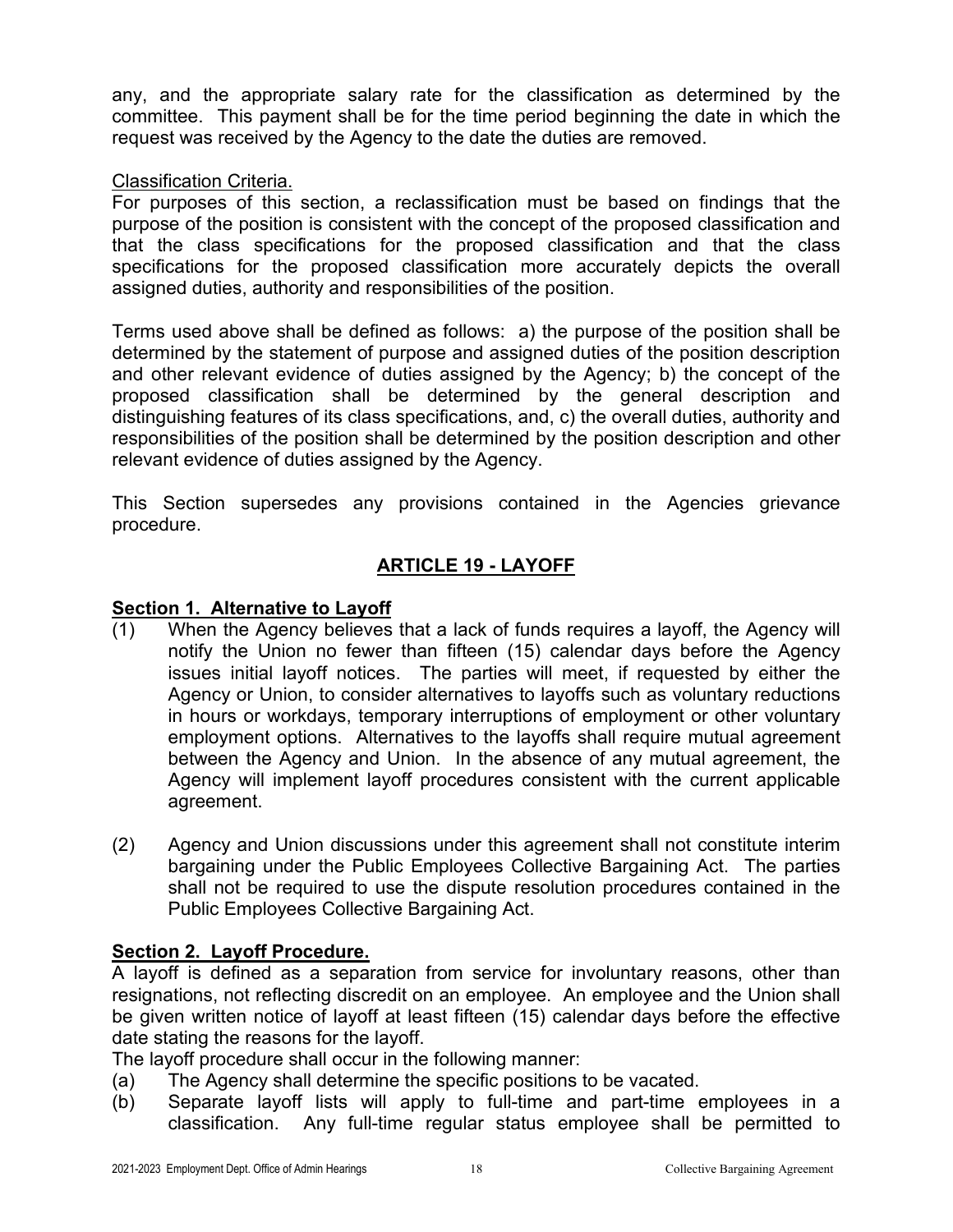displace a part-time employee with less seniority. However, part-time employees shall not displace full-time employees. An initial trial service employee cannot displace any regular status employee.

- (c) Temporary employees working in the classification and geographic area in which the layoff occurs shall be terminated before the layoff of trial service or regular status employees.
- (d) A regular status employee notified of a pending layoff shall select one (1) of the following options, and communicate such choice in writing to the Agency's Appointing Authority within five (5) calendar days from the date of receipt of the written layoff notice:
	- (1) The employee may displace the employee in the Agency with the lowest seniority in the same classification for which they are qualified in the same geographic area in the Agency where the layoff occurs and regardless of bargaining unit representation.
	- (2) If no positions are accessible under Section 1, subsection (d) (1), the employee may bump the employee in the Agency with the lowest seniority in the same geographic area in any classification within the same salary range in which the employee held regular status, including any predecessor classifications.
	- (3) The employee may demote to the lowest seniority position in any classification for which they are qualified within the Agency and geographic area and regardless of bargaining unit representation provided the employee has exhausted their option for placement under Section 1(d)  $(1).$
	- (4) The employee may elect to be laid off. Their name will be placed on the Agency Layoff List in seniority order.
- (e) An employee exercising option 1(d) (1) or (2) must meet the minimum qualifications of the position as stated in the class specification, plus any special qualifications stated in the position description and must be capable of performing the specific requirement of the position within two (2) weeks. The Agency shall be the sole determinant of whether the employee is capable of performing such duties. The Agency's decision can be grieved by the affected employee.

If an employee cannot meet these requirements, the employee may displace or demote to the next lowest seniority position in the classification, provided that the incumbent in the next lower position has lower seniority than the employee displacing or demoting in the same geographic area in which the layoff is taking place.

#### **Section 3.**

Computation of seniority for regular status employees shall be made as follows:

(a) One (1) point per month for each month of continuous service with the State. A break in service is a separation from the service without pay for more than ninety (90) calendar days. All part-time service shall be credited on a prorated basis. If an employee subsequently returns to employment after a ninety (90) day break in service, they shall not regain previously accrued seniority unless such break in service occurred due to a layoff. Periods of authorized leave without pay will not count for seniority calculation. When a layoff is announced, seniority shall be frozen until the layoff and any subsequent bumping activity is completed.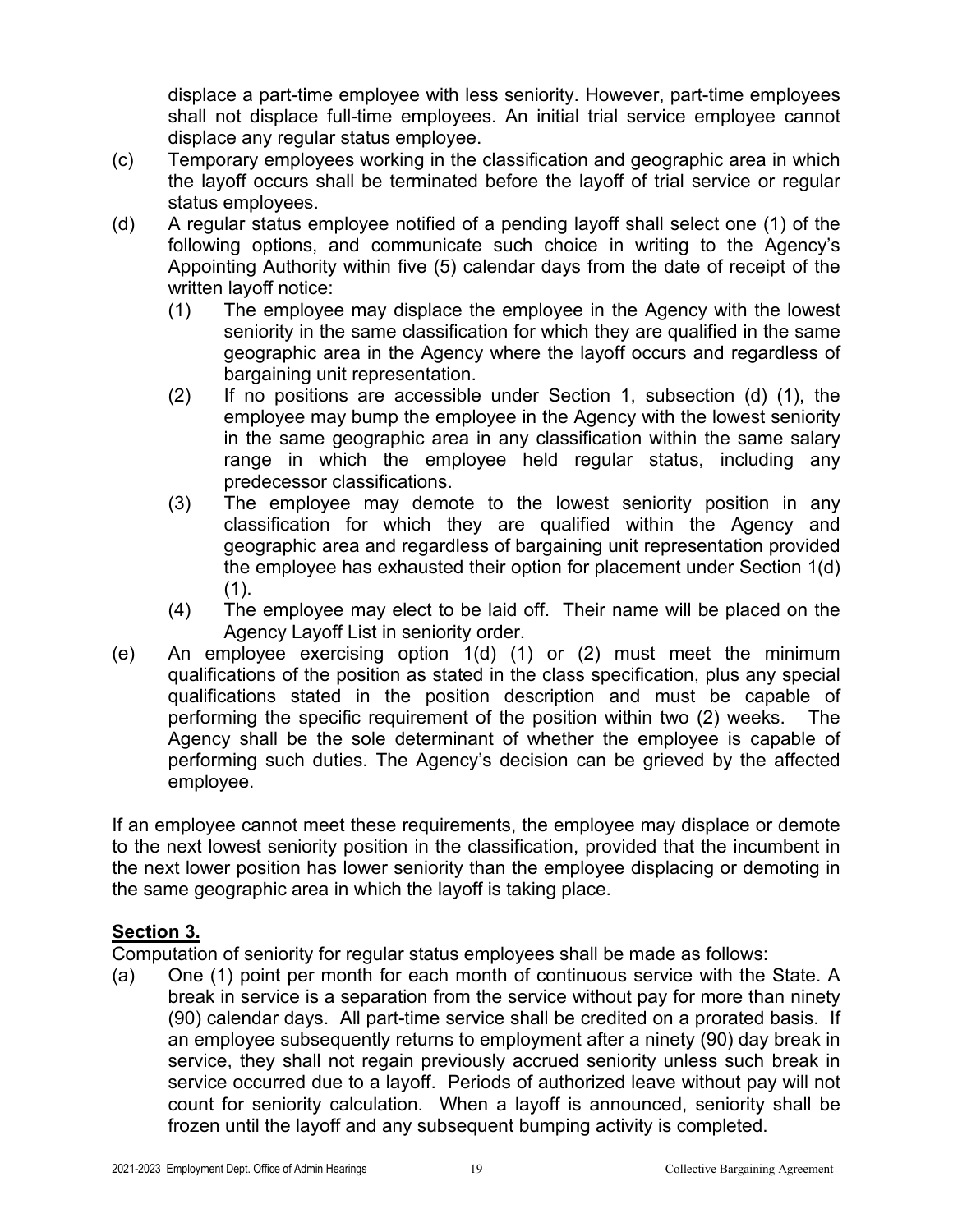- (b) If two (2) or more employees have equal seniority, the tie shall be broken as follows, with most credit given in priority order:
	- (1) Length of continuous service in the employee's current classification at the time of layoff,
	- (2) Length of continuous service with the Agency.

#### **Section 4.**

Names of regular status employees of the Agency who have separated from the service of the State in good standing by layoff or who have demoted in lieu of layoff shall be placed on layoff lists in seniority order established by the class from which the employee was laid off or demoted in lieu of layoff. The life of a layoff list shall be two (2) years.

Employees who are on an Agency layoff list shall be recalled in seniority order beginning with the employee with the highest seniority within the same geographic area in which the layoff took place. Employees refusing the offer of a position from which they were laid off shall lose all future re-employment rights under this Article.

#### **Section 5.**

Any temporary interruption of employment because of lack of work or unexpected or unusual reasons which do not exceed fifteen (15) consecutive work days, shall not be considered a layoff.

#### **Section 6.**

(a) For purposes of [Article 19 \(Layoff\),](#page-20-0) the two (2) geographic areas shall be as follows:

Portland: Tualatin, East Multnomah, Hillsboro, North Portland, Oregon City. Salem: Salem, Central Offices

Other: For employees stationed at offices outside Portland and Salem, the geographic area shall be the city where the employee is officially stationed.

(b) Employees moving between offices in the same geographic area shall not be eligible for moving expenses.

#### **Section 7. Secondary Recall Rights.**

- (a) Application. These rights apply to all employees in bargaining units represented by AFSCME at Central Table negotiations as well as the Department of Corrections and Board of Parole except employees who are laid off during initial trial service.
- (b) Definitions.
	- (1) Geographic areas, for the purpose of secondary recall, are each location for which an employee may indicate their willingness to relocate on the State's PD100.
	- (2) Agency Layoff Lists are intra-agency layoff lists, as defined in each AFSCME Central Table Agency and/or Department of Corrections and Board of Parole bargaining unit Contract.
	- (3) Secondary Recall List is an inter-agency layoff list, which consists of regular status employees who have been separated by layoff from Unionrepresented positions in AFSCME Central Table Agencies and/or Department of Corrections and Board of Parole and who have elected to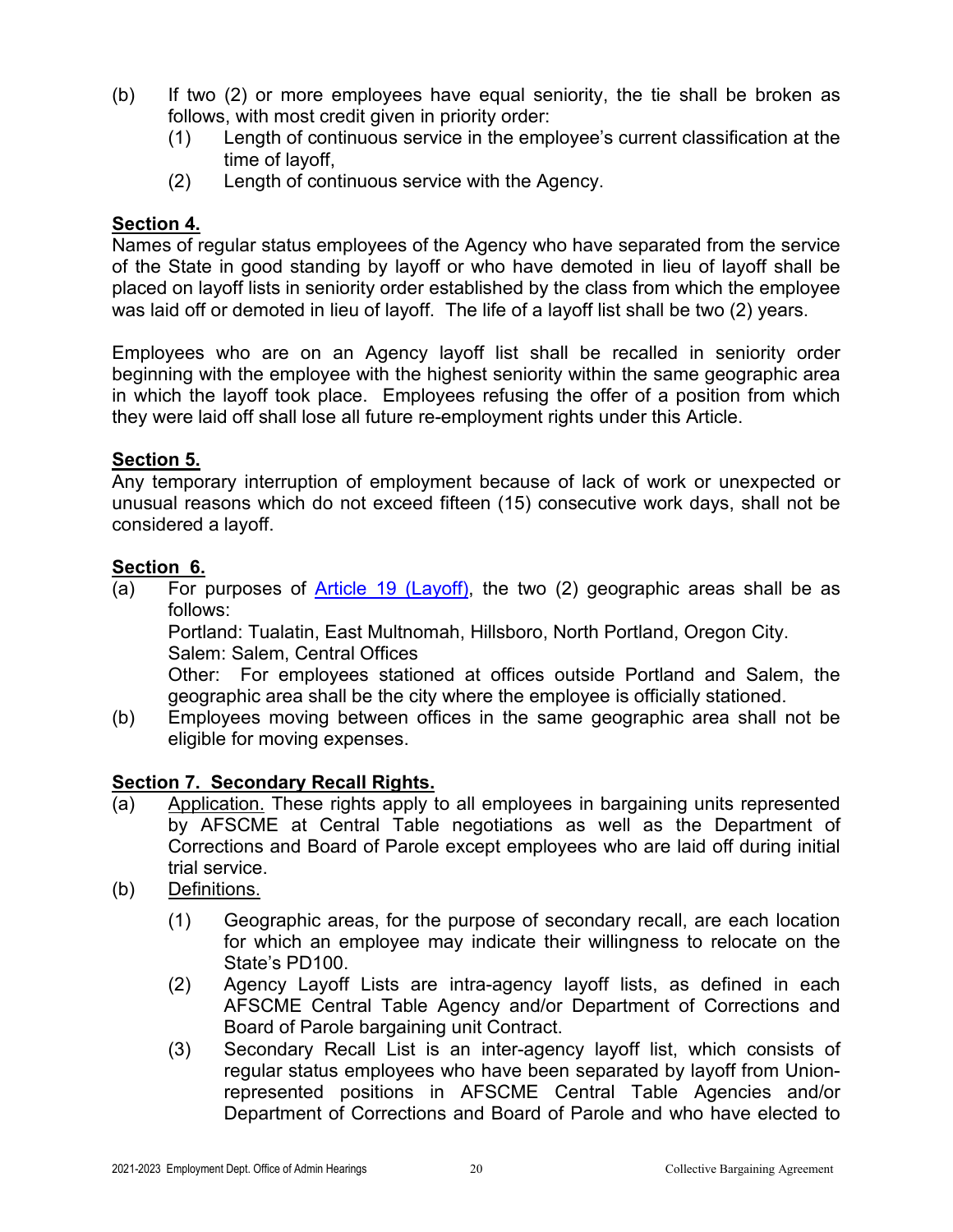be placed on such list, consistent with the definitions of geographic areas defined above.

(c) Coordination with Filling of Vacancy and Layoff Articles.

The recall options provided herein shall be consistent with the priority of recall to positions from layoff within an Agency, as specified within each Agency's contract, except that recall from Agency Layoff Lists shall take precedence over recall from the Secondary Recall List.

- (d) Procedures.
	- (1) Placement on the Secondary Recall List.
		- (A) Regular status employees who are separated from the service of the State in good standing (meaning no record of economic disciplinary sanctions in their personnel file) by layoff or transferred outside state government due to intergovernmental transfer shall, in addition to their right to be placed on the Agency Layoff List, be given the option of electing placement on the Secondary Recall List by geographic area for other AFSCME-represented bargaining units which utilize the same or successor classification from which they were laid off. The term of eligibility of candidates placed on the list shall be two (2) years from the date of layoff. When an employee is prohibited from participating in the secondary recall process due to the presence of an economic disciplinary sanction in their personnel file, that employee may request and shall be placed on the Secondary Recall List for the remainder of the two (2) years eligibility following layoff once the discipline has remained in the file for the length of time required by the agency's contract.
		- (B) Employees who elect to be placed on the Secondary Recall List shall specify in writing the AFSCME Central Table and/or Department of Corrections and Board of Parole bargaining units and geographic areas to which they are willing to be recalled.
	- (2) Use of the Secondary Recall List.
		- (A) After the exhaustion of the Agency Layoff List for a specific classification within a geographic area, the Secondary Recall List shall be used to fill all positions within a specific classification and geographic area consistent with Section (c) above, until such secondary list is exhausted.
		- (B) To be eligible for appointment from the Secondary Recall List, a laid off employee on such list must meet the minimum qualifications for the classification and any special qualifications for the position.
		- (C) Agencies shall utilize the Secondary Recall List to fill positions by calling for certifications from the list of the five (5) most senior employees who meet the minimum qualifications for the classification and any special qualifications for the position to be filled by selecting one (1) of the five (5) so certified. Seniority for this purpose shall be computed as described per the layoff article of each Agency's contract.
		- (D) Where fewer than five (5) eligible employees remain on the Secondary Recall List, the Agency shall select one (1) of these employees who meets the minimum qualifications for the class and any special qualifications for the position.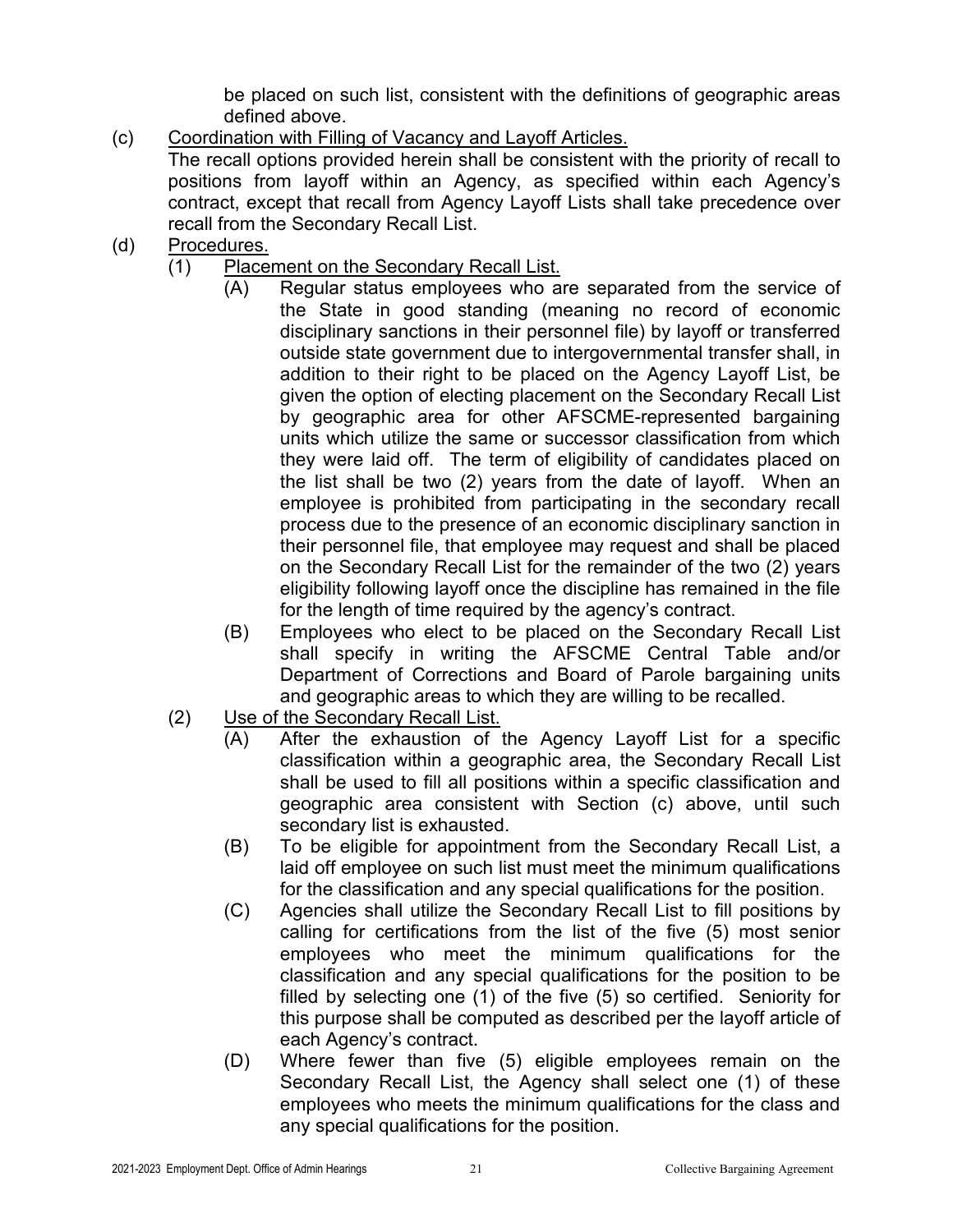- (3) Appointments/Refusals of Appointments from the Secondary Recall List.
	- (A) A laid off employee on the Secondary Recall List who is offered an appointment from the list and refuses to accept the appointment shall have their name removed from the Secondary Recall List; however, an agency will not remove an employee's name from the Secondary Recall List where that individual had been a day shift employee and subsequently refuses the offer of a position with swing shift or night shift hours.
	- (B) Employees appointed to positions from the Secondary Recall List shall have their names removed from their Agency Layoff List(s) and the Secondary Recall List.
	- (C) Employees appointed to positions from the Secondary Recall List shall serve a trial service period not to exceed three (3) full months, except that employees hired into the Offender Information and Sentence Unit as Prison Term Analysts (PTA) shall serve a trial service period consistent with the Department of Corrections agreement. Administration of the trial service period shall be consistent with the hiring Agency's contract. However, employees who fail to successfully complete this trial service period shall have their names restored to the Agency Layoff List(s) on which they previously had standing. Restoration to the Agency Layoff List(s) shall be for the remaining period of eligibility that existed at the time of appointment from the Secondary Recall List. An employee may also petition the DAS-Labor Relations Unit to also be restored to the Secondary Recall List for the remainder of the initial twenty-four (24)-month recall period where the trial service removal was not related to potential misconduct warranting an economic or dismissal sanction. In no instance shall the DAS-Labor Relations Unit's decision be grievable.
	- (D) Employees appointed to positions from the Secondary Recall List shall not be entitled to moving expenses.

*REV: 2015*

#### **ARTICLE 20 - SALARY ADMINISTRATION**

#### <span id="page-24-0"></span>**Section 1.**

- (a) Employees shall be eligible for consideration for step salary increases following:
	- (1) completion of the initial twelve (12) months of service;
	- (2) completion of six (6) months of service following promotion;
	- (3) annual periods after (a) or (b) above until the employee has reached the top step of the salary range.
- (b) Management shall give written notice to an employee of withholding of a step salary increase at least thirty (30) calendar days before the eligibility date, including a statement of the reason(s) it is being withheld. Withholding of a step increase is grievable under [Article 14 \(Grievance Procedure\).](#page-11-0)

#### **Section 2. Salary on Demotion.**

Whenever an employee demotes to a job classification in a lower range that has a salary rate the same as the previous step, the employee's salary shall be maintained at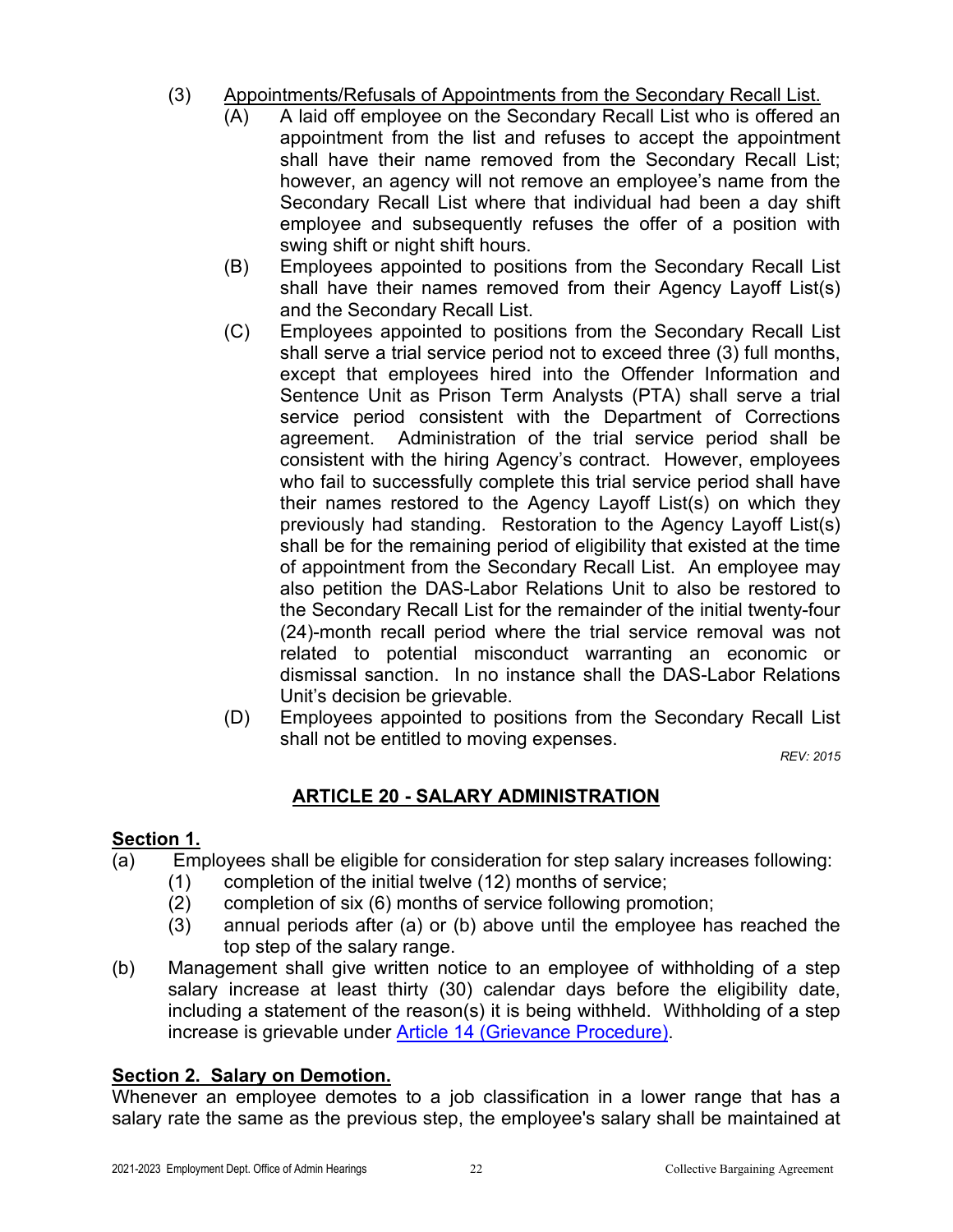that step in the lower range.

Whenever an employee demotes to a job classification in a salary range which does not have corresponding salary steps with the employee's previous salary but is within the new salary range, the employee's salary shall be maintained at the current rate until the next eligibility date. At the employee's next eligibility date, if qualified, the employee shall be granted a salary rate increase of one (1) full step within the new salary range plus that amount that their current salary rate is below the next higher rate in the new salary range. This increase shall not exceed the highest rate in the new salary range.

Whenever an employee demotes to a job classification in a lower range, but the employee's salary is above the highest step for that range, the employee shall be paid at the highest step in the new salary range.

This Section shall not apply to demotions resulting from official disciplinary actions.

#### **Section 3. Salary on Promotion.**

An employee shall be given an increase to the next higher rate in the new salary range effective on the date of promotion.

#### **Section 4. Salary on Lateral Transfer.**

An employee's salary shall remain the same when transferring from one (1) position to another which has the same salary range.

#### **Section 5. Effect of Break in Service.**

When an employee separates from the Agency and subsequently returns to the Agency, except as a temporary employee, the employee's previous salary eligibility date shall be adjusted by the amount of break in service.

#### **Section 6. Rate of Pay on Appointment from Layoff List.**

When an individual is appointed from a layoff list to a position in the same class in which the person was previously employed, the person shall be paid at the same salary step at which such employee was being paid at the time of layoff.

#### <span id="page-25-0"></span>**ARTICLE 21 - RECOUPMENT OF WAGE/BENEFIT OVER/UNDERPAYMENTS**

#### **Section 1. Overpayments.**

- (a) In the event that an employee receives wages or benefits from the Agency to which the employee is not entitled, regardless of whether the employee knew or should have known of the overpayment, the Agency shall notify the employee in writing of the overpayment which will include information supporting that an overpayment exists and the amount of wages and/or benefits to be repaid. For purposes of recovering overpayments by payroll deduction, the following shall apply:
	- (1) The Agency may, at its discretion, use the payroll deduction process to correct any overpayment made within a maximum period of two (2) years before the notification.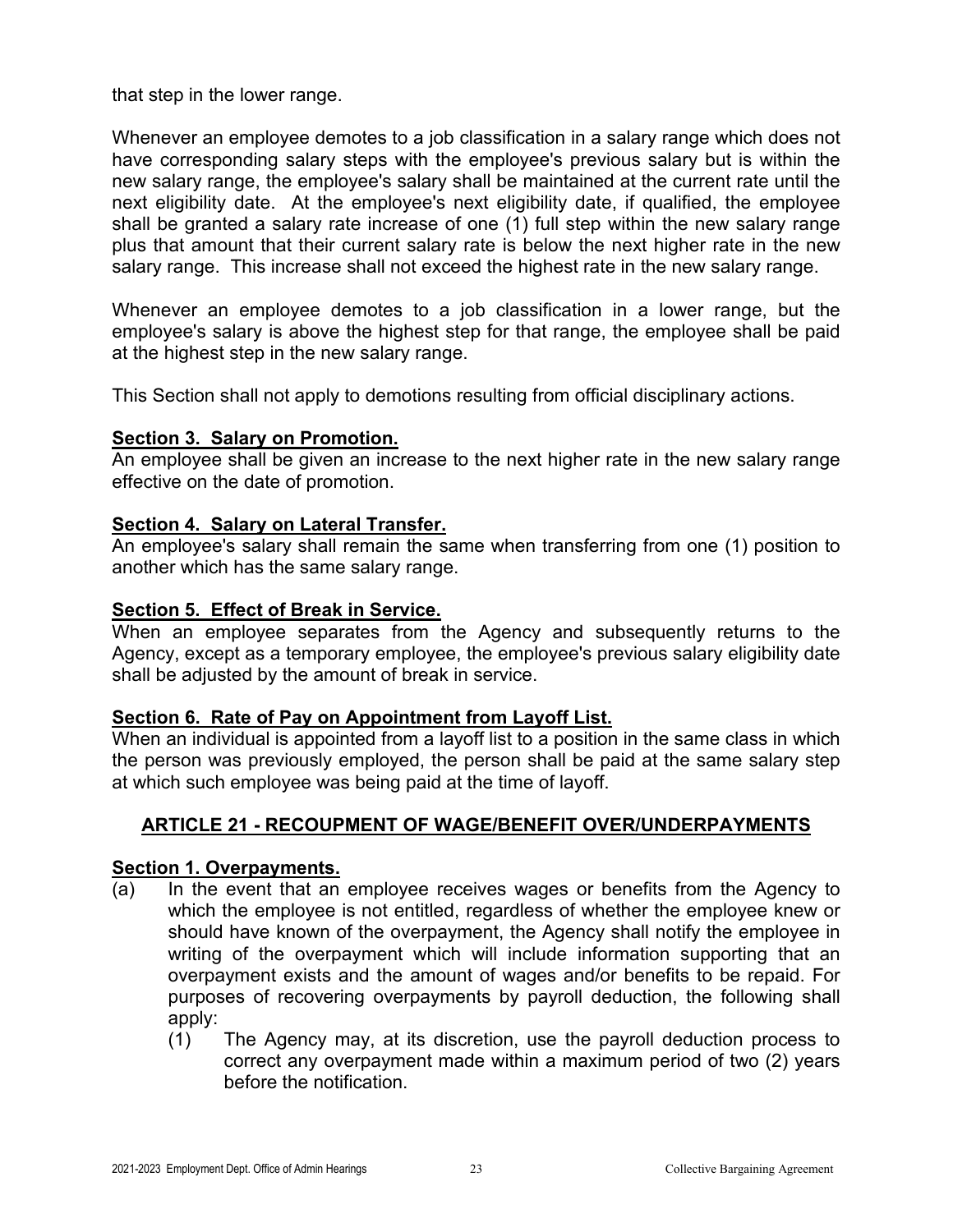- (2) Where this process is utilized, the employee and Agency shall meet and attempt to reach mutual agreement on a repayment schedule within thirty (30) calendar days following written notification.
- (3) If there is no mutual agreement at the end of the thirty (30)-calendar day period, the Agency shall implement the repayment schedule stated in subsection (4) below.
- (4) If the overpayment amount to be repaid is more than five percent (5%) of the employee's regular monthly base salary, the overpayment shall be recovered in monthly amounts not exceeding five percent (5%) of the employee's regular monthly base salary. If an overpayment is less than five percent (5%) of the employee's regular monthly base salary, the overpayment shall be recovered in a lump-sum deduction from the employee's paycheck. If an employee leaves Agency service before the Agency fully recovers the overpayment, the remaining amount may be deducted from the employee's final check.
- (b) An employee who disagrees with the Agency's determination that an overpayment has been made to the employee may grieve the determination through the grievance procedure.
- (c) This Article does not waive the Agency's right to pursue other legal procedures and processes to recoup an overpayment made to an employee at any time.

#### **Section 2. Underpayments.**

- (a) In the event the employee does not receive the wages or benefits to which the record/documentation has for all times indicated the Employer agreed the employee was entitled, the Agency shall notify the employee in writing of the underpayment. This notification will include information showing that an underpayment exists and the amount of wages and/or benefits to be repaid. The Agency shall correct any such underpayment made within a maximum of two (2) years before the modification.
- (b) This provision shall not apply to claims disputing eligibility for payments which result from this Agreement. Employees claiming eligibility for such things as leadwork, work out of classification pay or reclassification must pursue those claims pursuant to the timelines elsewhere in this Agreement.

#### **ARTICLE 22 - OVERTIME**

#### <span id="page-26-0"></span>**Section 1.**

This Article is intended only to provide a basis for the calculation of overtime and none of its provisions shall be construed as a guarantee of any minimum or maximum hours of work or weeks of work to any employee or to any group of employees.

#### **Section 2. FLSA Non-Exempt Employees.**

(a) Full- and part-time employees covered under the Fair Labor Standards Act shall be compensated at the rate of time and one-half (1-1/2) in the form of pay or compensatory time off at the discretion of the employee for authorized overtime worked in excess of eight (8) hours in a day or forty (40) hours in a workweek. Overtime for employees working a four/ten (4/10) or alternative work schedule shall be time and one-half (1-1/2) in the form of pay or compensatory time off at the discretion of the employee for authorized overtime worked in excess of ten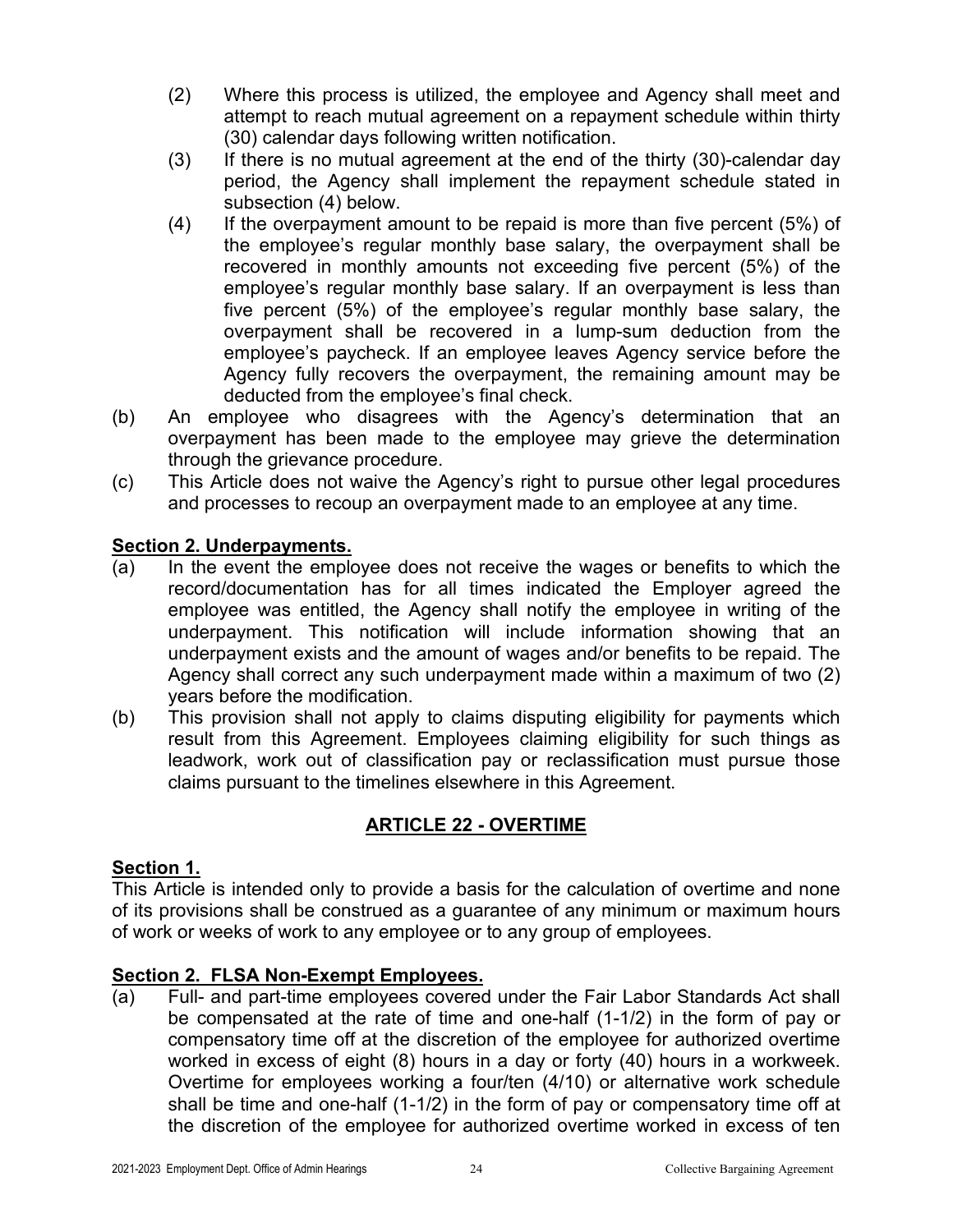(10) hours in a day if on a four/ten (4/10) schedule, or in excess of the agreed hours each day on an alternative schedule, or in excess of forty (40) hours in a work week. In no event shall such compensation be received twice for the same hours.

- (b) For purposes of computing authorized overtime, all time for which an employee is compensated including holiday time and other paid leave shall be credited as time worked.
- (c) Accrued compensatory time off must be taken within twelve (12) months from the time it is earned. If the Agency is unable to schedule such time off within this period, the employee shall be paid for the time accrued at their straight time rate of pay. Employees may accrue up to eighty (80) hours of compensatory time off.

#### **Section 3. FLSA-Exempt Employees.**

Full- and part-time employees not covered under the Fair Labor Standards Act shall receive time off for time worked in excess of forty (40) hours in a workweek at the rate of one (1) hour off for one (1) hour of overtime worked. This time off shall be utilized within one (1) year of being earned or shall be lost.

#### **Section 4.**

Overtime shall be computed to the nearest quarter hour. The Agency shall give reasonable notice of any overtime to be worked. No overtime is to be worked without the prior authorization of management except in emergent situations necessary to effect Agency services.

#### **Section 5.**

In the event that sufficient qualified staff do not voluntarily work overtime, such additional staff as are deemed by the Agency shall be required to work overtime.

#### **Section 6.**

No application of this Article shall be construed or interpreted to provide for compensation for overtime at a rate exceeding time and one half (1-1/2) or to effect a "pyramiding" of overtime and all forms of premium pay.

#### **ARTICLE 23 - BILINGUAL DIFFERENTIAL**

<span id="page-27-0"></span>When formally assigned in the employee's position description, an employee assigned to interpret to or from another language to English will receive a differential of five percent (5%) of base pay.

#### **ARTICLE 24 - LEADWORK DIFFERENTIAL**

#### <span id="page-27-1"></span>**Section 1.**

Leadwork Differential shall be defined as a differential as indicated in Section 4 below for employees who have been assigned by their supervisor in writing "leadwork" duties over two (2) employees in their classification for ten (10) consecutive work days or longer. Leadwork is where, on a recurring basis, while performing essentially the same duties as the workers led, the employee has been directed to perform all of the following functions: Orient new employees, when appropriate; assign and reassign tasks; transmit established standards of performance to workers; review work of employees to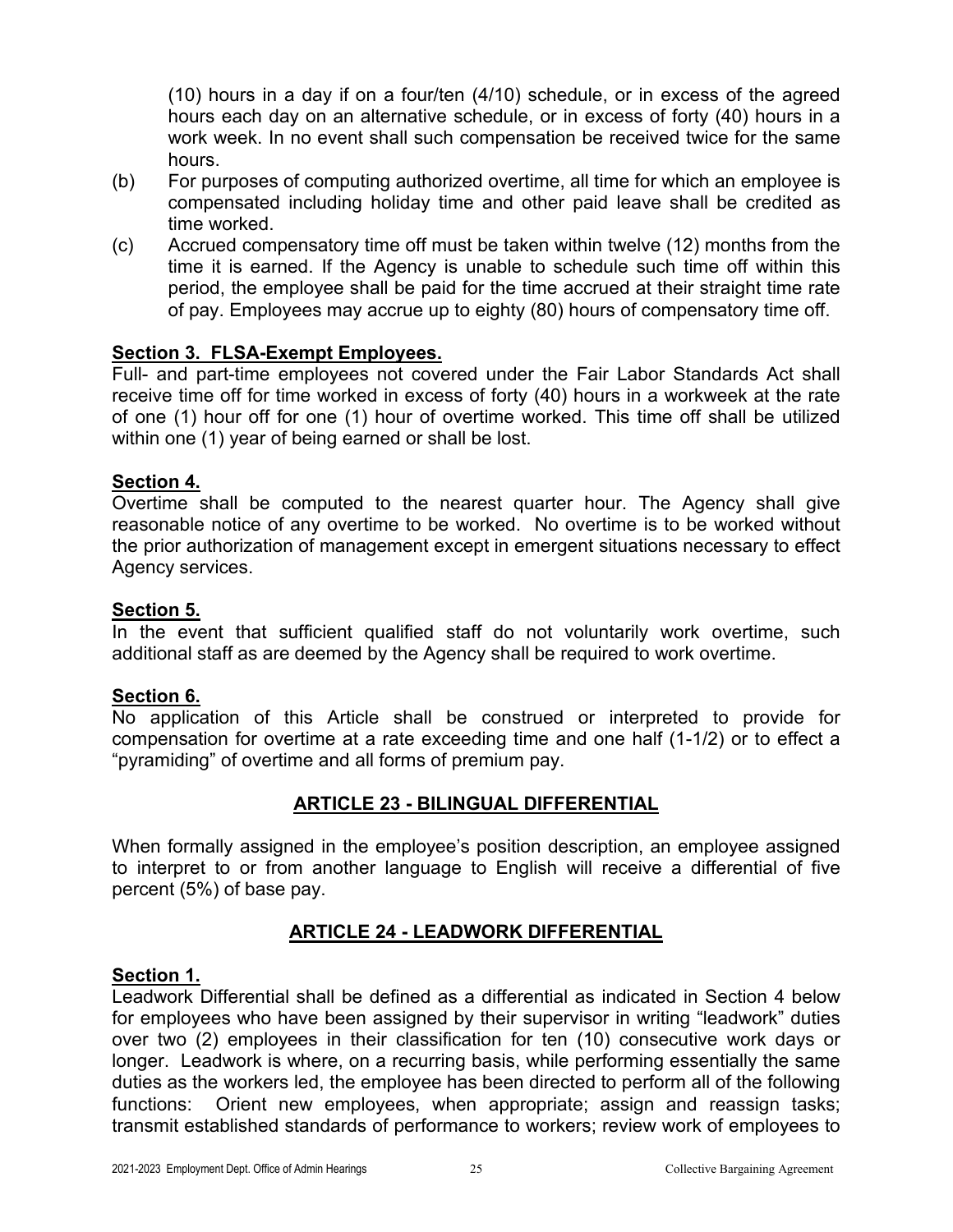ensure conformance of work standards; provide informal assessment of workers' performance to the supervisor; and train employees in new work methods.

#### **Section 2.**

When such leadwork assignments exceed ten (10) consecutive work days, the employee shall be compensated for all hours worked beginning from the first day of the assignment and for the full period of that particular assignment.

#### **Section 3.**

Leadwork Differential shall not apply to voluntary training and development purposes which are mutually agreed in writing between the supervisor and employee.

#### **Section 4.**

The differential shall be five percent (5%) above the employee's current monthly base rate of pay. No application of this Article shall be construed or interpreted to provide for overtime at a rate exceeding time and one-half (1-1/2) or to effect a "pyramiding" of overtime and all forms of premium pay.

#### **ARTICLE 25 - WORKERS COMPENSATION**

#### <span id="page-28-0"></span>**Section 1.**

An employee who sustained a compensable injury shall be reinstated to their former employment or employment of the employee's choice within the Agency, which the Agency has determined is available and suitable, upon demand for such reinstatement, provided that the employee is not disabled from the performing of the duties of such employment.

#### **Section 2.**

Upon initial return from the on-the-job injury, certification by the attending physician that the physician approves the employee's return to this regular employment shall be prima facie evidence that the employee should be able to perform such duties.

#### **Section 3.**

Salary paid for a period of sick leave resulting from a condition incurred on the job and also covered under workers' compensation shall, if elected to be used by the employee, be equal to the difference between the workers compensation for lost time and the employee's regular straight time monthly salary. In such instances, prorated charges will be made against accrued sick leave. An employee who has exhausted earned sick leave shall have the option to use accrued compensatory time off and vacation leave during the period in which workers compensation is being received, and the salary paid for such a period shall be equal to the difference between the workers compensation for lost time and employee's regular straight time salary rate. In such instances, prorated charges will be made against accrued vacation and/or compensatory time off.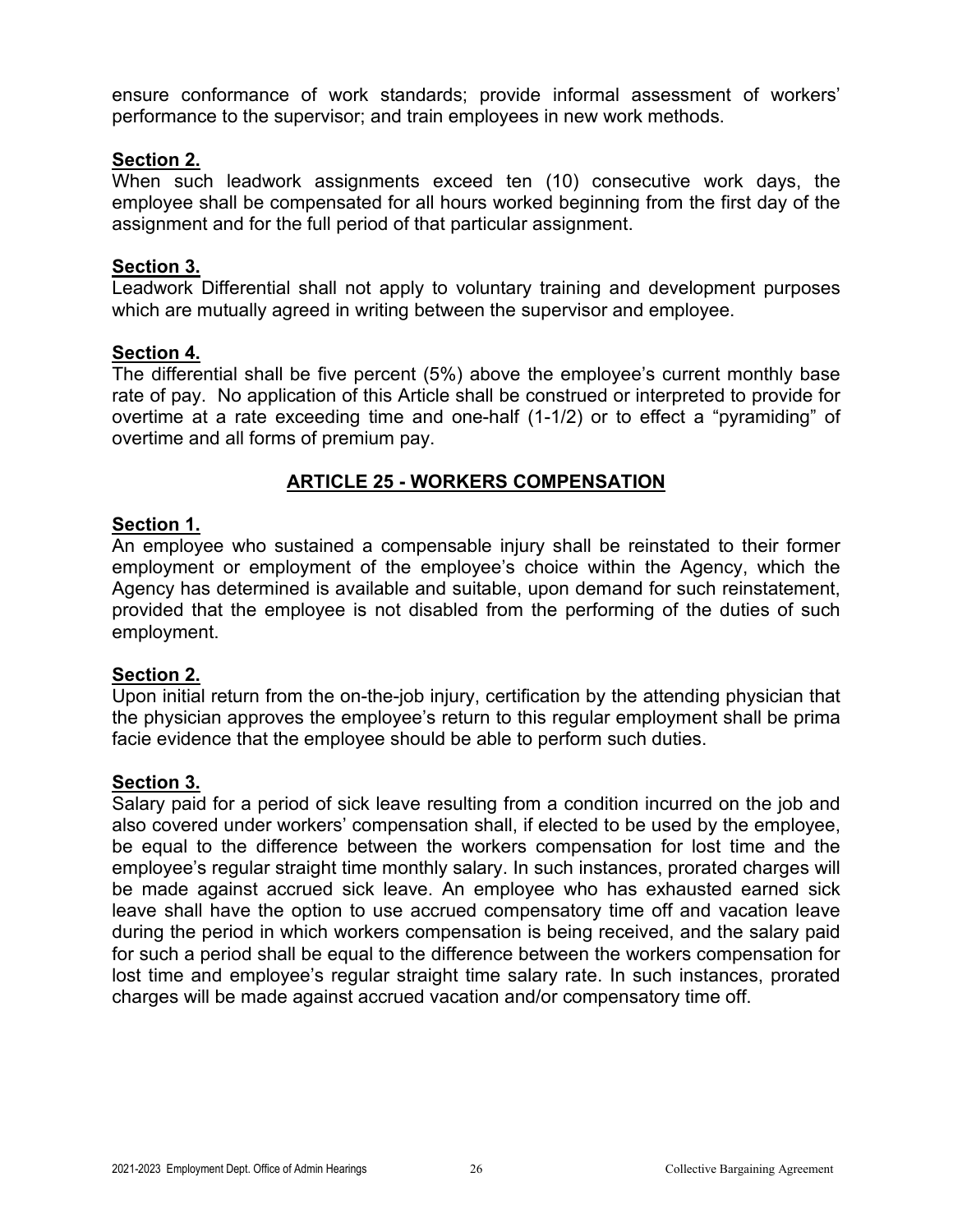#### **ARTICLE 26 - SALARIES**

#### <span id="page-29-0"></span>**Section 1. PERS Pickup**

Effective February 1, 2019 compensation plan salary rates for PERS participating members shall be increased by six and ninety five one hundredths percent (6.95%). At that time bargaining unit employees will begin to make their own six percent (6%) contributions to their PERS account or the Individual Account Program as applicable. Employees' contributions shall be treated as 'pretax' contributions pursuant to Internal Revenue Code Section 414(h)(2).

#### **Section 2. Cost of Living Adjustment**

- (a) Effective December 1, 2021 or on the first of the month following receipt of an interest arbitration award whichever is later, all pay rates will be increased by two and five tenths percent (2.5%) but not less than eighty five dollars (\$85.00) per month (prorated for part time employees).
- (b) Effective December 1, 2022 or first of the month following receipt of an interest arbitration award whichever is later, all pay rates will be increased by three and one tenth percent (3.1%) but not less than one hundred dollars (\$100.00) per month (prorated for part time employees).

#### **Section 3. Selective Salary Adjustment**

All other classifications under the AFSCME Central Table that receive a salary range increase will be reviewed and negotiated consistent with standard practices. All AFSCME classifications that are part of a classification study negotiated at other bargaining units will be included.

Effective July 1, 2021 or the first of the month following ratification of the local agreement whichever is later, all employees will retain their current salary rate in the new range except that employees whose current rate is below the first step of the new range shall be moved to the first step in the new range and a new salary eligibility date what would be twelve (12) months from the effective date of the selective salary adjustment will be assigned. For an employee whose rate is within the new salary range but not at a corresponding step, the employee's salary shall be adjusted to the next higher rate closest to the employee's current salary rate.

*REV: 2015, 2017, 2019, 2021*

#### **ARTICLE 27 - HEALTH AND WELFARE**

#### <span id="page-29-1"></span>**Section 1.**

An Employer contribution will be made for each eligible employee who has at least eighty (80) paid regular hours in the month unless required by law.

#### **Section 2.**

The contribution for eligible participating part-time employees with eighty (80) or more hours paid time for the month the Employer shall contribute a prorated amount of the contribution for full-time employees unless otherwise required by law. This prorated contribution shall be prorated based on the ratio of paid regular hours to full-time hours to the nearest full percent.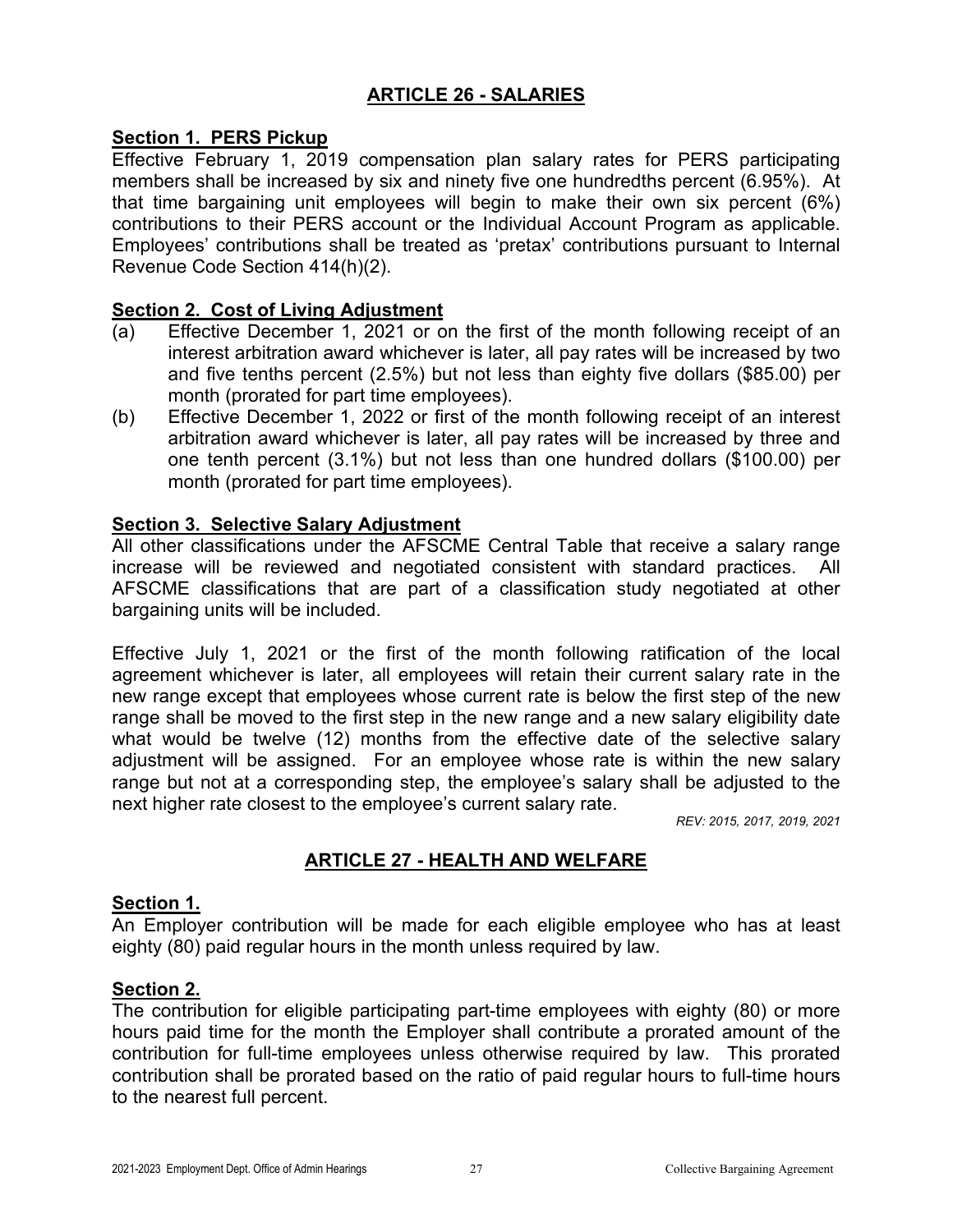#### **Section 3. Plan Years 2021 through 2023.**

For Plan Years 2021, 2022 and 2023 the Employer will pay ninety-five percent (95%) and the employee will pay five percent (5%) of the monthly premium rate as determined by PEBB. For employees who enroll in a medical plan that is at least ten percent (10%) lower in cost than the monthly premium rate for the highest cost plan available to the majority of employees, the Employer shall pay ninety-nine percent (99%) of the monthly premium for PEBB health, vision, dental and basic life insurance benefits and the employee shall pay one percent (1%).

#### **Section 4.**

If the Collective Bargaining Agreement provides for a COLA with an effective date in the second  $(2^{nd})$  year of a biennium and the difference in the projected increase in the PEBB composite rate for the following calendar year falls below three point four percent (3.4%), then the COLA will be moved up by one (1) full month for each month it is sufficiently funded by the savings.

(See LOAs: [PMAC,](#page-60-0) [Part Time Insurance Computation and Subsidy\)](#page-59-0)

*REV: 2015, 2017, 2019, 2021*

#### **ARTICLE 28 - LIMITED DURATION APPOINTMENT**

#### <span id="page-30-0"></span>**Section 1.**

Persons may be hired for special studies or projects of uncertain or limited duration which are subject to the continuation of a grant, contract, award, or legislative funding for a specific project. Such appointments shall be for a stated period not exceeding two (2) years, but shall expire upon the earlier termination of the special study or project.

#### **Section 2.**

- (a) No newly hired person on a limited duration appointment shall be entitled to lavoff rights.
- (b) A person appointed from regular status to a limited duration appointment shall be entitled to rights under the layoff procedure within the new Agency.

#### **Section 3.**

A person accepting such appointment shall be notified of the conditions of the appointment and acknowledge in writing that they accept that appointment under these conditions. Such notification shall include the following:

- (a) That the appointment is of limited duration.
- (b) That the appointment may cease at any time.
- (c) That persons who accept a limited duration appointment who were not formerly classified State employees shall have no layoff rights.
- (d) Those persons who accept a limited duration appointment who were formerly classified State employees are entitled to rights under the layoff procedure starting from the prior class within the new Agency.
- (e) That in all other respects, limited duration appointees have all rights and privileges of other classified employees including but not limited to wages, benefits and Union representation under this Agreement.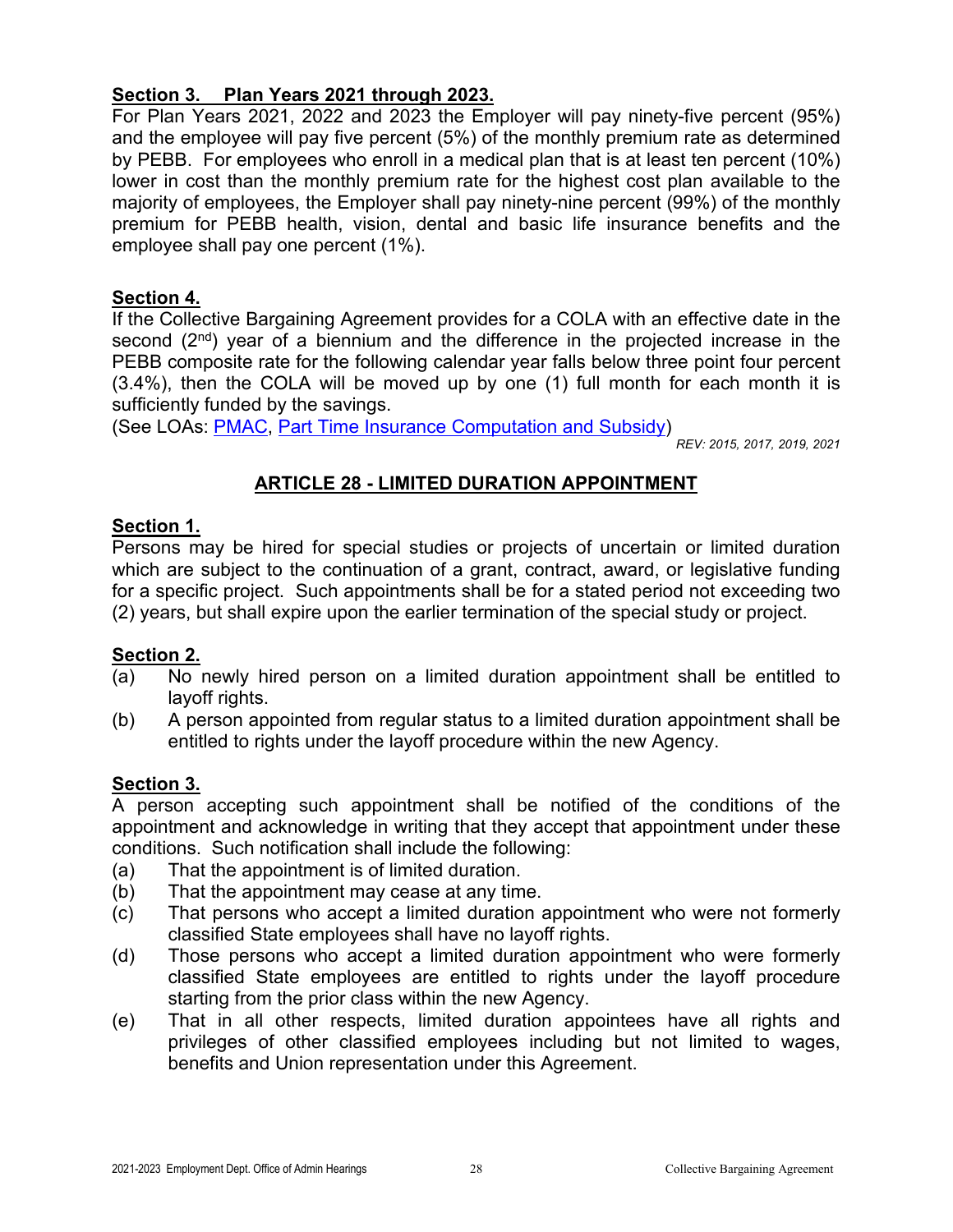#### **ARTICLE 29 - PAY DAY AND PAY ADVANCES**

#### <span id="page-31-0"></span>**Section 1.**

All employees shall normally be paid no later than the first of the month. When a payday occurs on Monday through Friday, payroll checks shall be released to employees on that day. When a payday falls on a Saturday, Sunday or holiday, employee paychecks shall be made available on the last working day of the month. The Agency shall endeavor to pay any earned adjustment(s), other than regular pay, on the supplemental pay day designated by the Oregon State Payroll System. When an employee is not scheduled to work on the payday, the paycheck may be released prior to payday if the paycheck is available and the employee has completed the "Request for Release of Payroll Check" Form AD20. However, the employee may not cash or deposit the check prior to the normal release day. Any violation of this provision shall be cause for disciplinary action. The release day for December paychecks dated January 1 shall be the first working day in January to avoid the risk of December's paycheck being included in the prior year's earnings for tax.

#### **Section 2.**

The parties agree that pay advances will be kept to an absolute minimum and are for emergencies. Within that context, employees may obtain an advance on their salary. The amount of the request shall not exceed sixty percent (60%) of gross pay earned, but shall be at least one hundred dollars (\$100.00). Employees may submit requests up to the final monthly payroll cut off date. If any employee requests more than one (1) pay advance in any twelve (12)-month period, Agency management has the right to deny it.

#### **ARTICLE 30 - TRIAL SERVICE**

#### <span id="page-31-1"></span>**Section 1.**

The trial service period is recognized as an extension of the selection process. All employees initially hired, promoted or reemployed in the same classification, shall serve a six (6) full calendar month trial service period.

#### **Section 2.**

- (a) At any time during the trial service period, the Agency may remove an employee if, in the judgment of the Agency, the employee is unable or unwilling to perform their duties satisfactorily or if, in the judgment of the Agency, their habits and dependability do not merit their continuance in the position.
- (b) An employee who is removed from trial service following a promotion or transfer, whether within or outside of this bargaining unit, shall have the right of return to the Agency and the classification or comparable salary level from which the employee was promoted or transferred, unless charges are filed and they are discharged as provided in [Article 13 \(Discipline/Discharge\).](#page-10-1)

#### **Section 3.**

An employee who is transferred to another position in the same classification, or different classification at the same salary range, in the Agency prior to completion of the trial service period shall complete the trial service period in the latter position by adding the service in the former position.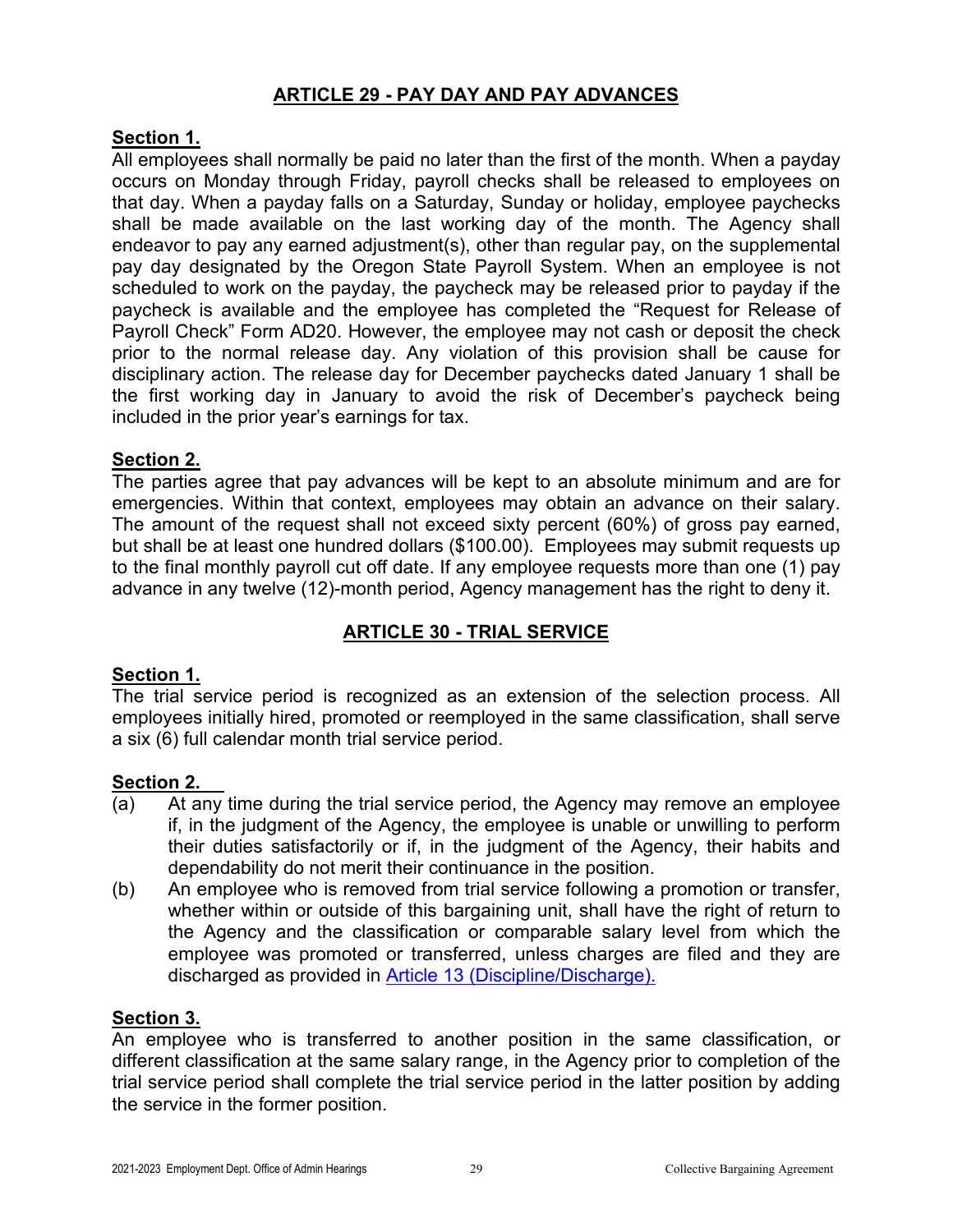#### **Section 4.**

An employee's trial service period shall not be extended except in instances where an employee has a leave of absence without pay. Such leave of absence without pay shall extend the trial service period by the number of days of the leave of absence without pay. The parties may mutually agree to extend the trial service period for any agreed upon time period.

#### **Section 5.**

If an employee is removed from their position during their trial service period, the employee shall not have rights to appeal the Agency's decision by [Article 14 \(Grievance](#page-11-0)  [Procedure\)](#page-11-0) or [Article 13 \(Discipline/Discharge\).](#page-10-1)

#### **Section 6. Outside Agency Promotional Trial Service**

- (a) A regular status employee who is removed from promotional trial service from an executive branch state agency shall have right of return to their former Agency. The Agency shall restore the employee to their former position if it is vacant. If it is not vacant the employee shall be restored to a position in their former classification in their former bargaining unit so long as the employee meets any special qualifications for the position unless charges are filed and they are terminated from employment.
- (b) If an employee is reinstated into a position in their former classification in the bargaining unit and this requires a change in the employee's official work site, the employee will be eligible for moving reimbursement in accordance with the Employer's policy titled, 'Current or Recalled Employee Relocation' (40.055.10).
- (c) This subsection becomes effective on the first  $(1<sup>st</sup>)$  of the month following ratification of the local agreement or on the date of receipt of an interest arbitration award, whichever is later.
- (d) This subsection applies to employees beginning their promotional trial service after the effective date of the local agreement.

*REV: 2017*

#### **ARTICLE 31 - TRAVEL, MILEAGE AND MOVING ALLOWANCE**

<span id="page-32-0"></span>The Chief Human Resource Office Moving Allowance Policy (40.005.001) and the Department of Administrative Services Travel Policy dated October, 1997, as amended February 1, 2000 through the Letter of Agreement, will apply to this bargaining unit.

#### **ARTICLE 32 - POSITION DESCRIPTIONS**

<span id="page-32-1"></span>Position descriptions shall be reduced to writing and delineate the specific duties assigned to an employee's position. A dated copy of the position description shall be given to the employee upon assuming the position and at such time as the position description is amended. Any amendments which change responsibility sufficiently to warrant a classification change will be subject to the provisions of Article 18 [\(Classification and Classification Changes\).](#page-16-0)

The position description shall be subject to at least an annual review with the employee and any changes shall be developed by the employee and their supervisor. Nothing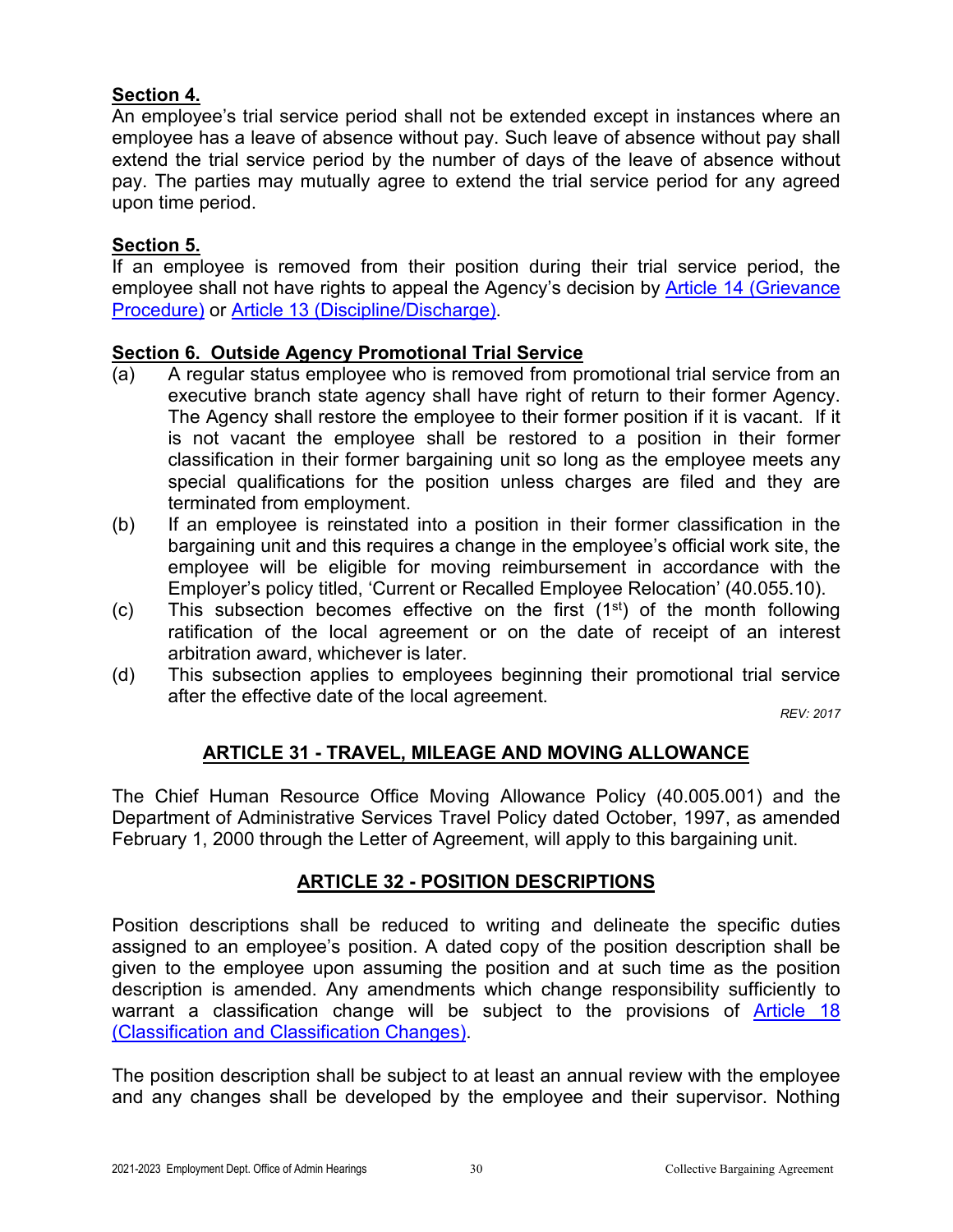contained herein shall compromise the right or the responsibility of the Agency to assign work consistent with the classification specification.

#### **ARTICLE 33 - FILLING OF VACANCIES**

#### <span id="page-33-0"></span>**Section 1.**

When the Agency chooses to fill a vacant Agency position, the Agency will post the vacancy by electronic email and on the State Job Listing for no less than ten (10) calendar days. Job announcements shall include a statement that the position is represented by the Union. The Agency will determine the manner and method of selection and determine the individual to fill the vacancy.

#### **Section 2.**

An Agency employee who applies for a transfer or promotion will be interviewed if the employee has passed the qualifying test for the vacant position and is active on the appropriate qualifying list.

#### **Section 3.**

An employee who was interviewed for a vacant Agency position and not selected may, upon request, obtain in writing an explanation for the reason(s) they were not selected for the position.

#### **ARTICLE 34 - HEALTH AND SAFETY**

#### <span id="page-33-1"></span>**Section 1.**

The Employer and Agency agree to abide by the standards of health and safety in accordance with the Oregon Safe Employment Act.

#### **Section 2.**

Proper safety devices and clothing shall be provided by the Agency for all employees engaged in work where such devices are necessary to meet the requirements of the Department of Consumer and Business Services. Such equipment, where provided, must be worn.

#### **Section 3.**

If an employee claims that assigned equipment is unsafe or might endanger their health, and for that reason refuses to use the equipment, the employee shall immediately give their reasons for this conclusion to their supervisor, in writing, who shall make an immediate determination in consultation with the Agency Safety Officer or their designee or a representative of the appropriate governmental agency as to the safety of the equipment in question. A Union representative or Job Steward may accompany the above representative and employee during this determination.

If an employee claims that a job assignment is unsafe or might endanger their health and for that reason refuses to carry out that assignment, the employee shall immediately give their reasons for this conclusion to their supervisor who shall make an immediate determination. If the supervisor is not available, the request shall be immediately directed to the next level of supervision for determination. Pending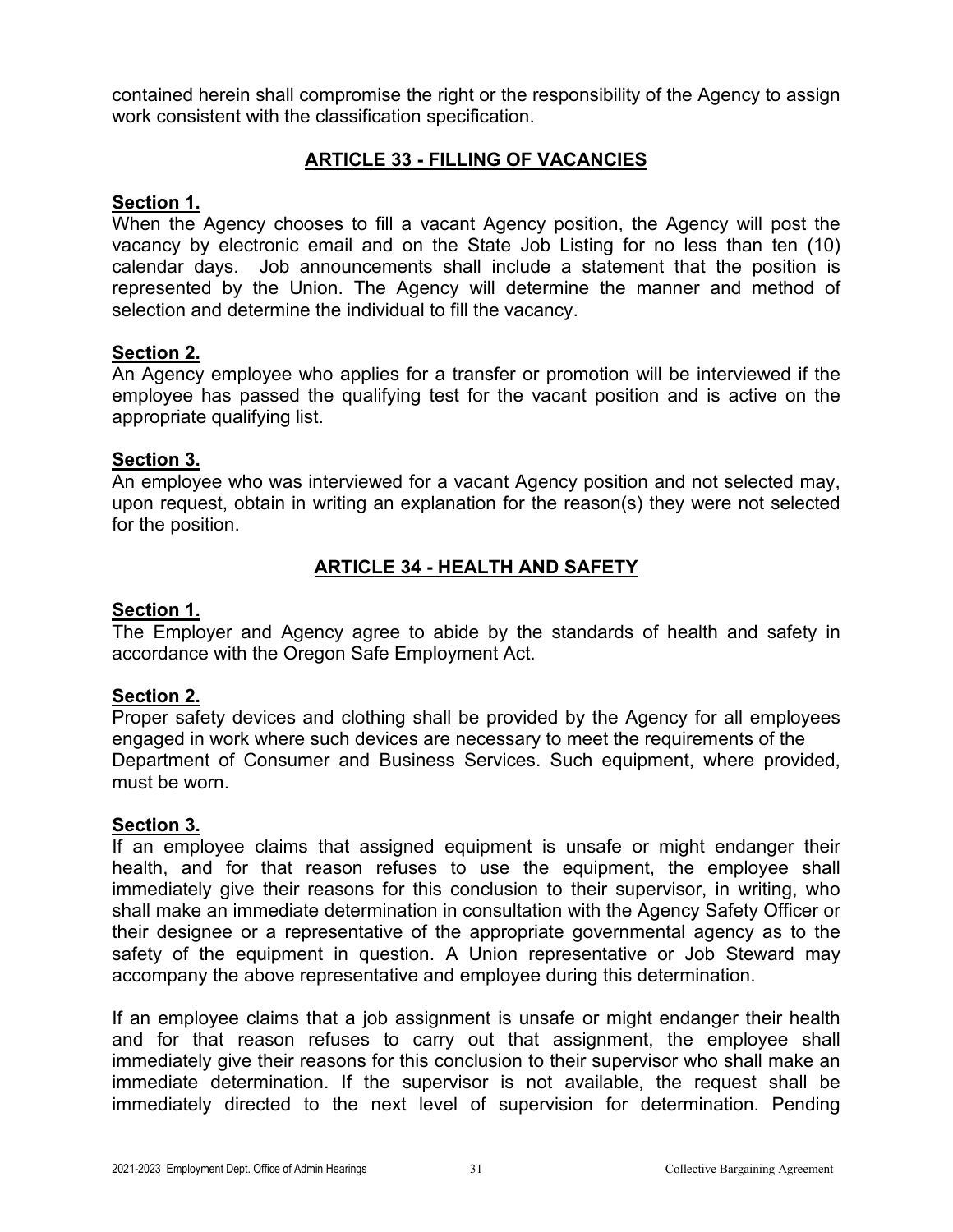determination provided for in this Article, the employee shall be given suitable work elsewhere. If no suitable work is available, the employee shall be sent home.

#### **Section 4.**

Time lost by the employee as a result of any refusal to perform work on the grounds that it is unsafe or might unduly endanger their health shall not be paid by the Agency unless the employee's claim is upheld.

#### **Section 5.**

If in the conduct of official duties, an employee is exposed to serious communicable disease which would require immunization or testing, or if required by the Agency, the employee shall be provided immunization against or testing for such communicable disease without cost to the employee where immunization or testing will help prevent such disease from occurring. Where immunization or testing shall prevent or help prevent such disease from occurring, employees shall be granted sick leave with pay for the time off from work required for the immunization or testing.

#### **Section 6.**

The Agency shall when practicable provide space to permit ill or injured employees to lie down until disposition of need.

#### **Section 7.**

The Agency shall provide and maintain first aid kits for use in emergencies. Said first aid kits shall be in all State-owned or leased facilities maintained by the Agency and vehicles and shall be available for emergency use.

#### **Section 8. Respectful Workplace**

- (a) The Employer is committed to taking appropriate measures to create and maintain a workplace that is respectful and free from inappropriate workplace behavior for all Agency employees pursuant to the statewide policy titled 'Maintaining a Professional Workplace Policy' (50.010.03).
- (b) If an Agency employee believes an Agency employee, supervisor or manager has violated the statewide policy titled 'Maintaining a Professional Workplace' (50.010.03), the employee shall submit a complaint pursuant to the process outlined in the policy. The Agency complaint form will be accessible to all employees both online and through the Agency's Human Resources Office.
- (c) The employee may have a Union representative present during regular work hours when reporting inappropriate workplace behavior and through the process outlined in this section.
- (d) The Agency shall investigate the complaint and shall provide a written response to the employee filing the complaint within thirty (30) calendar days of the complaint being filed. When circumstances warrant it, the Agency may take additional time to complete the investigation in blocks of additional thirty (30) calendar days with notice to the Union. The response will include whether the complaint was substantiated and any relevant non confidential information pertaining to the remedial steps taken, if any. Repeated behavior or conduct shall be reported to the Agency Human Resource Office.
- (e) For purposes of this Section, the grievance procedure in Subsection 6 replaces the grievance procedure outlined in the local agreement.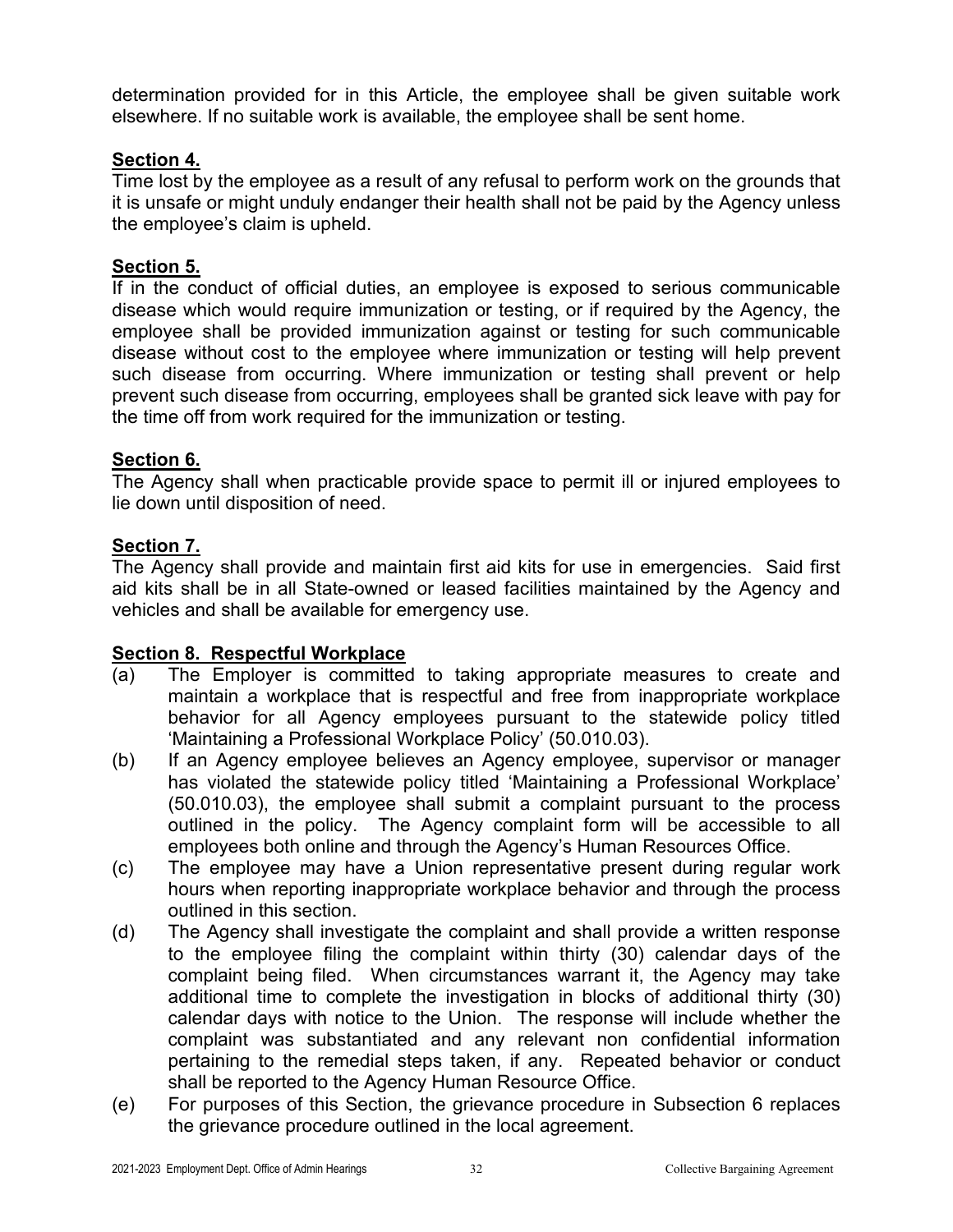(f)

- 1) If the employee who filed the complaint believes that the Agency did not respond to the complaint or the complaint process was not followed, the Union, on behalf of the employee, may file a grievance directly with the Agency Head. The Agency Head or designee shall respond to the grievance within thirty (30) calendar days from the date of receipt of the grievance.
- 2) If the employee continues to believe the Agency did not respond to the complaint or did not follow the complaint process, the Union, on behalf of the employee may, within fifteen (15) calendar days of the Agency Head or designee's response, file the grievance with the Department of Administrative Services Labor Relations Unit. The grievance will be investigated and a response provided within thirty (30) calendar days from the date the grievance was appealed to the Department of Administrative Services.
- 3) If the Department of Administrative Services Labor Relations Unit's response did not respond to the complaint or did not address whether the complaint process was followed, the Union may, within fifteen (15) calendar days, file an arbitration request with the Department of Administrative Services and send a copy to the Employment Relations Board asking for a list of seven (7) qualified arbitrators.
- 4) The arbitrator shall not have authority to impose any employment actions, including but not limited to discipline on any employee, supervisor or manager, transfer of any employee, supervisor or manager, reassign an employee, supervisor or manager to another work location or duties or otherwise affect staffing. In addition, the arbitrator shall not have authority to impose or establish any monetary penalties or costs, award front or back pay, issue any monetary damages for pain and suffering or stress related claims.
- (g) No employee shall be subject to retaliation for reporting or filing a complaint, providing a statement or otherwise participating in the administration of the statewide policy or grievance process outlined in this section. Reports of retaliation shall be reported to the Agency Human Resources Office.

*REV: 2017*

#### **ARTICLE 35 - WORKWEEK/WORK HOURS**

#### <span id="page-35-0"></span>**Section 1.**

The workweek is defined as seven (7) consecutive calendar days beginning on 12:01 a.m. on Monday and ending on the following Sunday at midnight. A workday is the twenty-four (24)-hour period beginning at 12:01 a.m. each day and ending at midnight the same day. Nothing in this Article or any part of this Agreement shall be construed as a guarantee of hours of work or a guaranteed workweek.

#### **Section 2.**

(a) A regular work schedule is five (5) consecutive eight (8) hour days Monday through Friday. A four/ten (4/10) work schedule is a four (4) consecutive ten (10)-hour days. An alternative work schedule is a schedule that is not a regular or four/ten (4/10) work schedule.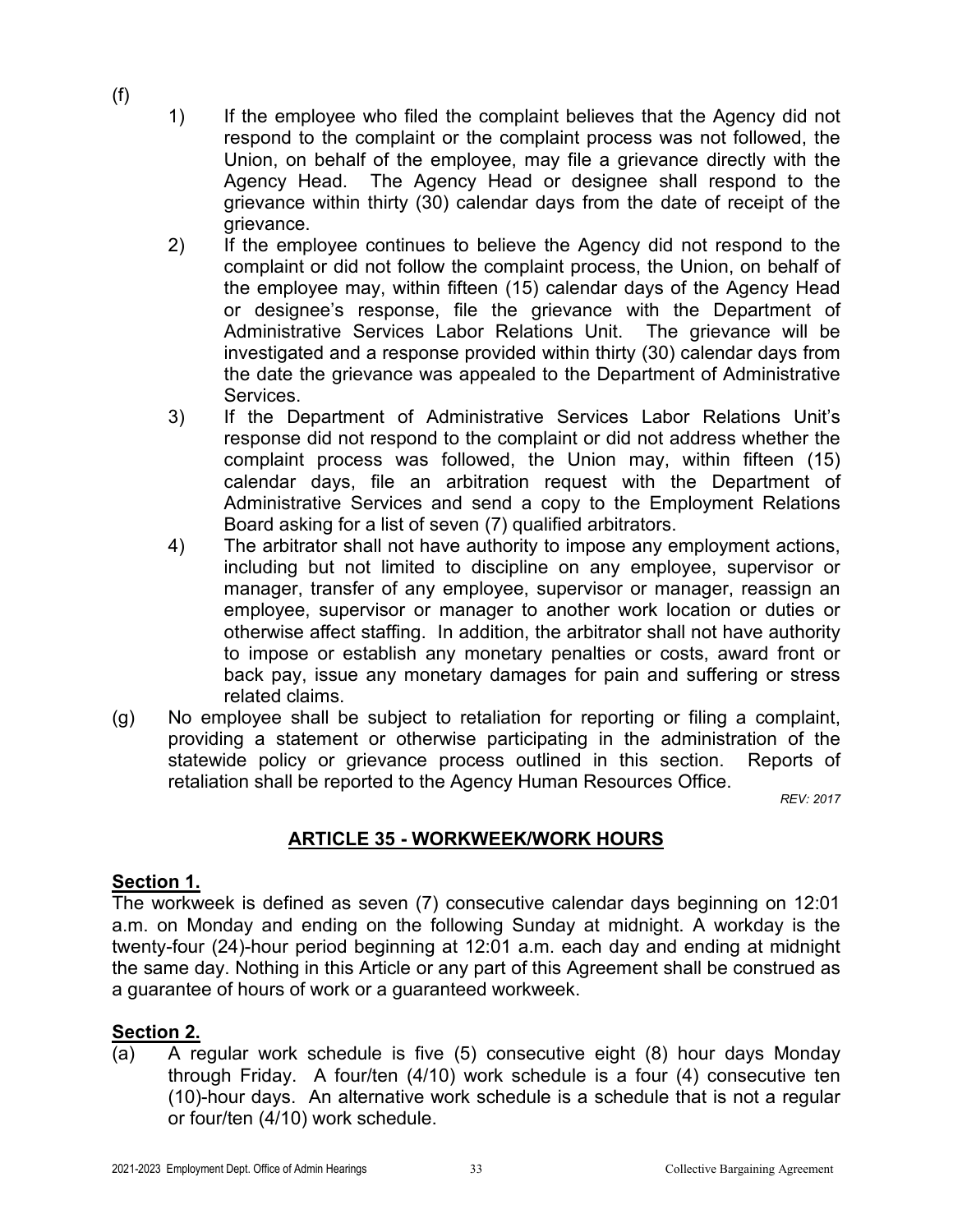- (b) A four/ten (4/10) or an alternative work schedule may be authorized based on the Agency operational needs as determined by the Agency. An employee desiring a four/ten (4/10) or an alternative schedule must request such a schedule in writing. Requests shall include the reasons the employee believes the request will meet the operational needs of the Agency. However, the Agency's decision to grant or deny such requests or rescind approval of the employee's four/ten (4/10) or alternative work schedule shall not be arbitrary. Disagreements over the Agency's decision may only be grieved through Step 3 of the grievance procedure.
- (c) A flexible work schedule is a work schedule which varies the number of hours worked on a daily basis, but not necessarily each day, or a work schedule in which starting and stopping times vary on a daily basis, but not necessarily each day, but which does not exceed forty (40) hours in a workweek and is agreed upon in advance by the employee and the supervisor. An employee may be allowed to work a flexible work schedule upon written approval of their request. No employee will be arbitrarily denied a flexible work schedule.

#### **Section 3. Meal Periods.**

Employees shall receive one (1)-hour unpaid meal period during each work shift. Whenever possible, meal periods shall be scheduled at the middle of the shift. A shorter or longer meal period may be allowed if by mutual agreement between the employee and the Employer.

#### **Section 4. Professional Employees.**

Professional employees, as defined by FLSA standards, are paid with a predetermined salary each week. Hours of work are defined as those hours of the day, days of the week for which the employees are required to fulfill the responsibilities of their professional positions. The workweek for professional employees shall begin at 12:01 a.m. on Monday and end on Sunday at 12:00 midnight.

The normal workweek under this Section shall be Monday through Friday.

#### **Section 5.**

Administrative Law Judges (ALJs) are responsible for accounting for the number of hours scheduled each workweek, with a minimum of forty (40) hours per workweek for full-time employees or the established weekly hours for part-time employees. With prior management approval, an ALJ may account for scheduled hours by working during any hours in the Agency workweek. Management may require an ALJ granted such approval to be available or to be present at the ALJ's work location, or to travel, during reasonable and consecutive hours designated by management, based on operational needs, up to ten (10) hours in a weekday. Hours immediately before and after a meal break will be considered consecutive. Irrespective of [Article 22, Section 2,](#page-26-0) such ALJ's shall not receive time off for time worked in excess of eight (8) hours per day.

#### **Section 6.**

Established work schedules will not be changed with less than ten (10)-calendar day's advance notice.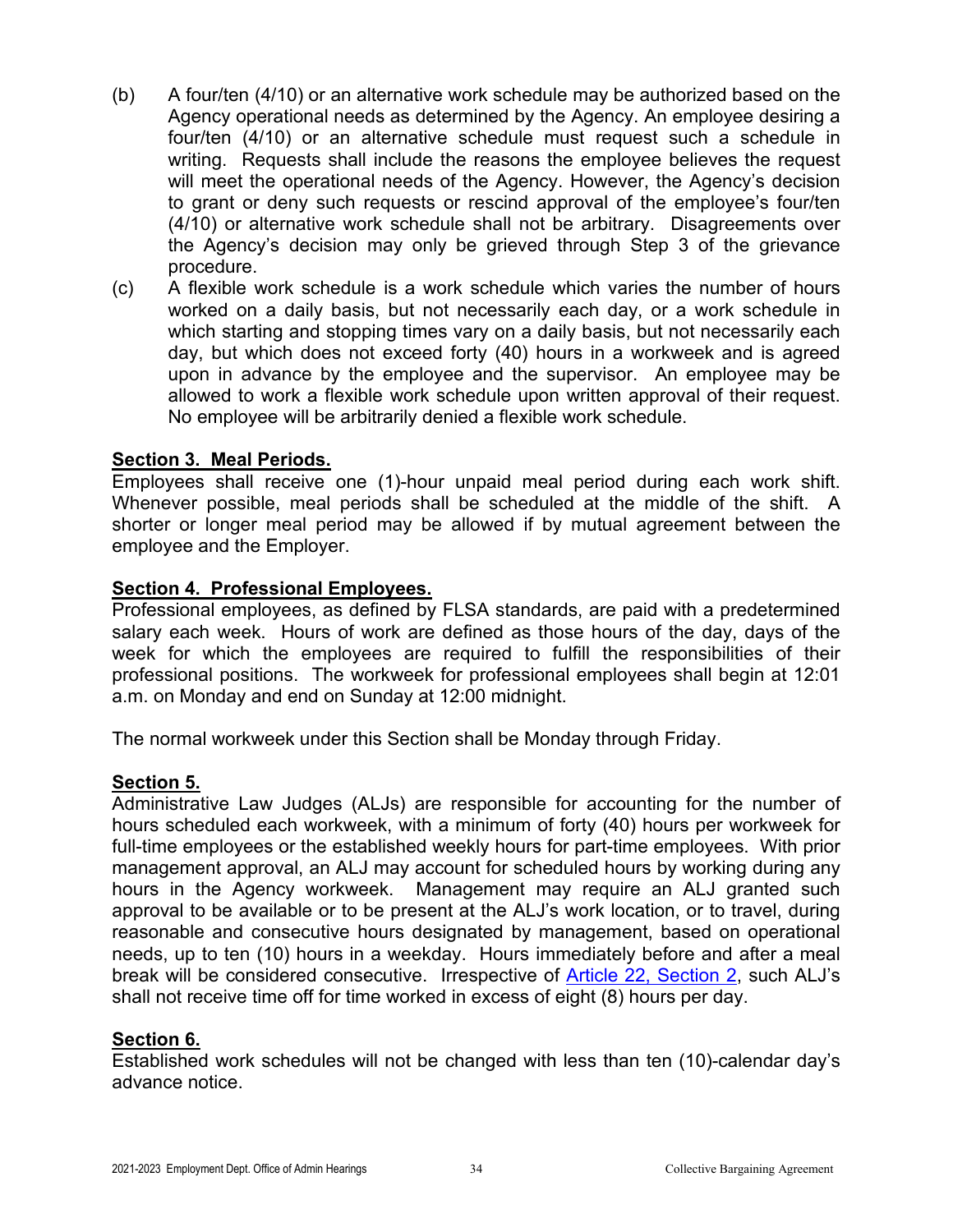#### **Section 7. Travel.**

When the employee is required by the agency to travel, the actual travel time shall be considered time worked. Where required travel is outside an employee's regular work hours (excluding normal commuting time), the employer may temporarily modify the employee's weekly schedule without daily overtime or schedule change penalty. Where such schedule modification still results in the need for additional work hours, the employee shall be paid the appropriate rate of pay for all time worked over forty (40) hours in that workweek.

*REV: 2015*

### **ARTICLE 36 - PERSONNEL RECORDS**

#### **Section 1.**

The Chief Human Resources Office human resource information system is the system of record for all employee records and official employee Personnel File electronic and paper documents for which there are appropriate document categories in the system.

The department, or agency under agreement to provide human resource services, stores paper documents of the official employee Personnel File and paper documents that are not yet able to be kept in the human resource information system. The department, or agency under agreement to provide human resource services, also stores paper documents of the official employee Personnel File that predate January 1, 2019.

#### **Section 2.**

An employee may, upon request, inspect and obtain a copy of digital or paper documents of their official employee Personnel File, paper documents that are not yet able to be kept in the human resource information system and paper documents of the official employee Personnel File that predate January 1, 2019. No grievance shall be kept in the Personnel Files after the grievance has been resolved except the resolution.

#### **Section 3.**

No information reflecting critically upon an employee shall be placed in the employee's Personnel File that does not bear the signature of the employee. The employee shall be required to sign such material to be placed in the employee's Personnel File provided the following disclaimer is attached:

"Employee's signature confirms only that the supervisor has discussed and given a copy of the material to the employee, and does not indicate agreement or disagreement."

If an employee is not available within a reasonable period of time to sign the material or the employee refuses to sign the material, the Department may place the material in the file provided a statement has been signed by two (2) management representatives that a copy of the document was mailed to the employee at the employee's address of record. A copy will also be mailed to the Union.

#### **Section 4.**

If the employee believes that any of the above material is incorrect or a misrepresentation of facts, the employee shall be entitled to prepare in writing an explanation or opinion regarding the prepared material. This shall be attached to the disputed material included as part of the personnel record until the material is removed.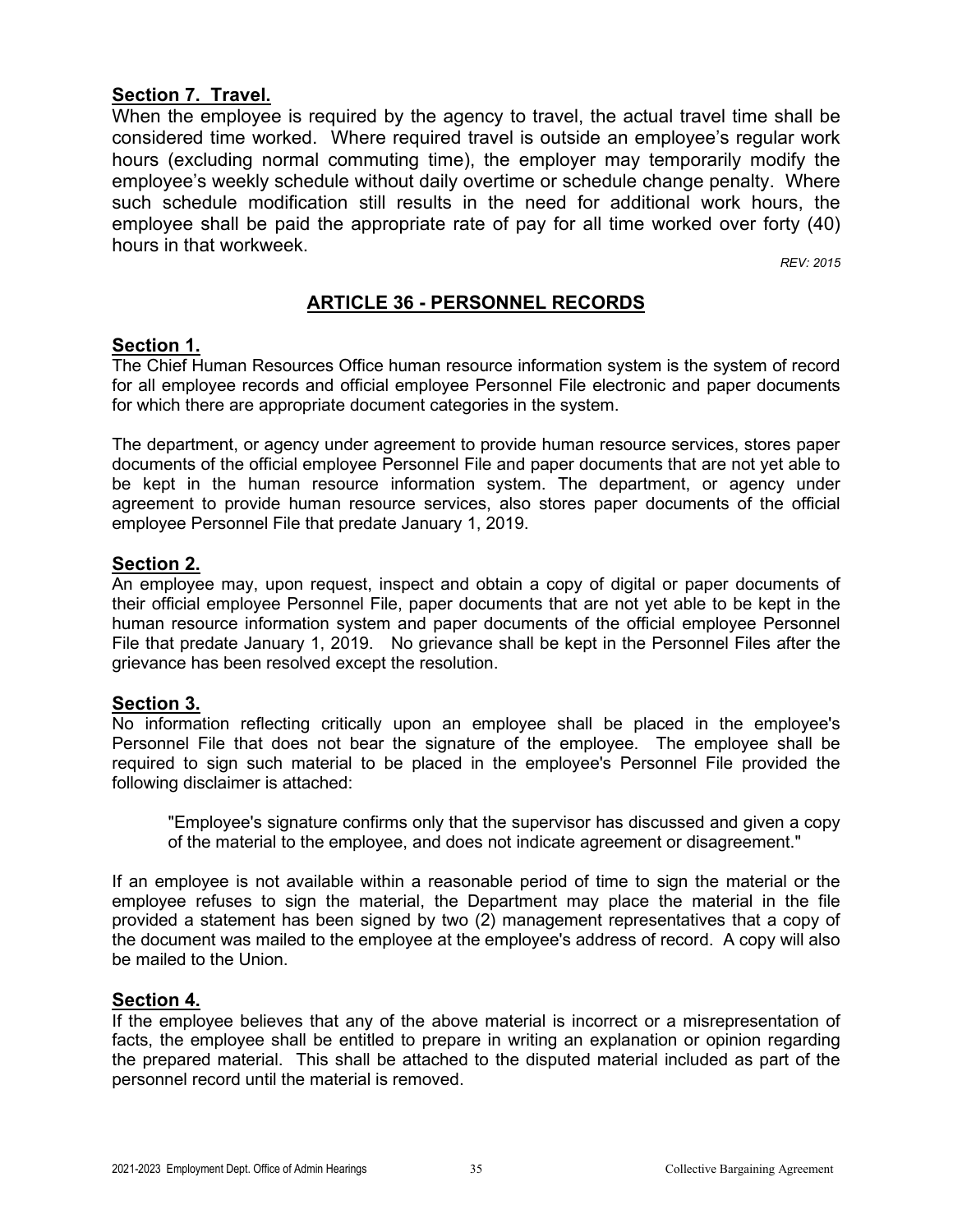### **Section 5.**

An employee may include in the Personnel File copies of any relevant material the employee wishes, such as letters of favorable comment, licenses, certificates, college course credits or any other material which reflects credibly on the employee. The employee's supervisor/manager will ensure the documents are submitted into the employee's official Personnel File in the human resource information system.

#### **Section 6.**

At the employee's request, record of disciplinary actions shall be removed two (2) years after the effective date of the action provided no incident of a similar nature has been documented in the intervening time. The employee will be sent the requested document within five (5) work days from the receipt of request. Any period of leave of absence without pay that is more than fifteen (15) days shall extend the retention period for that duration of leave.

#### **Section 7. Supervisory/Managerial Working Files.**

- A) An employee's supervisor/manager may maintain a Working (non human resource information system) File kept in accordance with Agency practice.
- B) Within five (5) business days from the date of an employee request, an employee will be able to inspect their supervisor's Working Files in the presence of their supervisor. Employees will not remove any material from the File. If the File cannot be made available because of the supervisor's absence, extensions of up to ten (10) business days will be granted.
- C) Upon request, the employee shall be given a copy of documents in the Working File.
- D) An employee may submit a written statement to be attached to any document in the File and such statement will remain attached as part of the Working File so long as the document remains in the File.
- E) Documents of an adverse nature will be removed from the File no later than eighteen (18) months from the date of the document so long as no reoccurrence of a similar nature has taken place in the intervening period. An employee may request early removal of any adverse document in the File. Such document(s) shall be removed upon mutual agreement between the supervisor and employee.
- F) Any information in a Working File that is past the retention schedule shall not be used in a disciplinary action so long as no reoccurrence of a similar nature has taken place in the intervening period.

#### **Section 8.**

Personnel Files and Working Files shall not be accessible by state employees beyond the immediate supervisor, the Agency Human Resource Director, human resource staff, the subject employee, employees with a work related business need as authorized by the Agency Human Resource Director, and anyone specifically authorized in writing by the subject employee.

*REV: 2019, 2021*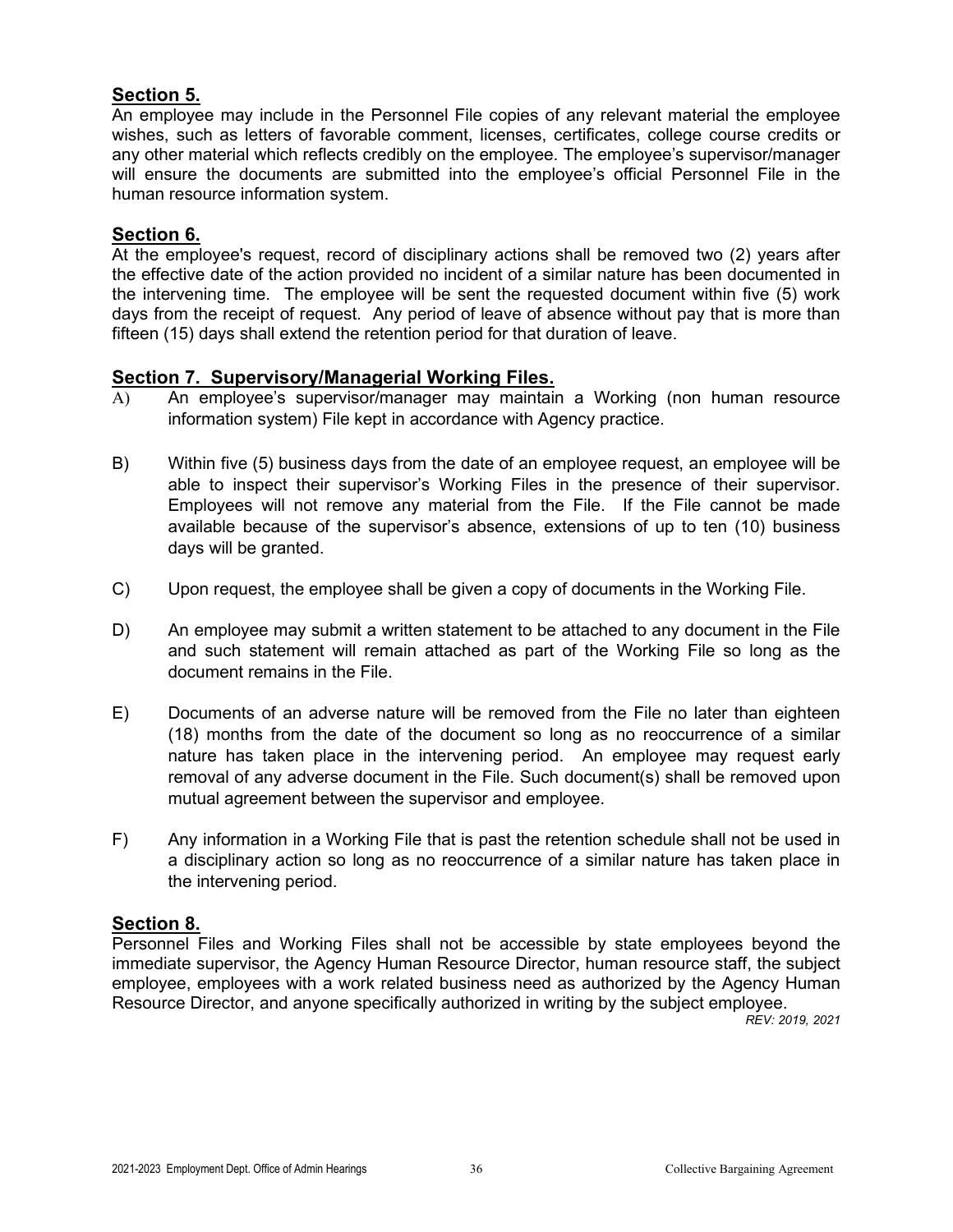# **ARTICLE 37 - VACATION LEAVE**

#### **Section 1. Vacation Leave for Full-Time Employees.**

After having served in the Agency service for six (6) months, full-time classified employees shall be credited with twelve (12) days of vacation leave and thereafter vacation leave shall be accumulated as follows:

| After six (6) months through<br>fifth $(5th)$ year                              | Twelve (12) workdays for each twelve (12)<br>months of service<br>(eight (8) hours per month)           |
|---------------------------------------------------------------------------------|---------------------------------------------------------------------------------------------------------|
| After fifth (5th) year<br>through tenth (10th) year                             | Fifteen (15) workdays for each twelve<br>(12) months of service<br>(ten (10) hours per month)           |
| After tenth (10th) year<br>through fifteenth (15th) year                        | Eighteen (18) workdays for each twelve<br>(12) months of service<br>(twelve (12) hours per month)       |
| After fifteenth (15th) year<br>through twentieth (20th) year                    | Twenty-one (21) workdays for each twelve<br>(12) months of service<br>(fourteen (14) hours per month)   |
| After twentieth (20th) year<br>through twenty-fifth (25 <sup>th</sup> )<br>year | Twenty-four (24) workdays for each twelve<br>(12) months of service<br>(sixteen (16) hours per month)   |
| After 25 <sup>th</sup> year                                                     | Twenty-seven (27) workdays for each<br>twelve (12) months of service<br>(eighteen (18) hours per month) |

A full-time employee working less than a month shall accrue vacation leave on a pro rata basis, provided that the employee is in paid status thirty-two (32) hours or more in that month. If an employee has a break in service during the first year of employment and that break does not exceed two (2) years, the employee may be given credit for the time worked prior to the break in service. In order to facilitate the administration of leave records, vacation leave may be accrued on a monthly basis for employees who have completed six (6) full calendar months of service. Vacation accrual hours shall not accrue during a leave of absence without pay, the duration of which exceeds fifteen (15) calendar days.

## **Section 2. Vacation Leave for Part-Time Employees.**

A part-time employee shall accrue vacation leave and shall earn eligibility for additional vacation credits only in those months during which the employee is in paid status thirty-two (32) hours or more. Such leave shall be accrued on a pro rata basis as follows:

sixtieth (60th) month (12) months of service

First (1st) month through Twelve (12) workdays for each twelve (eight (8) hours per month)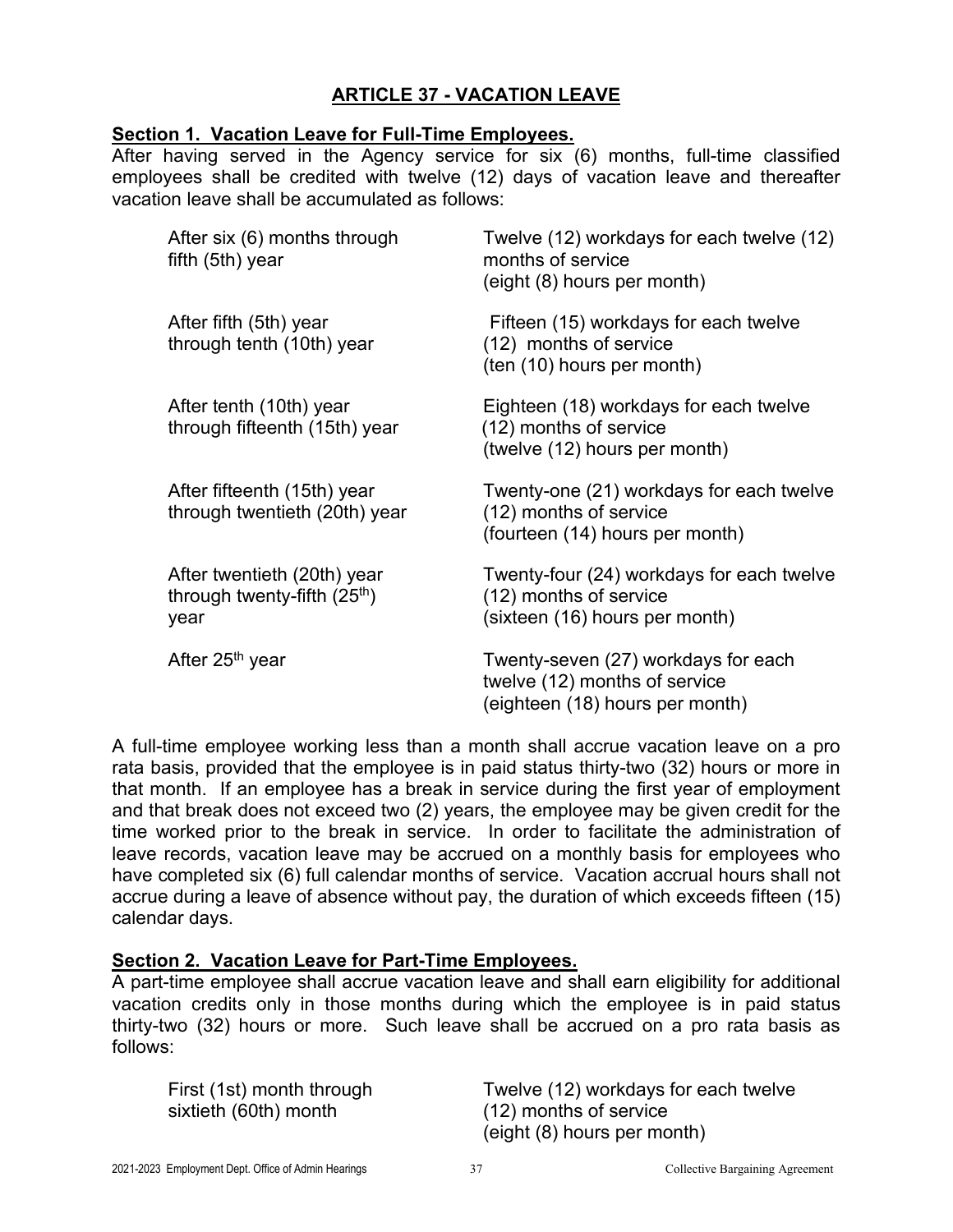| Sixty-first (61st) month                                                                      | Fifteen (15) workdays for each twelve                                                             |
|-----------------------------------------------------------------------------------------------|---------------------------------------------------------------------------------------------------|
| through one-hundred-twentieth                                                                 | (12) months of service                                                                            |
| $(120th)$ month                                                                               | (ten (10) hours per month)                                                                        |
| One-hundred-twenty-first<br>(121st) month through<br>one-hundred-eightieth<br>$(180th)$ month | Eighteen (18) workdays for each twelve<br>(12) months of service<br>(twelve (12) hours per month) |
| One-hundred-eighty-first (181st)                                                              | Twenty-one (21) workdays for each                                                                 |
| month through two-hundred-                                                                    | twelve (12) months of service                                                                     |
| fortieth (240th) month                                                                        | (fourteen (14) hours per month)                                                                   |
| Two-hundred forty-first (241 <sup>st</sup> )                                                  | Twenty-four (24) workdays for each                                                                |
| month through three-hundredth                                                                 | twelve (12) months of service                                                                     |
| $(300th)$ month                                                                               | (sixteen (16) hours per month)                                                                    |
| After three hundredth (300 <sup>th</sup> )                                                    | Twenty-seven workdays for each twelve<br>(12 months of service<br>(eighteen (18) hours per month) |

A part-time employee shall not be eligible to take initial vacation leave until the employee has worked thirty-two (32) hours or more in each of six (6) months. Vacation leave shall not accrue during a leave of absence without pay, the duration of which exceeds fifteen (15) calendar days.

#### **Section 3. Eligibility for Vacation Credits.**

Time spent by an employee in actual State service or on Peace Corps, military, educational, or job-incurred disability leave without pay shall be considered as time in the State service in determining length of service for vacation credits.

#### **Section 4. Restoration of Vacation Leave Credits.**

If an employee has a break in service and that break does not exceed two (2) years, they shall be given credit for the time worked prior to the break in service.

## **Section 5. Termination Vacation Pay.**

An employee who is laid off or terminates after six (6) full calendar months of Agency service shall be paid upon separation from Agency service for accrued vacation time except as provided as set off for damages or misappropriation of State property or equipment. An employee on educational leave of absence without pay in excess of thirty (30) days shall be paid for vacation leave accrued up to the end of the last full month of service. Employees on military leave of absence may request payment for accrued vacation.

## **Section 6. Scheduling of Vacations.**

(a) Vacations shall be scheduled at a time mutually acceptable to the Agency and the employee and consistent with the work requirements of the Agency. If two (2) or more employees request the same period of time off and the matter cannot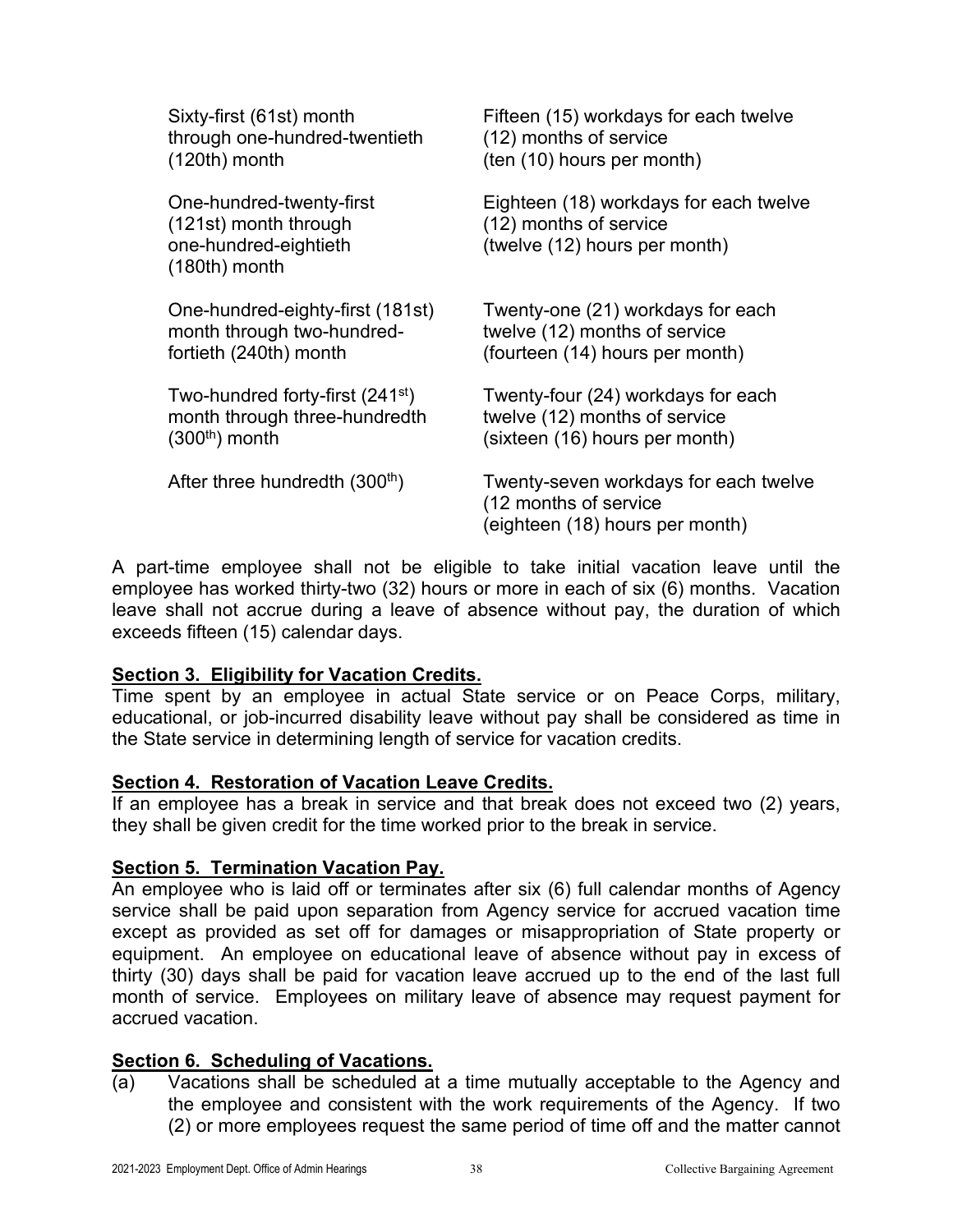be resolved by agreement of the parties concerned, the employee having the greatest length of continuous service with the Agency shall be granted the time off, provided however, that an employee shall not be given this length of service consideration more than once in every two (2) years.

- (b) An employee who seeks to change their previously designated vacation time may request such a change subject to the Agency's operating requirements, except that this choice shall not require any other employee to change their vacation schedule. The scheduling of vacation leave shall take precedence over the scheduling of compensatory time off.
- (c) Employees shall be able to request forecasted accrued vacation leave. Such leave may only be taken if the accrued vacation leave is actually accrued by the date the leave is to be used.

### **Section 7. Vacation Accrual.**

An employee shall be allowed to accumulate a maximum of three hundred fifty (350) hours of vacation leave; however, in the event of layoff, resignation, retirement or termination, any unused vacation up to three hundred (300) hours will be paid to the employee. An appointing authority may authorize cash payment of forty (40) hours, upon determining that granting of vacation leave is not appropriate. The designated supervisor must document the denial of the vacation leave request. Cash payout for accrued vacation leave must not be granted more than once in each fiscal year.

When an employee notifies the Agency they plan to separate from Agency service within the next two (2) calendar months, and the employee has at the time of such notice more than three hundred (300) hours of accrued vacation hours, the Agency and employee will work together to find a mutually agreeable time for the employee to take time off to reduce accrued vacation hours down to the three hundred (300) hours.

#### **Section 8.**

Vacations that have been scheduled may not be cancelled by the Agency except in the event of an emergency. When unrecoverable deposits for a scheduled vacation are incurred by an employee, their vacation shall not be cancelled. The Agency may require written proof of unrecoverable deposits. In the event of a schedule change caused by seniority or a transfer at the request of the employee, the provisions of this Section shall not apply.

#### **Section 9.**

Compensation for use of accrued vacation shall be at the employee's prevailing straight rate of pay.

#### **Section 10.**

In the event of an employee's death, resignation or termination all monies due him/her for accrued vacation and salary shall be paid as provided by law in the case of death and to the employee in case of resignation or termination.

#### **Section 11. Vacation Cashout.**

In addition to Article 11, Section 7 of the Agreement, employees may cash out up to forty (40) hours of accrued vacation hours each State fiscal year under the following conditions: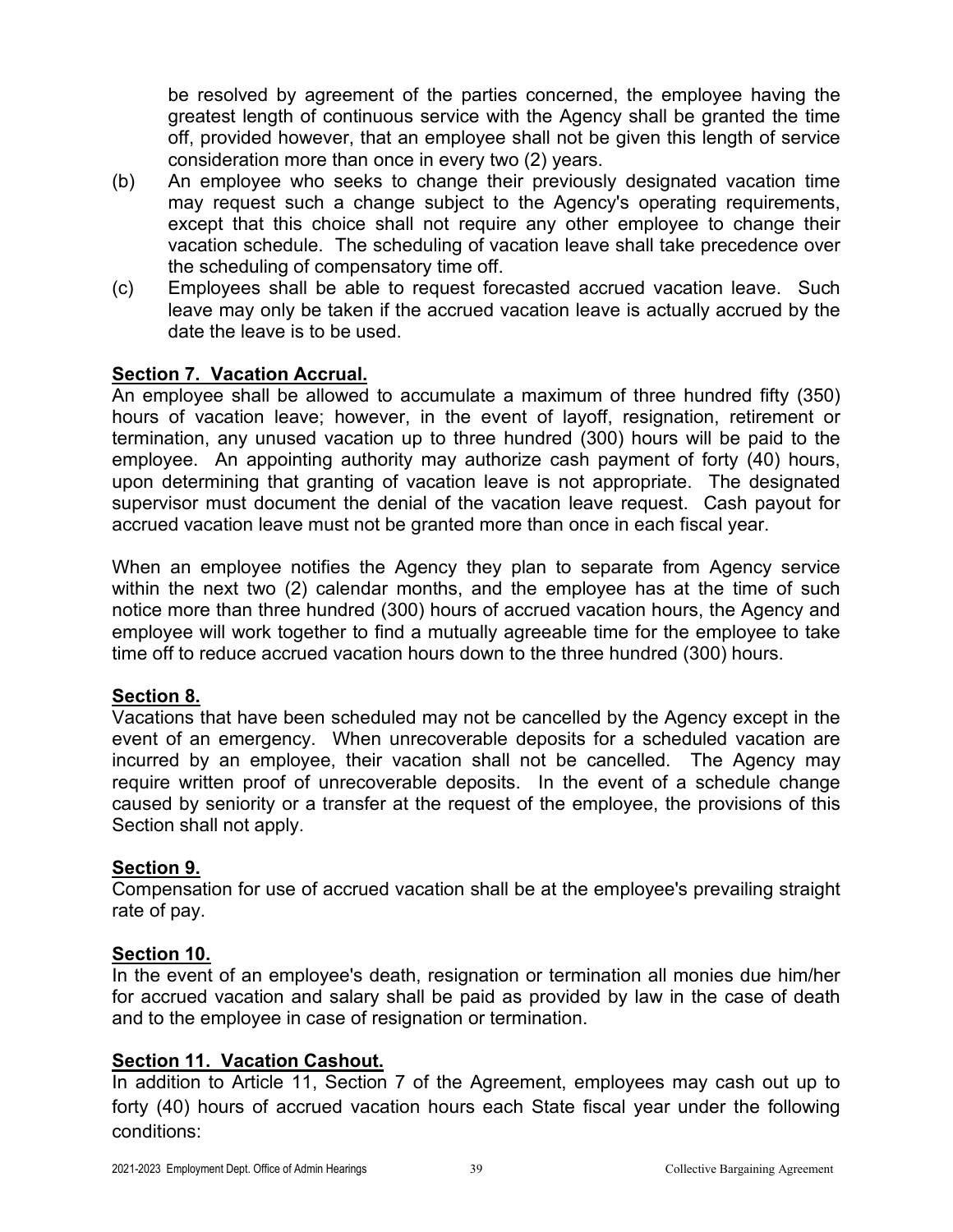- a. Employees must have regular status at the time of the request;
- b. Employees shall receive payment within thirty (30) days from the date of their cash out request made through the human resources information system.
- c. After cash out, employees must have in their leave balance at least sixty (60) hours of accrued vacation leave hours;
- d. Payment shall be the employee's straight time rate of pay;
- e. Employees on unprotected leave without pay at the time the payment is requested are not eligible to cash out accrued vacation hours.

*REV: 2017, 2019, 2021*

# **ARTICLE 38 - SICK LEAVE**

### <span id="page-42-0"></span>**Section 1. Accrual Rate of Sick Leave With Pay Credits.**

Employees shall accrue eight (8) hours of sick leave with pay credits for each full month worked. Employees who work less than a full month but are in paid status at least thirty-two (32) hours shall accrue sick leave with pay on a pro rata basis.

### **Section 2. Eligibility for Sick Leave With Pay.**

Employees shall be eligible for sick leave with pay immediately upon accrual.

### **Section 3. Determination of Service for Sick Leave With Pay.**

Actual time worked and all leave with pay, except for educational leave, shall be included in determining the pro rata accrual of sick leave credits each month, provided that the employee is in paid status thirty-two (32) hours or more in that month.

#### **Section 4. Utilization of Sick Leave With Pay.**

- (a) Employees who have earned sick leave credits shall be eligible for sick leave for any period of absence from employment which is due to the employee's illness, bodily injury, disability resulting from pregnancy, necessity for medical or dental care, exposure to contagious disease, attendance upon members of the employee's immediate family (employee's parents, wife, husband, children, foster children, brother, sister, grandmother, grandfather, grandchildren, son-in-law, daughter-in-law, domestic partner or the equivalent of each for domestic partners, or another member of the immediate household) where the employee's presence is required because of illness or death in the immediate family of the employee's or the employee's spouse. The employee has the duty to insure that they make other arrangements, within a reasonable period of time, for the attendance upon children or other persons in the employee's care.
- (b) Definition of another member of the employee's immediate household includes where the person lives in the employee's home and the person is a legal dependent or the employee has legal custody of the person.

#### **Section 5. Request for Additional Time Off.**

At the time earned sick leave has been exhausted, the employee must request and the Agency may grant use of vacation leave, paid leave time, or sick leave without pay for any non-job-incurred injury or illness.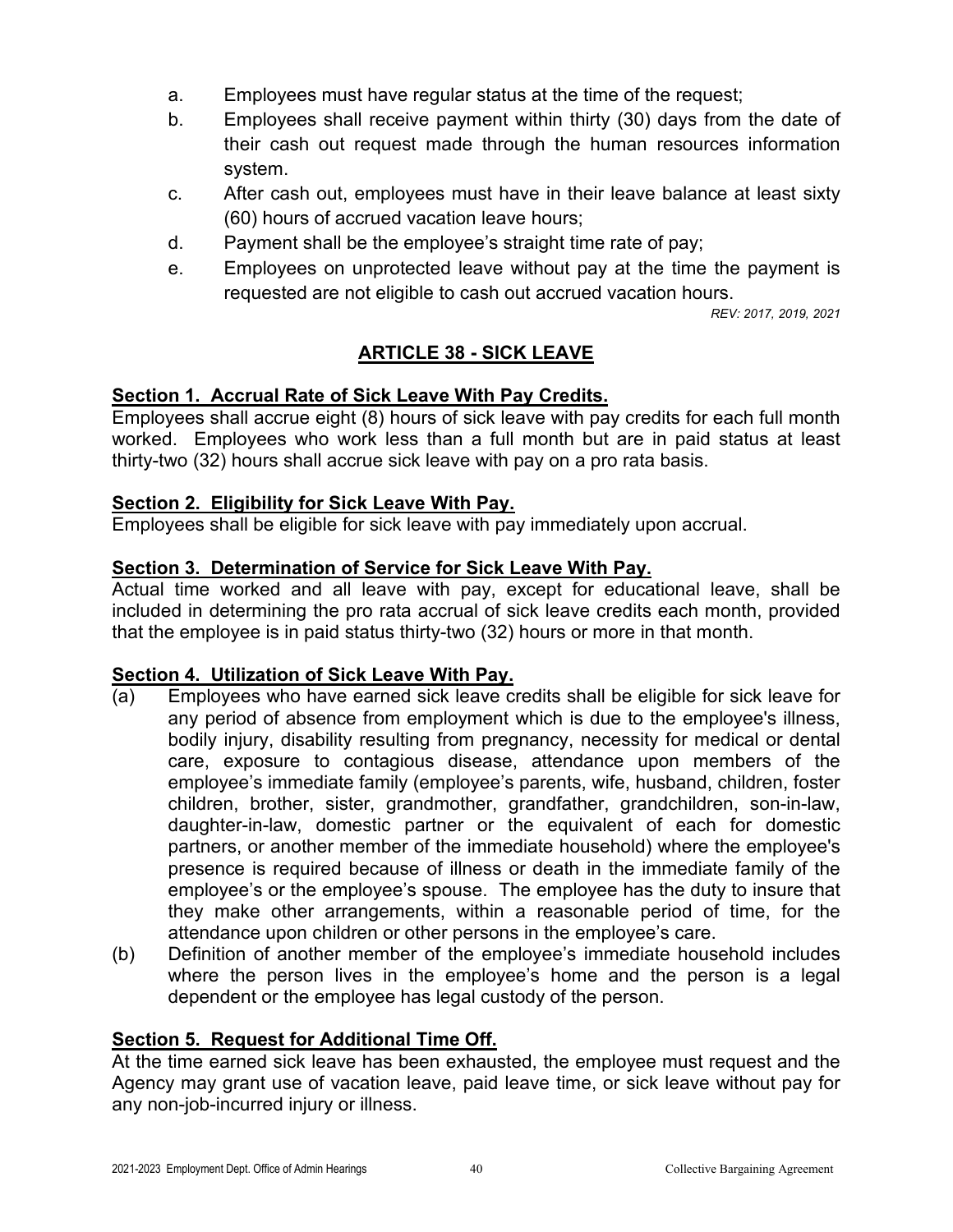# **Section 6. Physician or Practitioner Certification of Illness or Injury.**

Certification of an attending physician or practitioner may be required by the Agency to support the employee's claim for sick leave, if the employee is absent in excess of five (5) consecutive days and/or if the Agency has reasonable grounds to suspect that the employee is abusing sick leave privileges or in verification of a disability. The Agency may also require such certificate from the employee to determine whether the employee should be allowed to return to work where the Agency has reason to believe that the employee's return to work would be a health hazard to either the employee or to others. Any cost associated with the supplying of a certificate concerning a non-job-incurred injury or illness shall be borne by the employee. In the event of a failure or refusal to supply such a certificate, or if the certificate does not clearly show sufficient disability to preclude that employee from the performance of duties, such sick leave may be canceled and the employee may be disciplined pursuant to [Article 13](#page-10-0)  [\(Discipline/Discharge\).](#page-10-0)

## **Section 7. Request for Additional Time Off - Job Incurred Illness or Injury.**

After earned sick leave has been exhausted and the employee has the opportunity to exercise the option of using paid leave time or vacation leave as outlined in [Article 25](#page-28-0)  [\(Workers Compensation\),](#page-28-0) the Agency shall grant sick leave without pay for any job-incurred injury or illness for a period which shall terminate upon demand by the employee for reinstatement accompanied by a certificate issued by a duly licensed attending physician that the employee is physically and/or mentally able to perform the duties of that position.

### **Section 8. Loss of Sick Leave With Pay on Termination.**

No compensation for accrued sick leave shall be allowed to an employee who is separated from the service.

## **Section 9. Restoration of Sick Leave Credits.**

Employees who have been separated from the State service and return to a position within two (2) years shall have unused sick leave credits accrued during previous employment restored.

#### **Section 10.**

An employee shall have all of their accrued sick leave credits transferred when the employee is transferred to or from a different State agency.

## **ARTICLE 39 - HOLIDAYS**

#### **Section 1.**

The following holidays shall be recognized and paid for at the regular straight time rate of pay:

- (a) New Year's Day on January 1;
- (b) Martin Luther King, Jr.'s Birthday on the third Monday in January;
- (c) Presidents' Day on the third Monday in February;
- (d) Memorial Day on the last Monday in May;
- (e) Juneteenth on June 19;
- (f) Independence Day on July 4;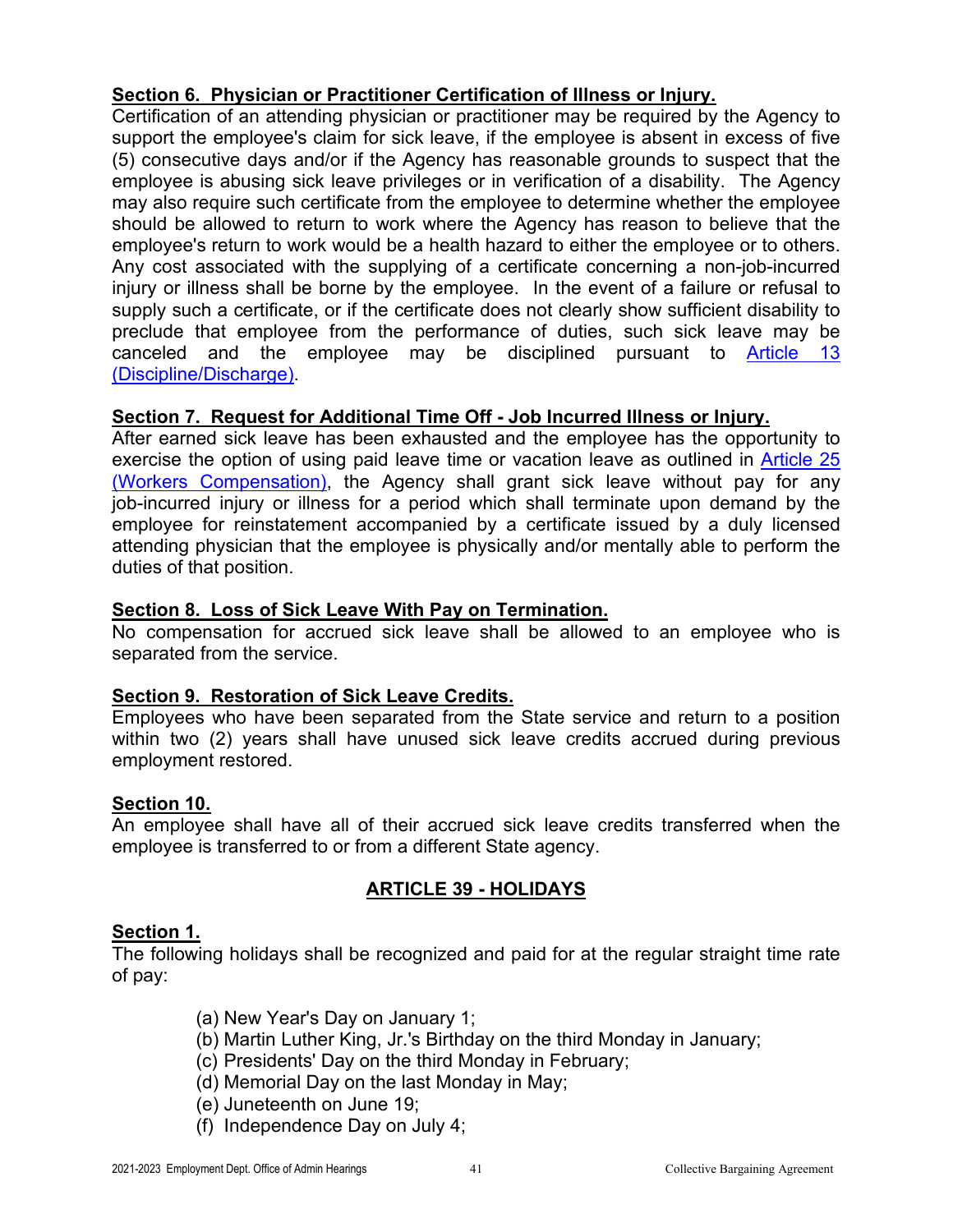- (g) Labor Day on the first Monday in September;
- (h) Veterans' Day on November 11;
- (i) Thanksgiving Day on the fourth Thursday in November;
- (j) The Friday after Thanksgiving;
- (k) Christmas Day on December 25;
- (l) Every day appointed by the Governor of the State of Oregon as a holiday and everyday appointed by the President of the United States as a day of mourning, rejoicing, or other special observance only when the Governor also appoints that day as a holiday.

When a holiday specified in this Section falls on a Saturday, the preceding Friday shall be recognized as the holiday. When a holiday specified in this Section falls on a Sunday, the following Monday shall be recognized as the holiday.

## **Section 2.**

Full-time employees, except those on leave without pay status the day before or the day after the recognized holiday, shall be compensated at the straight time rate for eight (8) hours for each recognized holiday listed in Section 1. All part-time employees and fulltime employees on a leave without pay status the day before or the day after a holiday shall be compensated at the straight time rate on a pro rata basis for each recognized holiday during a month in which the employee works thirty-two (32) hours or more. This holiday compensation is called holiday pay. Recognized holidays which occur during vacation or sick leave will be charged as a holiday rather than vacation or sick leave.

#### **Section 3.**

Employees who are required to work on recognized holidays shall be entitled to their holiday pay plus an additional premium of cash or compensatory time off for all such time worked at the rate of time and one-half (1-1/2). The rate at which an employee shall be compensated for working on a holiday shall not exceed the rate of time and one-half (1-1/2) in addition to holiday pay.

#### **Section 4.**

An employee will receive pay for holiday time worked unless the employee requests compensatory time off. The compensatory time accrual limits established in [Article](#page-26-1) 22 [\(Overtime\)](#page-26-1) shall apply.

#### **Section 5.**

In addition to the holidays specified in this Article, all full-time employees shall receive eight (8) hours of paid leave. Employees may request the option of using this paid leave on any workday during the calendar year. Approved usage of this leave shall be taken in a single block of time and granted on a basis which shall preclude the closure of state facilities.

#### **Section 6.**

When an employee is working an approved four (4)-day, ten (10)-hour work schedule and a holiday falls within that week, the employee will have the choice of either having their work schedule revert to a five (5) day, eight (8) hour schedule, or the employee's schedule will not change and the employee will receive eight (8) hours holiday pay and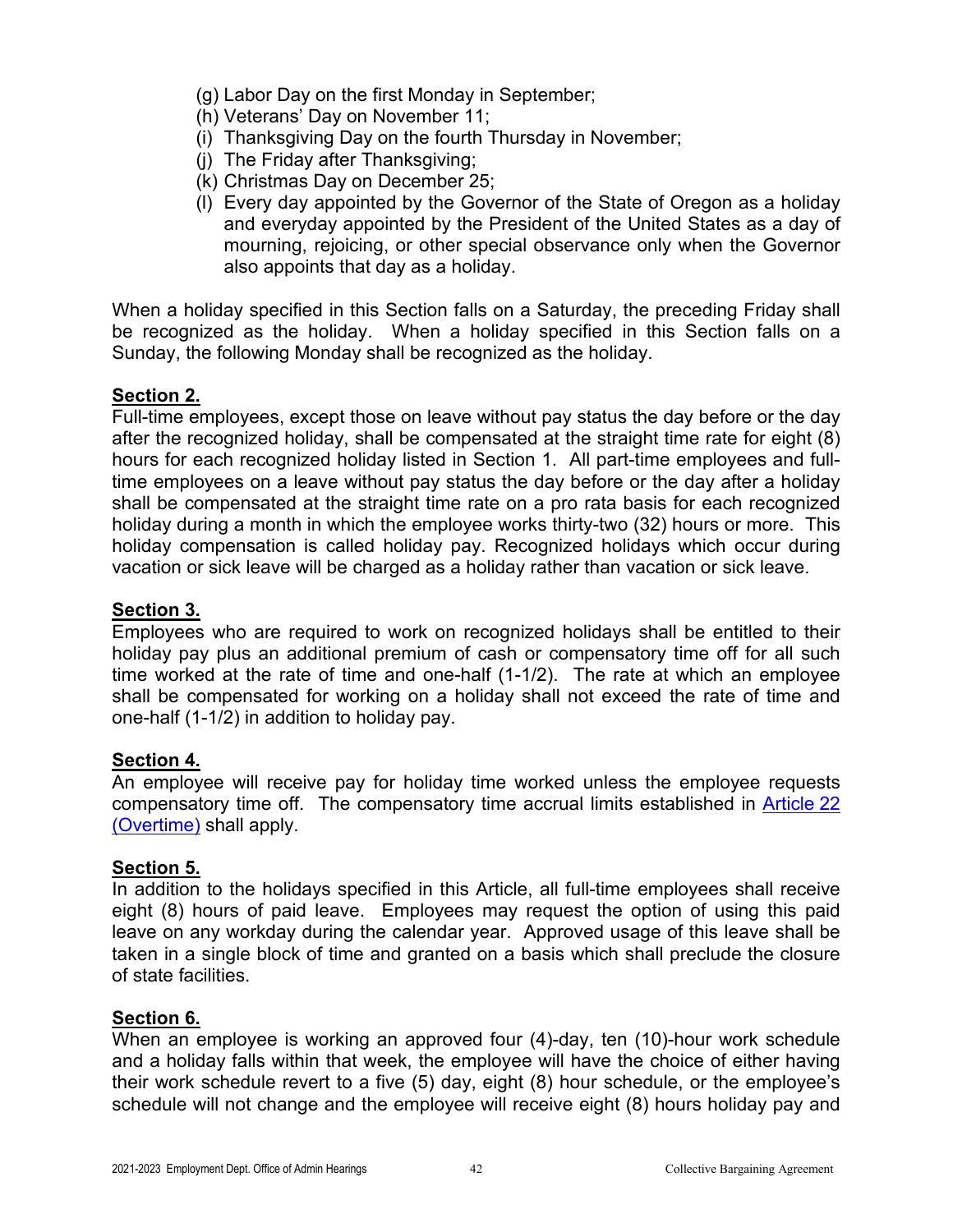have two (2) hours use of accrued vacation, compensatory time off or leave without pay. The employee will notify the Agency at least five (5) workdays before actual holiday.

*REV: 2015, 2021*

# **ARTICLE 40 - HARDSHIP LEAVE**

### **Section 1.**

This Article shall apply for the purpose of allowing employees to donate accrued vacation leave or compensatory time for use by eligible employees as sick leave. The Agency will allow Agency employees to make donations of accrued vacation leave or compensatory time, not to exceed the hours necessary to cover for the qualifying absence as provided in this Article, to a co-worker in the Agency.

## **Section 2.**

For purposes of this Agreement, hardship leave donations will be administered under the following stipulations and terms of this Agreement shall be strictly enforced with no exceptions.

- (a) The recipient and donor must be regular status employees of the Agency.
- (b) The Employer and the Agency shall not assume any tax liabilities that would otherwise accrue to this employee.
- (c) Use of donated leave shall be consistent with those provisions found in [Article](#page-42-0)  [38, Section 4 \(Sick Leave\).](#page-42-0)
- (d) Applications for hardship leave shall be in writing and sent to the Agency's Staff Development & Employee Services Section and accompanied by the treating physician's written statement certifying that the illness or injury will continue for at least fifteen (15) days following the donee's projected exhausting of the accrued leave and the total leave is at least thirty (30) days. Donated leave may be used intermittently.
- (e) Donations shall be credited at the recipient's current regular hourly rate of pay.
- (f) Employees otherwise eligible for or receiving workers compensation will not be considered eligible to receive donations under this Agreement.

## **Section 3.**

To donate to a specific employee in a different Agency, the employee (donor) must submit a written request to their appointing authority/designee. The appointing authority or designee from both the donor's and recipient's agencies may authorize the transfer of donated leave between agencies, subject to restrictions on the use of dedicated funding sources and/or other legitimate business reasons.

*REV: 2015*

## <span id="page-45-0"></span>**ARTICLE 41 – INCLEMENT WEATHER/HAZARDOUS CONDITIONS LEAVE**

#### **Section 1.**

(a) The Employer/Agency designated official(s) may close or curtail offices, facilities, or operations because of inclement/environmental weather, weather related or hazardous conditions, including active shooter or threat of violence. The Employer/Agency will announce such closure or curtailment to employees. The Employer/ Agency will strive to make its decision to close and/or postpone day shift no later than 5 a.m.; however, the parties recognize that changing conditions may require further adjustment. The Employer/Agency may provide this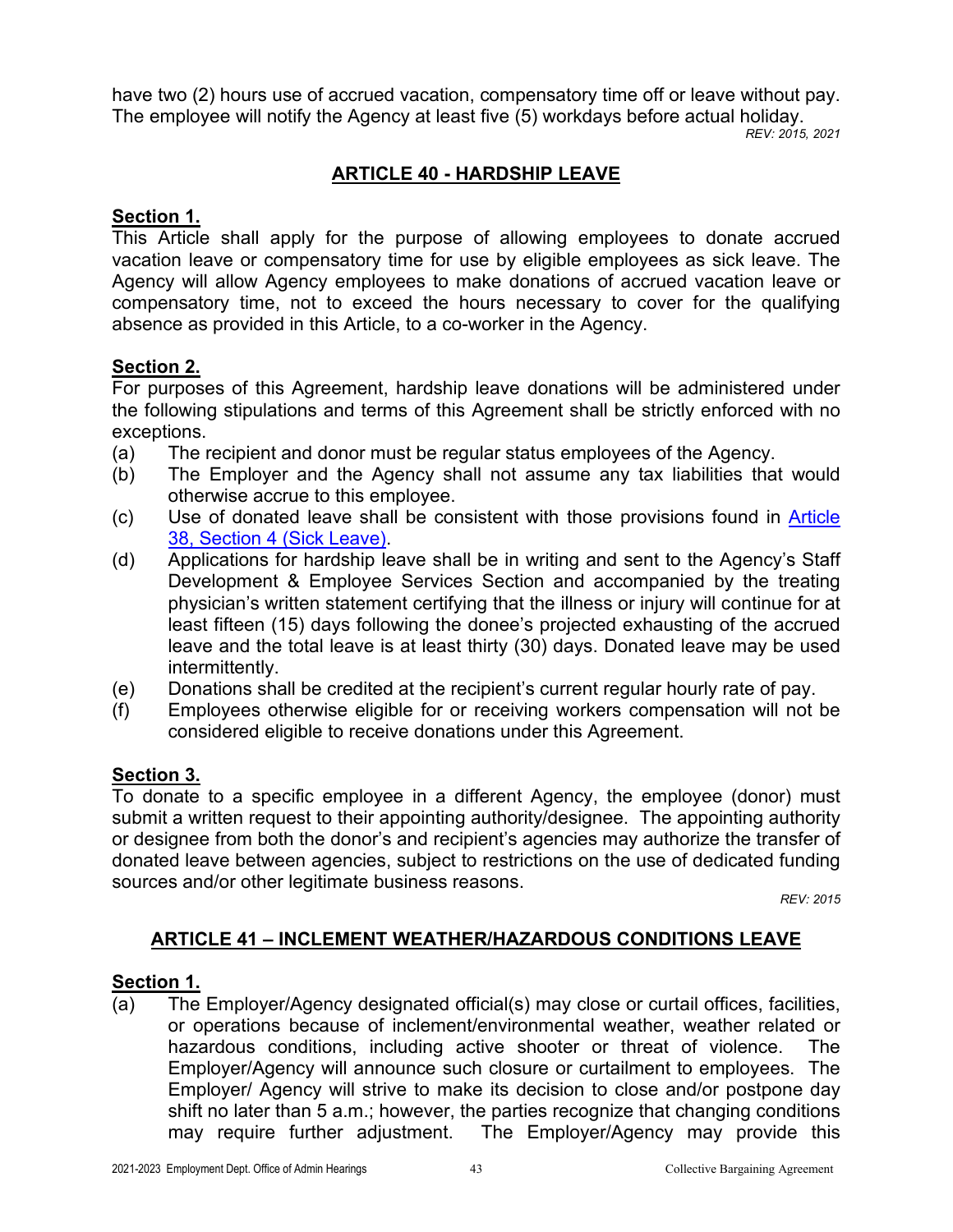information through methods such as mass notification systems pre-designated internet web sites, phone trees, radio stations and/or television media. The Agency shall notify employees of these designations and post the notices on Agency bulletin boards by November 1<sup>st</sup> of each year. Notifications do not apply to employees who are required to report to work. For purposes of this Article essential staff are those staff who cannot perform their core job duties or essential Agency functions from a remote work location. Essential staff/positions shall be designated by the Agency by November 1 of each year. Such designations may be modified with two weeks advance notice to the affected employee(s). Essential staff who are required to report to work by the Employer/Agency shall be on approved leave without pay status if absent, unless the employee elects to use accrued leave. If an employee shows up within two (2) hours of their scheduled shift, subject to operating requirements and supervisory approval, they may make up the work time missed during the same workweek, provided work is available.

- (b) Where the Employer/Agency has announced a delayed opening pursuant to Section 1a, employees are responsible for continuing to monitor the reporting sites for updated information related to the delay or potential closure. Employees may be allowed up to two (2) hours commuting time as reasonably needed to report for work after a delayed opening has been announced. Where an employee arrives late due to this extended commute, they may flex their time with manager's approval, or cover the time with accrued sick leave, vacation, compensatory time off, personal leave or approved leave without pay.
- (c) When the Department of Administrative Services/Agency chooses to close an office or facility before the start of an employee's work day the employee may, with their manager's approval:
	- (1) Work from home, or
	- (2) Work from an alternate work location that is no more than fifty (50) miles from their regular work location which has been identified by mutual agreement between the employee and the supervisor.

## **Section 2. FLSA Non Exempt Employees Only.**

If no work is available or the employee is unable to work from home or alternate work location, the employee will:

- (a) use accrued vacation hours, compensatory time off, personal leave time, leave without pay; or,
- (b) use inclement weather/hazardous conditions leave not to exceed forty (40) hours a biennium, or,
- (c) The employee may, with Agency prior approval, temporarily adjust their work hours during the same workweek to make up for hours not worked. The Agency shall not suffer any overtime or penalty payments as a result of this schedule change. The employee may be approved to flex their time to engage in training through the electronic employee training platform or other Agency approved resources remotely. Such approval will not be unreasonably denied. Employees engaging in these options will waive their shift differential for such time; or,
- (d) Complete supervisory approved remote training course.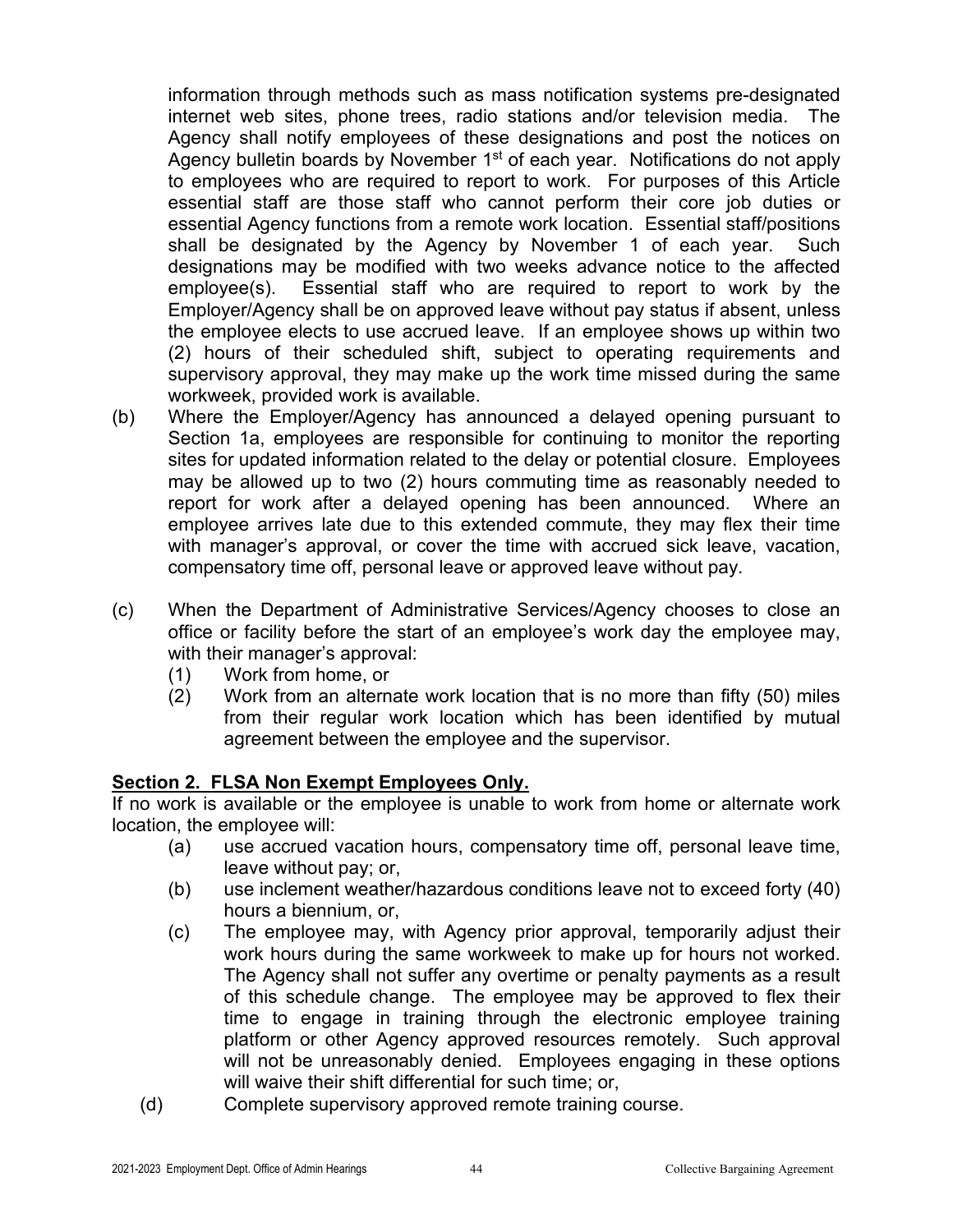Once the forty (40) hours of inclement weather/hazardous conditions leave is used, and there are more Agency closures during the biennium, if unable to work remotely, the employee will use accrued vacation hours, personal leave or compensatory time off, leave without pay or, with prior Agency approval, temporarily adjust their work hours during the same workweek. The Agency shall not suffer any overtime or other penalty payments as a result of the change in schedule.

### **Section 3. FLSA Exempt Employees.**

When the Employer/Agency notifies employees not to report to work pursuant to Section 1, prior to the beginning of the work shift FLSA exempt employee shall be paid for the work shift. An FLSA exempt employee may be required to use paid leave or leave without pay where the closure applies to that employee for one (1) or more full workweek(s).

## **Section 4.**

Employees will not be eligible for inclement/hazardous conditions leave when their regular days off occur on a day the Agency closes an office or facility, or when the employee is on prescheduled leave.

Inclement weather/hazardous conditions leave shall not count as hours worked for the purpose of overtime calculation.

Inclement weather/hazardous conditions leave not used during the biennium will be lost and will not be rolled over into the next biennium. Inclement weather/hazardous conditions leave is not compensable if the employee separates from state service.

Part time employees will receive a prorated amount of inclement weather leave when applicable.

## **Section 5.**

When in the judgment of the Employer/Agency, inclement/environmental weather or weather-related or hazardous conditions including active shooter or threat of violence require the closing of the work place following the beginning of an employee's work shift, the employee shall be paid for the remainder of their work shift.

## **Section 6. Alternate Work Sites.**

Employees may be assigned or authorized to report to work at an alternative work site(s) and be paid for the time worked. Employees who have been pre-approved to work remotely and unable to complete their assigned duties due to a loss of electricity or loss of the internet providers service due to inclement conditions will pursue alternative methods for completing their assigned duties. However, employees unable to work through an alternative method will be eligible for inclement conditions leave not to exceed the forty (40) hours a biennium.

#### **Section 7. Late or Unable to Report.**

Where the Agency remains open and an employee notifies their supervisor that they are unable to report to work, or will be late, due to inclement weather, weather-related, or hazardous conditions including active shooter or threat of violence, the employee shall be allowed to use accrued vacation leave, compensatory time off, personal leave or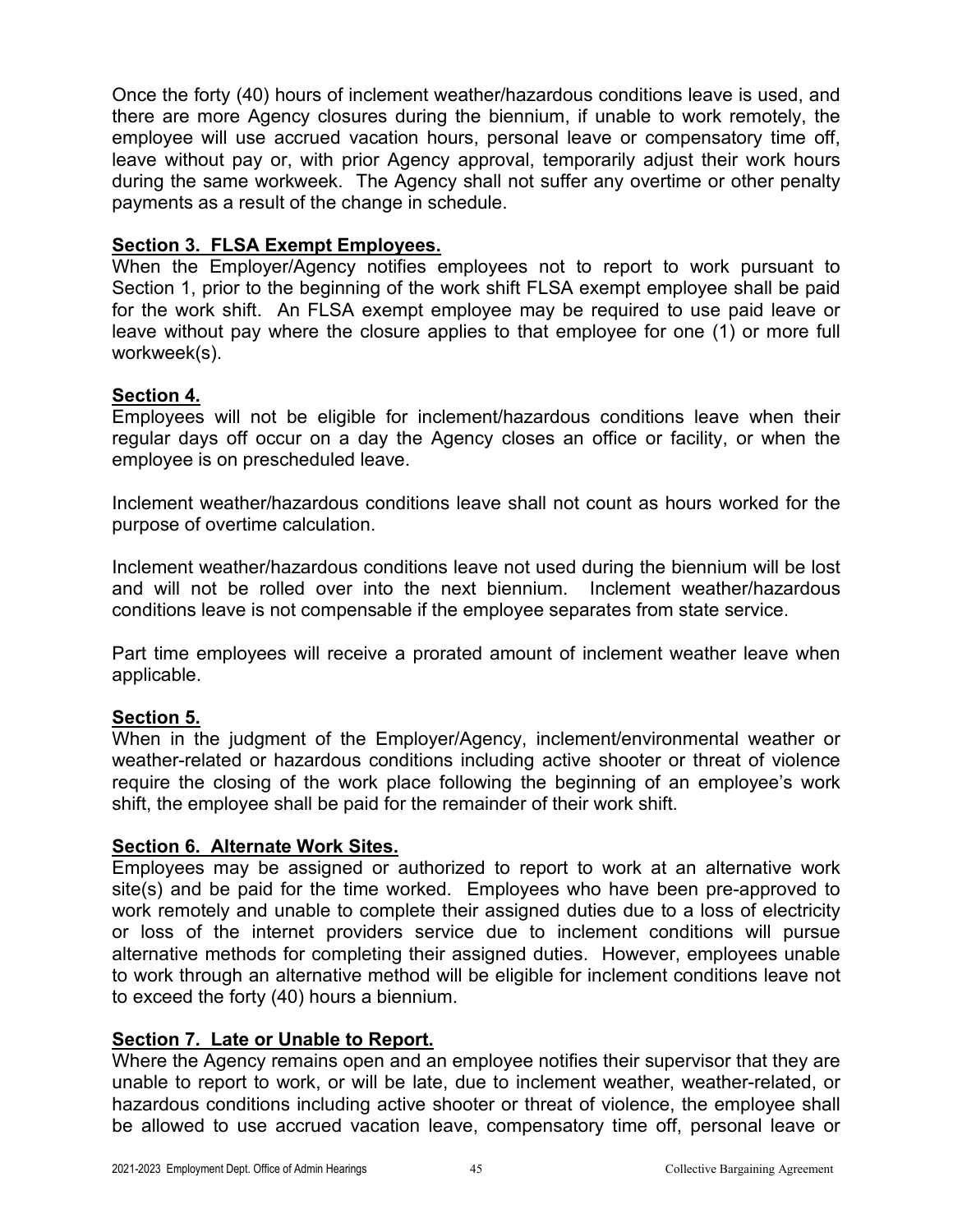approved leave without pay. Where the Employer and the employee mutually agree, the employee may be permitted to flex their time.

#### **Section 8. Employees on Pre-scheduled Leave.**

If an employee is on pre-scheduled leave the day of the closure, the employee will be compensated according to the approved leave.

### **Section 9. Make-up Time Provisions.**

Subject to Agency operating requirements and supervisory approval, employees who do not work pursuant to Sections 2 and 5 of this Article may make-up part or all of their work time missed during the same workweek. In no instance will time worked during the make-up period result in overtime being charged to the Agency. The Employer/Agency shall not be liable for any penalty or overtime payments when employees are authorized to make up work.

### **Section 10.**

Employees who are unable to report to work due to inclement weather and/or weatherrelated, or hazardous conditions including active shooter or threat of violence may be allowed to work from home with prior approval of their supervisor.

### **Section 11.**

If the Employer/Agency anticipates the inclement condition will last longer than fourteen (14) calendar days, the Parties will meet and discuss impacts of the inclement weather and/or hazardous conditions.

REV: 2017, 2021

# **ARTICLE 42 - OTHER LEAVES**

#### **Section 1. Personal Leave.**

Full-time employees shall be entitled to twenty-four (24) hours of personal leave each fiscal year, effective July 1 of each year. Part-time employees and full-time employees who are in paid status less than the full number of available hours shall receive personal leave on a pro rata basis. Such leave may be taken at times mutually agreeable to the Agency and the employee, but in no event shall an employee be allowed to utilize personal business leave prior to the end of initial trial service. Personal leave shall not be cumulative from year to year, nor is any unused leave compensable in any other manner.

#### **Section 2. Preretirement Counseling Leave.**

Employees shall be granted up twenty-eight (28) leave with pay to pursue bona fide preretirement counseling programs. Employees shall request the use of leave provided in this Section at least five (5) days prior to the intended date of use.

Authorization for the use of pre-retirement leave shall not be withheld unless the Agency determines that the use of such leave shall hinder the efficiency of the employee's work unit.

When the date requested for pre-retirement leave cannot be granted for the above reason, the Agency will work with the employee to find an alternate date. The leave discussed under this Section may be used to investigate and assemble the employee's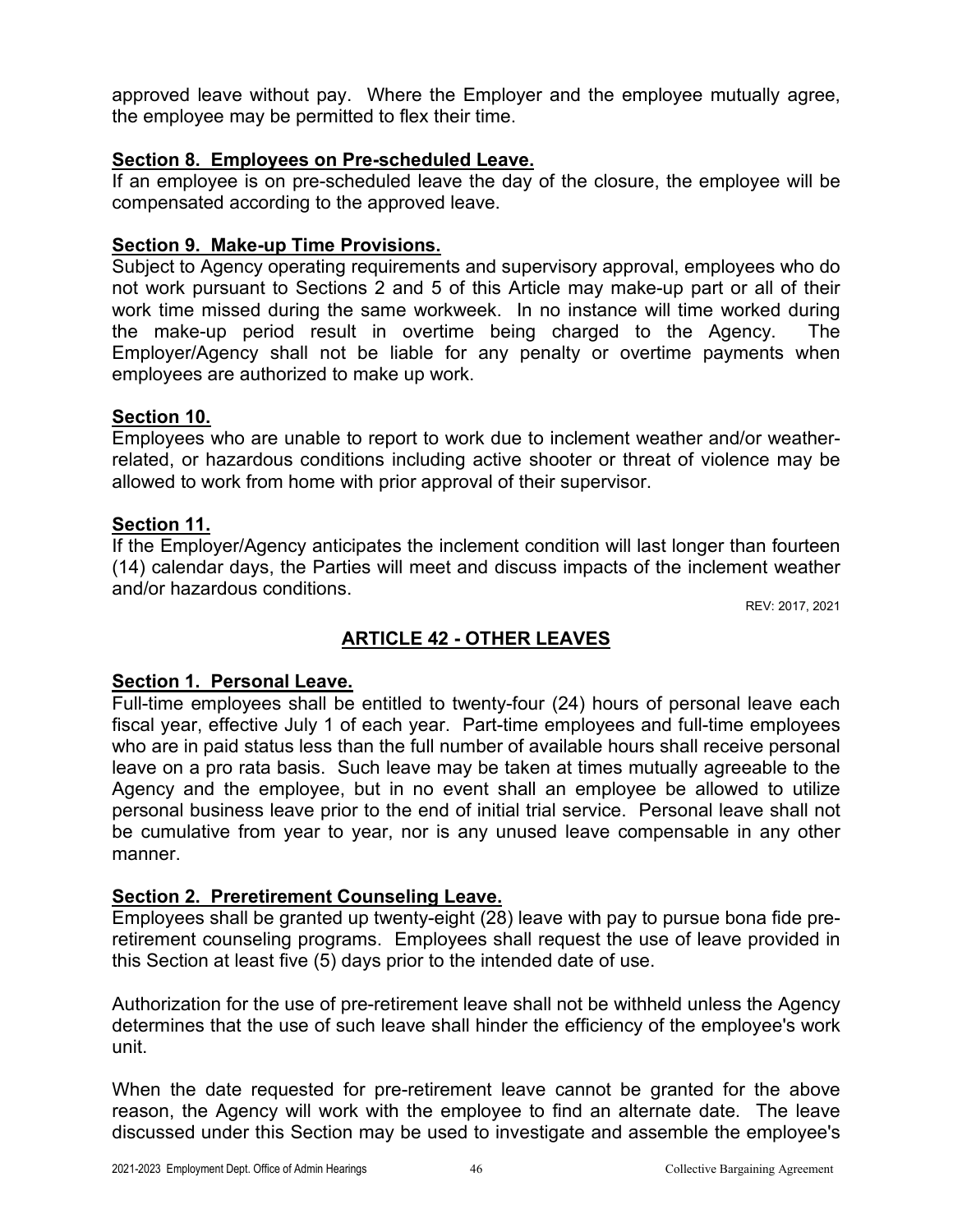retirement program, including PERS, Social Security, Insurance, and other retirement income.

### **Section 3. Other Leaves of Absence With Pay.**

An employee shall be granted a leave of absence with pay for the following:

- (a) Service with a jury. The employee may keep any money paid by the court for serving on a jury.
- (b) Appearance before a court, legislative committee or judicial or quasi-judicial body as a witness in response to a subpoena or other direction by proper authority for matters that involve the employee's officially assigned duties. The employee may keep any money paid in connection with the appearance.
- (c) Taking part without pay in a search or rescue operation at the request of any law enforcement agency, the administrator of the Oregon Department of Aviation, the United States Forest Service or any local organization for civil defense, for a period of no more than five (5) days for each operation.
- (d) Any time proclaimed by the Governor as leave of absence with pay.
- (e) Other authorized duties in connection with Agency business.
- (f) Consistent with the work requirements of the Agency, an active bargaining unit member will be granted use of accrued leave to attend any scheduled public meeting of the Office Administrative Oversight Committee.

#### **Section 4. Military Training Leave.**

An employee who has served with the State of Oregon or its counties, municipalities or other political subdivisions for six (6) months or more immediately preceding a request for paid military training leave, and who is a member of the National Guard or any reserve components of the armed forces of the United States is entitled to fifteen (15) days or one hundred and twenty (120) hours of paid military leave per federal fiscal year, unless a greater number of days is provided by law. In no event may an employee receive more than the number of days provided by law.

Military leave shall be granted in accordance with applicable Law and state policy. In addition, employees shall be allowed to utilize paid military leave for travel to and from their place of duty and for the time spent on militarily obligated status or military duty regardless of the length of their military status or duty.

Subject to supervisory approval, employees may be allowed to voluntarily adjust their shifts to accommodate military duty.

#### **Section 5. Military Leave Without Pay.**

An employee in the State service shall be entitled to a military leave of absence without pay during a period of service with the armed forces of the United States. They shall, upon honorable discharge from such service, be returned to a position in the same class as their last held position, at the salary rate prevailing for such class, without loss of seniority or employment rights. Employees shall make application for reinstatement within ninety (90) days and shall report for duty within six (6) months following separation from active duty. Failure to comply may terminate military leave. If it is established that they are not physically qualified to perform the duties of their former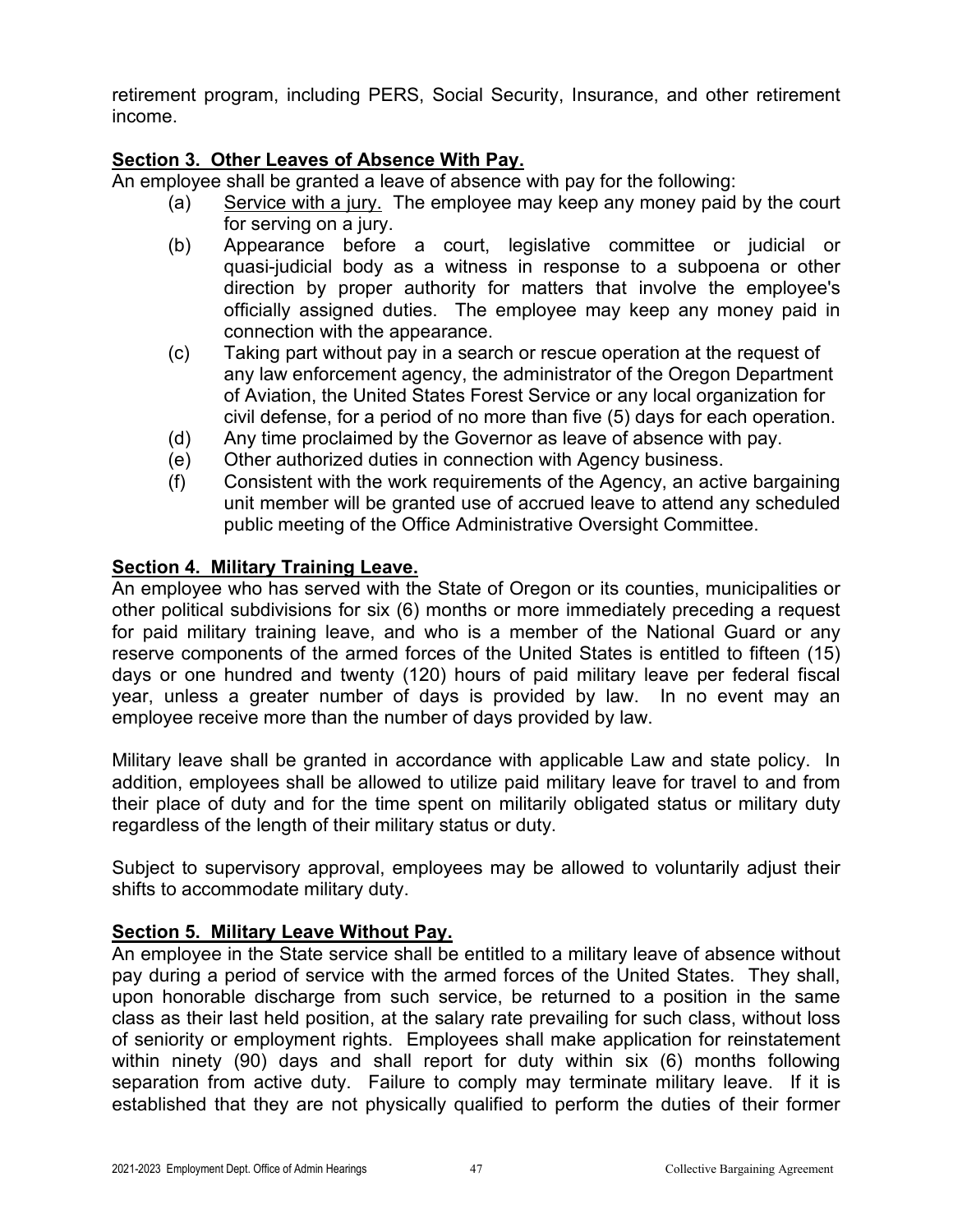position by reason of such service, they shall be reinstated in other work that they are able to perform at the nearest appropriate level of pay of their former class.

### **Section 6. Court Appearance Leave Without Pay.**

An employee may request and shall be granted leave without pay for the time required to make an appearance as a plaintiff or defendant in a civil or criminal court proceeding that is not connected with the employee's officially assigned duties.

### **Section 7. Leave of Absence Without Pay.**

In instances where the work of an Agency will not be seriously hindered by the temporary absence of an employee, the employee may be granted leave of absence without pay or educational leave without pay not to exceed one (1) year.

#### **Section 8. Family/Medical Leave and Parental Leave.**

The Agency agrees to abide by all federal and State statutes dealing with these leaves of absence.

### **Section 9. Test and Interview Leave.**

An employee shall be allowed appropriate time off with pay to take tests related to promotional opportunities within the Agency. Up to two (2) hours with pay shall be allowed for an interview for a position with another State agency, or a position within the Agency. Authorization for the use of test and interview leave shall not be withheld unless the Agency determines that the use of such leave shall hinder the efficiency of the employee's work unit.

## **Section 10. Donating Blood.**

Employees shall be permitted reasonable time off with pay to give blood for drives conducted on State property provided such time off does not interfere with the normal flow of work.

#### **Section 11. Bereavement Leave.**

- 1. Notwithstanding the hardship or sick leave eligibility criteria in the agreement, employees shall be eligible for a maximum of twenty four (24) hours of paid bereavement leave per event of an immediate family member which shall be prorated for part time employees. The Agency may request documentation.
- 2. For employees that qualify for OFLA bereavement leave, paid bereavement leave under this agreement shall run concurrently with OFLA bereavement leave.
- 3. After OFLA eligible leave for bereavement leave is exhausted, if additional leave is needed, an employee may, with prior authorization, use any accrued leave or leave without pay at the option of the employee for a period of absence from employment to discharge the customary obligations arising from a death in the immediate family or employee's spouse.
- 4. Regular and trial service employees may be eligible to receive up to forty (40) hours of donated leave, to be used consecutively. The employee must exhaust all available accrued leave to qualify to receive hardship leave.
- 5. For purposes of this article, 'immediate family' shall include:
	- the employee's or the employee's spouse's parent (includes one who stood in loco parentis (in place of a parent) when the employee was a child);
	- \* spouse;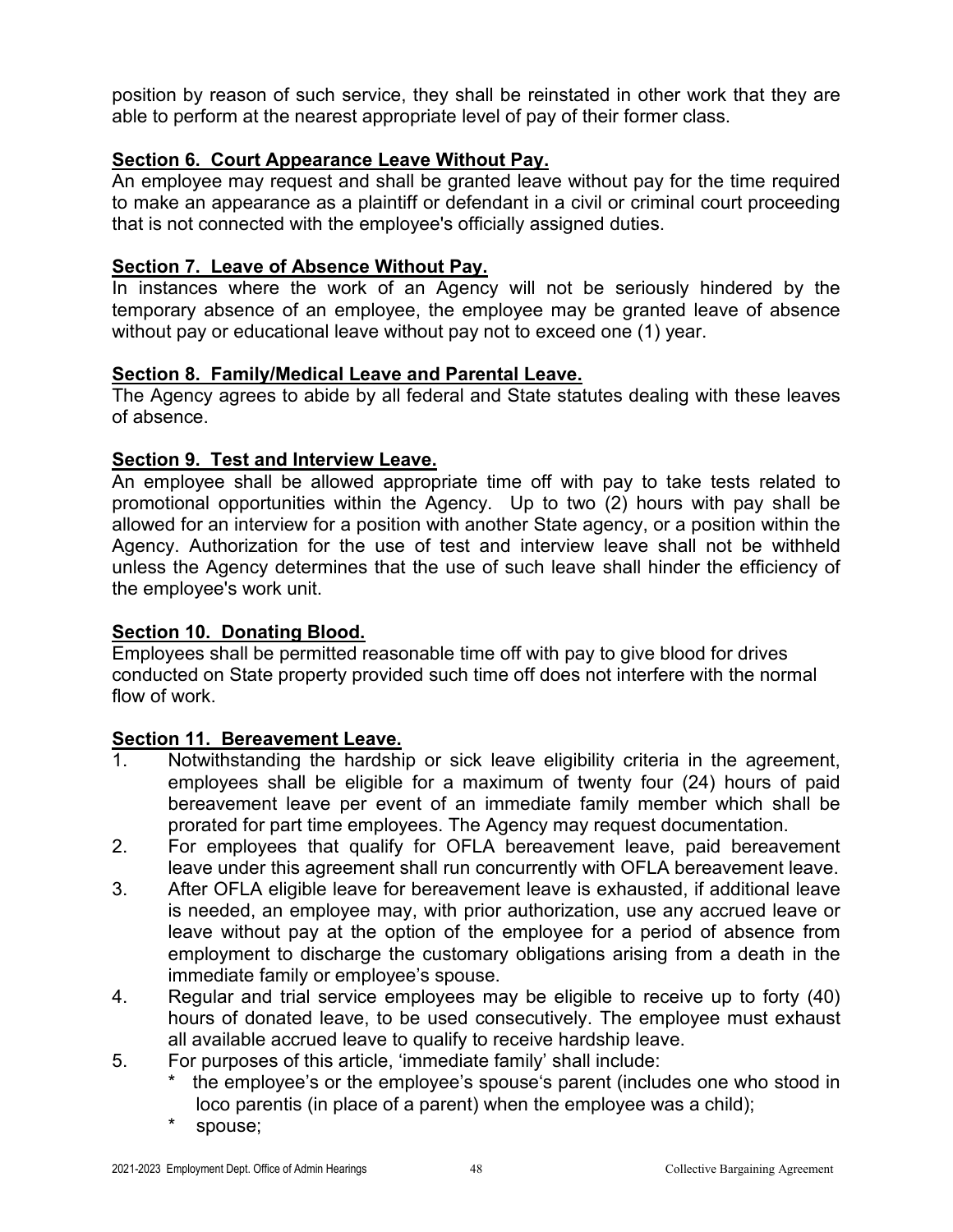- \* child (and child's spouse) (includes a child for whom the employee stood in loco parentis and includes step child from a previous marriage);
- \* sibling;<br>\* grandpr
- grandparent;
- qrandchild;
- \* aunt or uncle;<br>\* niece or nephe
- niece or nephew;
- or the equivalent of each of the above for domestic partners, or another member of the immediate household.

 Note: Immediate family shall include the current in-laws and step family members who qualify per the above list.

*REV: 2015, 2019, 2021*

### **ARTICLE 43 - GEOGRAPHICAL RELOCATION**

The Agency shall not permanently move an employee and the position they occupy to a different geographic area on an arbitrary basis. The definition of geographic area shall be the same as that defined in [Article 19 \(Layoff\).](#page-20-0)

### **ARTICLE 44 - SUCCESSOR NEGOTIATIONS**

#### **Section 1.**

For purposes of renewing, renegotiating or amending at the expiration of the existing contract, negotiations shall begin a least one hundred eighty (180) days prior to the expiration date of the Agreement.

#### **Section 2.**

It is recognized by the Employer that employees representing the Union during the process of negotiations are acting on behalf of the Union as members, not in their capacity as employees of the Employer.

#### **Section 3.**

Two (2) bargaining unit employees will be allowed to participate, without loss of pay, in all negotiations between the parties. Bargaining unit employees will notify their immediate supervisor regarding bargaining sessions a reasonable period of time before the actual bargaining session. The Agency shall assume no overtime obligations for employees attending sessions, travel expenses or any other premium pay.

## **ARTICLE 45 - TERM OF AGREEMENT**

#### **Section 1.**

Unless otherwise noted in a specific article in the Agreement, this Agreement becomes effective on the date of ratification at the local table and expires June 30, 2023. The Union shall send a letter informing the Department of Administrative Services Labor Relations and the affected Agency of the specific ratification date of the tentative agreement. If the Union does not send the letter identifying the date of the ratification vote, the Employer will use the effective date of the agreement as being the first of the month following the date of signature.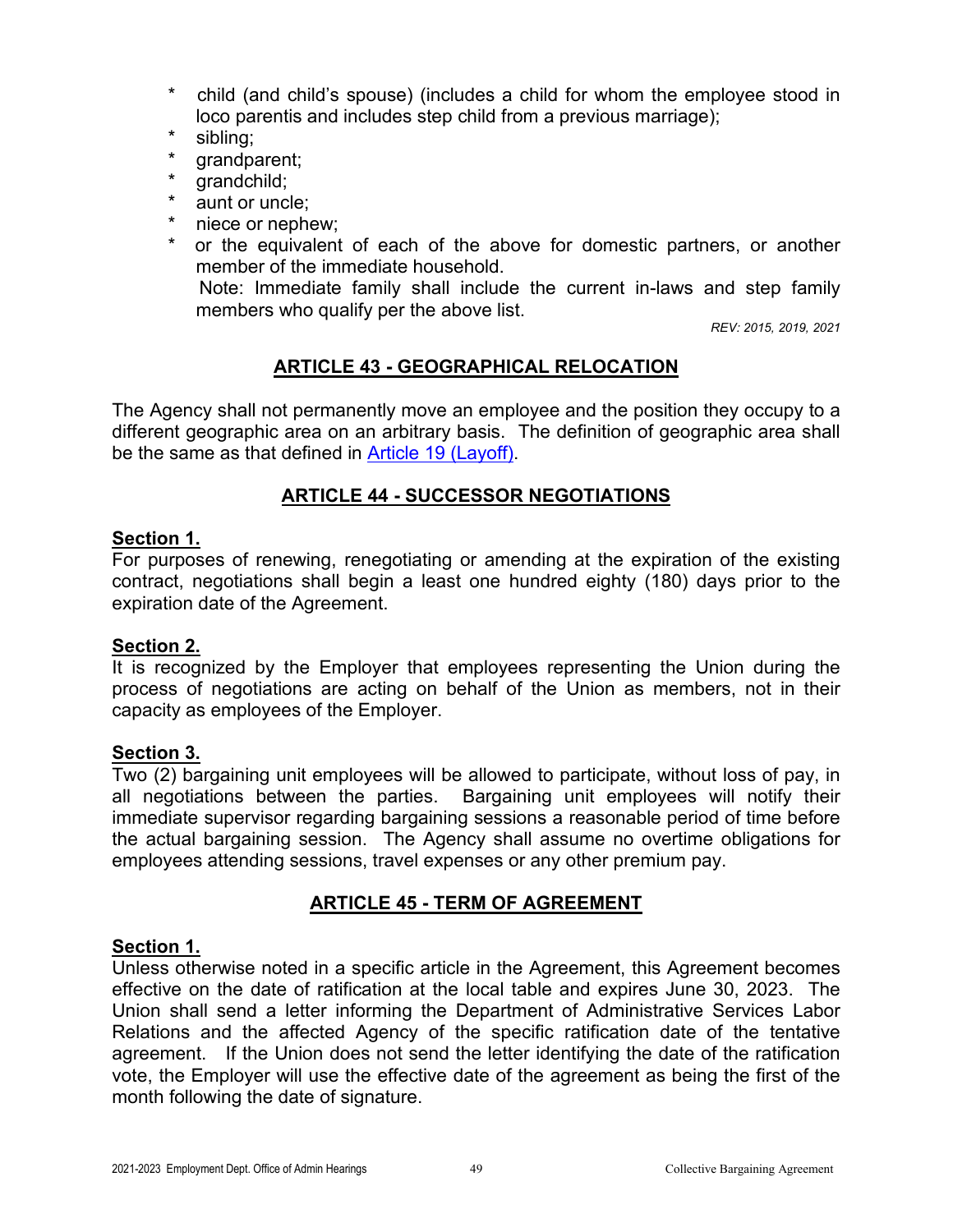### **Section 2.**

Either party may open negotiations for a successor agreement by giving written notice to the other party between the dates of December 1, 2022 and December 31, 2022. Negotiations for a successor agreement will start between February 15, 2023 and March 15, 2023.

*REV: 2015, 2017, 2019, 2021*

#### **ARTICLE 46 – TEMPORARY INTERRUPTION OF EMPLOYMENT**

When the Employer declares that a temporary interruption of employment should be considered because of lack of funds, either party may provide the other with written notice to meet and discuss possible terms of such interruption or alternative options. Such meeting must occur within thirty (30) days of the declaration. Terms and alternatives shall be subject to mutual agreement by the Union and the Employer. The parties agree that any and all discussions that take place under this Section shall not be subject to the Complete Agreement articles of any of the agreements or constitute interim negotiations under PECBA. In addition, the parties will not be required to use the dispute resolution process contained in the PECBA.

## **ARTICLE 47 – CONTRACTING OUT**

### <span id="page-52-0"></span>**Section 1.**

The Union recognizes that the Employer has the management right, during the term of this Agreement, to decide to contract out work performed by bargaining unit members. However, when the contracting out will displace bargaining unit members, such decisions shall be made only after the affected Agency has conducted a formal feasibility study determining the potential costs and other benefits which would result from contracting out the work in question. The Employer agrees to notify the Union within one (1) week of its decision to conduct a formal feasibility study, indicating the job classifications and work areas affected. The Employer shall provide the Union with no less than thirty (30) days notice that it intends to request bids or proposals to contract out bargaining unit work where the decision would result in displacement of bargaining unit members. During this thirty (30) day period, the Employer shall not request any bids or proposals and the Union shall have the opportunity to submit an alternate proposal. The notification by the Employer to the Union of the results of the feasibility study will include all pertinent information upon which the Employer based its decision to contract out the work including, but not limited to, the total cost savings the Employer anticipates.

Feasibility studies will not be required when: (1) an emergency situation exists as defined in ORS 279.011(4), and (2) either the work in question cannot be done by available bargaining unit employees or necessary equipment is not readily available.

Nothing in this Article shall prevent the Employer from continually analyzing its operation for the purpose of identifying cost-saving opportunities.

### **Section 2.**

The Employer shall evaluate the Union's alternate proposal provided under Section 1. If the Employer's evaluation of the Union's alternate proposal confirms that it would result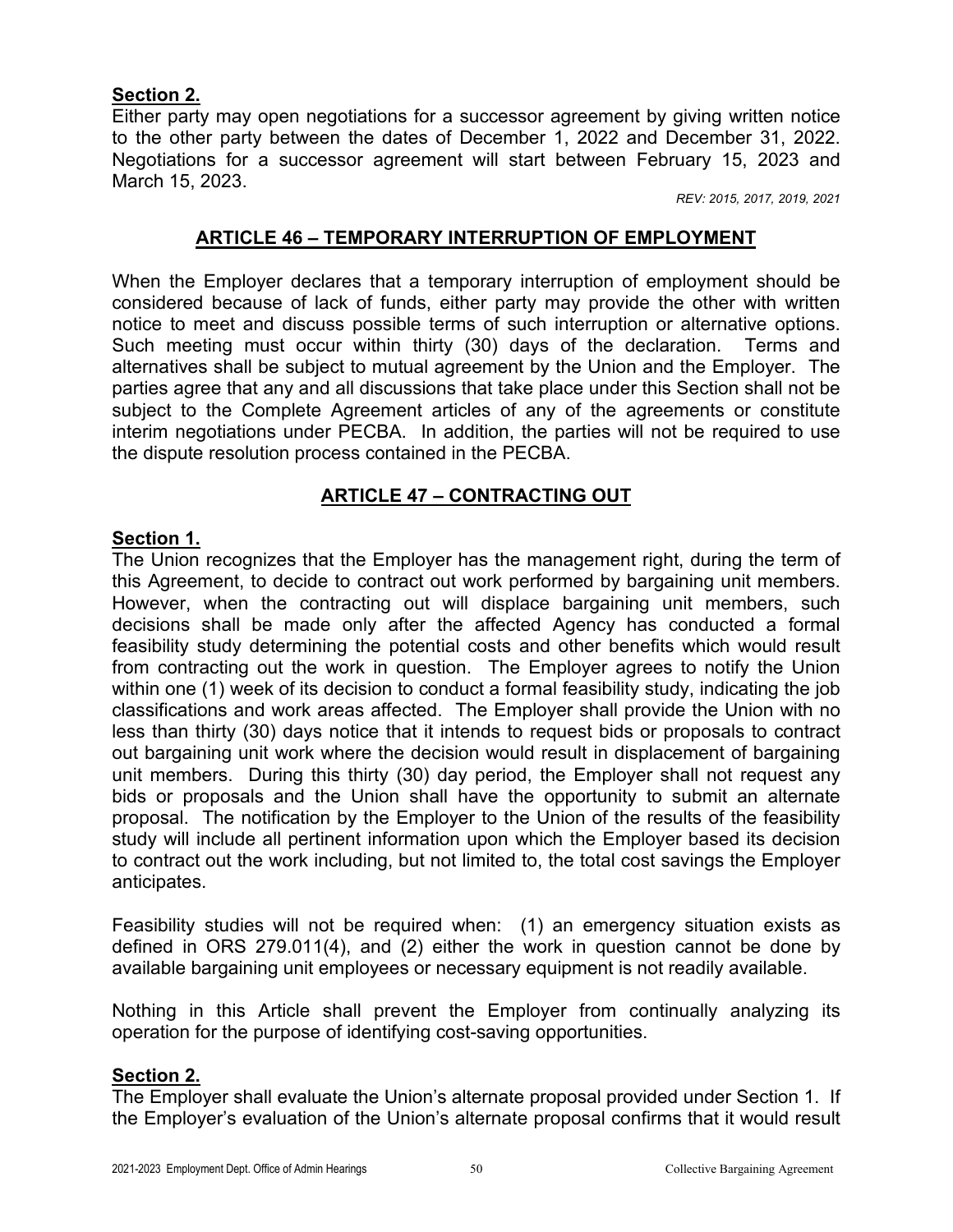in providing quality and savings equal to or greater than that identified in the management plan, the Parties will agree in writing to implement the Union proposal.

### **Section 3.**

Should any full-time bargaining unit member become displaced as a result of contracting out, the Employer and the Union shall meet to discuss the effect on bargaining unit members. The Employer's obligation to discuss the effect of such contracting does not obligate it to secure the agreement of the Union or to exhaust the dispute resolution procedure of ORS 243.712, 243.722, or 243.742, concerning the decision or the impact.

"Displaced" as used in this Article means when the work an employee is performing is contracted to another entity outside state government and the employee is removed from their job.

# **Section 4.**

Once an Agency makes a decision to contract out, the Agency will choose either (a) or (b) below. The Agency will notify affected employees of the option selected. The Agency will post and provide to the Union, a list of service credits for employees in all potentially affected classifications within the Agency. Within five (5) business days of the notice, the affected employees will notify the Agency of acceptance of the Agency's option or decision to exercise their rights under (c) below:

- (a) Require the contractor to hire employees displaced by the contract at the same rate of pay for a minimum of six (6) months subject only to "just cause" terminations. In this instance, the state will continue to provide each such employee with six (6) months of health and dental insurance coverage through the Public Employee Benefits Board, if continuation of coverage under the Public Employee Benefits Board is allowed by law and pertinent rules of eligibility. Pursuant to [Article 19,](#page-20-0) an eligible employee shall be placed on the Agency layoff list and may, at the employee's discretion, be placed on a secondary recall list for a period of two (2) years; or
- (b) Place employees displaced by a contract elsewhere in state government in the following order of priority: within the Agency, within the department, or within state service generally. Salaries of employees placed in lower classifications will be red-circled. To the extent this Article conflicts with [Article 33, Filling of](#page-33-0)  [Vacancies,](#page-33-0) this Article shall prevail.
- (c) An employee may exercise all applicable rights under [Article 19, Layoff.](#page-20-0)

# **Section 5.**

The following provisions govern the administration of the requirement under this Article to conduct feasibility studies in cases of contracting out and will supplement the provisions included in the contract.

- (a) The Employer agrees that all AFSCME represented state agencies will conduct a feasibility study in instances of contracting out work performed by bargaining unit employees when contracting out will result in displacement of bargaining unit employees.
- (b) The Parties agree that AFSCME-represented agencies will send directly to AFSCME's Executive Director and to DAS CHRO Labor Relations Unit all future notices of intent to conduct a feasibility study pursuant to Section 1.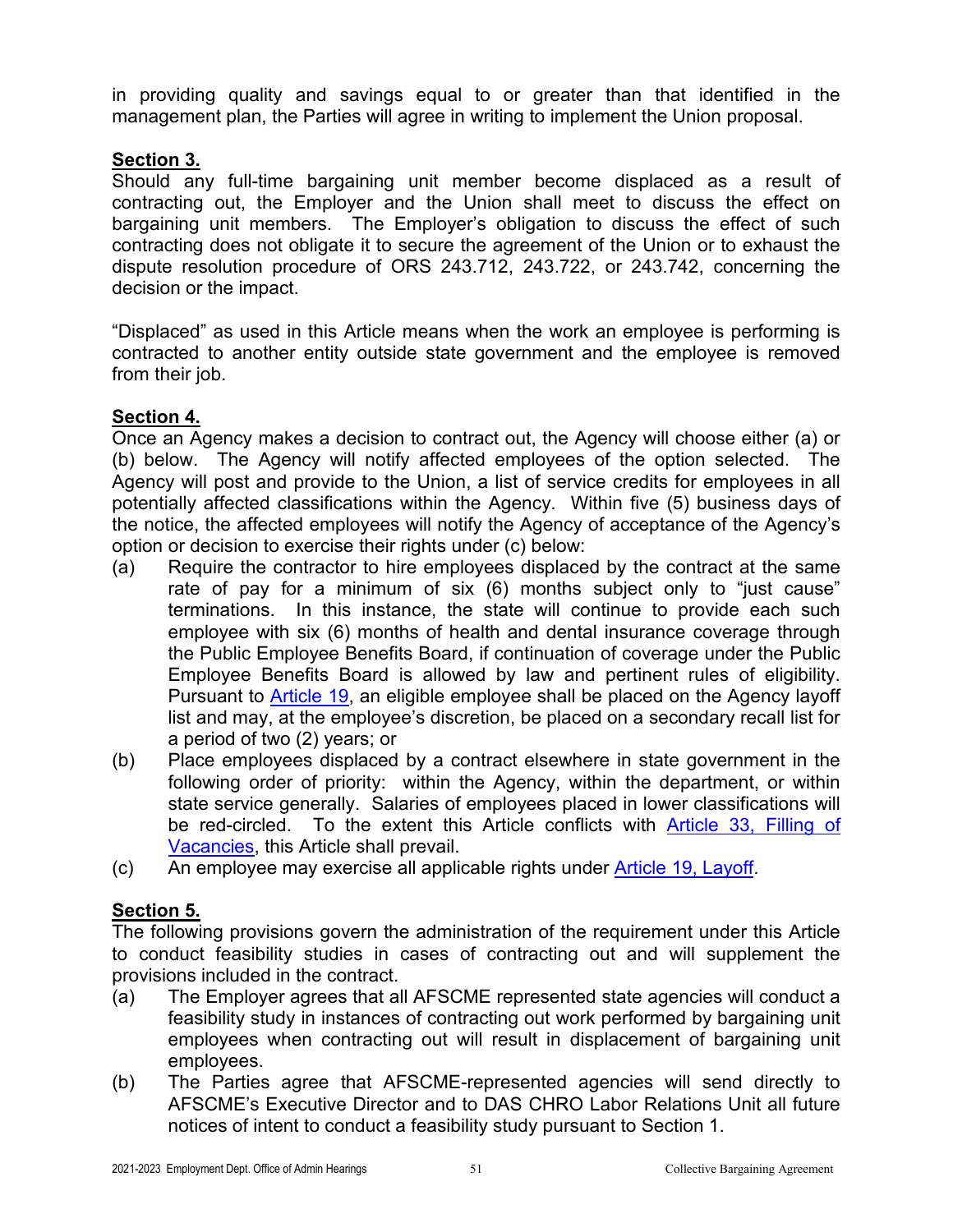## **Section 6. Review of Contracted Work**

Upon request, the union may view state contracts deemed public records. The union will contact the agency manager responsible for procurement and contracts to arrange a time to review the contracts. The agency will let the union review any contracts that the agency itself stores, and are available through public records request. The union will contact the state archivist for older contracts under the public records law. The union may submit suggestions to the agency on agency initiated contracts as to how bargaining unit members could perform the work more efficiently (at reduced cost) and effectively (improved quality). The parties may discuss the union suggestions at their labor/management meetings and determine the most effective and efficient way to accomplish the work in the future for Agency initiated contracts. Decisions around reviewing of contracted work are not subject to the grievance procedure. (See LOA: [Feasibility Study\)](#page-61-0)

**ARTICLE 48 – WITHDRAWAL OF RESIGNATION**

An employee who has given notice of resignation may rescind the resignation in writing before the close of business on the next business day. After the close of business of the next business day the resignation may be withdrawn only with the approval of the Appointing Authority. A valid notice of resignation must be submitted in writing and rescinded in writing.

## **ARTICLE 49 - VOLUNTARY MEDICAL SEPARATION**

#### **Section 1.**

A regular status employee with a serious health condition who has exhausted all of their own accrued paid leave balances may submit a written request to the Agency for a 'voluntary medical separation'. A voluntary medical separation is a voluntary resignation for medical reasons. The employee shall attach a doctor's certification to the request attesting to the employee's serious health condition.

## **Section 2.**

If, based on the doctor's certification, the employee has a serious health condition, the Agency will approve the employee's written request for voluntary medical separation so long as the employee is not under investigation for any performance and/or misconduct.

#### **Section 3.**

An employee who receives a voluntary medical separation will be notified that they will be placed on the Agency's Layoff List and may be eligible for recall provided all of the following conditions are met:

- a. The employee will be placed on the Agency's Layoff List in order of seniority but not eligible for recall until the employee becomes fit for duty. To be fit for recall the employee must submit a doctor's certification that they are fit to return to work full-time without restrictions.
- b. The position the employee may be recalled back to is in the same classification they occupied before their voluntary resignation;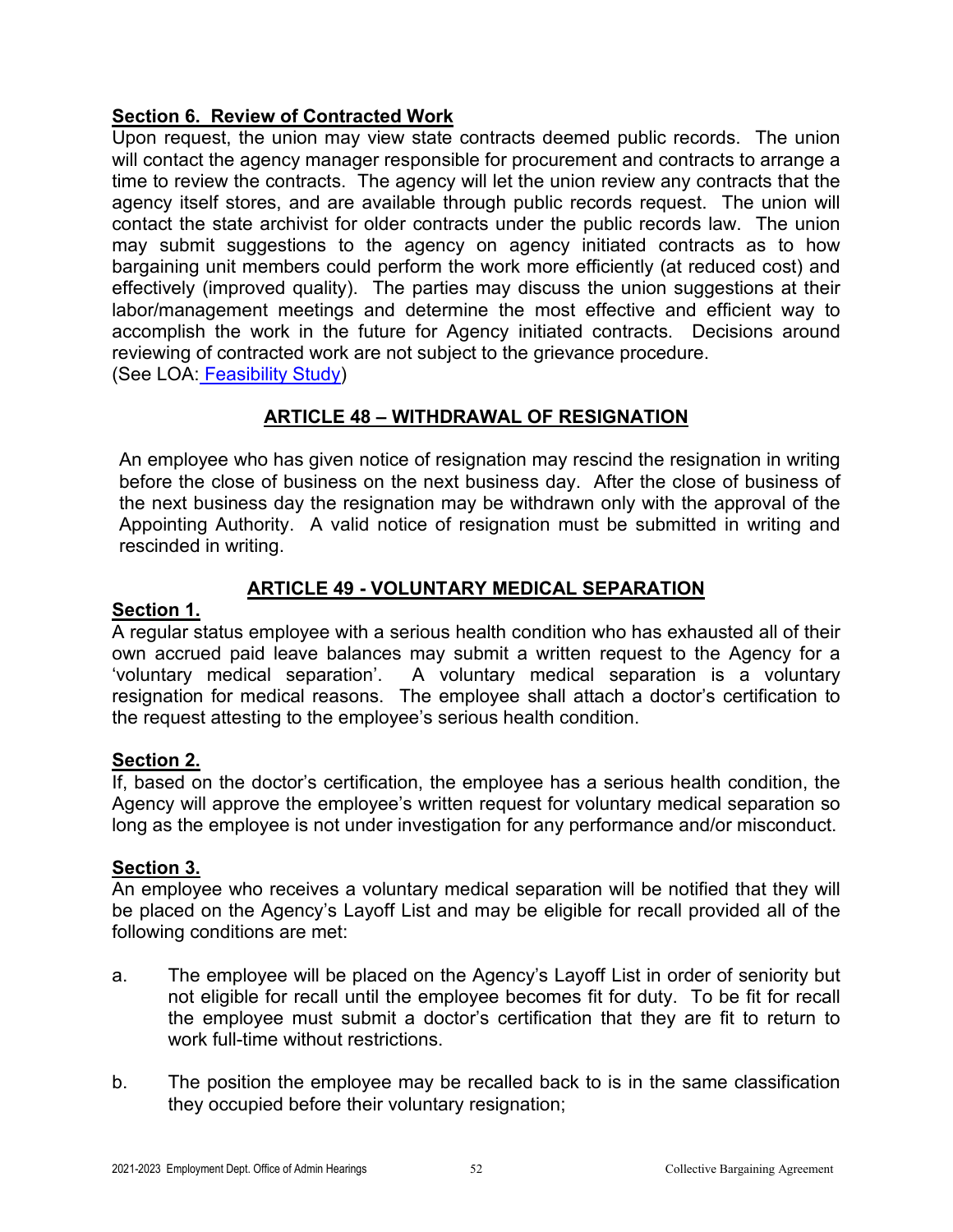- c. The employee must meet the minimum qualifications and special qualifications for the recalled position;
- d. The employee will be eligible for recall only in their former bargaining unit and former work location (city/county);
- e. The employee will be eligible for recall to a position when there is a vacant position the Agency intends to fill;
- f. The employee's name shall remain on the Agency Layoff List for two (2) years from the date of voluntary resignation, and,
- g. If the employee rejects a recall offer for their former work location, the employee's name will be removed from the list.

*NEW: 2019*

#### **ARTICLE 50 – EXIT INTERVIEWS**

- (a) If a regular status employee provides timely notice that they are voluntarily separating from Agency service, the Agency will offer an exit interview that focuses on the reason(s) for the employee leaving Agency service and what changes they recommend to the Agency to improve Agency operations, or,
- (b) A Department of Administrative Services written instrument.
- (c) Upon request, but no more than two (2) times a year, the Union can receive a report of the Department of Administrative Services written instrument results from employee feedback on their Agency experience.

*NEW: 2019*

## **ARTICLE 51 - WORKING REMOTELY**

#### **Section 1.**

Oregon state government encourages working remotely where it is a viable option that benefits both the employee and the agency. Use of remote work options promote the health and safety of Oregonians; ensures high-quality work and optimal use of resources for agencies; ensures cultural, equity and accessibility issues are addressed in a meaningful way; and supports flexibility and work-life balance for employees. It also offers the opportunity to be more flexible in interactions with the Oregonians we serve and decreases an agency's impact on the environment. Remote work arrangements are subject to the State Policy 50.050.01 (Working Remotely) and the terms and conditions of this collective bargaining agreement.

#### **Section 2.**

Where all or a portion of an employee's duties can be successfully performed away from their primary duty station, an employee is eligible for a remote work, upon agency approval.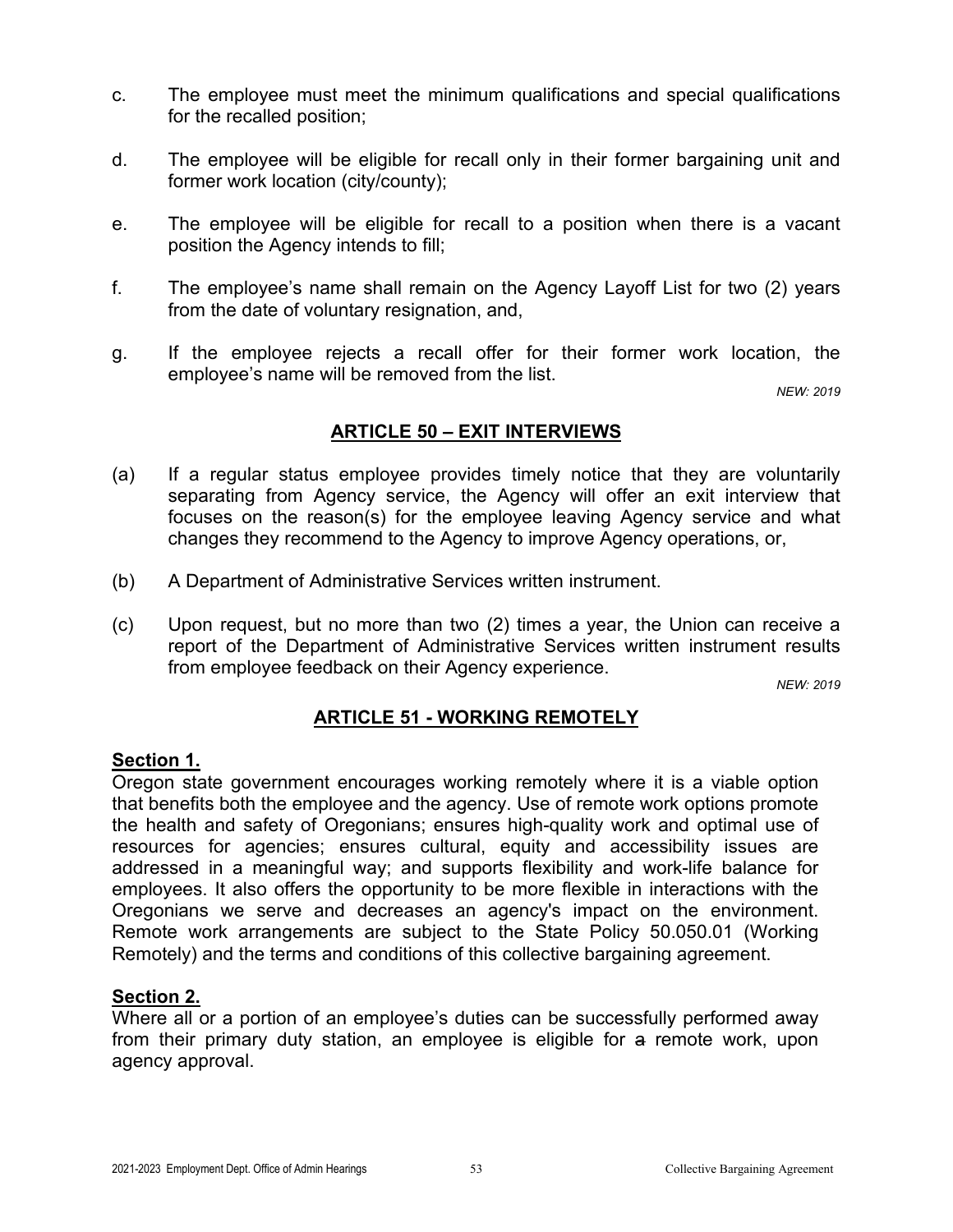### **Section 3. Remote Work Requests.**

Requests to work remotely may be initiated by an employee and must be approved by the employee's supervisor to ensure that all or a portion of the position's duties are suitable for remote work and meets the agency's business and operational needs, as well as those of the agency's customers and the employee. Remote work agreements must be documented through the working remotely process in the state human resources information system. Remote work requests will not be unreasonably denied. Agency decisions will be made as soon as possible, but in no case more than thirty (30) days after the employee's request. Where more than one (1) qualified employee requests remote work for a particular period of time and all requests cannot be accommodated, the remote work opportunities will be evenly distributed or rotated.

### **Section 4. Remote Work Denials or Rescissions.**

If an employee's request to work remotely is denied or rescinded, the supervisor must provide a timely written response to the employee documenting the reason(s) for the denial or rescission. Rescissions of remote work by the employer may be made with seven (7) days advance notice. The Agency or the employee may terminate individual agreements, in whole or in part, upon seven (7) days notice. Employees who have either rescinded their remote work or had their remote work rescinded by the employer shall be eligible to be considered for remote work in the future.

## **Section 5. Inclement conditions may arise in remote work locations.**

If utility providers experience outages that prevent an employee from working, employees may access inclement weather/hazardous conditions leave, unless there is an alternate work location available.

## **Section 6.**

- A. Any alleged violations of this article may be appealed directly to the DAS Labor Relations Unit within thirty (30) days of the alleged violation. Such appeals are not arbitrable.
- B. Any alleged violations of sections (3) or (4) of this article may be appealed directly to an appeal panel consisting of a representative of the DAS LRU and a Union designee. Decisions and remedies shall be rendered by the panel no later than thirty (30) days after receipt of the appeal by the panel. The decision and remedy are not arbitrable and will be binding on the parties. If no decision is rendered by the panel then the supervisor's decision will stand.

## **Section 7. Equipment.**

In the event of equipment malfunction or other circumstances which may interfere with the performance of work assignments, the employee shall promptly notify the supervisor. The agency provides basic technology equipment and related devices necessary for the employee to perform their assigned job duties at the primary or alternate worksite. The equipment and devices are for agency business only and must comply with the agency's desktop security and maintenance policies and practices. Employees will not conduct state business on the following personal equipment: phones, computers, laptops or other information storing devices. Exceptions are subject to the approval of the State Chief Operating Officer.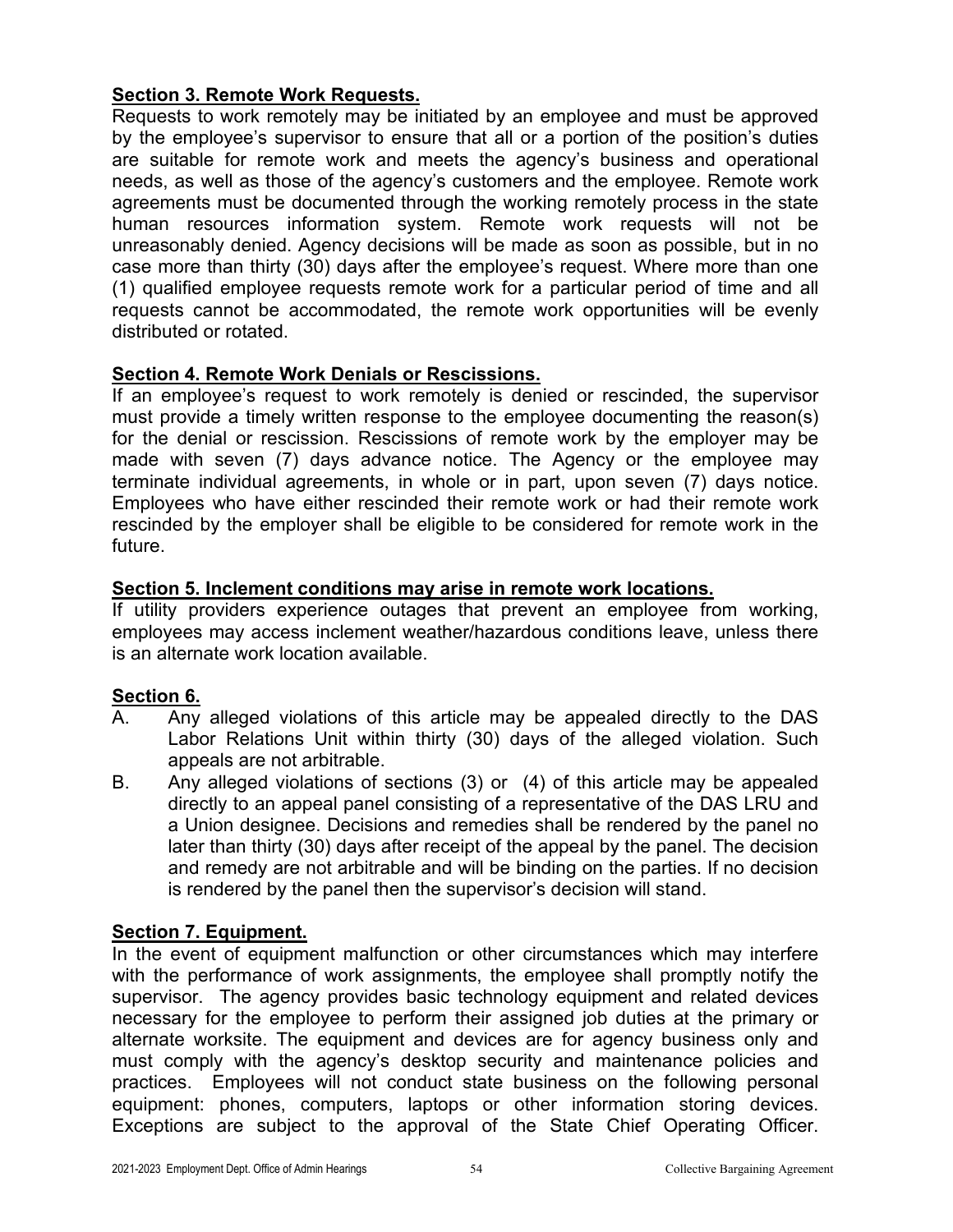Additional technology and devices may be provided to the employee at the discretion of the agency or in accordance with the Americans with Disabilities Act (ADA).

Employees who work remotely will enter all assets (equipment, office furniture, etc.) provided to them in the state human resources information system.

### **Section 8. Remote Work Supplies.**

Remote work office supplies shall be provided by the Agency. Equipment, software or supplies which are provided by the Agency for remote work shall be for the purposes of conducting Agency business only.

### **Section 9. Remote Worksite.**

Office furniture shall normally be provided by the employee working remotely. Subject to management approval, employees working remotely may access the State surplus warehouse for office furniture for their remote work location. An ergonomic study may be requested by the employee or the supervisor.

The employee maintains a safe remote workspace. The employee must immediately report to the supervisor any injury that occurs during work hours. The state is not responsible for loss, damage, repair, replacement or wear of personal property.

SAIF or Agency safety representatives shall have reasonable access to the home worksite to conduct accident investigations or job site evaluations.

### **Section 10. Work Location, Mileage and Travel Time.**

The employee's central worksite will be assigned by the agency. In addition, employees may be required to report to Agency or non-Agency locations for purposes such as meetings, training sessions and policy/practice coverage. Business visits, meetings with Agency customers or meetings with co-workers shall not be held at the remote worksite unless approved by the employee's supervisor. Mileage will be paid in accordance with the DAS OAM Travel Policy. Travel time will be compensated in accordance with the Fair Labor and Standards Act (FLSA).

#### **Section 11. Expectations and Goals.**

Remote work employees and their managers will develop a clear set of expectations and goals for the work to be performed on remote work days. Such expectations may include checking E-Mail and voice-mail on a regular basis and returning phone calls in a timely manner. Employees will review and acknowledge the State of Oregon Employees Working Remotely Acknowledgement Form in the state human resources information system.

## **Section 12. Training.**

Appropriate training will be provided for participating managers and employees.

#### **Section 13. Other Provisions.**

These provisions are applicable to all Sections listed above.

A. Call back and overtime will be handled as outlined in the applicable provisions of this collective bargaining agreement.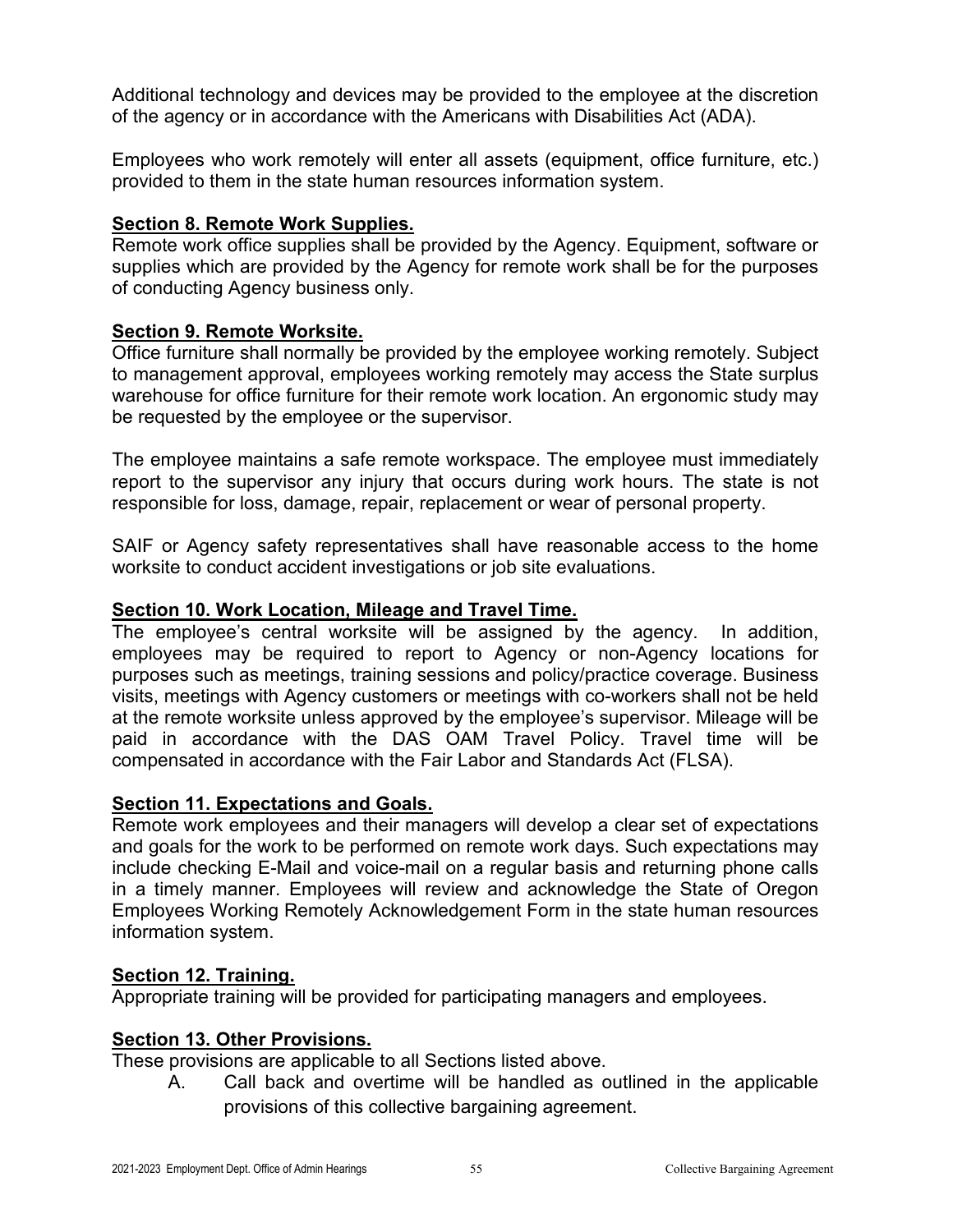- B. Since supervisors must continue to be in a position to evaluate employee performance, certify the accuracy of time sheets and attendance records, and perform a variety of other supervisory responsibilities, employees should anticipate that, in addition to being supervised pursuant to normal office procedures, there will also be the possibility that they will receive telephone calls at the phone number employees have designated in their remote work arrangement.
- C. In the event of a work stoppage, remote work arrangements utilized by represented employees shall be suspended.
- D. Members have the right to Union representation as enumerated in this collective bargaining agreement or as guaranteed by the law.
- E. The Agency or the Union may initiate discussions with the other party to develop working groups to consider options relating to remote work.

*NEW: 2021*

# **ARTICLE 52 – AIR QUALITY**

#### **Section 1.**

The Air Quality Index (AQI) was developed by the US Environmental Protection Agency as an indicator of overall air quality and is based on the five (5) criteria pollutants regulated under the Clean Air Act: ground-level ozone, particulate matter, carbon monoxide, sulfur dioxide, and nitrogen dioxide. Employee exposure levels to wildfire smoke is determined by the current workplace ambient air concentration for particulate matter 2.5 (PM2.5), regardless of the concentrations for other pollutants.

#### **Section 2. Outdoor Work and Air Quality.**

Employees who are required to work outside when outdoor air concentration for PM2.5 reach at or above 55.5 ug/m<sup>3</sup> (equivalent to an AQI at or above 151) will be provided with the appropriate OSHA recommended safety equipment.

#### **Section 3.**

When elevated AQI levels require a building closure or delayed opening, the Inclement Conditions/Hazardous Condition Leave will apply. All other provision of [Article 41—Inclement](#page-45-0)  [Weather/Hazardous Conditions](#page-45-0) apply for elevated AQI which falls under a Hazardous Condition. *NEW: 2021*

# **ARTICLE 53 – QUARTERLY CHECK-INS**

Supervisory managers shall conduct check-ins with their employees on a quarterly basis. If a quarterly check-in does not occur, the employee may request a check-in for the missed time period. Supervisory managers shall conduct the requested check-in within thirty (30) calendar days.

The employee shall have the opportunity to provide their input during the quarterly check-in. No notes shall be made about an employee outside of those notes accessible by the employee.

Quarterly check-ins are not grievable nor arbitrable under this Agreement and cannot be used for discipline.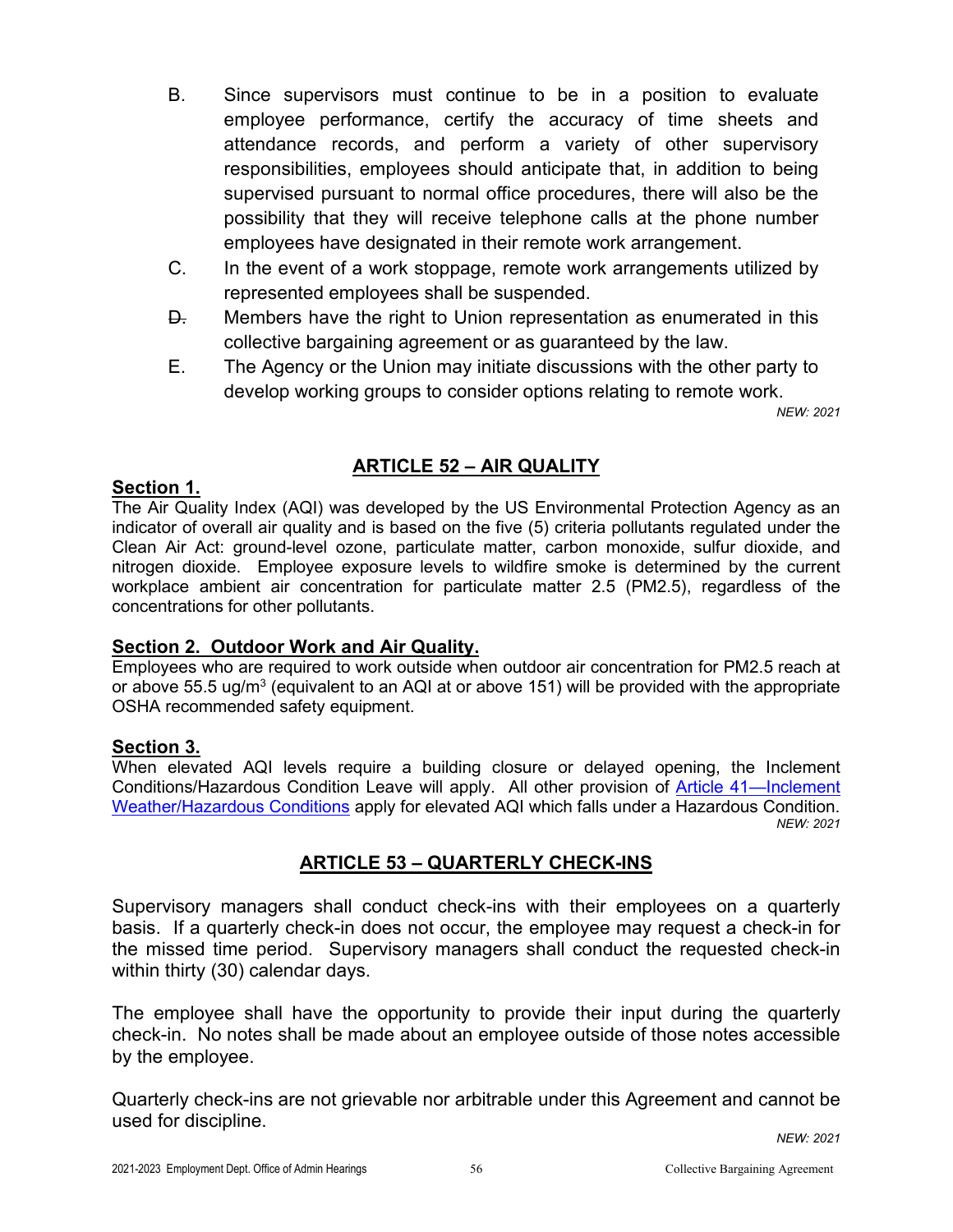#### **LETTER OF AGREEMENT - ARTICLE 27 – PART TIME MEDICAL INSURANCE COMPUTATION AND SUBSIDY**

This Agreement is between the State of Oregon, acting through its Department of Administrative Services (Employer) and AFSCME Council 75 (Union).

For Plan Years 2021, 2022 and 2023 the Employer will pay ninety five percent (95%) and the employee will pay five percent (5%) of the monthly premium as determined by PEBB. For employees who enroll in a medical plan that is at least ten percent (10%) lower in cost than the monthly premium rate for the highest cost medical plan available to the majority of employees, the Employer shall pay ninety nine percent (99%) of the monthly premium of PEBB health, vision, dental and basic life insurance benefits and the employee shall pay the remaining one percent (1%).

For employees who have at least eighty (80) paid regular hours in the month, the Employer will pay a monthly benefit insurance premium amount of the plan selected by the employee calculated per [Article 27, Section 2 \(Insurance\)](#page-29-0) as follows:

Part Time Employees Insurance:

Part Time premium rate x Employer contribution percentage x the ratio of paid regular hours to full time hours to the nearest full percent = Employer contribution.

In addition, there shall be a subsidy based on the employee's coverage tier for Plan Years 2021, 2022 and 2023. The part times subsidy shall be determined by PEBB for each plan year.

The employee will pay the premium balance.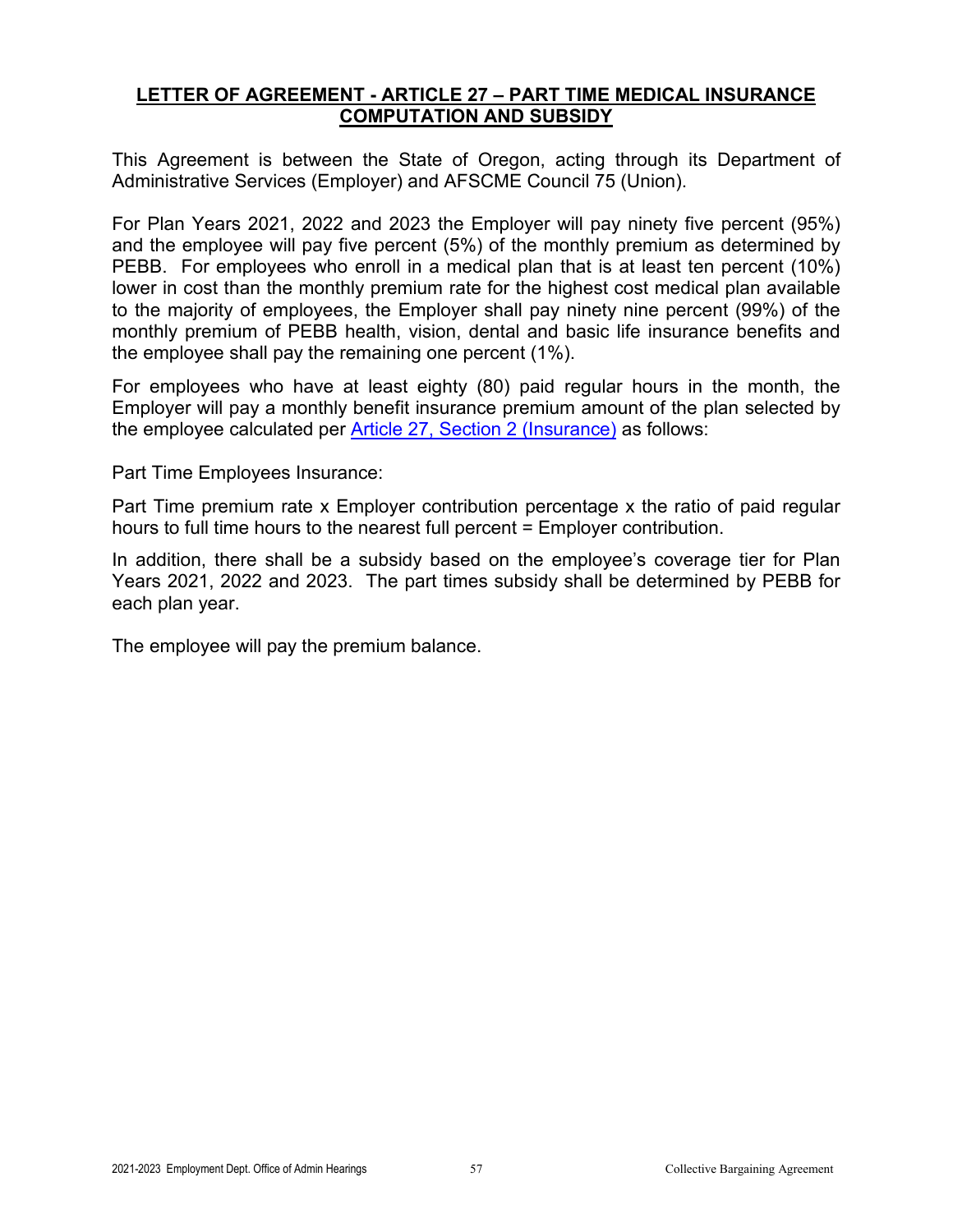### **LETTER OF AGREEMENT – ARTICLE 27, PEBB MEMBER ADVISORY COMMITTEE**

This Agreement is between the State of Oregon, acting through its Department of Administrative Services (Employer) and AFSCME Council 75 (Union).

The Employer and Union share a commitment to PEBB achieving its vision of better health, better care and affordable costs. Both Parties recognize that the structure of PEBB is authorized in Oregon Revised Statutes, and is also designed to provide the input and perspective of members in PEBB decisions. In addition, the Employer and Union representatives share governance and decision making within the authorized structure of PEBB. The Employer and the Union share an interest in further informing the PEBB decision making process through an additional layer of direct member engagement in health and wellness.

Therefore, the Parties agree to the following:

- 1. PEBB is directed to create and staff a PEBB Member Advisory Committee (PMAC).
- 2. The PMAC will be comprised of PEBB members, including both management and labor, with up to four (4) members appointed by AFSCME. Appointment to the PMAC will be for a two (2) year period. Management will select the one (1) management co-chair and Labor will select their co-chair.
- 3. The PMAC will meet at least once per calendar quarter.
- 4. The PMAC will provide advice on:
	- a. Member engagement
		- b. Health and Welfare strategies including the Health Engagement Model and wellness programs.
		- c. Educating and engaging members as active leaders in their health.
- 5. PEBB is required to present updates to the PMAC about the progress towards its vision of better health, better care and affordable costs.
- 6. Participants on the committee will be on paid status and shall be reimbursed as per state travel policy. Agencies will not incur any overtime liability as a result of committee meetings or travel.

This Agreement will sunset on June 30, 2023.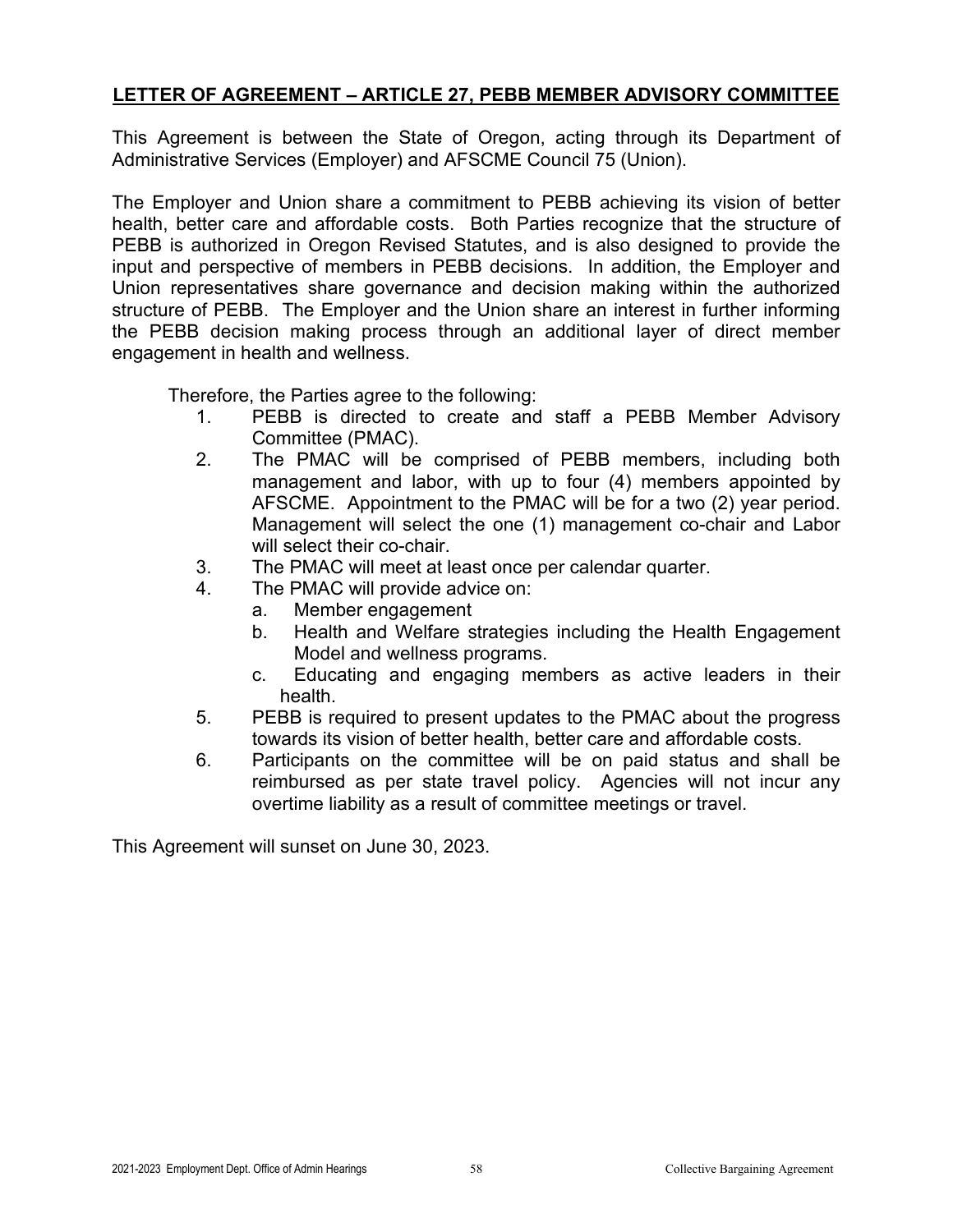#### <span id="page-61-0"></span>**LETTER OF AGREEMENT - ARTICLE 47, CONTRACTING OUT FEASIBILITY STUDY**

This Letter of Agreement is entered into between the State of Oregon Department of Administrative Services, on behalf of all State Agencies covered by the State of Oregon and AFSCME Central Table.

When the provisions of [Article 47,](#page-52-0) Section 5, require a feasibility study, the following will apply:

The Employer will count eighty percent (80%) of the affected employee's straight-time wage rate when comparing the two (2) plans.

This Agreement is effective through June 30, 2023.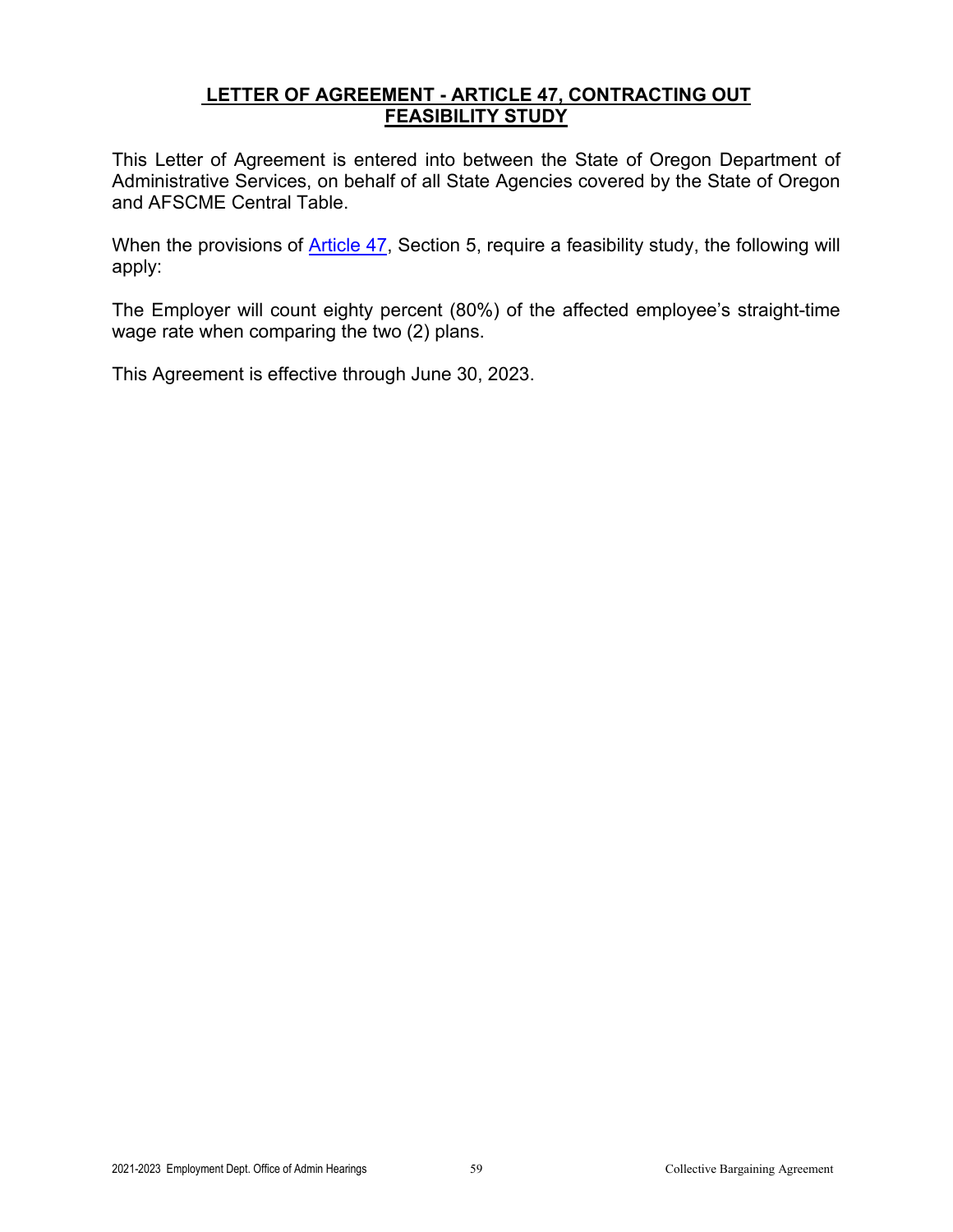## **LETTER OF AGREEMENT – NEW EMPLOYEE NOTICE/UNION ACCESS**

## 3. Notice

- a. The Employer shall provide the Union, in an editable digital file format, the following information for each employee quarterly:
	- i. Employee name; date of hire; EIN
	- ii. Contact information, including: cell, home and work telephone numbers (when available);
	- iii. Means of electronic communication, including work, personal electronic mail address;
	- iv. Home address or personal mailing address; and
	- v. Department/Agency/Office, Job Classification, Job Title, base salary, and work site location.
- b. Each business day, the Employer shall provide a report of newly hired AFSCME represented workers as long as the new hire business process has been successfully completed in the business day prior.
- c. The State CHRO information unit will provide AFSCME with a report of new, terminated, retired or transferring employees in AFSCME covered positions no later than the 10<sup>th</sup> of each month.
- 4. New Employee Orientation
	- a. Within the first ten (10) calendar days from the date of hire, the Union representative shall be granted thirty (30) minutes of paid time to meet with the new employees without loss of pay.
	- b. Employees within their first ninety (90) calendar days of employment shall be allowed an additional sixty (60) minutes of paid time to meet with a Union representative for follow-up orientation issues without loss of pay.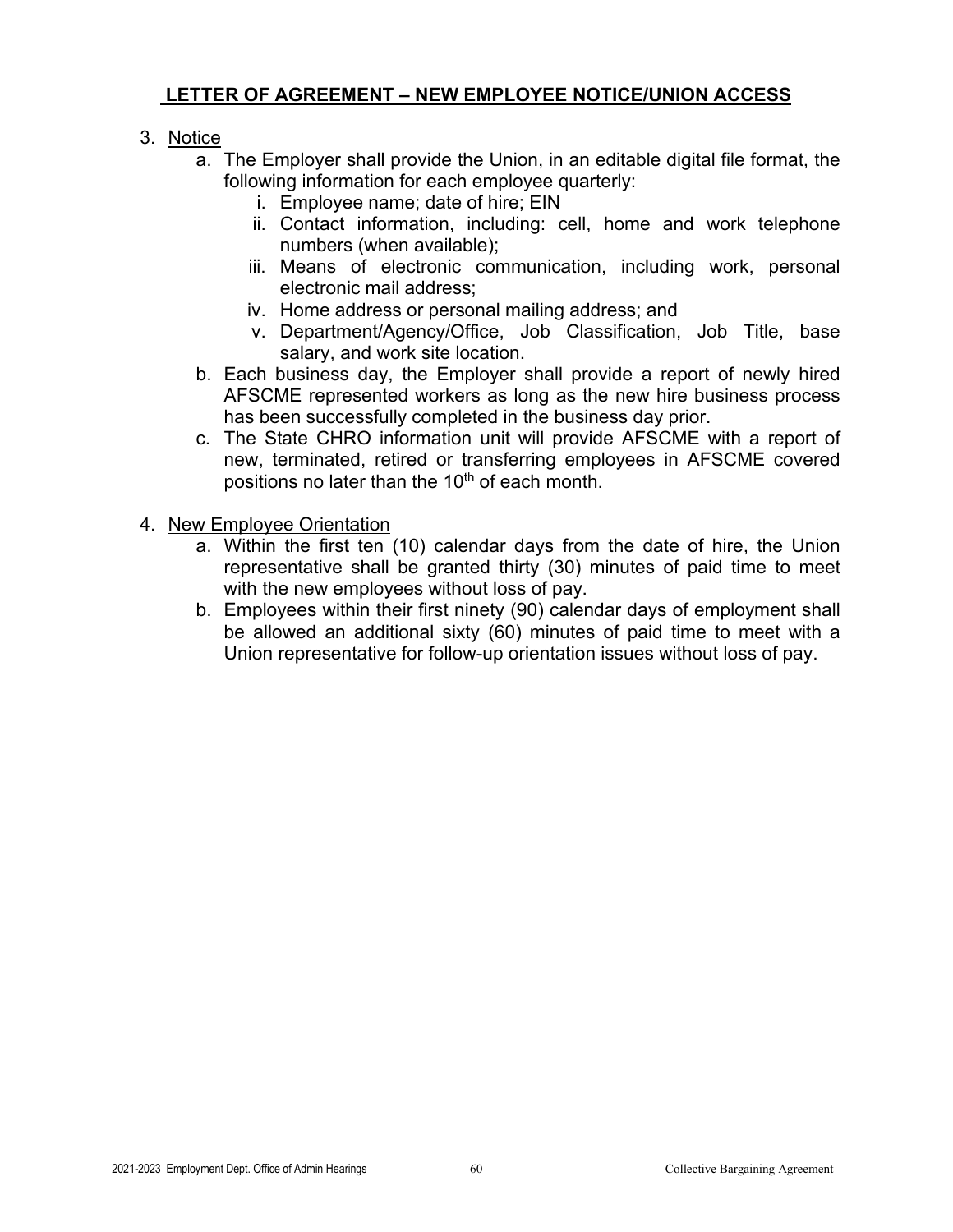# **LETTER OF AGREEMENT – STATE WORKER TRAINING FUND**

The Parties recognize that both the State and its workers benefit from workers understanding their different health care options, understanding their retirement benefits and finding solutions to increase wellness and equity in the workplace

Therefore, the State of Oregon, along with participating unions will work together to come up with creative and long-term solutions by working in collaboration to develop and deliver the trainings.

In order to accomplish these goals, the Parties will:

- Establish a State Worker Training and Education Fund ("State Worker Training Fund"), appoint the State Worker Fund governing board of trustees of ten (10) people with equal representation from union representatives and Employers, and hire a qualified leader ("Director") to report to such board of trustees.
	- o Union Representatives will be split proportionally between participating labor unions.
- Fund the start-up of the State Worker Training Fund from October 1, 2019 to June 30, 2020. The start-up will be funded by an Agency assessment of one cent (\$0.01) per hour per employee of straight-time worked that would be due to the trust no later than October 1, 2019 in order to hire a director and choose one (1) or two (2) pilot locations to learn and adjust a roll out of a statewide plan. Ongoing, State Worker Training Fund will be funded two cents (\$0.02) per hour worked, including all paid leaves, per employee starting July 1, 2020 with a goal of the training and resources being available statewide by January 1, 2021. Agencies can pay monthly. At a minimum, per hour payments will be paid quarterly.
	- o Agencies with under fifty (50) employees shall not make per hour payments.

The State Worker Training Fund will develop a plan to deliver trainings and programs on:

- PEBB and PERS. The PEBB and PERS training will be mandatory for new hires and the PEBB training will be offered within fourteen (14) days of a new hire. When possible, employees' will sign up for their health insurance after going through the PEBB training.
- Organizational Equity and Inclusion. Creating trainings focused on ensuring nondiscrimination and best practices to equity and inclusion in the workplace.
- Wellness. The wellness initiatives should focus on agencies where there are clear challenges identified by management and bargaining unit. The trust shall identify one (1) Agency to pilot the wellness initiative.
- After a program is developed for the first three (3) stated goals, the Board of Trustees will discuss other programs that potentially meet goals identified by the State and the Unions.

Timeline:

By October 1, 2019, each Party shall bind itself to the Trust Fund Agreement(s). The Trust Agreement will include:

• How trustees are appointed and removed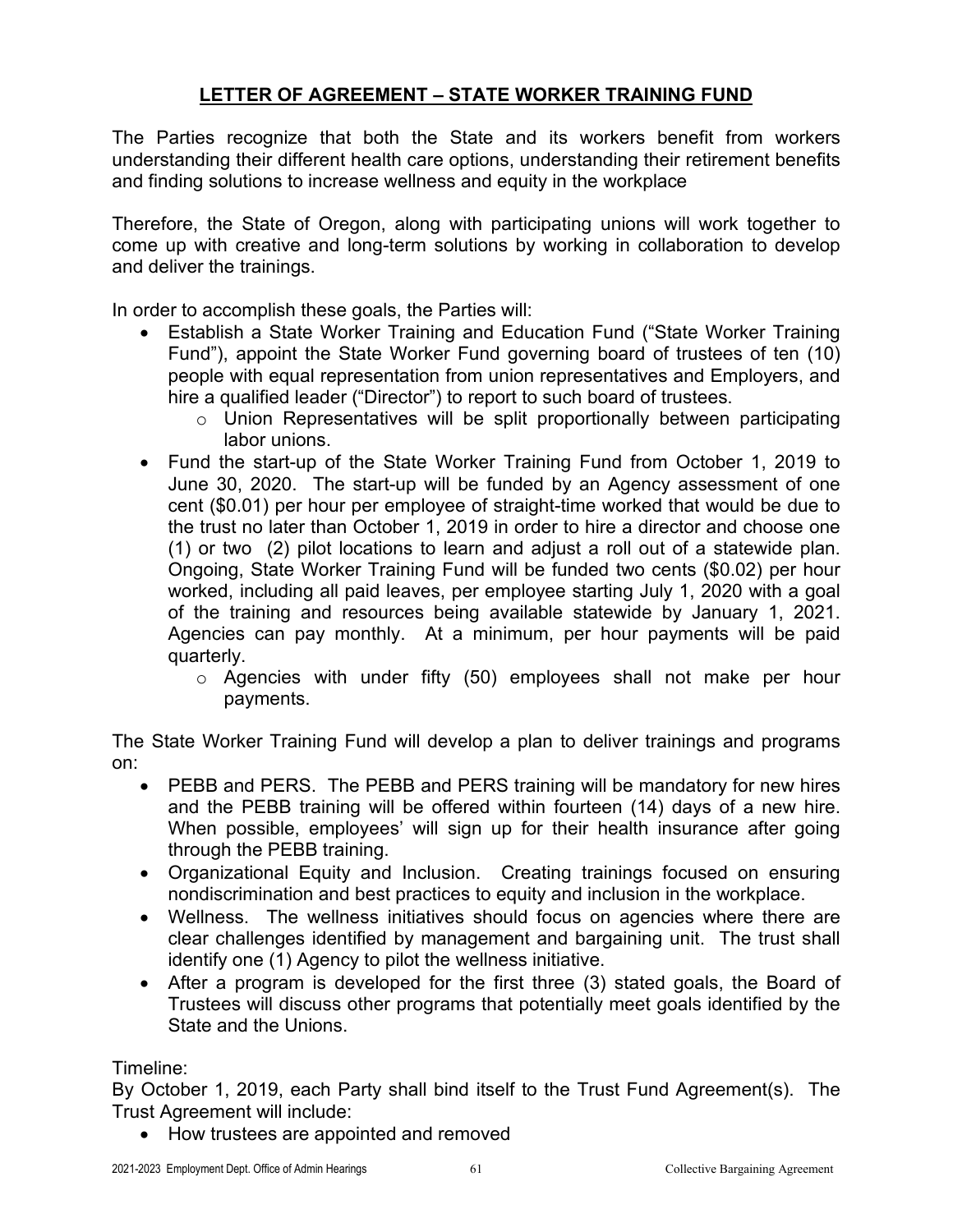- Terms of a trustee's appointment
- Quorum requirements
- Meeting requirements
- Powers/ability to call a special meeting of the board
- Votes and quorum requirements
- Liability provisions
- Specific provisions outlining the necessary authority for the trustees to manage and administer the State Worker Training Fund and Program
- Investment provisions
- Investment standards
- Enforcement mechanisms for the Contribution Agreement
- Specific provisions outlining terms for amendments, mergers, termination of the trust
- Establishing benchmarks and metrics. The Trust will produce an annual progress report beginning June 2021 that includes an operating plan for the upcoming year and a report back on the operating benchmarks and metrics for approval by the State's CCO and the Unions' Executive Director.

By December 1, 2019 the Parties will use best efforts within the legal framework of the Trust Board to adopt a detailed plan for Training Fund operation, including establishing specific training objectives, performance benchmarks, expected outcomes, and hire a **Director** 

By February 1, 2020 the trust will set up a minimum of one (1) pilot and a goal of two (2) based on budget and plan.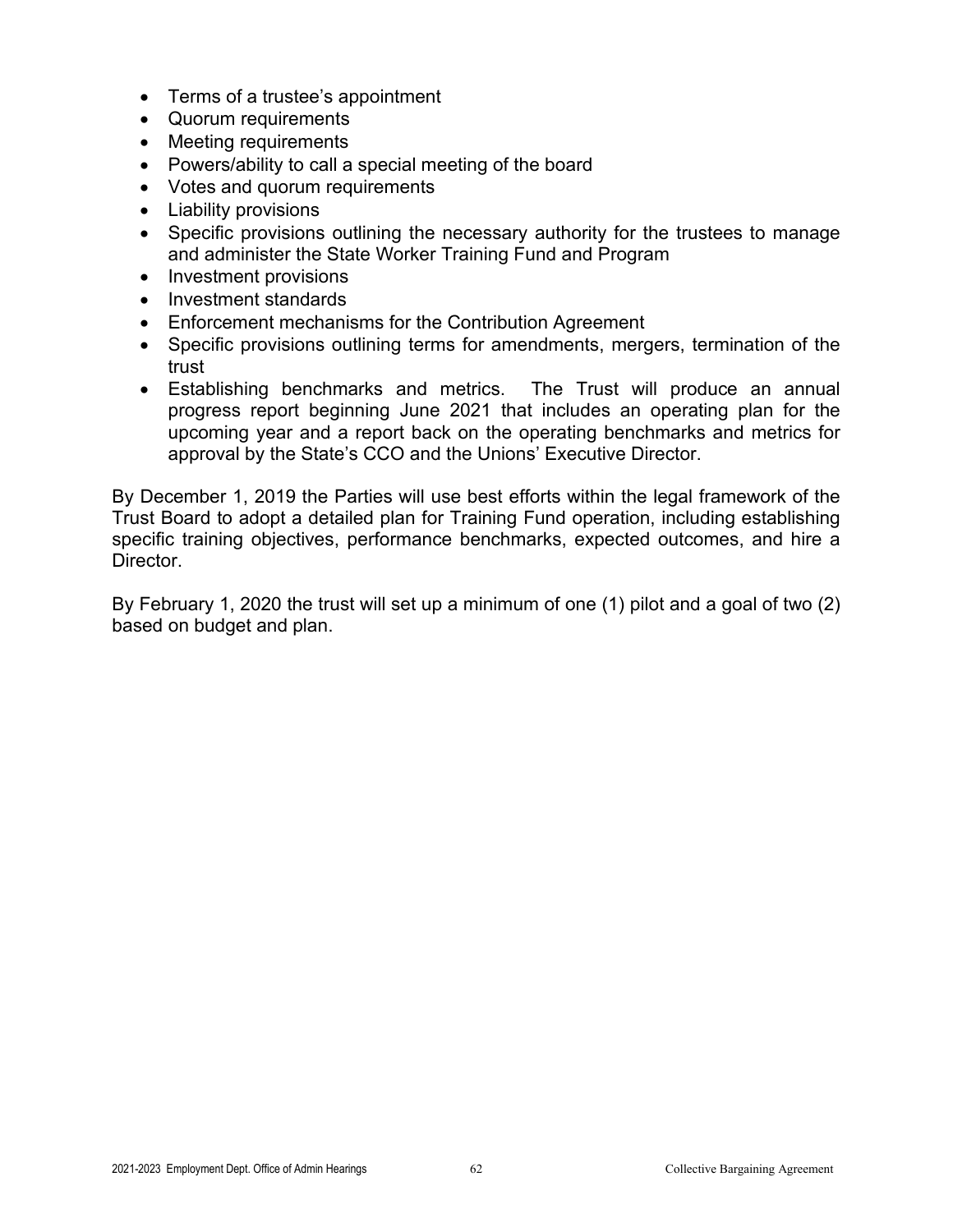# **LETTER OF AGREEMENT – CONTRACT SPECIALIST**

This Agreement is between the State of Oregon, acting through its Department of Administrative Services (Employer) on behalf of the all Agencies covered under the jurisdiction of the AFSMCE Central Table (Agency) and AFSCME Council 75 (Union).

The purpose of this Agreement is to establish Employer paid Contract Specialists to improve labor/management relationship at all levels of state government.

The Parties agree to the following:

Selection and Appointment of Contract Specialists:

- A. The appointment of a full time Contract Specialist shall be authorized only from Agencies that currently have fifty (50) or more bargaining unit FTE positions.
- B. The selection and appointment of a Contract Specialist shall be mutually agreed upon by the Employer and Union.
- C. The Union may have no more than one (1) Contract Specialist for every two thousand (2,000) FTE bargaining unit positions from Agencies that are within the jurisdiction of the AFSMCE Central Table and Department of Corrections.
- D. The duration of a Contract Specialist shall be mutually agreed upon by the Employer and Union.
- E. The Parties shall establish an agreement which shall be signed by all Parties stipulating to the terms and conditions of the Contract Specialist assignment.
- F. Employees selected as Contract Specialist must maintain all necessary certifications, licensures and training requirements of their Agency position with costs and reimbursements if applicable governed under the Agreement.
- G. While the State is the Employer of record, the Union has the sole control, oversight and direction of employees appointed as Contract Specialists. Therefore, the Union shall indemnify and save the Employer harmless from any and all costs, should any arise, associated with actions taken by the Contract Specialist on behalf of the Union.
- H. In the event the Employer/Agency determines a Contract Specialist is potentially violating law or not complying with Employer/Agency policies or the local Agency Collective Bargaining Agreement, the Agency shall immediately notify the Union. The Agency shall investigate the matter and take action as necessary consistent with the local Agency Collective Bargaining Agreement including disciplinary action. Before any Agency action is taken, the Union may remove the employee from the assigned worksites.

#### Pay and Benefits:

- A. The Agency shall continue to pay salary and benefits which includes pension contribution, insurance and paid leave time consistent with what they earned before their appointment. Employees appointed as a Contract Specialist shall not be eligible for reimbursement for uniforms, boots or other ancillary items while serving as a Contract Specialist the specifics which will be noted in the employee's Contract Specialist agreement.
- B. Contract Specialists shall submit monthly timesheets recording a maximum of forty (40) hours of work each week. The timesheet shall be signed and verified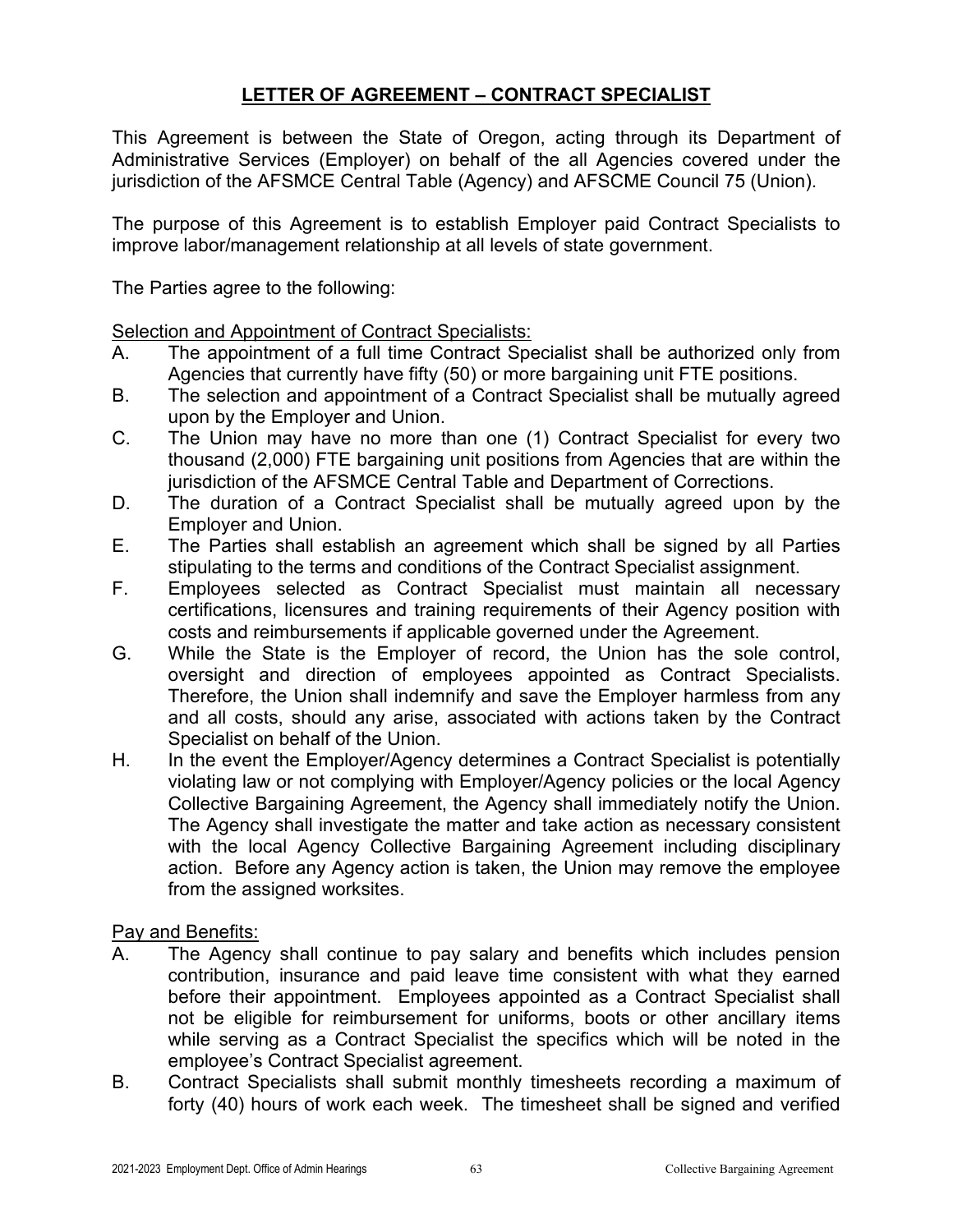by the Executive Director or designee of the Union. All leave taken, regardless of type, must be clearly identified.

- C. The Agency shall place the Contract Specialist on leave with pay for the duration of the assignment. The calculation of seniority shall be consistent with the terms of the applicable local Agency Collective Bargaining Agreement.
- D. Where the Union has designated Contract Specialist, the Agency shall pay up to eighty-five thousand (\$85,000) a year for the Contract Specialist which includes pay and benefits. Any costs above eighty-five thousand (\$85,000) per year shall be paid by the Union by reimbursing the Agency using Agency established policies and procedures for reimbursement.
- E. The Agency shall not be liable for any overtime costs while the Contract Specialist is on assignment with the Union.

### Travel and Reimbursements:

- A. Time spent traveling on behalf of the Union shall be on Agency time.
- B. The Union shall be responsible for all travel expenses including but not limited to mileage, lodging, meals and other incidental travel expenses.
- C. Contract Specialists shall not use or be assigned a state car for travel.

#### Duties:

- A. The Contract Specialist, DAS Labor Relations Unit and Agency Human Resources staff shall work cooperatively when performing the following duties:
	- a. Interpret and administer the local Agency Collective Bargaining Agreement.
	- b. Education on the local Agency Collective Bargaining Agreement.
	- c. Provide guidance in grievance and problem resolution.
	- d. Improve steward capacity.
	- e. Work toward consistent application of the local Agency Collective Bargaining Agreement.
	- f. Provide guidance on developing and improving labor/management committees.
	- g. Participate in new employee orientation as provided for in the local Agency Collective Bargaining Agreement.
- B. If a DOJ attorney is appointed to serve as a Contract Specialist, the attorney shall stipulate in the signed agreement that they will not practice law as that term is used in law and Oregon State Bar rules, regulations, official opinions and decisions.
- C. The Contract Specialist shall follow all applicable Employer and Agency policies while serving in the capacity of a Contract Specialist.
- D. The Contract Specialist shall not be assigned duties that involve strike preparation, strike planning, strike coordination activities or interest arbitration preparation.

#### Dispute Resolution:

Notwithstanding any agreements that include grievance/arbitration procedure, if there is a disagreement between the Employer and the Union regarding the interpretation and application of this Letter of Agreement, the Employer and Union shall meet and attempt to resolve the matter. If, after fourteen (14) calendar days there no resolution, the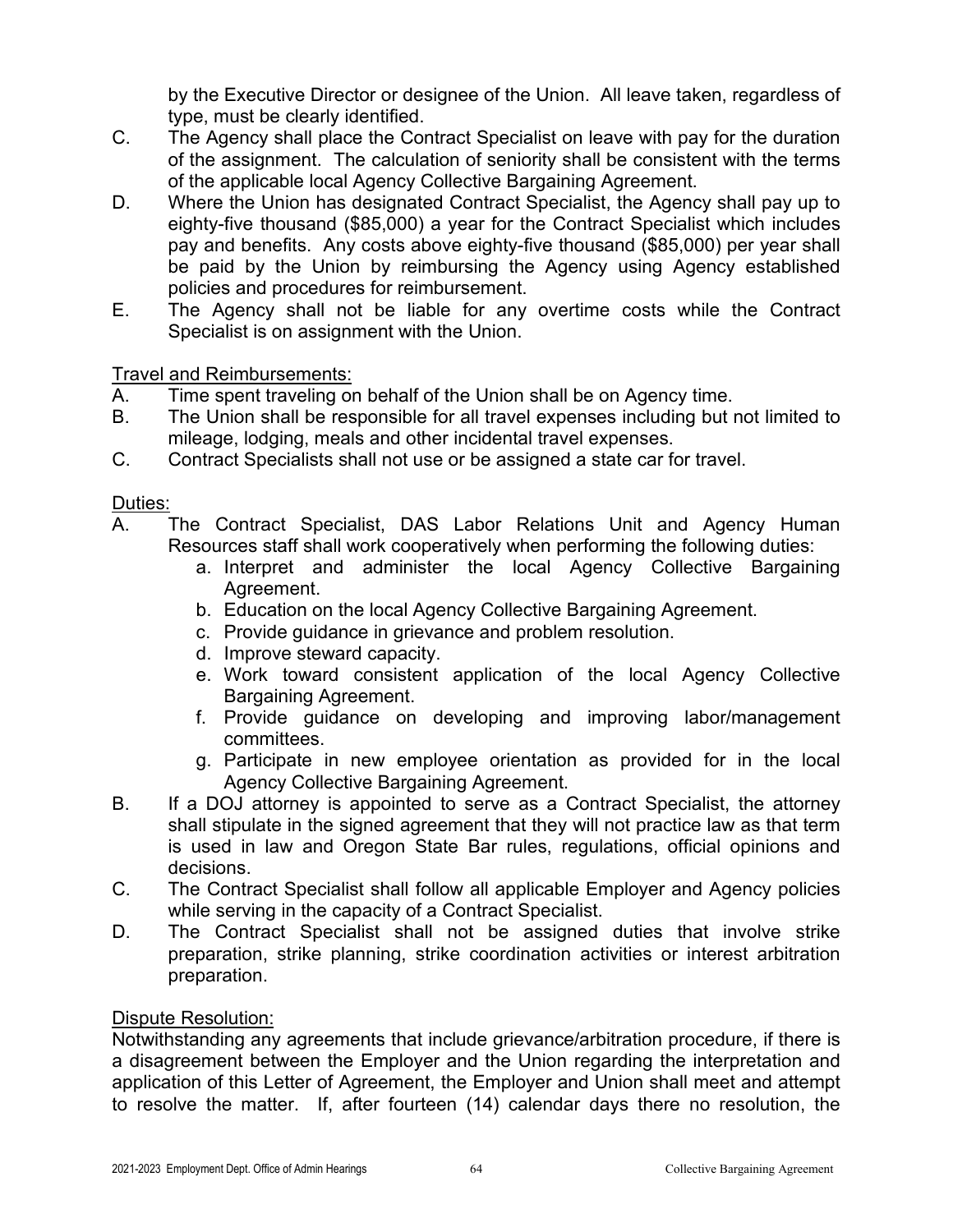moving party may request arbitration. The Parties shall use the arbitration procedure outlined in the agreement where the employee is employed.

#### Indemnification:

The Union shall indemnify and the Union and Contract Specialists hold the Employer and Agency harmless against any and all claims, damages, suits or other forms of liability which may arise out of any action taken or not taken by the Employer/Agency for the purpose of complying with this Letter of Agreement on Contract Specialists.

The Union shall not indemnify the Employer/Agency for grievance/arbitration disputes.

#### Term of Agreement:

This Agreement becomes effective on the date of the last signature and ends on June 30, 2023 unless renewed by the Parties or the Parties agree to amend its provisions.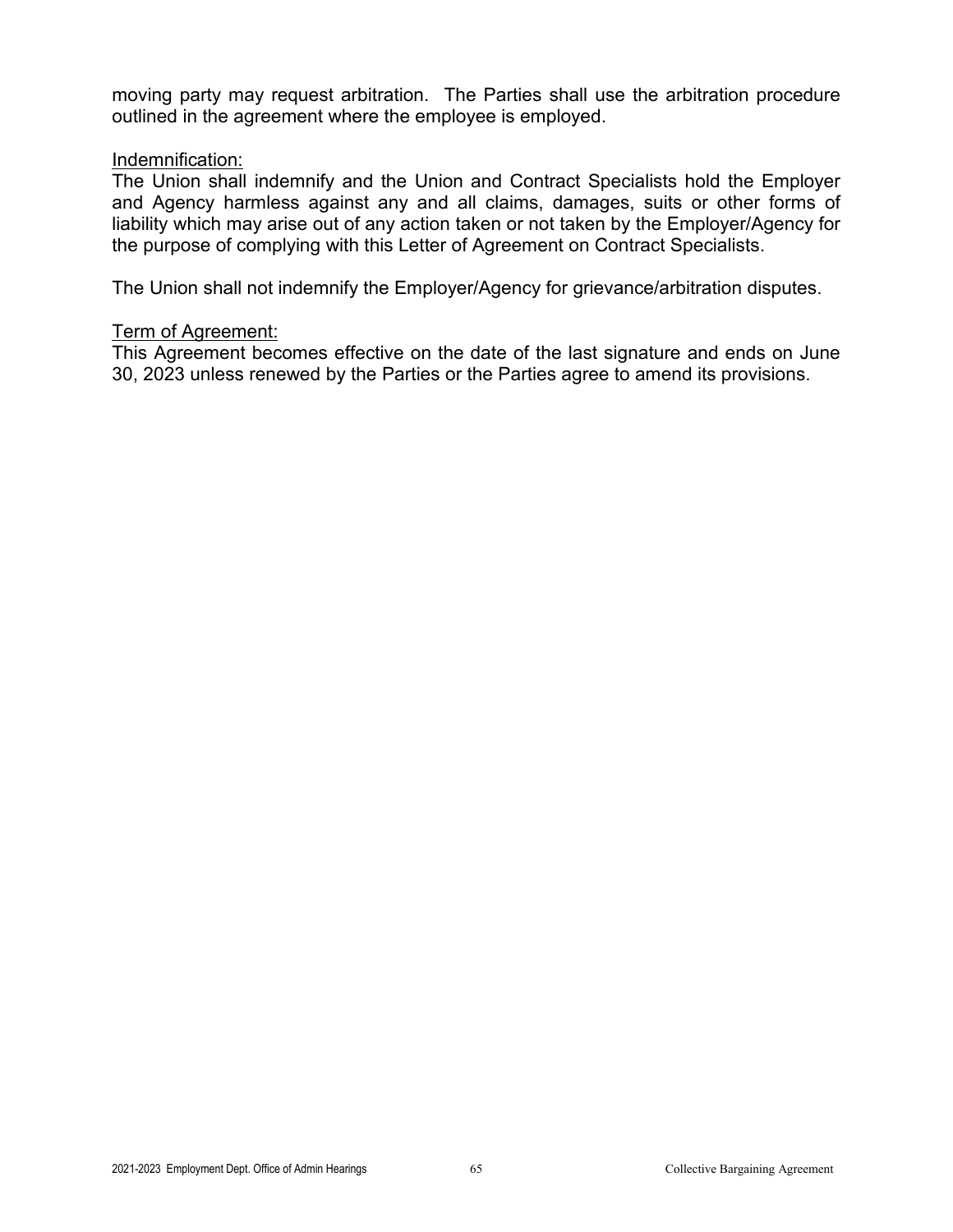#### **LETTER OF AGREEMENT – ESSENTIAL WORKER INCLEMENT WEATHER/HAZARDOUS CONDITIONS PAY**

This Agreement is between the State of Oregon, acting through its Department of Administrative Services (Employer) and AFSCME Council 75 (Union).

The Parties agree to the following:

When a situation exists that would otherwise allow state employees to access Inclement Weather/Hazardous Conditions Leave, but if an employee is required to report to work in person, the employee shall be paid a differential of one dollar (\$1.00) per hour for actual hours worked.

Staff working at agencies with 24/7 operations that are not curtailed shall receive the Essential Worker Inclement Weather/Hazardous Conditions Pay benefits when any state agency offices are closed or are closed to the public due to inclement weather/hazardous conditions within the county of their worksite. For 24/7 operations, if inclement weather occurs on a weekend (and would normally result in a closure of a state agency office in the county of their worksite during Monday through Friday), staff shall receive the Essential Worker Inclement Weather/Hazardous Conditions Pay.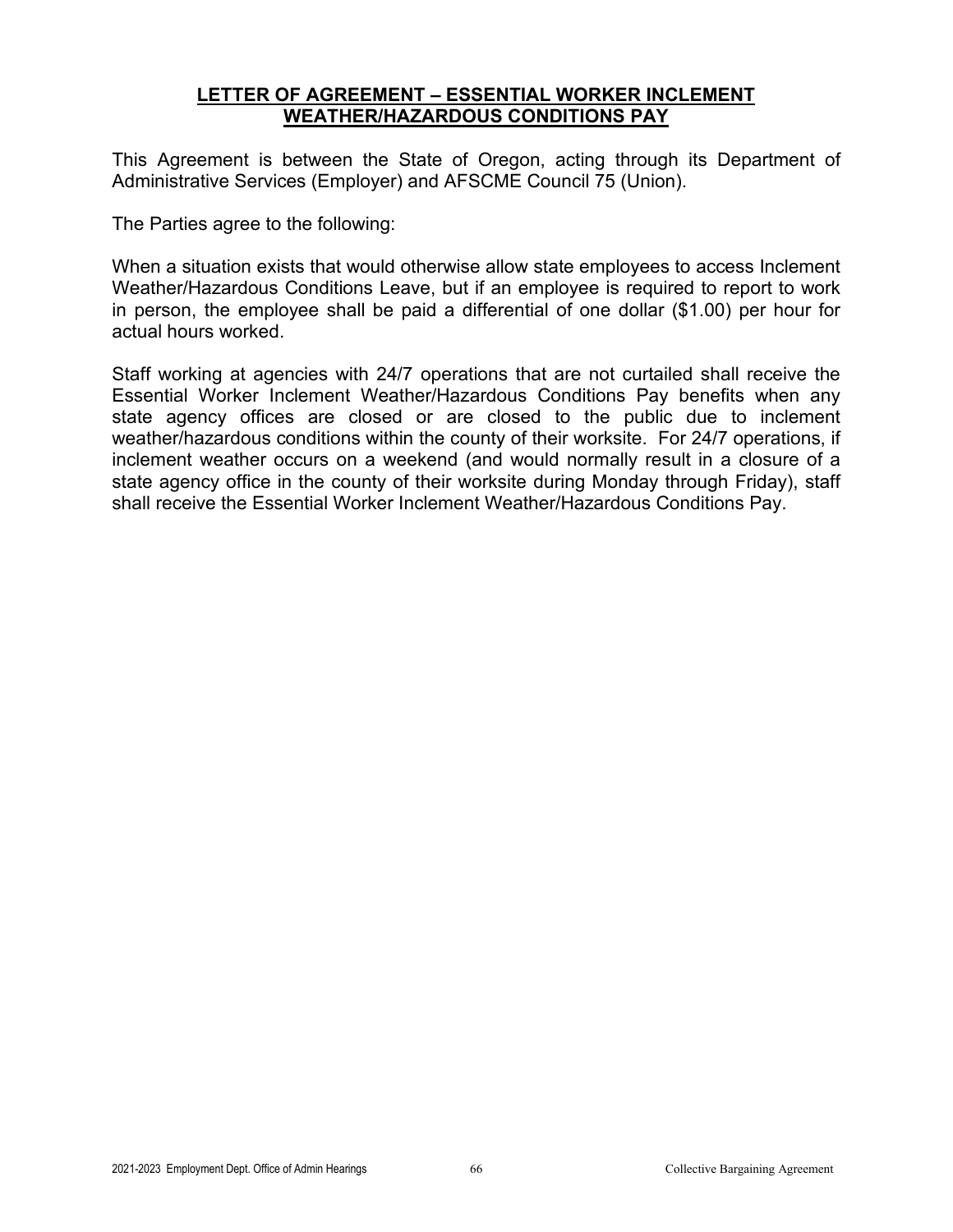### **LETTER OF AGREEMENT – NATURAL DISASTER LEAVE**

This Agreement is between the State of Oregon, acting through its Department of Administrative Services (Employer) and AFSCME Council 75 (Union).

This Letter of Agreement shall supersede any conflicting provisions in the collective bargaining agreements for the duration of the Letter of Agreement.

We recognize that state of Oregon employees provide essential services and benefits to Oregonians every day. Their work is often the last or only option for support when Oregonians are faced with an emergency.

- 1. An employee who, due to a natural disaster, has:
	- a. lost their home (primary residence);
	- b. lost use of their primary residence (deemed uninhabitable); or
	- c. lost access to their primary residence,

shall be eligible for a maximum of eighty (80) hours of paid administrative leave, prorated for part-time employees. This leave will be available for intermittent use.

2. Employees who have used the eighty (80) hours of paid administrative leave identified in #1 may request donated leave. Donated leave received will not exceed the amount needed to cover the absence. Donators may donate their accrued vacation or compensatory leave.

This Letter of Agreement will sunset on June 30, 2023, unless extended by mutual agreement.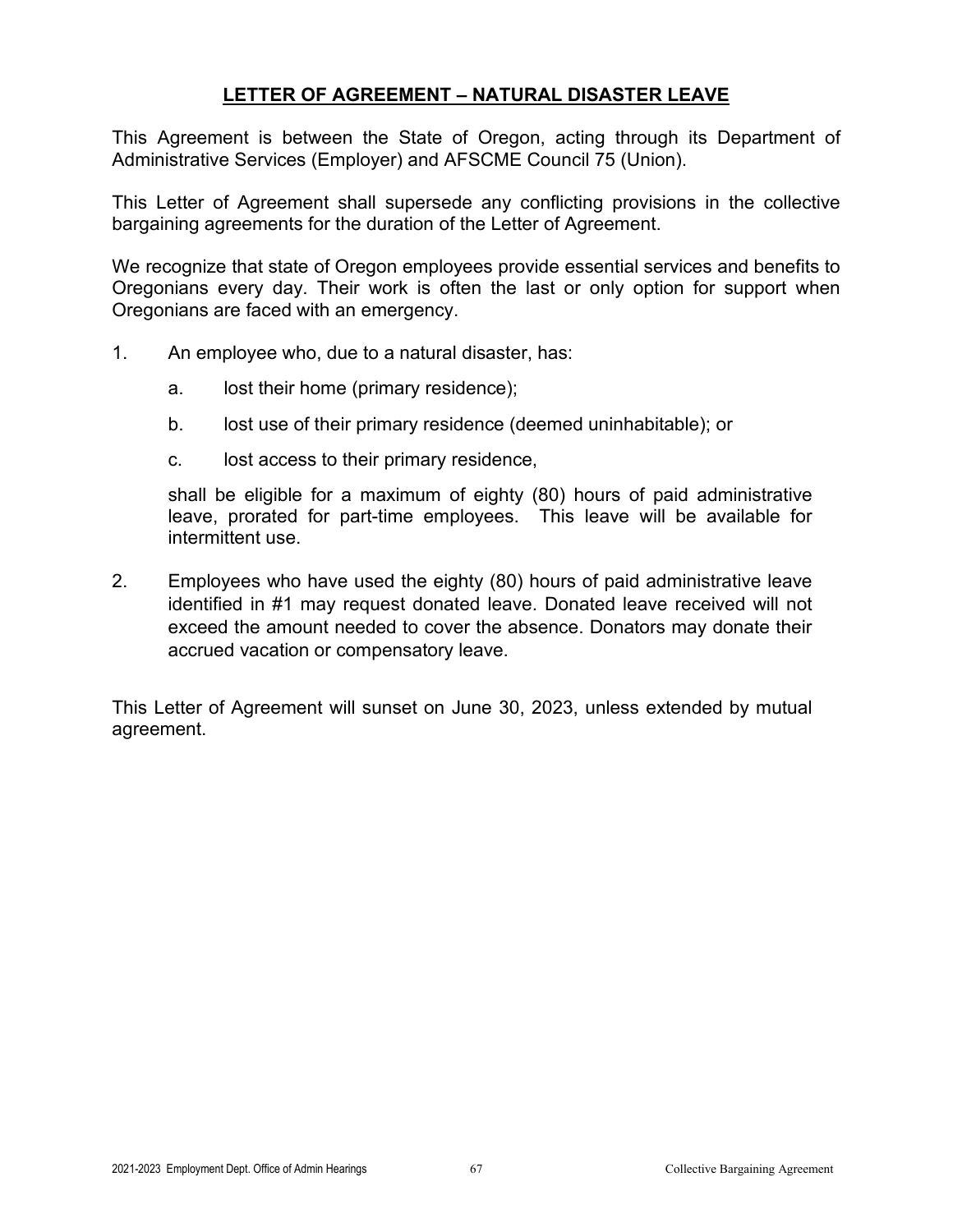## **LETTER OF AGREEMENT – PAYROLL COMPUTATION PROCEDURES**

This Letter of Agreement is entered into between the State of Oregon by the Department of Administrative Services (DAS), and AFSCME Council 75 (Union).

The State Of Oregon is continuing the modernization effort of replacing their legacy systems, including the current payroll and time tracking systems. The Payroll and Time Tracking Replacement Project has identified July 1, 2022 as the projected "go-live" date of transitioning to the modernized system.

The purpose of this Agreement is to create a statewide joint labor-management committee to explore the impact on employees of the transition to a new payroll system. The committee may make recommendations or develop a report on their findings. Any recommendations or changes to mandatory subjects of bargaining will be brought to the successor bargaining or interim bargaining as appropriate.

Current timing of paychecks and rate of pay will be maintained.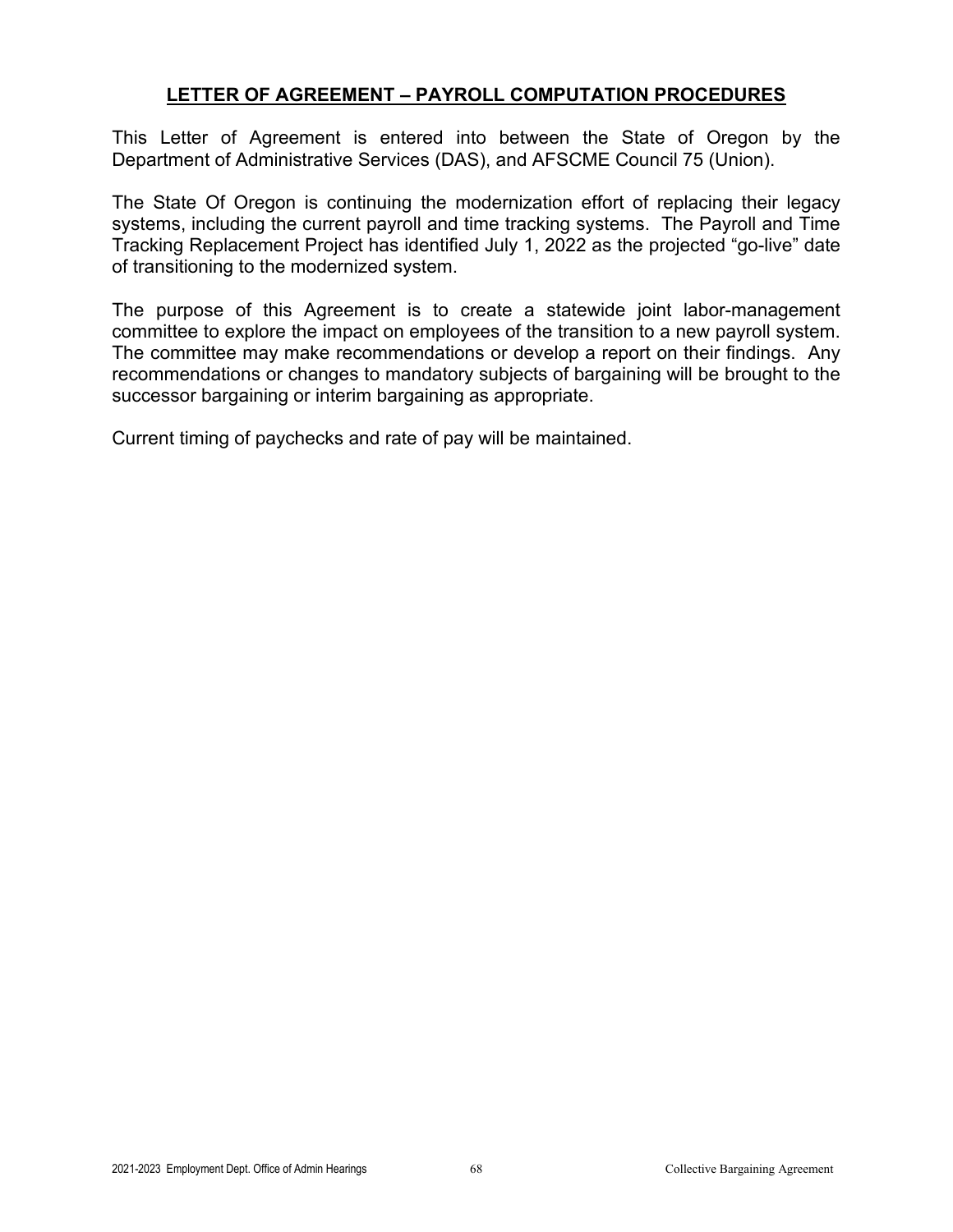# **LETTER OF AGREEMENT – PANDEMIC RECOGNITION PAY**

This Agreement is between the State of Oregon, acting through its Department of Administrative Services (Employer) and AFSCME Council 75 (Union).

In recognition employees were asked to take greater personal risks during the COVID-19 pandemic by being required to show up to work in person while some employees were able to work remotely, the Parties agree to the following:

Employees designated as frontline workers between March 2020 and June 2021 will receive a one-time payment based on the following criteria:

- 1) Frontline worker definition: A frontline worker is someone who has a job that puts the individual at higher risk for contracting COVID-19 because of:
	- Regular close contact with others outside of their household (less than six (6) feet); and
	- Routine (more than fifteen (15) minutes per person(s)) close contact with others outside of their household; and
	- They cannot perform their job duties from home or another setting that limits the close or routine contact with others outside of their household.
- 2) Payments will be made as follows:
	- a. Frontline workers who worked between four hundred and eighty (480) non-telecommuting hours to one thousand and thirty-nine (1,039) nontelecommuting hours will receive a one-time payment of one thousand fifty dollars (\$1,050). Regular hours count towards the non-telecommuting hours.
	- b. Frontline workers who worked one thousand forty (1,040) nontelecommuting hours or more will receive a one-time payment of one thousand five hundred fifty dollars (\$1,550). Regular hours count towards the non-telecommuting hours.
	- c. In addition to qualifying for one (1) of the above two (2) payments, recognition will be provided to frontline workers who worked two hundred (200) or more overtime hours during this period with an additional onetime payment of five hundred seventy-five dollars (\$575).
- 3) Payments issued through this Letter of Agreement will be considered wages for tax purposes and are PERS subject.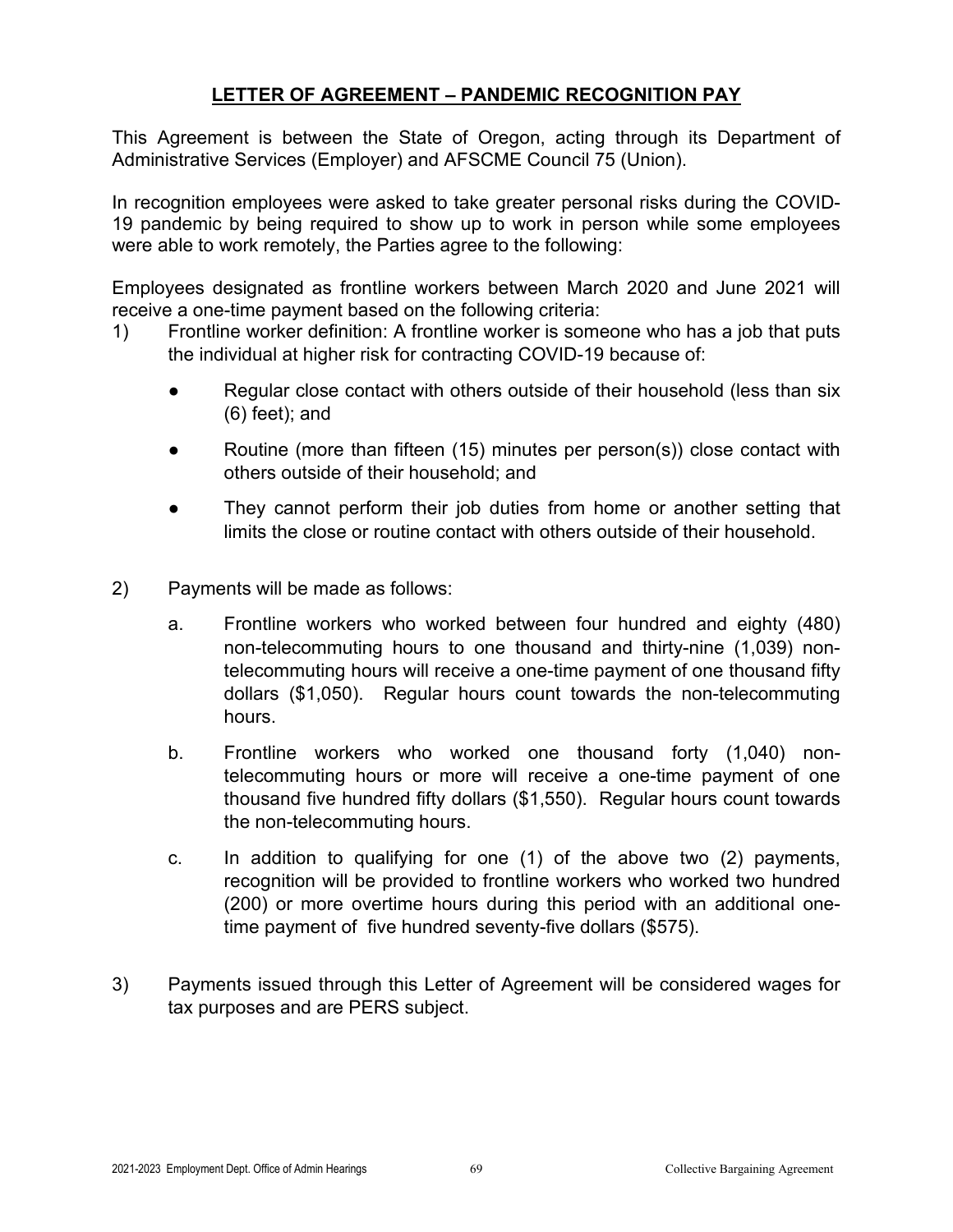## **LETTER OF AGREEMENT – STATE POLICY 50.050.01 WORKING REMOTELY UPDATES**

This Letter of Agreement is between the State of Oregon, acting through its Department of Administrative Services (Employer on behalf of the Agencies covered under the jurisdiction of the AFSCME Central Table (Agencies) and AFSCME Council 75 (Union).

The Parties acknowledge that nothing in this Agreement shall constitute a waiver of any Party's rights, claims or defenses with respect to mandatory subjects of bargaining and the impacts of changes to the state policy 50.050.01 Working Remotely policy.

This Agreement becomes effective on the date of the last signature below and ends June 30, 2023.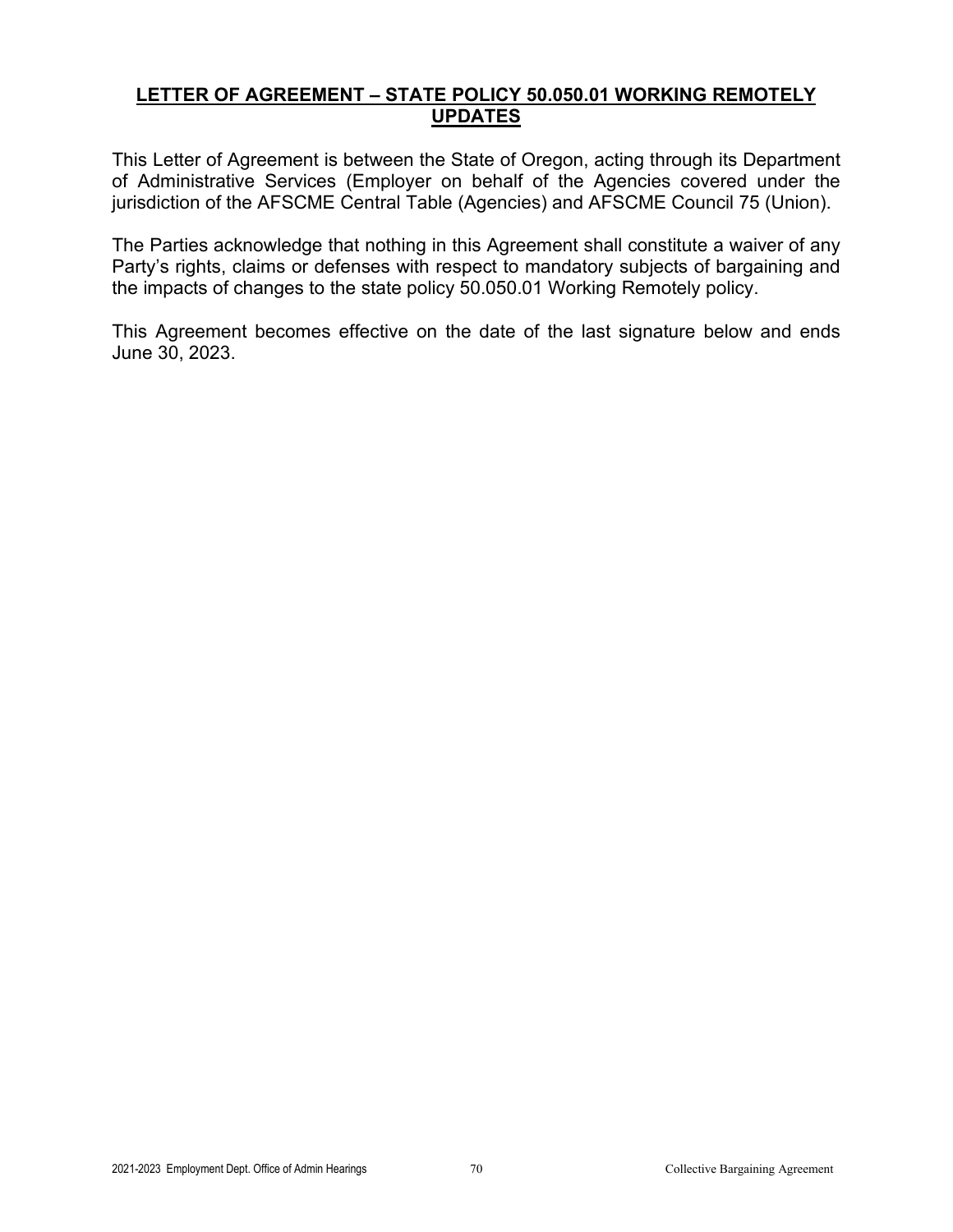## **LETTER OF AGREEMENT – CHILDCARE AND ELDERCARE EXPLORATORY COMMITTEE**

This Agreement is between the State of Oregon, acting through its Department of Administrative Services (Employer) and AFSCME Council 75 (Union).

The purpose of this Agreement is to create a statewide joint labor-management committee to explore the significant impact that a local of access to affordable child care and elder care has on working parents and families.

This exploratory committee will determine the feasibility of establishing a childcare/eldercare fund to help offset the cost of dependent care for State employees.

The committee will produce a report that contains the committee's recommendations for how the State can support employees' needs for dependent care.

The committee will be comprised of equal numbers of union and management representatives. AFSCME will appoint three (3) members to the committee. Participants on the Committee will be on paid status and shall be reimbursed for authorized travel expenses as per State Travel Policy. Agencies will not incur any overtime as a result of Committee meetings or travel. Flexing schedules will be allowed to avoid overtime.

That State will assign staff to support and facilitate work of the advisory committee.

The committee will convene no later than six (6) months after the effective date of the contract. The committee will complete their work by December 31, 2022.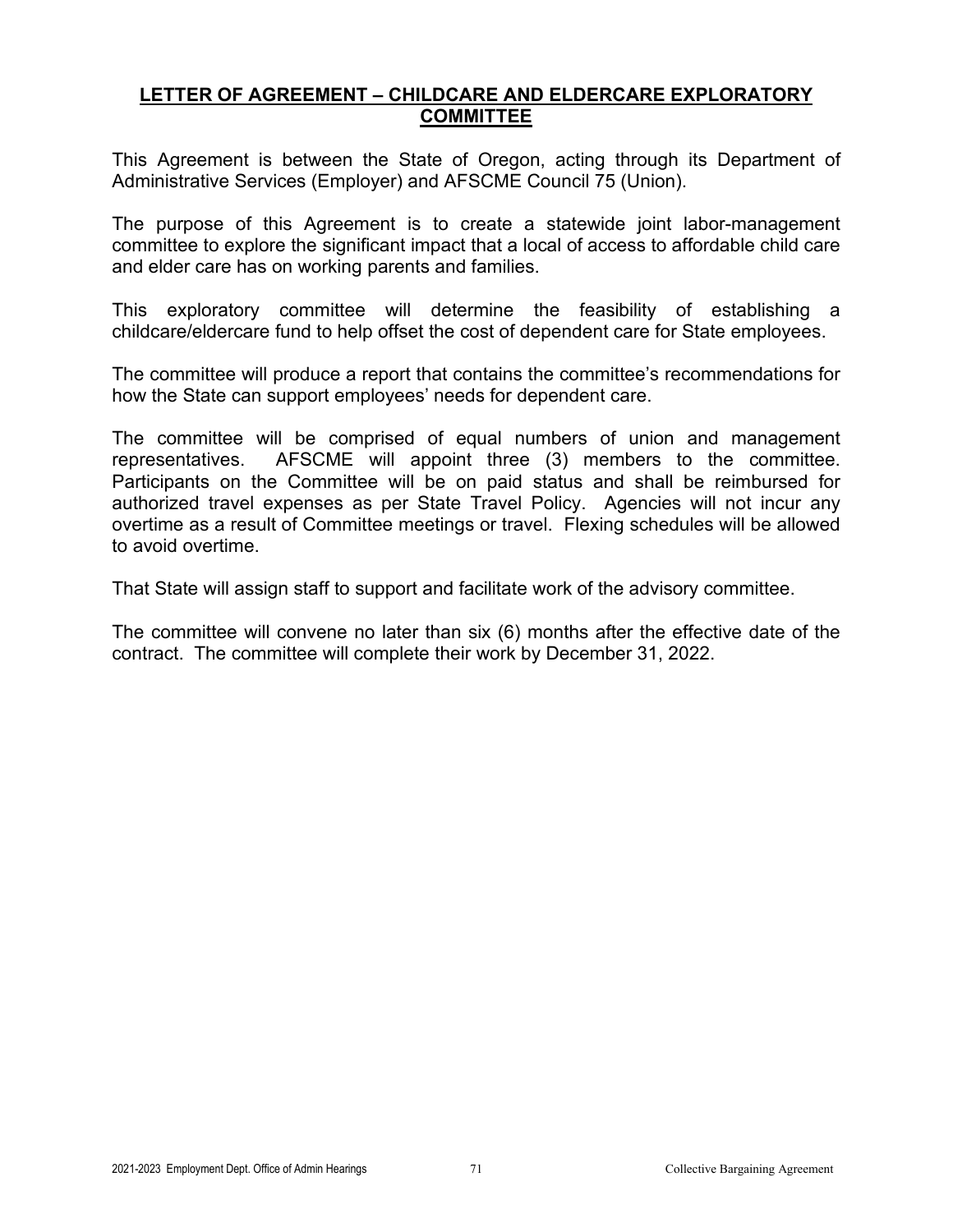## **ATTACHMENT A - OFFICIAL GRIEVANCE FORM**

| Employee: | <b>Work Location:</b> |
|-----------|-----------------------|
|-----------|-----------------------|

**Classification: Immediate Supervisor:**

**What Happened? Describe the incident(s) which gave rise to alleged violation of the Agreement:**

**Who was Involved? Give names and titles (include witnesses):**

**When did this occur? Give time, date and place:**

**Where did it occur? Specific locations:**

| What articles/sections of the Agreement were violated? Why do you think there is |
|----------------------------------------------------------------------------------|
| a violation of the Agreement?                                                    |

**What adjustment is requested?**

**Additional Comments:**

| I authorize AFSCME Local       | as my representative to act for me in the |
|--------------------------------|-------------------------------------------|
| disposition of this grievance. |                                           |

| <b>Employee Signature:</b> | Date: |  |
|----------------------------|-------|--|
|                            |       |  |

**AFSCME Local \_ Representative Signature:** 

Received by: **Neceived by:** (Management Representative) On: <u>Community of Australian Benedict</u>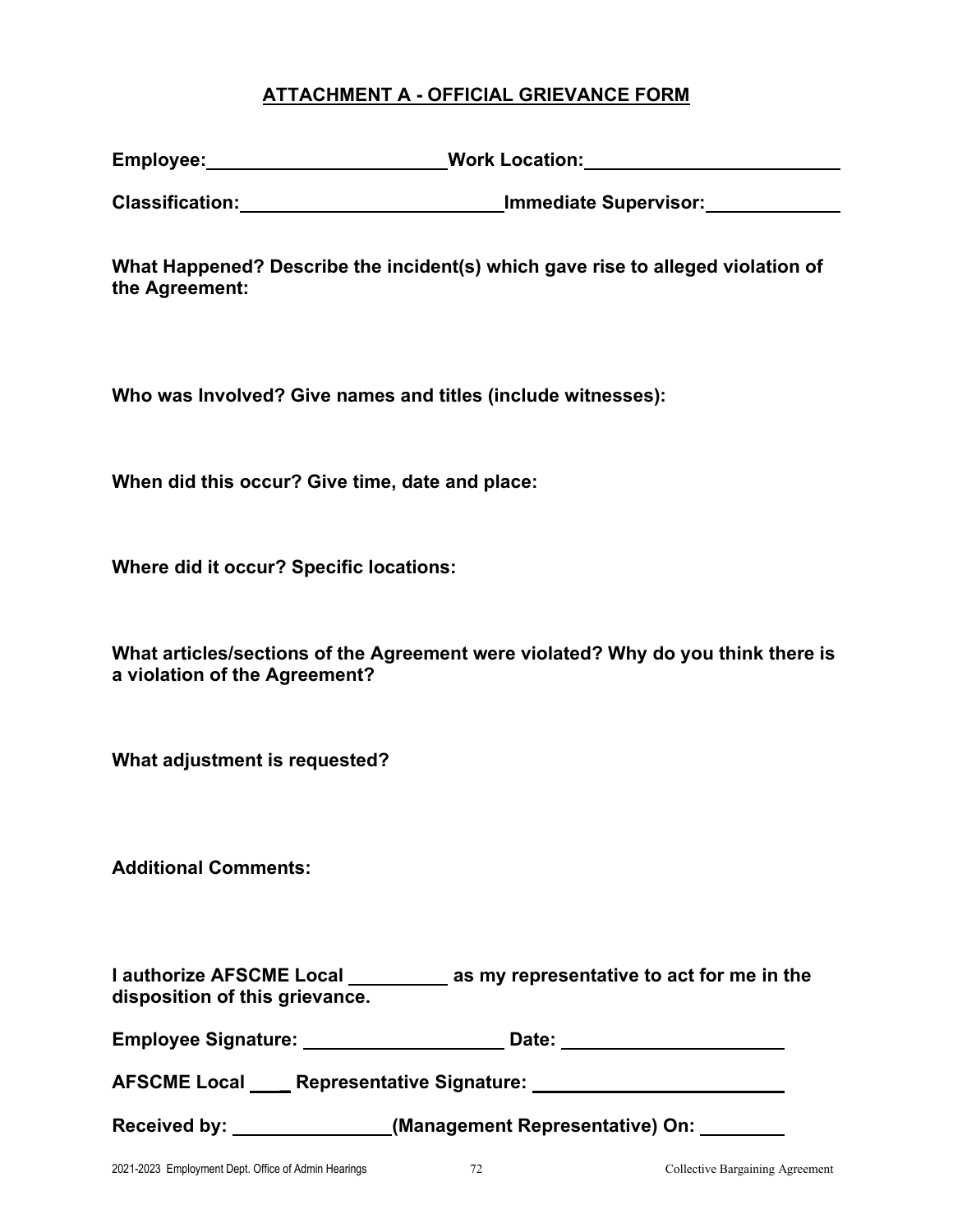# **APPENDIX A – COMPENSATION PLAN**

| <b>CLASSIFICATION TITLE</b>        | <b>SALARY</b><br><b>RANGE</b> |
|------------------------------------|-------------------------------|
| Administrative Law Judge 1         | 30                            |
| Administrative Law Judge 2         | 33                            |
| Administrative Law Judge 3         | 37                            |
| <b>Administrative Specialist 1</b> | 17                            |
| Legal Secretary                    | 18                            |
| <b>Office Coordinator</b>          | 15                            |
| Office Specialist 1                | 13C                           |
| <b>Office Specialist 2</b>         | 15C                           |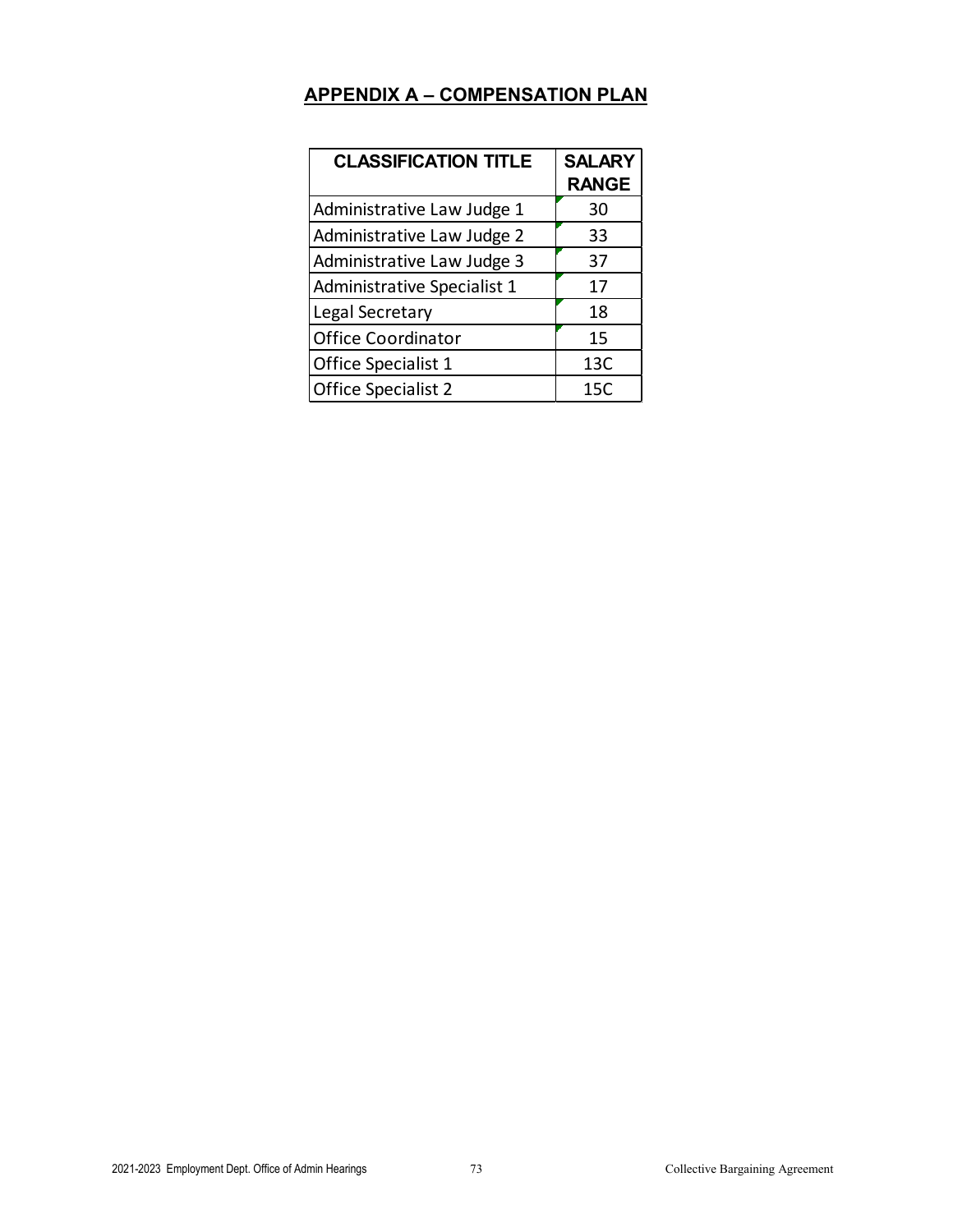## **APPENDIX B – SALARY SCHEDULES**

| SALARY SCHEDULE AS OF JULY 1, 2021 |               |        |        |        |        |        |        |        |        |        |                |
|------------------------------------|---------------|--------|--------|--------|--------|--------|--------|--------|--------|--------|----------------|
| <b>Salary</b>                      | Pay/Range     |        |        |        |        |        |        |        |        |        |                |
| <b>Range</b>                       | <b>Option</b> | Step 1 | Step 2 | Step 3 | Step 4 | Step 5 | Step 6 | Step 7 | Step 8 | Step 9 | <b>Step 10</b> |
| 13C                                | AP            |        | 2820   | 2931   | 3031   | 3157   | 3292   | 3432   | 3580   | 3749   | 3932           |
| 15                                 | AP            | 2820   | 2931   | 3031   | 3157   | 3292   | 3432   | 3580   | 3749   | 3932   | 4121           |
| 15C                                | AP            | 2876   | 2979   | 3093   | 3224   | 3363   | 3507   | 3664   | 3840   | 4026   | 4222           |
| 17                                 | AP            | 3031   | 3157   | 3292   | 3432   | 3583   | 3749   | 3932   | 4121   | 4317   | 4516           |
| 18                                 | AP            | 3157   | 3292   | 3432   | 3580   | 3749   | 3932   | 4121   | 4311   | 4516   | 4744           |
| 30                                 | AP            | 5459   | 5721   | 6004   | 6301   | 6602   | 6929   | 7260   | 7620   | 7995   | 8391           |
| 33                                 | AP            | 6301   | 6602   | 6929   | 7260   | 7620   | 7994   | 8391   | 8807   | 9219   | 9685           |
| 37                                 | AP            | 7619   | 7989   | 8391   | 8807   | 9219   | 9685   | 10153  | 10653  | 11174  | 11721          |
|                                    |               |        |        |        |        |        |        |        |        |        |                |

Where the system rates and the rates printed in the CBA differ by two dollars (\$2.00) or less per month, the system shall be considered the official rate and shall supersede the rate printed in the CBA.

Note: Range Option A will be calculated using a reverse differential and rates will not be specifically listed in the Agreement.

| SALARY SCHEDULE AS OF DECEMBER 1, 2021 |           |        |        |        |        |        |        |        |        |        |         |
|----------------------------------------|-----------|--------|--------|--------|--------|--------|--------|--------|--------|--------|---------|
| <b>Salary</b>                          | Pay/Range |        |        |        |        |        |        |        |        |        |         |
| Range                                  | Option    | Step 1 | Step 2 | Step 3 | Step 4 | Step 5 | Step 6 | Step 7 | Step 8 | Step 9 | Step 10 |
| 13C                                    | AP        |        | 2905   | 3016   | 3116   | 3242   | 3377   | 3518   | 3670   | 3843   | 4030    |
| 15                                     | AP        | 2905   | 3016   | 3116   | 3242   | 3377   | 3518   | 3670   | 3843   | 4030   | 4224    |
| 15C                                    | AP        | 2961   | 3064   | 3178   | 3309   | 3448   | 3595   | 3756   | 3936   | 4127   | 4328    |
| 17                                     | AP        | 3116   | 3242   | 3377   | 3518   | 3673   | 3843   | 4030   | 4224   | 4425   | 4629    |
| 18                                     | AP        | 3242   | 3377   | 3518   | 3670   | 3843   | 4030   | 4224   | 4419   | 4629   | 4863    |
| 30                                     | AP        | 5595   | 5864   | 6154   | 6459   | 6767   | 7102   | 7442   | 7811   | 8195   | 8601    |
| 33                                     | AP        | 6459   | 6767   | 7102   | 7442   | 7811   | 8194   | 8601   | 9027   | 9449   | 9927    |
| 37                                     | AP        | 7809   | 8189   | 8601   | 9027   | 9449   | 9927   | 10407  | 10919  | 11453  | 12014   |
|                                        |           |        |        |        |        |        |        |        |        |        |         |

Where the system rates and the rates printed in the CBA differ by two dollars (\$2.00) or less per month, the system shall be considered the official rate and shall supersede the rate printed in the CBA.

Note: Range Option A will be calculated using a reverse differential and rates will not be specifically listed in the Agreement.

| <b>SALARY SCHEDULE AS OF DECEMBER 1, 2022</b> |           |        |        |        |        |        |        |        |        |        |         |
|-----------------------------------------------|-----------|--------|--------|--------|--------|--------|--------|--------|--------|--------|---------|
| <b>Salary</b>                                 | Pay/Range |        |        |        |        |        |        |        |        |        |         |
| Range                                         | Option    | Step 1 | Step 2 | Step 3 | Step 4 | Step 5 | Step 6 | Step 7 | Step 8 | Step 9 | Step 10 |
| 13C                                           | AP        |        | 3005   | 3116   | 3216   | 3343   | 3482   | 3627   | 3784   | 3962   | 4155    |
| 15                                            | AP        | 3005   | 3116   | 3216   | 3343   | 3482   | 3627   | 3784   | 3962   | 4155   | 4355    |
| 15C                                           | AP        | 3061   | 3164   | 3278   | 3412   | 3555   | 3706   | 3872   | 4058   | 4255   | 4462    |
| 17                                            | AP        | 3216   | 3343   | 3482   | 3627   | 3787   | 3962   | 4155   | 4355   | 4562   | 4772    |
| 18                                            | AP        | 3343   | 3482   | 3627   | 3784   | 3962   | 4155   | 4355   | 4556   | 4772   | 5014    |
| 30                                            | AP        | 5768   | 6046   | 6345   | 6659   | 6977   | 7322   | 7673   | 8053   | 8449   | 8868    |
| 33                                            | AP        | 6659   | 6977   | 7322   | 7673   | 8053   | 8448   | 8868   | 9307   | 9742   | 10235   |
| 37                                            | AP        | 8051   | 8443   | 8868   | 9307   | 9742   | 10235  | 10730  | 11257  | 11808  | 12386   |
|                                               |           |        |        |        |        |        |        |        |        |        |         |

Where the system rates and the rates printed in the CBA differ by two dollars (\$2.00) or less per month, the system shall be considered the official rate and shall supersede the rate printed in the CBA.

Note: Range Option A will be calculated using a reverse differential and rates will not be specifically listed in the Agreement.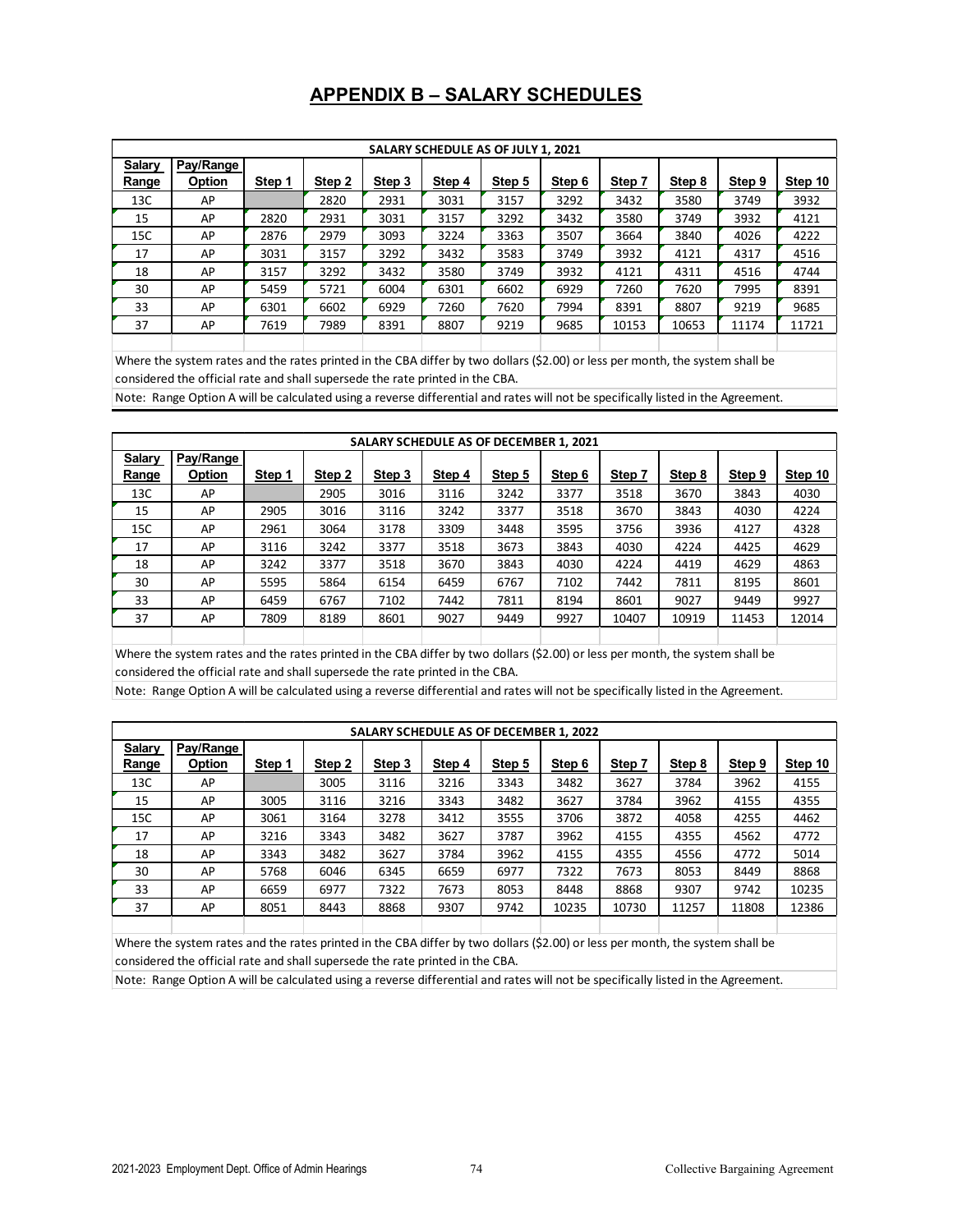#### 2021-2023 SIGNATURE PAGE - AFSCME - OFFICE OF ADMINISTRATIVE HEARINGS

Signed this 11th day of September 12021 at Salem, Oregon.

**FOR THE STATE OF OREGON** 

Katy Coba, Director **Department of Administrative Services (DAS)** 

**Madilyn Zike, Chief Human Resources Officer** DAS Chief Human Resources Office (CHRO)

Erin West, State Labor Relations Manager **DAS CHRO Labor Relations Unit** 



**AFSOME** FOR THE AMERICAN **FEDERATION OF STATE, COUNTY AND MUNICIPAL EMPLOYEES** 

Kim Harman.

**AFSCME Council 75 Representative**